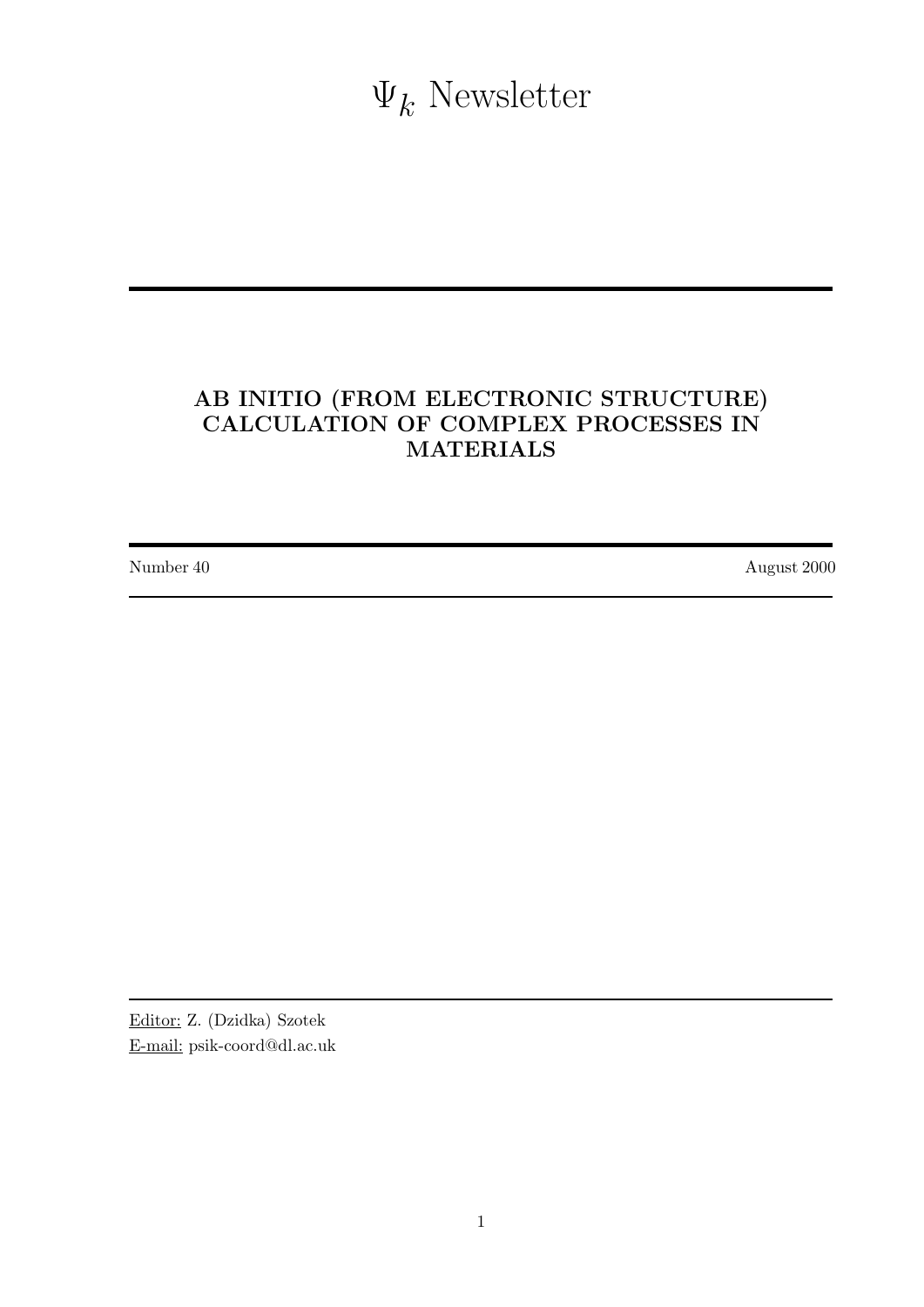# Contents

| 1        |                            | Editorial                                     | $\overline{\mathbf{4}}$ |  |
|----------|----------------------------|-----------------------------------------------|-------------------------|--|
| $\bf{2}$ |                            | <b>General News</b>                           | $\mathbf{5}$            |  |
|          | 2.1                        |                                               | $\overline{5}$          |  |
|          | 2.2                        |                                               | 6                       |  |
|          |                            | 2.2.1<br>Web Site                             | 6                       |  |
|          |                            | 2.2.2                                         | 6                       |  |
|          |                            | 2.2.3                                         | 6                       |  |
|          |                            | 2.2.4                                         | 7                       |  |
|          |                            | 2.2.5                                         | 8                       |  |
|          |                            | 2.2.6                                         | 13                      |  |
|          |                            | 2.2.7                                         | 35                      |  |
|          |                            | 2.2.8                                         | 45                      |  |
| 3        | News from the TMR1 Network |                                               |                         |  |
|          | 3.1                        |                                               | 57                      |  |
|          |                            | Workshop on GMR and TMR<br>3.1.1              | 57                      |  |
|          |                            | 3.1.2                                         | 59                      |  |
| 4        |                            | News from the Research Training Network (RTN) | 61                      |  |
|          | 4.1                        |                                               | 61                      |  |
| 5        |                            | News from the ESF Programme                   | 64                      |  |
|          |                            |                                               | 64                      |  |
|          |                            | 5.1.1                                         | 64                      |  |
|          | 5.2                        |                                               | 89                      |  |
|          | 5.3                        |                                               | 93                      |  |
|          |                            | 5.3.1<br>Workshop on Materials Modelling      | 93                      |  |
| 6        |                            | General Workshop/Conference Reports           | 95                      |  |
|          | 6.1                        |                                               | 95                      |  |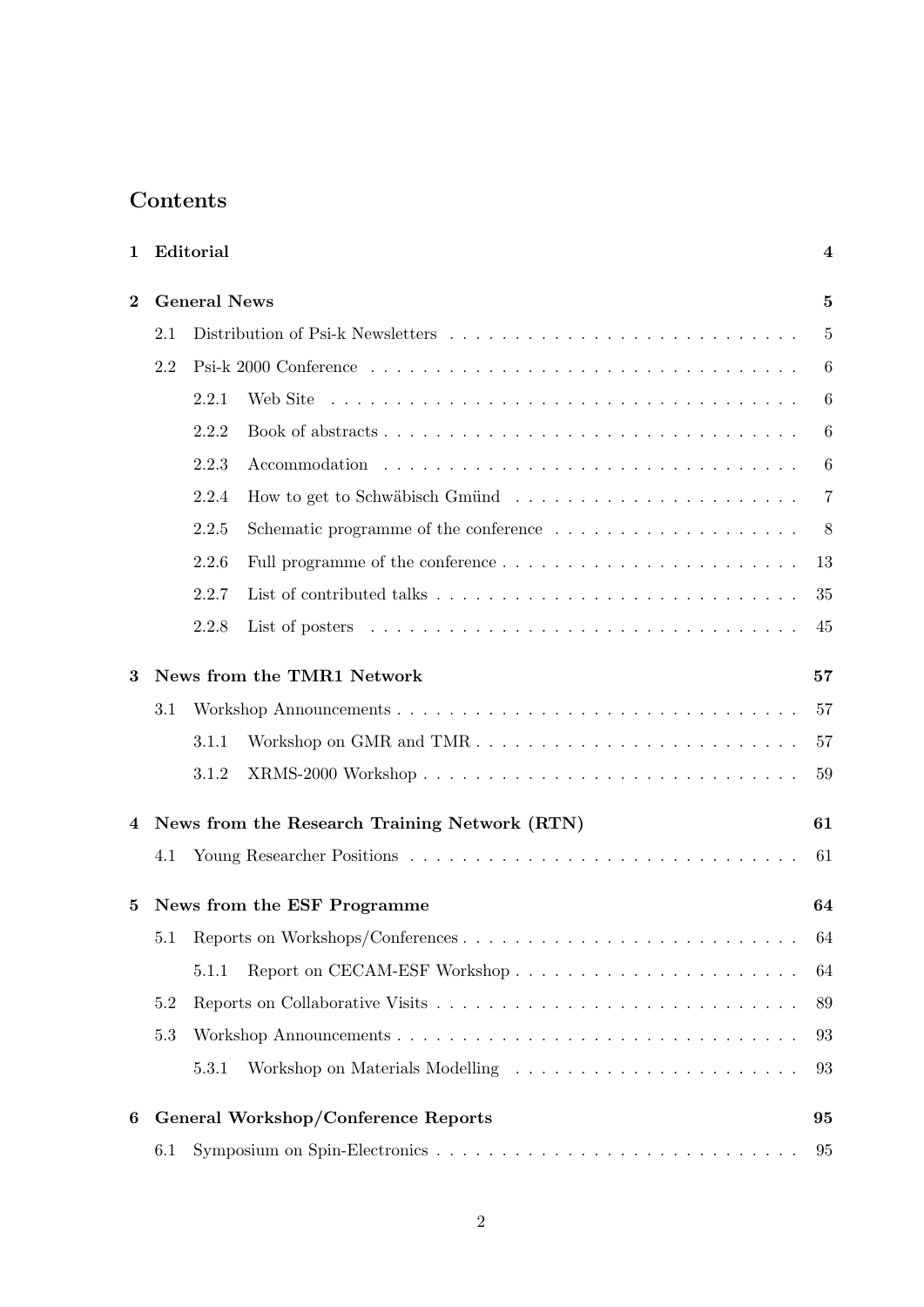|              | 7 General Workshop/Conference Announcements | 97  |
|--------------|---------------------------------------------|-----|
|              | 7.1                                         |     |
|              |                                             |     |
|              |                                             |     |
|              | 8 General Job Announcements                 | 103 |
| $\mathbf{Q}$ | Abstracts                                   | 114 |
|              | <b>10 Book Announcement</b>                 | 136 |
|              | 11 SCIENTIFIC HIGHLIGHT OF THE MONTH        | 139 |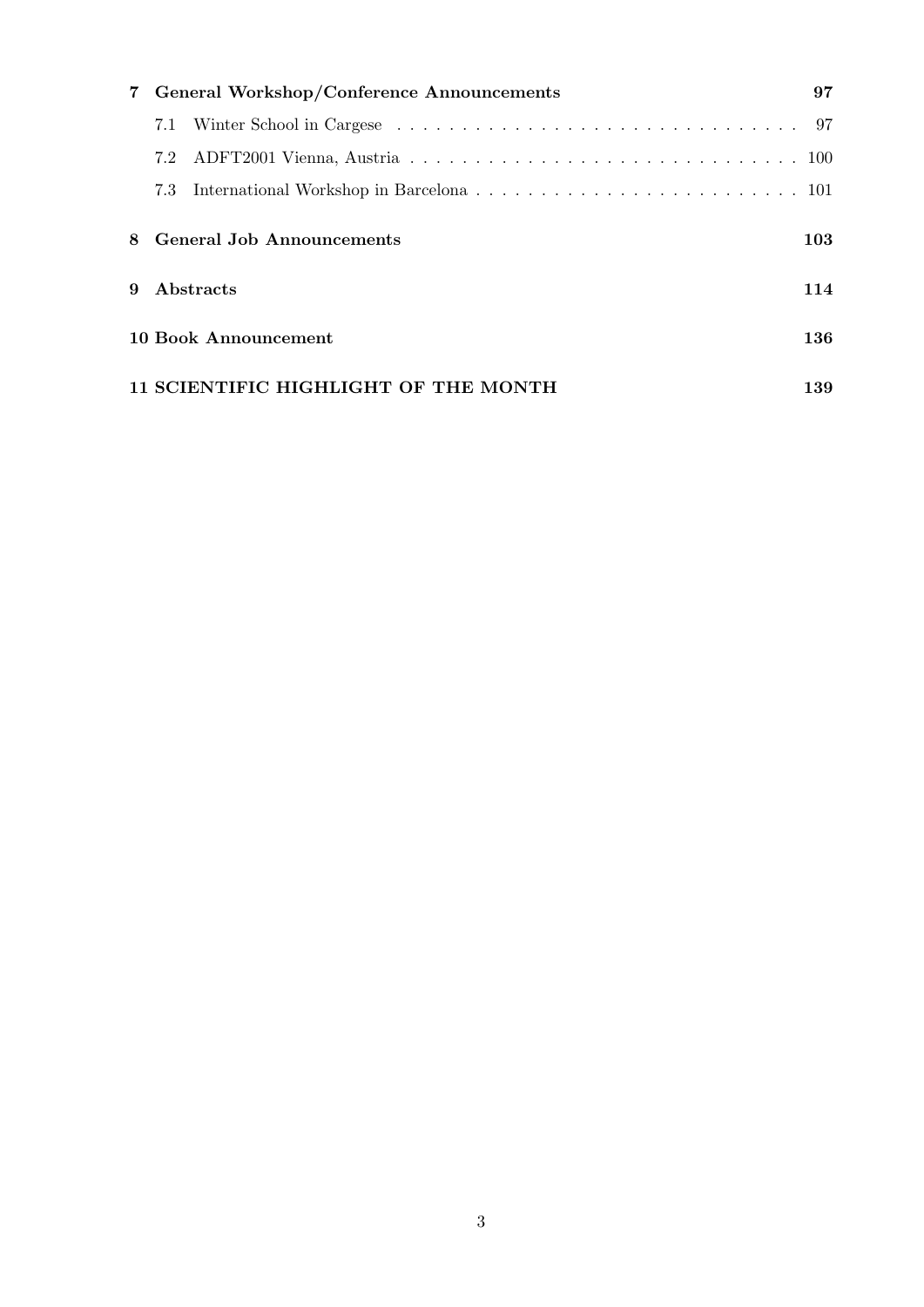## 1 Editorial

A large part of this newsletter is devoted to the Psi-k 2000 conference. It contains both the schematic and detailed programmes of the conference. Also the lists of contributed talks and posters are published for quick reference. Please do check the General News section for details. Apart from the conference material this newsletter contains also reports on workshops/conferences and collaborative visits, abstracts in the usual section but also in some reports on workshops, workshop/conference announcements, as well as the announcements of available positions at Ph.D. and post-doctoral level. Note that there are also position announcements in the new section, concerned with the RTN network on "Computational Magnetoelectronics". In this newsletter we also publish the contents of the book on "The use of the LMTO method", based on the TMR1 workshop organized in Mont Sainte Odile (France) in October 1998, and dedicated to the "Electronic structure and physical properties of Solids". The scientific highlight of the month is by I.I. Oleinik, E.Yu. Tsymbal, and D.G. Pettifor (Oxford) on "First-principles modelling of magnetic tunnel junctions". For further details please see the table of contents.

The Networks have a home page on World Wide Web (WWW). Its Uniform Resour ce Locator (URL) is:

#### http://psi-k.dl.ac.uk/

The above contains pointers to home pages of some of the members of our electronic structure community. If you maintain a home page on your activities we will be happy to include a pointer from the Networks' home page to your home page.

Please note that the home page of the Psi-k Networks has recently been updated. It contains useful information regarding funding of workshops and collaborative visits within the ESF Programme. Its major new feature is a separate highlight section which contains all highlight articles of the Newsletters published so far.

#### Please submit all material for the next newsletters to the email address below.

function

The following email addresses, which remain in operation, are repeated for your convenience, and are the easiest way to contact us.

psik-management@daresbury.ac.uk messages to the NMB of all Networks psik-network@daresbury.ac.uk messages to the whole  $\Psi_k$  community

psik-coord@daresbury.ac.uk messages to the coordinators, editor & newsletter

Dzidka Szotek and Walter Temmerman e-mail: psik-coord@dl.ac.uk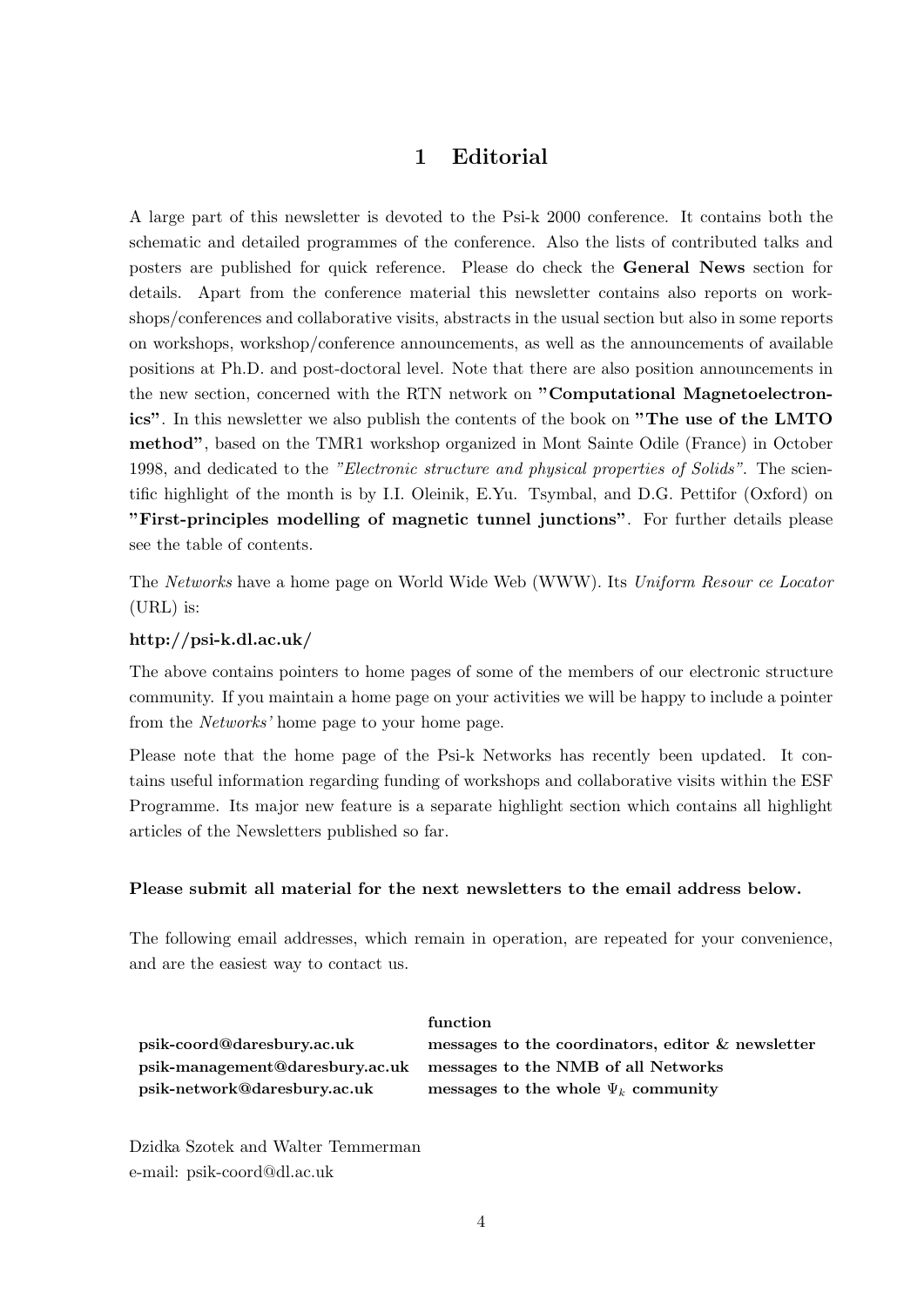## 2 General News

#### 2.1 Distribution of Psi-k Newsletters

The time for change has arrived for the way the Psi-k Newsletter is distributed.

It seems that more and more of our readers prefer to download the newsletters from the web and want just to be informed by electronic mail of the day when a newsletter becomes available on our web site. Moreover, the newsletters are getting bigger and bigger and many servers simply fall over when such bulky newsletters arrive at their destinations. Another matter is ever more complex figures of the scientific highlights, which cannot be simply produced in the LaTeX format for an easy distribution. And emailing encapsulated postscript files in large quantities is not the best solution either. Of course, one could think of zipping all ingredients etc., but not on all platforms such files can be easily decoded or processed. So, we have come to conclusion that the best solution is just to place the pdf- and postscript files on our web site and simply inform you electronicly that the newsletter is there to be collected, downloaded, read, etc. Concerning the LaTeX file of the newsletter, we shall also place it on the web site, but in case of encapsulated figure files these will be kept at a specified directory to be picked up if necessary. Of course, if anyone of our readers would still like to receive electronically the LaTeX version of the newsletter then please do contact us about it and we shall try to do our best in providing you with whatever is requested.

Please do not hesitate to contact us in case of any problems. We would be happy to hear from you whether this way of distribution of the newsletter is satisfactory or perhaps even a better solution could be found. Thank you.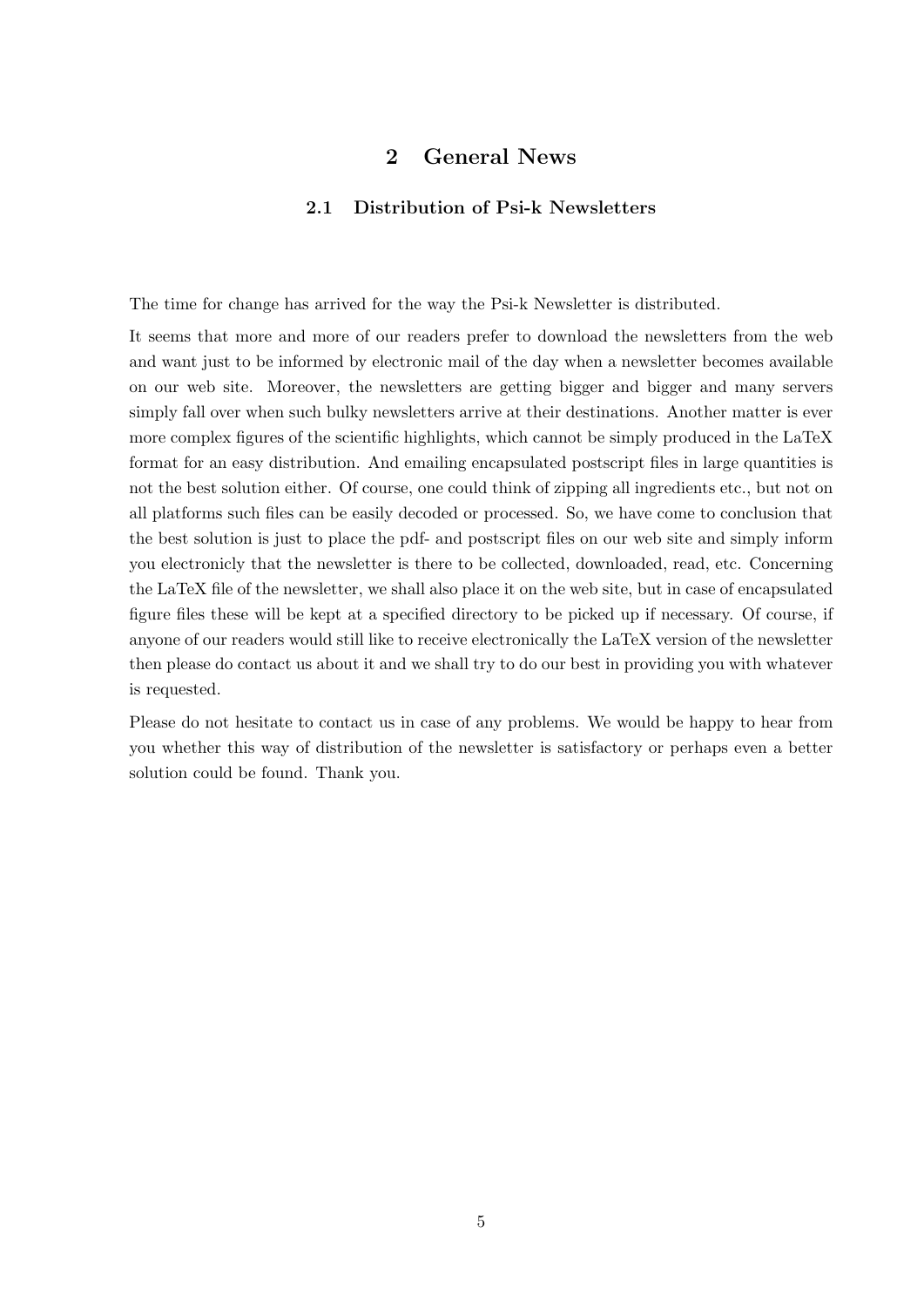#### 2.2 Psi-k 2000 Conference

## "Ab initio (from electronic structure) calculations of complex proceses in materials"

### Congress Centre (Stadtgarten), Schwäbisch Gmünd, 22-26 August, 2000

#### 2.2.1 Web Site

Please note that both schematic and full programmes of the conference, and the lists of contributed talks and posters can be be found on our web site:

#### http://psi-k.dl.ac.uk/psi-k2000

Please do check whether your name appears either in the list of contributed talks or posters, and whether your abstract is the one you wanted. Some of you have submitted more than one contribution and we had to make a selection, since only one contribution per participant is allowed. At the moment we have 422 registrations and the confernce programme is rather full. There are 4 plenary talks, 103 invited talks, 111 contributed talks and 154 posters. Some of the participants have chosen not to give a contribution, but we are still missing over 20 abstracts that some of you declared to contribute but have not delivered. Because of that, please do keep on checking the above web pages for any changes in the number of new posters. There may also be some further refinements to the programme and please do check them regularly before the conference.

Please see below for the current versions of the schematic and full programmes, lists of contributed talks and posters, and details on how to get to Schwäbisch Gmünd.

#### 2.2.2 Book of abstracts

The book of abstracts is rather large and can be downloaded from the above web site. Please note that it is however a dynamical object and may still be changed before the conference. The printed copies of the book of abstracts will be distributed to you at the registration desk, so you should not bring your own copy downloaded and printed from the web above.

#### 2.2.3 Accommodation

Please note that all participants have to take care of their own accommodation. So, if you have not booked a hotel place yet, please do so as soon as possible. We are being told that the hotels available in the centre of Schwäbisch Gmünd are already rather full. We have noticed, however, from the lists provided to us by the Tourist Office in Schwäbisch Gmünd, that many people registered to the conference have not booked their accommodation yet.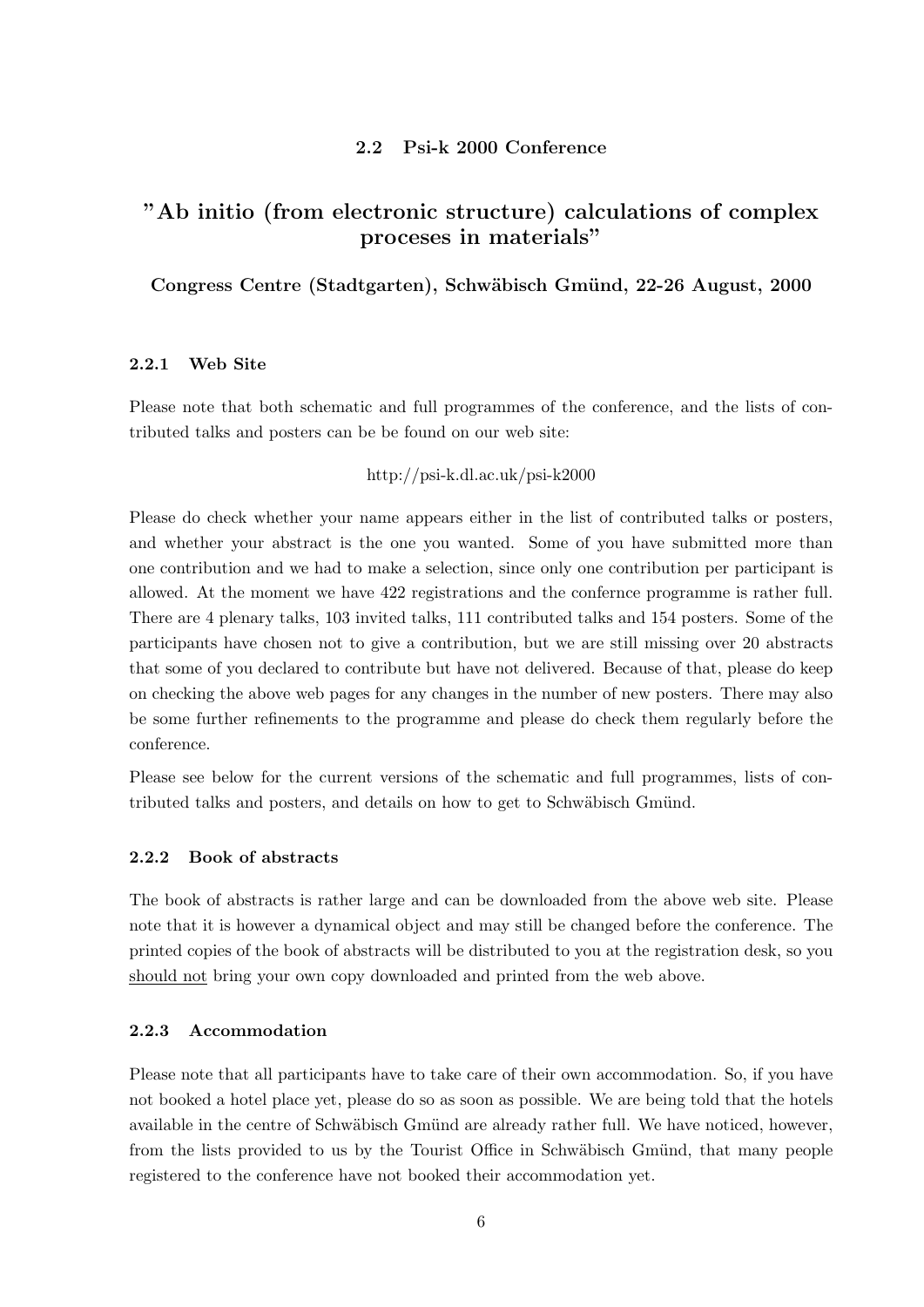### 2.2.4 How to get to Schwäbisch Gmünd

From the Stuttgart Airport: Follow the signs for the S-Bahn (a large S sign). The train station in the Airport is situated in the underground of the arrival building. There you need to buy a ticket to Schwäbisch Gmünd from the automatic ticket machine. The single ticket costs 20.20 DM. It is possible to use bank notes and the machine gives change in coins. There are two trains (S2, S3) that one can take. At the Bad Cannstatt stop, the first one after the Hauptbahnhof, the main railway station, leave the train and change to the train for Schwäbisch Gmünd (direction Aalen). The whole journey time from the airport to Schwäbisch Gmünd is just over an hour.

To travel from the Stuttgart Airport to the main railway station (Hauptbahnhof), one needs to take S-Bahn (trains S2 or S3). The price of the ticket is 4.80 DM. The journey takes 27 minutes. The frequency of trains is at least three per hour from 5:00 until 24:00. You will arrive at the underground level of the 'Hauptbahnhof'.

If you are starting your journey from the Stuttgart main railway station or you want to break your journey to visit the town and then follow to Schwäbisch Gmünd, you can buy tickets for the train to Schwäbisch Gmünd at the street level, on the right hand side of the train station (facing the station building in the street outside). The price is 15.40 DM (return ticket 30.80 DM) for a second class ticket. Tickets are also available on the train but purchasing them on the train you will pay an extra 10 DM or so for convenience. The platforms for Schwäbisch Gmünd are one level above the street level. The track  $(=\text{Gleis}, \text{in German})$  number from which the train leaves can be found on the timetables in the station. There are two timetable posters: Abfahrt ( $=$  departure) and Ankunft ( $=$  arrival). There is at least one train per hour from 5:51 until 23:22. The journey takes about 40mins.

Please note that detailed information on the train connections to Schwäbisch Gmünd can be found on the web pages of the Deutsche Bahn. Note that the Psi-k web site provides a link to the Deutsche Bahn web site.

A taxi from the Stuttgart Airport to Schwäbisch Gmünd costs about 130 DM, although one could try to negotiate a fixed price which might then be somewhat lower.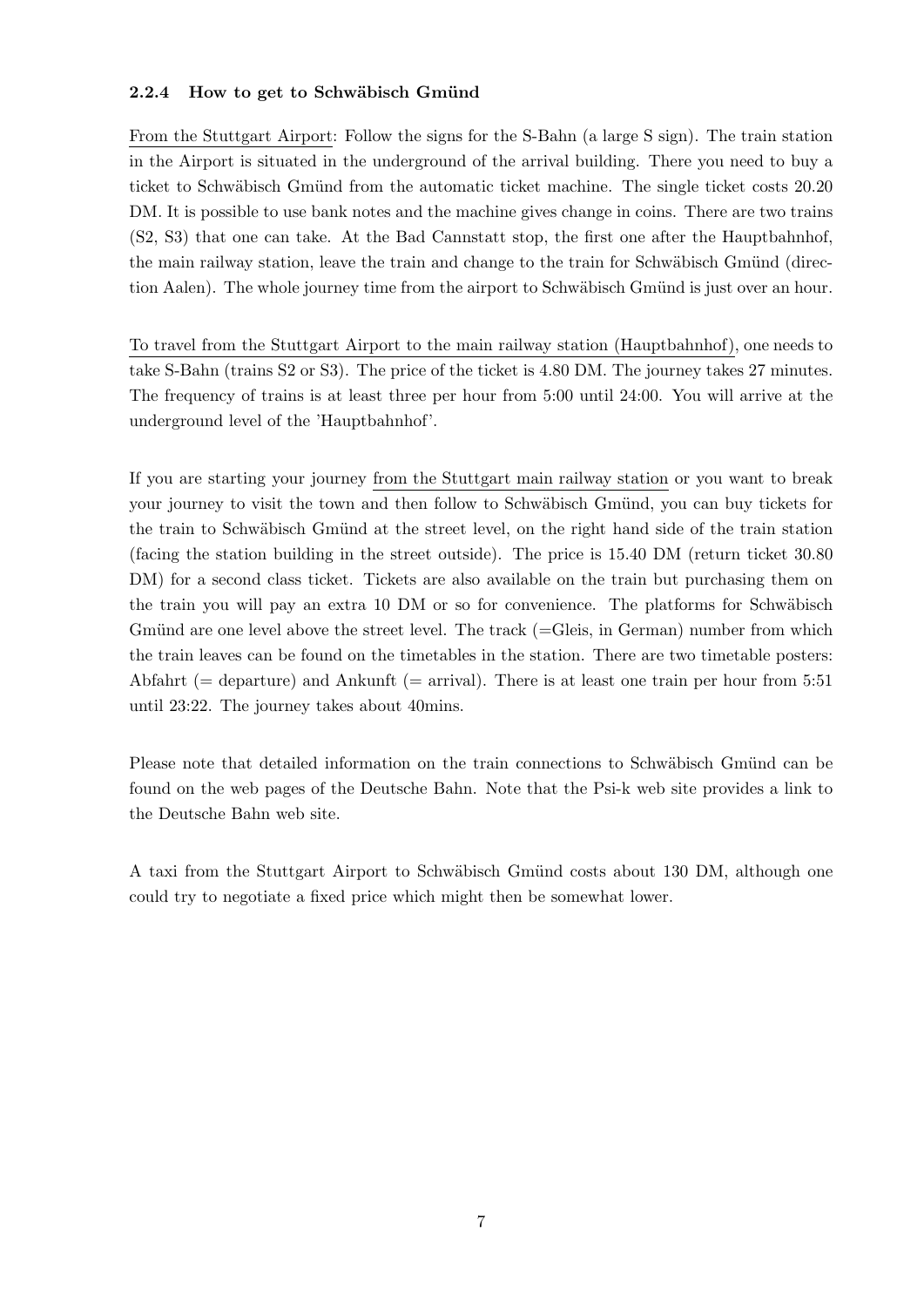# Symposia

Title Abbreviation

| <b>Bandstructure</b> Methods       | BSM           |
|------------------------------------|---------------|
| Correlated Systems                 | CORR-SYS      |
| Density Functional Theory          | <b>DFT</b>    |
| Excited States/Quasiparticles      | EXC/QP        |
| F-electron Systems                 | $F-EL$        |
| Interfaces                         | <b>INTERF</b> |
| Large Systems/ $O(N)$              | LARGE-SYS     |
| Magnetism                          | <b>MAGNET</b> |
| Magneto-Electronics                | MAGNET-EL     |
| Materials                          | <b>MATER</b>  |
| Molecular and Biological Materials | MOL/BIOL      |
| Nanostructures and Quantum Dots    | NANO/QD       |
| Optimized Effective Potential      | OEP           |
| Polymers and Optoelectronics       | <b>POLYM</b>  |
| Quantum Monte Carlo                | QMC           |
| Semiconductors                     | <b>SEMIC</b>  |
| Spectroscopies                     | <b>SPECTR</b> |
| Superconductivity                  | <b>SUPERC</b> |
| Surfaces                           | <b>SURF</b>   |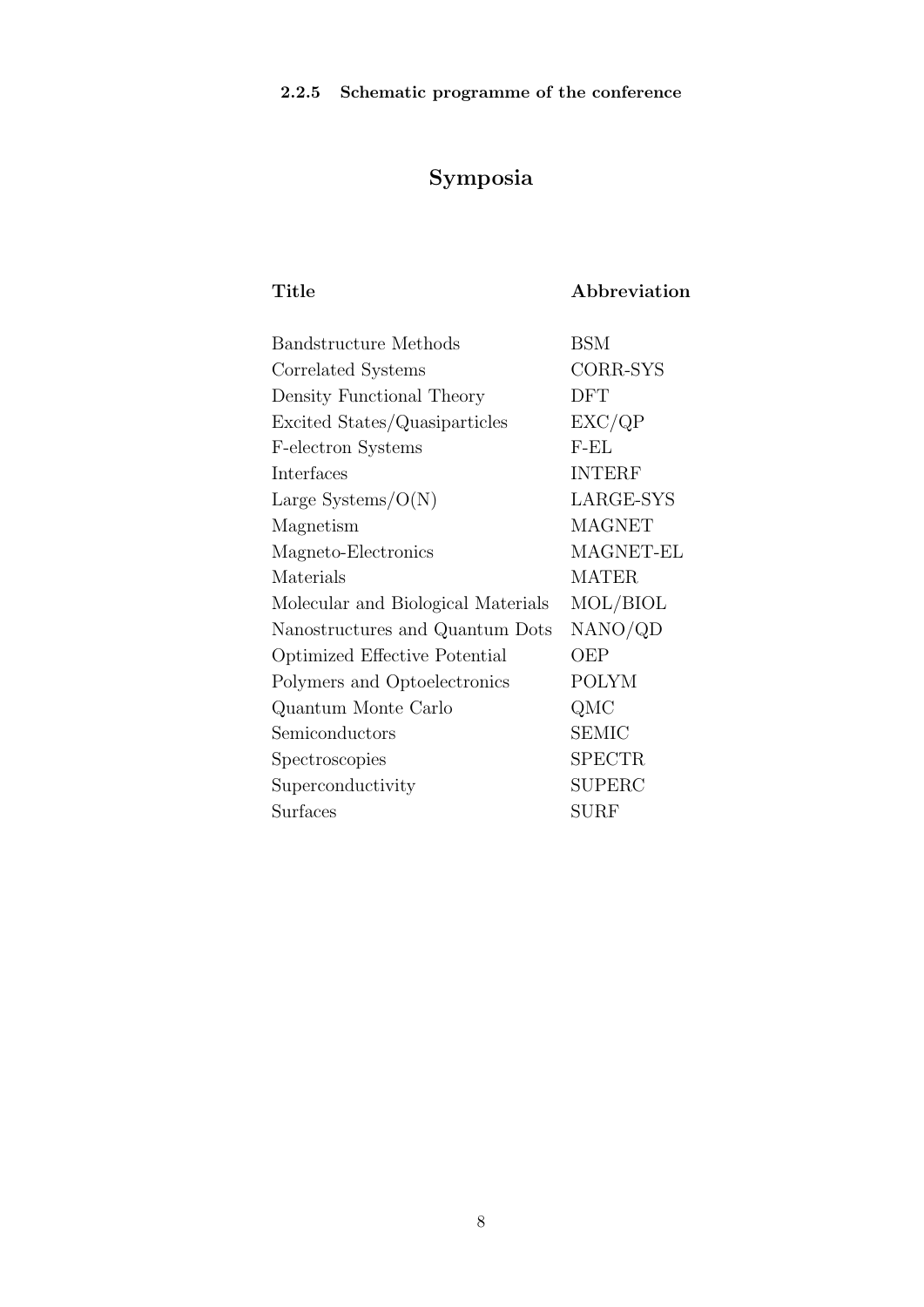# TUESDAY, August 22

## WEDNESDAY, August 23

| $8:00 - 8:35$ | Registration            |                      |                   |
|---------------|-------------------------|----------------------|-------------------|
| Room:         | Baldung                 | Parler               | Ratgeb            |
| $8.40 - 8.55$ |                         | Welcome              |                   |
|               |                         | <b>PLENARY</b>       |                   |
|               |                         | Chair: R. Nieminen   |                   |
| $9:00 - 9:50$ |                         | M. Scheffler         |                   |
|               | CORR-SYS                | <b>SEMIC</b>         | <b>POLYM</b>      |
| Chair:        | $B.L.$ Gyorffy          | R. Nieminen          | M. Springborg     |
| 10:00-10:30   | Pickett                 | $Cof$ fee            | Weiss             |
| 10:30-11:00   | $Cof$ fee               | Hierlemann           | Bobbert, Katan    |
| $11:00-11:30$ | Georges                 | Lindefelt            | $Cof$ fee         |
| 11:30-12:00   | Fleck, Drchal           | Bockstedte, Pollmann | Cote              |
| 12:00-12:30   | Terakura, Fujiwara      | <b>Blöchl</b>        | Frank             |
| $12:30-14:00$ | Lunch break             |                      |                   |
|               | <b>MATER</b>            | <b>SURF</b>          | <b>BSM</b>        |
| Chair:        | J.L. Martins            | J. Hafner            | R. Zeller         |
| 14:00-14:30   | Pentcheva, Winkler      | Stampfl              | Andersen          |
| 14:30-15:00   | <b>Bihlmayer</b>        | A.Gross, Gandulia-P  | Saha-Dasgupta     |
| 15:00-15:30   | Fichthorn               | Bernasconi, Rantala  | <b>Skriver</b>    |
| 15:30-16:00   | Fang                    | <b>Bogicevic</b>     | Eschrig, Sjöstedt |
| 16:00-16:30   | $Cof$ fee               | $Cof$ fee            | $Cof$ fee         |
|               | NANO/QD                 | <b>SURF</b>          | <b>BSM</b>        |
| Chair:        | A. Rubio                | A. Kiejna            | G.M. Stocks       |
| 16:30-17:00   | Williamson              | Rosa, Gottschalck    | Dederichs         |
| 17:00-17:30   | Martins, Nayak          | Alavi                | Marzari           |
| 17:30-18:00   | <b>Todorov</b>          | Soler, Neugebauer    | Krasovskii        |
| 18:00-18:30   | Sanchez-Portal          | Fiorentini           | Mavromaras, Hytha |
| 18:30-19:00   | <b>B-Nardelli</b>       | Morikawa             | Simunek, Theurich |
| 19:00-23:00   | <b>Food and Posters</b> |                      |                   |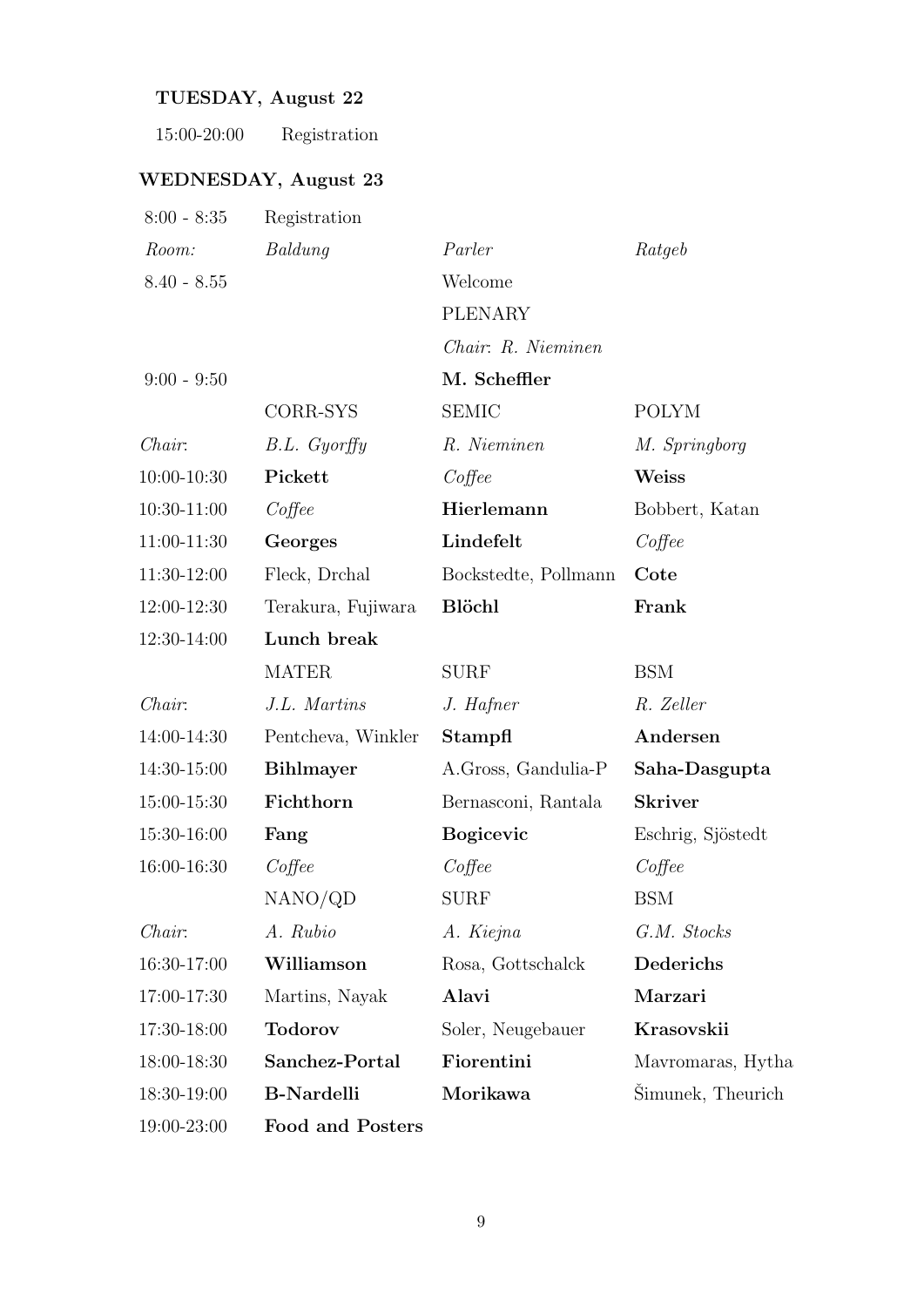# THURSDAY, August 24

| Room:           | Baldung           | Parler                  | Ratgeb                  |
|-----------------|-------------------|-------------------------|-------------------------|
|                 |                   | PLENARY                 |                         |
|                 |                   | Chair: B. Johansson     |                         |
| $8:30 - 9:20$   |                   | N. Lang                 |                         |
|                 | <b>MATER</b>      | <b>MAGNET</b>           | <b>INTERF</b>           |
| Chair:          | M. Gillan         | <b>B.</b> Johansson     | M. Finnis               |
| $9:30-10:00$    | Martonak          | Abrikosov               | Köstelmeir              |
| $10:00 - 10:30$ | Colombo           | $Cof$ fee               | Elsässer, Scheerschmidt |
| 10:30-11:00     | $Cof$ fee         | <b>Staunton</b>         | Pasquarello             |
| 11:00-11:30     | Perez, Mannstadt  | Udvardi                 | $Cof$ fee               |
| 11:30-12:00     | <b>Kresse</b>     | Ebert, Zabloudil        | Lindan, Kohyama         |
| 12:00-12:30     | Ikeda, Meyer      | Frota-Pessoa, Enkovaara | Sigle                   |
| 12:30-14:00     | Lunch break       |                         |                         |
|                 | CORR-SYS          | <b>SURF</b>             | <b>SPECTR</b>           |
| Chair:          | K. Terakura       | E. Wimmer               | H. Ebert                |
| 14:00-14:30     | Blaha, Tyer       | Nørskov                 | Redinger                |
| 14:30-15:00     | Solovyev          | Toulhoat                | Maca, Strange           |
| 15:00-15:30     | Lichtenstein      | S. Lorenz, Heid         | Paxton                  |
| 15:30-16:00     | Manghi, Patterson | Kollar                  | Lorente                 |
| 16:00-16:30     | $Cof$ fee         | $Cof$ fee               | $Cof$ fee               |
|                 | <b>MAGNET</b>     | <b>SEMIC</b>            | LARGE-SYS               |
| Chair:          | J. Kübler         | P. Kratzer              | J.M. Soler              |
| 16:30-17:00     | K. Schwarz, Turek | Ortega                  | Pettifor                |
| 17:00-17:30     | Pederson          | Alippi, Hakala          | Hoshi, Canning          |
| 17:30-18:00     | <b>Blügel</b>     | Brocks, G. Schwarz      | Ordejon                 |
| 18:00-18:30     | Heinze, Ledentu   | Schröder                | Goedecker               |
| 18:30-19:00     | <b>Baroni</b>     | Seifert-L, Bernardini   | <b>Bowler</b>           |
| 19:00-23:00     | Food and Posters  |                         |                         |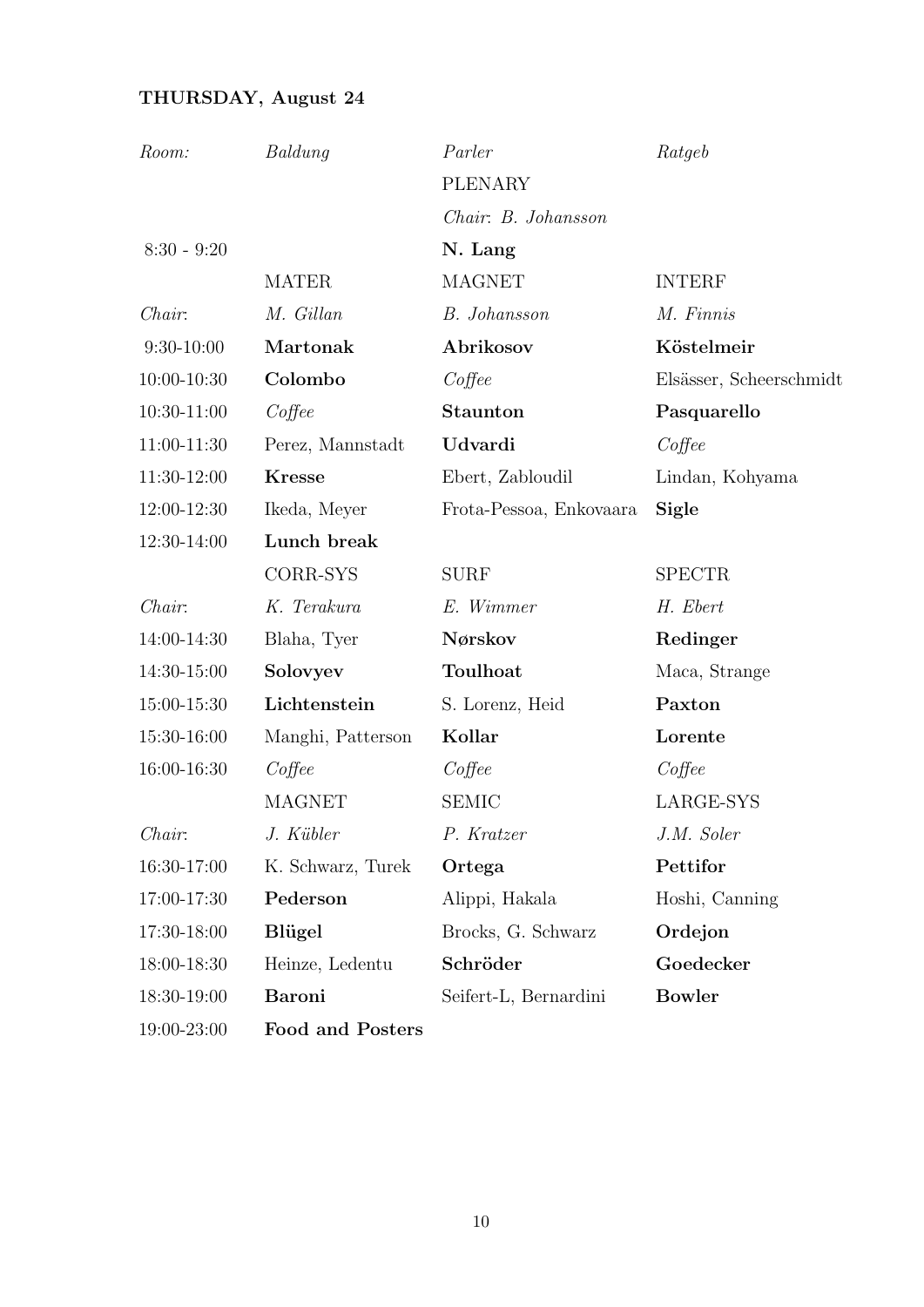# FRIDAY, August 25

| Room:           | Baldung                  | Parler                 | Ratgeb                |
|-----------------|--------------------------|------------------------|-----------------------|
|                 |                          | <b>PLENARY</b>         |                       |
|                 |                          | Chair: K. Schwarz      |                       |
| $8:30 - 9:20$   |                          | E.K.U. Gross           |                       |
|                 | <b>SPECTR</b>            | <b>DFT</b>             | MOL/BIOL              |
| Chair:          | P. Strange               | K. Schwarz             | F. Seno               |
| $9:30-10:00$    | Alouani                  | Resta                  | Lesyng                |
| $10:00 - 10:30$ | $Cof$ fee                | Garcia-Gonzales, Kurth | Ireta, Petrilli       |
| 10:30-11:00     | Karlsson                 | <b>Vitos</b>           | $Cof$ fee             |
| $11:00-11:30$   | van der Laan             | Coffee                 | Röthlisberger         |
| 11:30-12:00     | Lambrecht, Van den Brink | Snijders               | Carloni               |
| 12:00-12:30     | Crampin                  | Ullrich, Nesbet        | Segall                |
| 12:30-14:00     | Lunch break              |                        |                       |
|                 | CORR-SYS                 | <b>SEMIC</b>           | <b>OEP</b>            |
| Chair:          | R. Martin                | M. Scheffler           | E.K.U. Gross          |
| 14:00-14:30     | Koch, Rosner             | Kratzer                | Görling               |
| 14:30-15:00     | Gunnarsson               | Pesola                 | Fleszar, Kim          |
| 15:00-15:30     | Mookerjee                | Wahnón, Fall           | Engel                 |
| 15:30-16:00     | <b>Ezhov</b>             | Van de Walle           | Seidl                 |
| 16:00-16:30     | $Cof$ fee                | $Cof$ fee              | $Cof\neq$             |
|                 | MAGNET-EL                | <b>MATER</b>           | EXC/QP                |
| Chair:          | H. Dreysse               | J. Kollar              | O. Gunnarsson         |
| 16:30-17:00     | <b>Barthelemy</b>        | Simak, Hirschl         | Louie                 |
| 17:00-17:30     | <b>Butler</b>            | Gillan                 | Schindlmayr, Yamasaki |
| 17:30-18:00     | Papanikolaou             | Wahnström, Alatalo     | Wolf                  |
| 18:00-18:30     | Blaas, Akai              | Christensen            | Fuchs, Van Gelderen   |
| 18:30-19:00     | Tsymbal                  | Montanari, Lechermann  | Del Sole              |
| 19:45-20:15     | Organ concert, Münster   |                        |                       |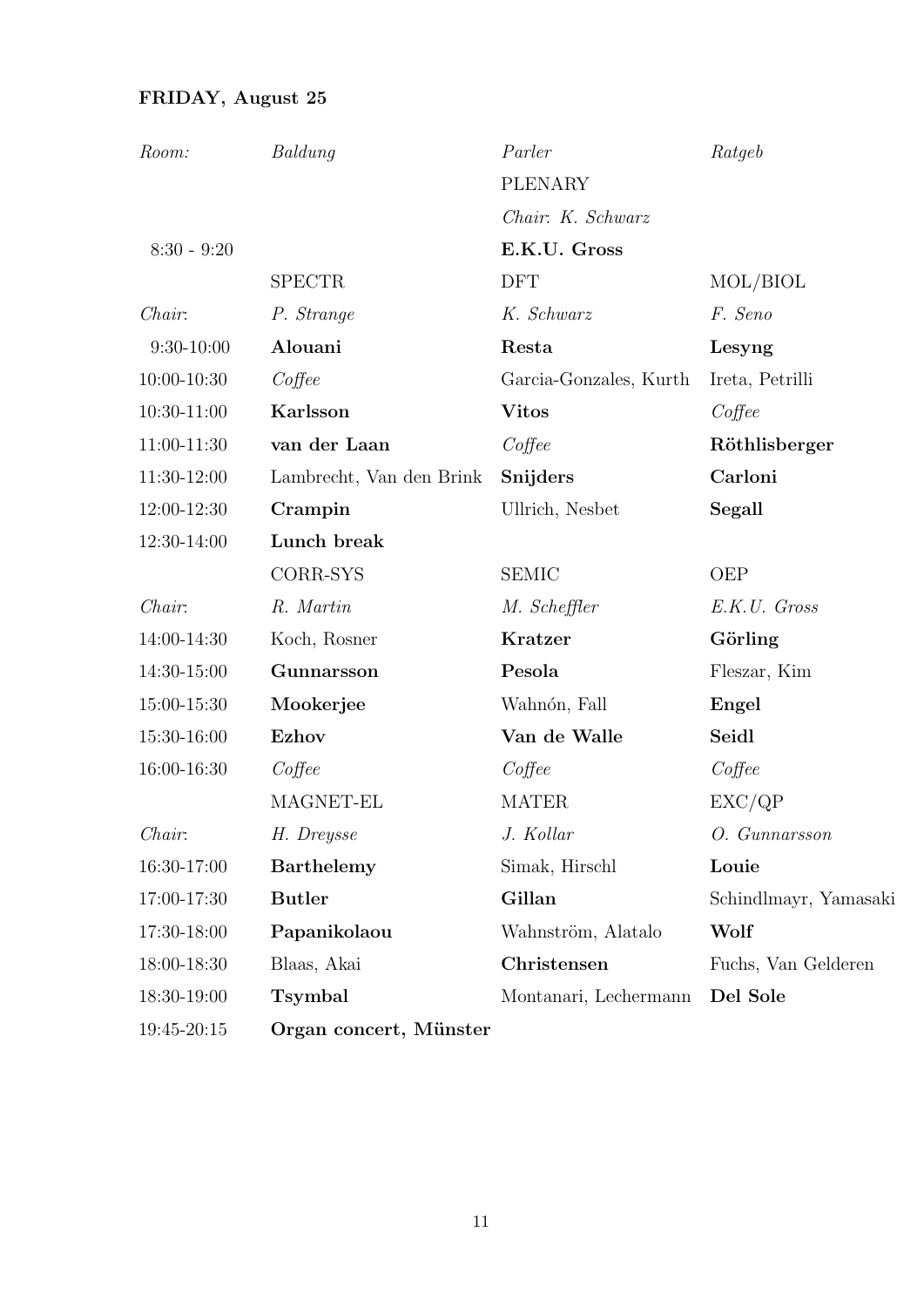# SATURDAY, August 26

| Room:         | Baldung              | Parler                    | Ratgeb               |
|---------------|----------------------|---------------------------|----------------------|
|               |                      | <b>PLENARY</b>            |                      |
|               |                      | Chair: P. Dederichs       |                      |
| $8:30 - 9:20$ |                      | P. Levy                   |                      |
|               | MOL/BIOL & POLYM     | MAGNET-EL                 | <b>SUPERC</b>        |
| Chair:        | C. Koenig            | P. Dederichs              | O.K. Andersen        |
| $9:30-10:00$  | Rovira               | Mertig                    | Annett               |
| 10:00-10:30   | Artacho              | $Cof$ fee                 | <b>Szotek</b>        |
| 10:30-11:00   | $Cof$ fee            | Kudrnovsky                | Lüders, Maksimov     |
| 11:00-11:30   | Molinari             | Riedel, Zahn              | $Cof$ fee            |
| 11:30-12:00   | <b>Delley</b>        | Oleinik, Xia              | Singh                |
| 12:00-12:30   | Seno, Springborg     | Mazin                     | Capelle              |
| 12:30-14:00   | Lunch break          |                           |                      |
|               | $F-EL$               | EXC/QP                    | <b>SUPERC</b>        |
| Chair:        | L. Sandratskii       | R. Del Sole               | E. Maksimov          |
| 14:00-14:30   | <b>Svane</b>         | Reining                   | Pavarini             |
| 14:30-15:00   | Svane, Petit         | Rohlfing, Kuzmin          | Ambrosch-D, Massidda |
| 15:00-15:30   | Penicaud, Pickard    | Rubio                     | Klein, Süle          |
| 15:30-16:00   | $Cof$ fee            | $Cof$ fee                 | Coffee               |
|               | $F$ EL $\&$ MAGNET   | <b>MATER</b>              | QMC                  |
| Chair:        | O. Eriksson          | <b>B.</b> Winkler         | E. Koch              |
| 16:00-16:30   | <b>Brooks</b>        | Postnikov, Šob            | <b>Needs</b>         |
| 16:30-17:00   | Oppeneer, Sandratski | Jepsen                    | Filippi              |
| 17:00-17:30   | Nordström            | Crisan, Eglitis           | Caffarel             |
| 17:30-18:00   | Steinbeck, Cottenier | Münch, Parlinski          | Sorella              |
|               |                      | <b>SUMMARY</b>            |                      |
|               |                      | Chair: O.K. Andersen      |                      |
| 18:05-18.35   |                      | Heine                     |                      |
|               |                      | Summary of the conference |                      |
| 18:35-18:45   |                      | Durham                    |                      |
|               |                      | Closing of the conference |                      |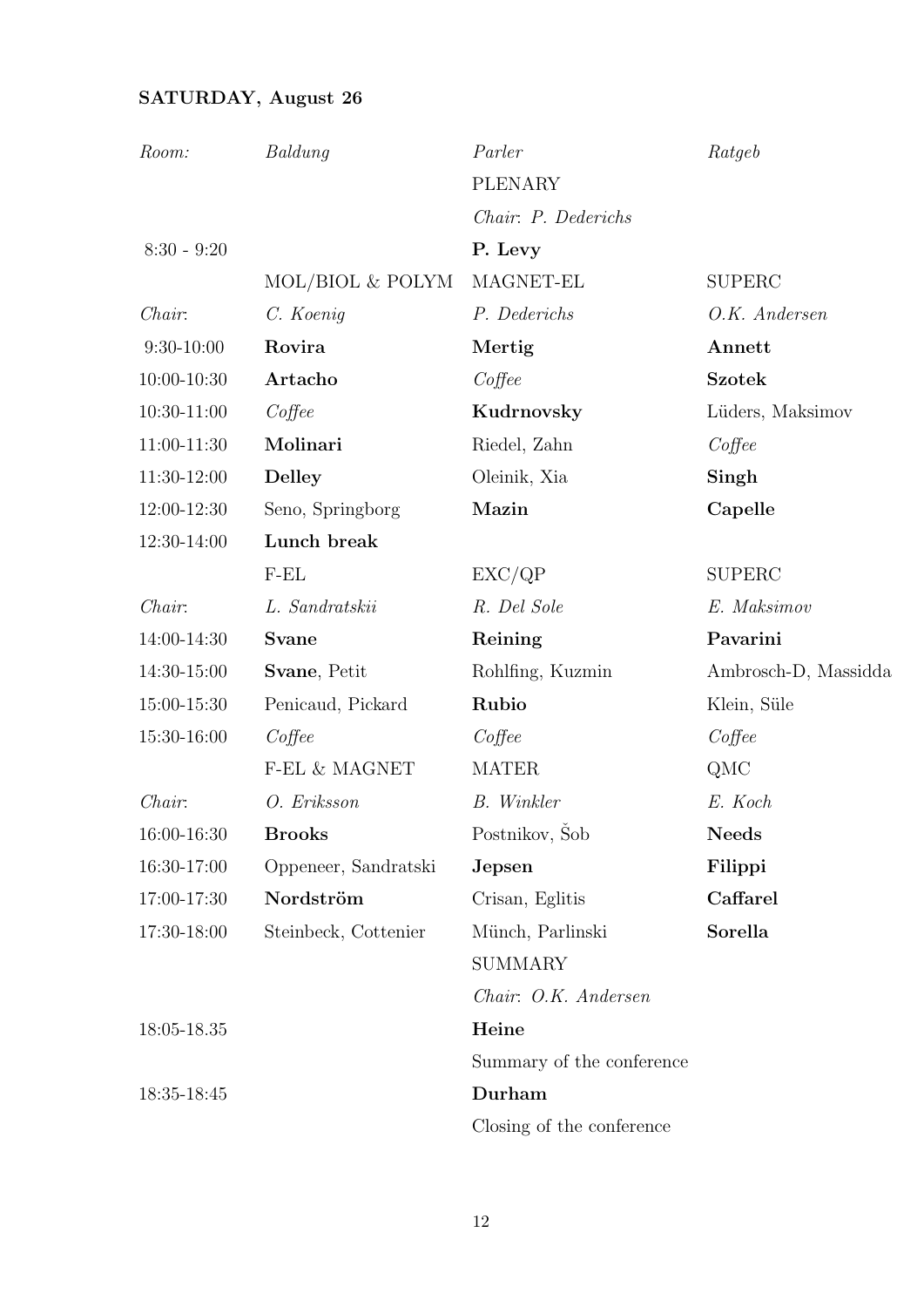## Conference Program: Authors, Titles and Schedules

### Tuesday, 22 August 2000

15:00–20:00 Registration

## Wednesday, 23 August 2000

08:00–08:35 Registration

# Wednesday Morning Session, Parler room: Opening and Plenary Chair: R.M. Nieminen

- 08:40–08:55 Welcome
- 09:00–09:50 M. Scheffler The cutting edge: Surfaces and their role in materials' properties

## Wednesday Morning Session, Baldung room: CORR-SYS

### Chair: B.L. Gyorffy

10:00–10:30 W.E. Pickett, A. B. Shick, R. Weht Coexistence of high temperature superconductivity and magnetism:  $RuSr<sub>2</sub>GdCu<sub>2</sub>O<sub>8</sub>$ 10:30–11:00 Coffee 11:00–11:30 Antoine Georges

> Introduction to dynamical mean field theory and prospects for electronic structure calculations of correlated materials

- 11:30–11:45 M. Fleck, E. Pavarini, and O. K. Andersen Electronic Structure of the striped phase in  $La_{2-x-y}Nd_{y}Sr_{x}CuO_{4}$
- $11:45-12:00$  V. Drchal, J. Kudrnovský, and V. Janiš Dynamical electron correlations in transition metals and their alloys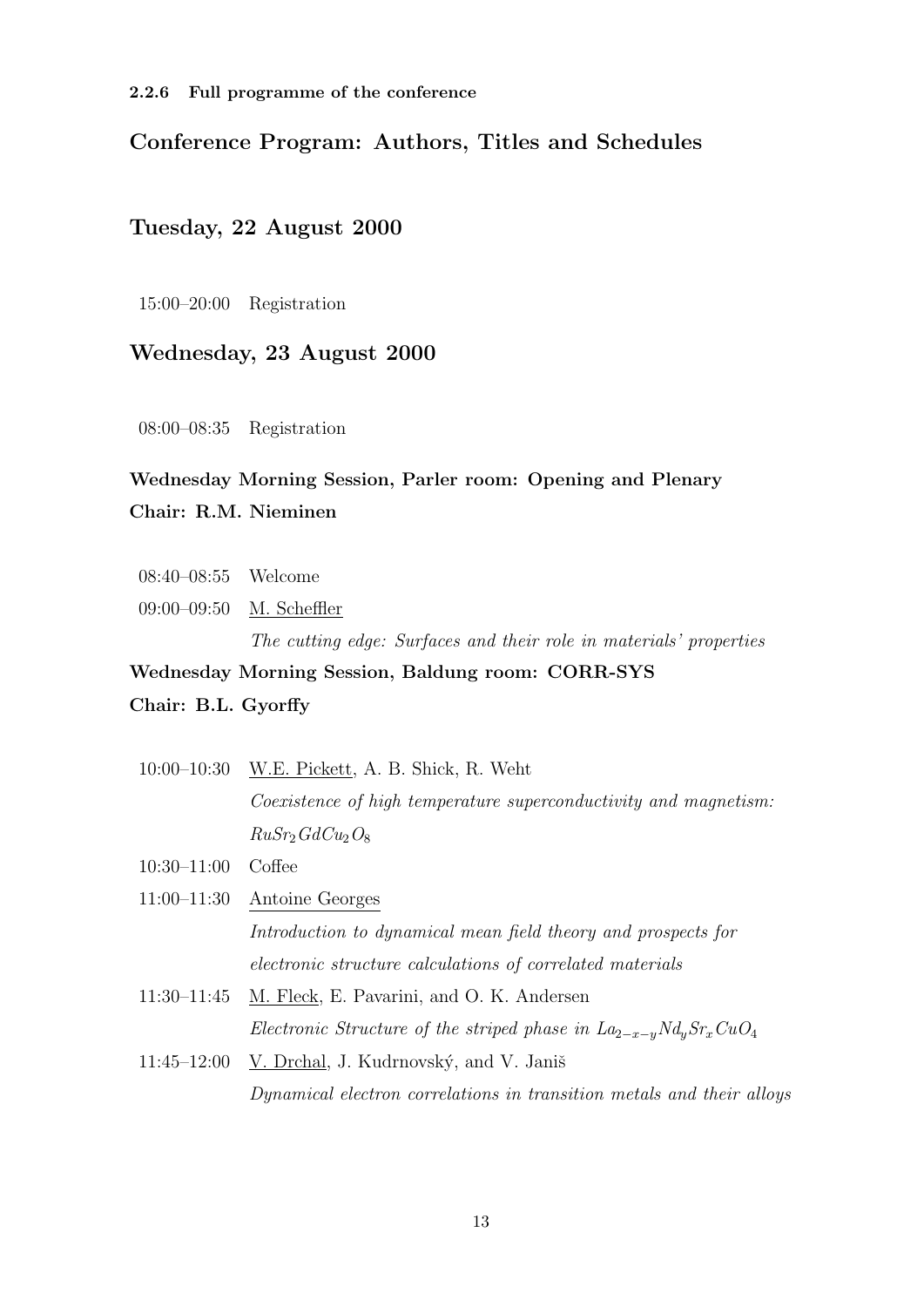- 12:00–12:15 K. Terakura, Z. Fang, K. Miura, J. Kanamori Ferromagnetism and antiferromagnetism in double perovskites:  $La_2FeCrO_6$ ,  $Sr_2FeMoO_6$  and  $Sr_2FeWO_6$
- 12:15–12:30 Takeo Fujiwara, Michael Korotin, and Vladimir Anisimov Long period orbital order with hole stripes in  $La<sub>7/8</sub>Sr<sub>1/8</sub>MnO<sub>3</sub>$

### Wednesday Morning Session, Parler room: SEMIC

### Chair: R.M. Nieminen

10:00–10:30 Coffee 10:30–11:00 M. Hierlemann Quantum chemical calculation in an industrial environment 11:00–11:30 U. Lindenfelt Electronic structure of intrinsic and doped SiC 11:30–11:45 M. Bockstedte, A. Mattausch, and O. Pankratov Boron diffusion in SiC: the role of intrinsic point defects  $11:45-12:00$  J. Pollmann, P. Krüger, W. Lu, and M. Rohlfing Theory of structural and electronic properties of SiC surfaces 12:00–12:30 P. Blöchl Hydrogen electrochemistry in  $SiO<sub>2</sub>$  related to breakdown

Wednesday Morning Session, Ratgeb room: POLYM Chair: M. Springborg

of gate oxides

- 10:00–10:30 H. Weiss, M. Boero, and M. Parrinello DFT as a versatile tool in industrial catalysis research
- 10:30–10:45 J.-W. van der Horst, P.A. Bobbert, M.A.J. Michels, G. Brocks, P.J. Kelly Electronic and optical properties of conjugated polymers from first principles
- 10:45–11:00 C. Katan, P. Rabiller, M. Souhassou Charge density analysis in molecular charge transfer complexes: a comparison between experiment and PAW calculations
- 11:00–11:30 Coffee
- 11:30–12:00 M. Côté, Peter D. Haynes, and Carla Molteni New polymers for optoelectronic applications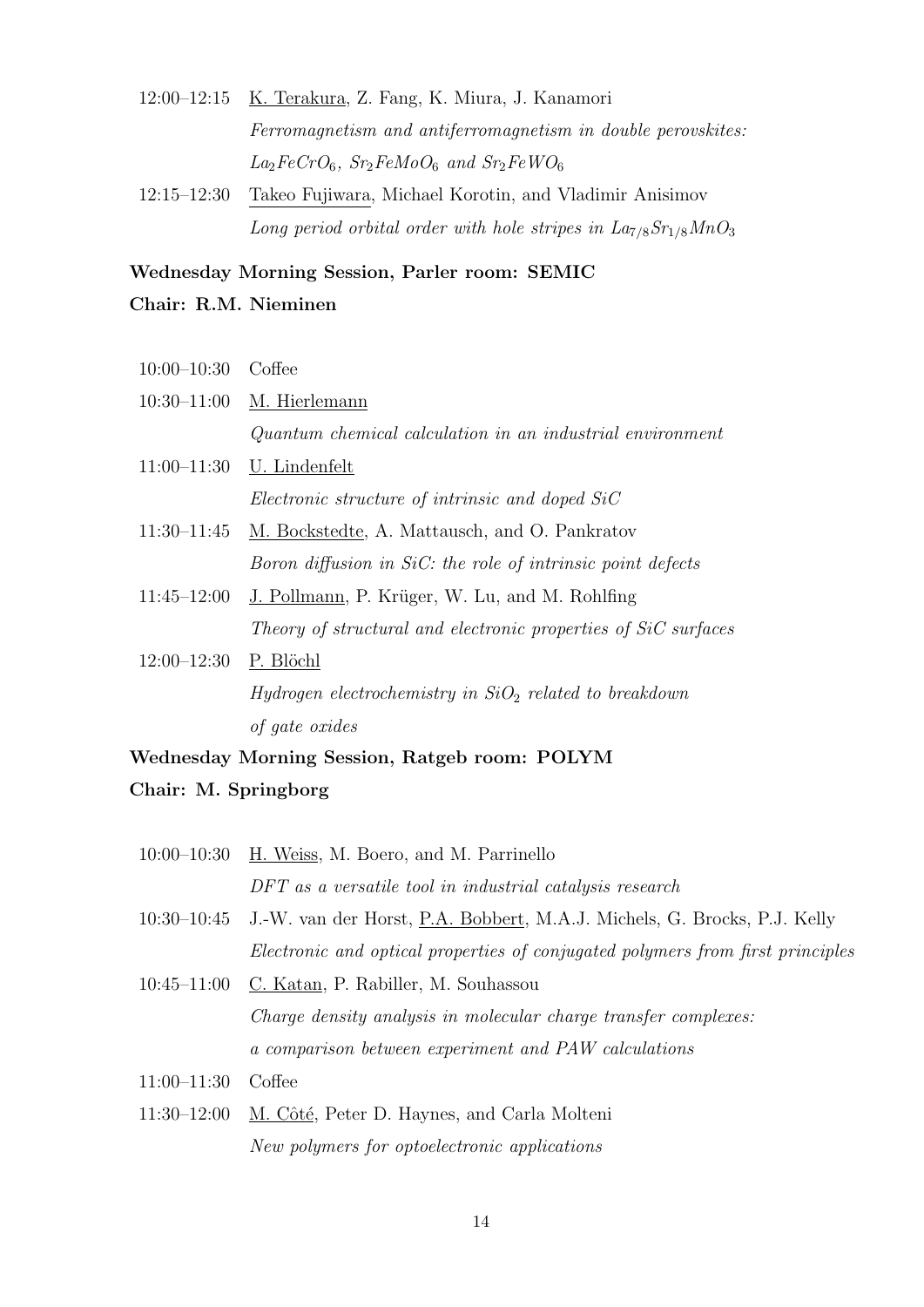### 12:00–12:30 I. Frank

Chemical reactions induced by mechanical stress: ab-initio simulation

12:30–14:00 Lunch

### Wednesday Afternoon Session, Baldung room: MATER

## Chair: J.L. Martins

- 14:00–14:15 Rossitza Pentcheva, Matthias Scheffler, and K. Fichthorn Influence of substitutional adsorption on the initial growth of Co on Cu(001): a DFT-kMC study
- 14:15–14:30 B. Winkler, C. J. Pickard, V. Milman, G. Thimm Systematic prediction of crystal structures and its application to sp<sup>2</sup> -carbon polymorphs
- 14:30–15:00 G. Bihlmayer, Ph. Kurz, F. Förster, and S. Blügel The FLAPW method applied to complex magnetic systems
- 15:00–15:30 Kristen A. Fichthorn Island nucleation in thin-film epitaxy: a multi-scale study
- 15:30–16:00 Zhong Fang Applications of ultrasoft pseudopotentials to 3d and 4d transition metal oxides

16:00–16:30 Coffee

# Wednesday Afternoon Session, Parler room: SURF Chair: J. Hafner

|                 | $14:00-14:30$ Catherine Stampfl                                                  |
|-----------------|----------------------------------------------------------------------------------|
|                 | Ab initio modelling of temperature-programmed desorption of molecules            |
|                 | from metallic surfaces                                                           |
| $14:30 - 14:45$ | A. Groß, A. Eichler, J. Hafner, F. Kirchhoff, M.J. Mehl, and                     |
|                 | D.A. Papaconstantopoulos                                                         |
|                 | Ab initio derived tight-binding molecular dynamics simulation of $O_2/Pt(111)$ : |
|                 | new unified picture of the molecular adsorption process                          |
| $14:45 - 15:00$ | M.V. Ganduglia-Pirovano, K. Reuter, M. Scheffler                                 |
|                 | Surface core-level shifts as a probe of the local overlayer structure:           |
|                 | O on $Rh(111)$ and $Ru(0001)$ -a DFT study                                       |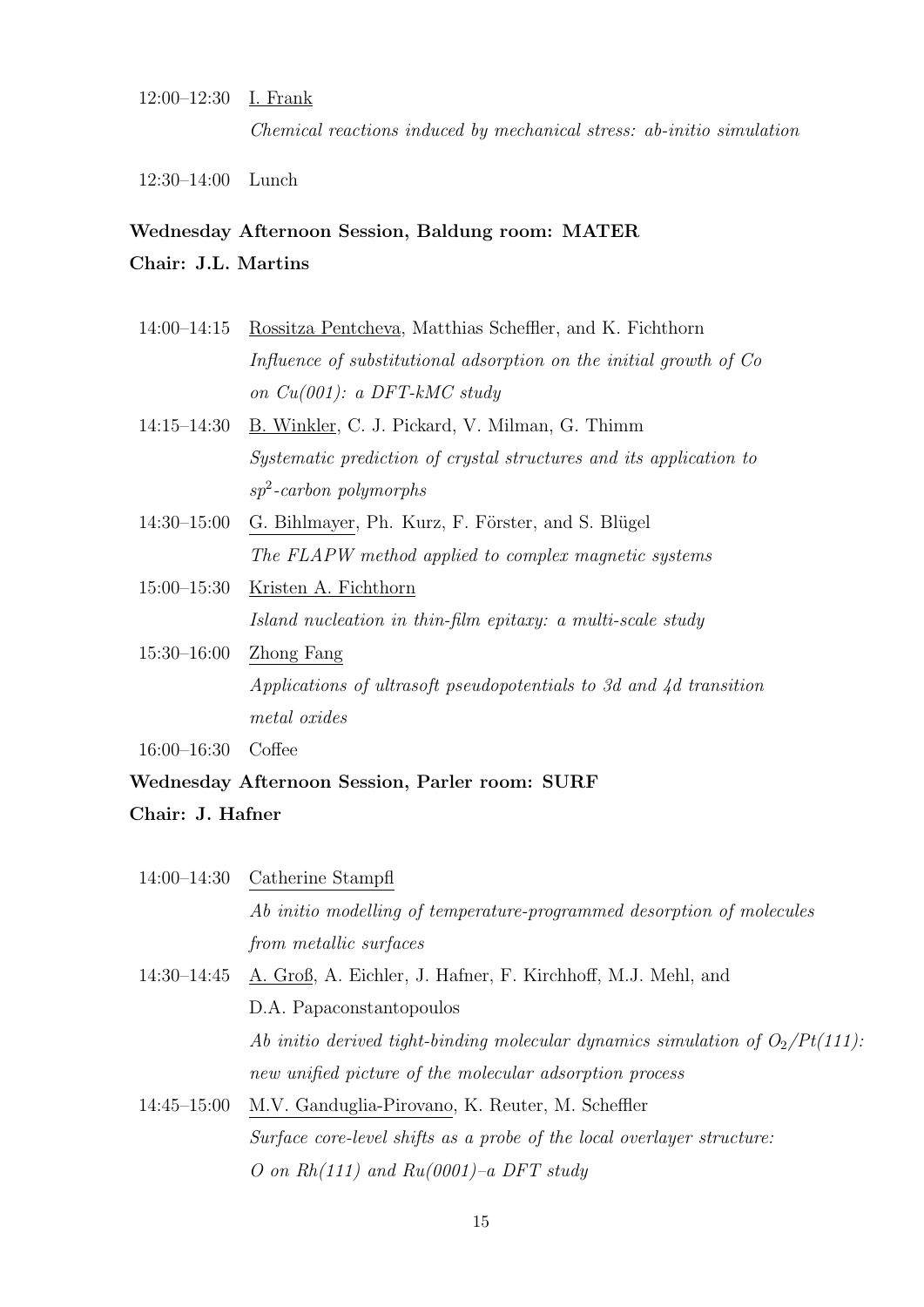- 15:00–15:15 D. Ceresoli, M. Bernasconi, S. Iarlori, M. Parrinello, E. Tosatti Two-membered silicon rings on a dehydroxylated surface of silica
- 15:15–15:30 T. T. Rantala,T. S. Rantala, and V. Lantto Surface relaxation and electronic structure of  $SnO<sub>2</sub>$  (110) surface
- 15:30–16:00 Alexander Bogicevic Atomistic concepts in epitaxial growth

16:00–16:30 Coffee

Wednesday Afternoon Session, Ratgeb room: BSM

### Chair: R. Zeller

- 14:00–14:30 O.K. Andersen and T. Saha-Dasgupta Muffin tin orbitals of arbitrary order (NMTOs)
- 14:30–15:00 T. Saha-Dasgupta and O. K. Andersen Tight-binding modeling and generation of first-principles Wannier-like orbitals using the new NMTO scheme
- 15:00–15:30 L. Vitos, H. L. Skriver, and J. Kollar Application of the exact muffin-tin orbitals theory
- 15:30–15:45 Helmut Eschrig, Klaus Koepernik Density functional theory of low temperature phase diagrams: magnetism in the  $[Fe(Mn)]_{(1-x)}$  Al<sub>x</sub> system
- 15:45–16:00 Elisabeth Sjöstedt and Lars Nordström A cautious linearization of the full-potential APW method

16:00–16:30 Coffee

Wednesday Late Afternoon Session, Baldung room: NANO/QD Chair: A. Rubio

- 16:30–17:00 A.J. Williamson, A. Franceschetti, and A. Zunger Calulations of multiple excitons in InAs quantum dots
- $17:00-17:15$  J. M. Pacheco, José Luís Martins First principles Monte-Carlo optimization of geometries of large alkali clusters
- 17:15–17:30 Saroj K. Nayak Exploring magnetism at the nanoscale with electronic structure calculations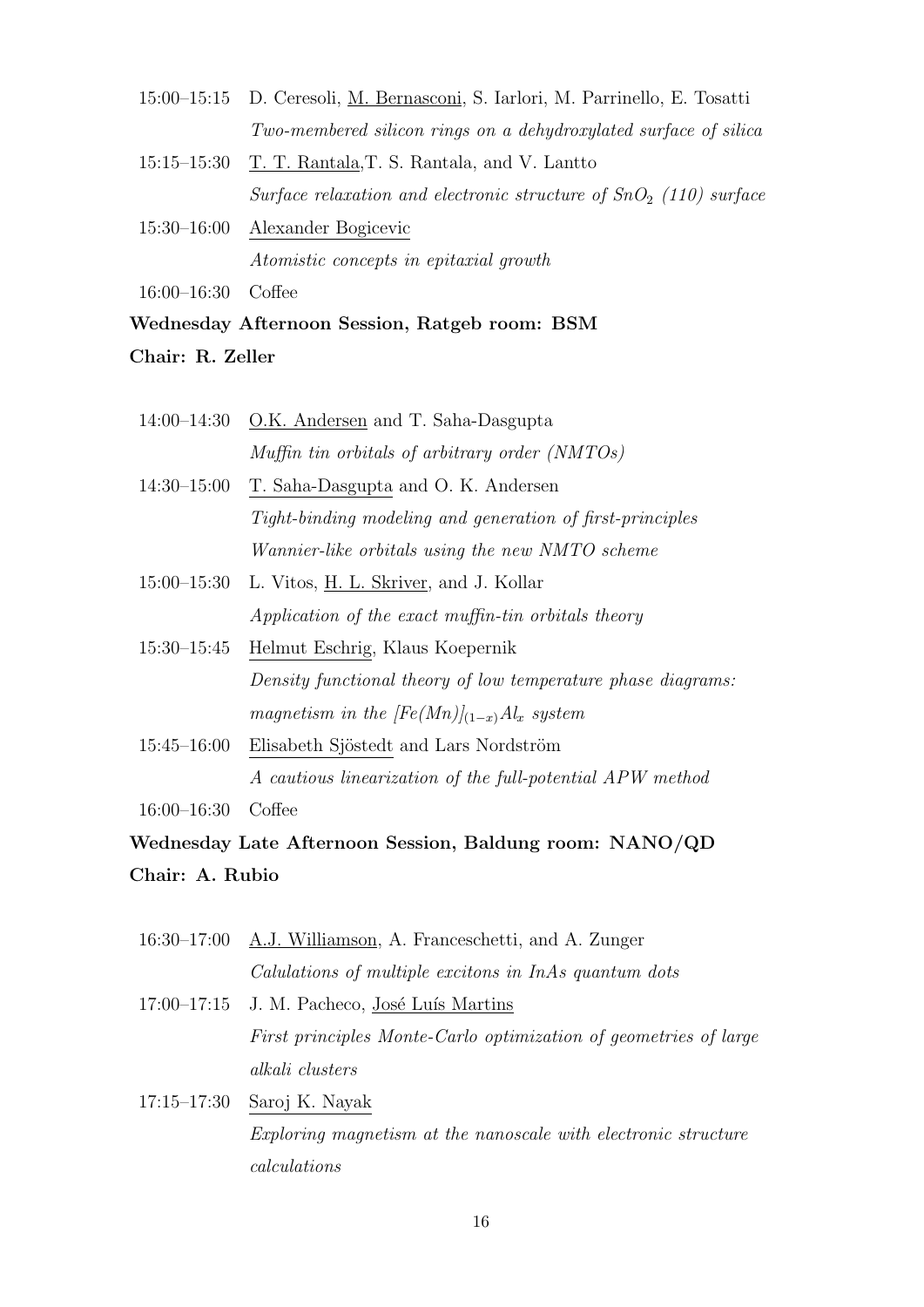| $17:30-18:00$ T. N. Todorov, A. P. Sutton, and J. Hoekstra          |  |
|---------------------------------------------------------------------|--|
| Current-induced mechanical effects in atomic-scale conductors       |  |
| 18:00–18:30 D. Sánchez-Portal, E. Artacho, J. Junquera, J. M. Soler |  |
| P. Ordejón, A. García                                               |  |
| Monatomic gold wires                                                |  |

18:30–19:00 Marco Buongiorno Nardelli Theory of electronic and transport properties of carbon nanotubes

### Wednesday Late Afternoon Session, Parler room: SURF

### Chair: A. Kiejna

|                 | $16:30-16:45$ A. Rosa and J. Neugebauer                                  |
|-----------------|--------------------------------------------------------------------------|
|                 | Silicon at $(0001)$ GaN surfaces: surface structures and adatom kinetics |
| $16:45 - 17:00$ | Z. Sljivančanin, J. Gottschalck, and B. Hammer                           |
|                 | $H_2$ dissociation on defected $Cu(111)$ : role of steps, vacancies,     |
|                 | kinks and adatoms                                                        |
| $17:00 - 17:30$ | <u>Ali Alavi</u>                                                         |
|                 | Chemistry at metal surfaces from density-functional theory               |
| $17:30 - 17:45$ | Jose M. Soler, Emilio Artacho, and Gabriel Fabricius                     |
|                 | Structure of the liquid silicon surface                                  |
| $17:45 - 18:00$ | J. Neugebauer, T. K. Zywietz, M. Scheffler, J. E. Northrup               |
|                 | Adatom kinetics on and below the surface: The presence of a novel        |
|                 | diffusion channel                                                        |
| $18:00 - 18:30$ | Alessio Filippetti and Vincenzo Fiorentini                               |
|                 | Theory and applications of the stress density                            |
| $18:30 - 19:00$ | Yoshitada Morikawa and Kiyoyuki Terakura                                 |
|                 | Ab initio study of methanol synthesis over Zn-deposited Cu surfaces      |

Wednesday Late Afternoon Session, Ratgeb room: BSM

Chair: G.M. Stocks

- 16:30–17:00 P. H. Dederichs, N. Papanikolaou, and R. Zeller Conceptional improvements of the KKR method
- 17:00–17:30 Nicola Marzari and David Vanderbilt Localized Wannier functions in extended systems: theory and applications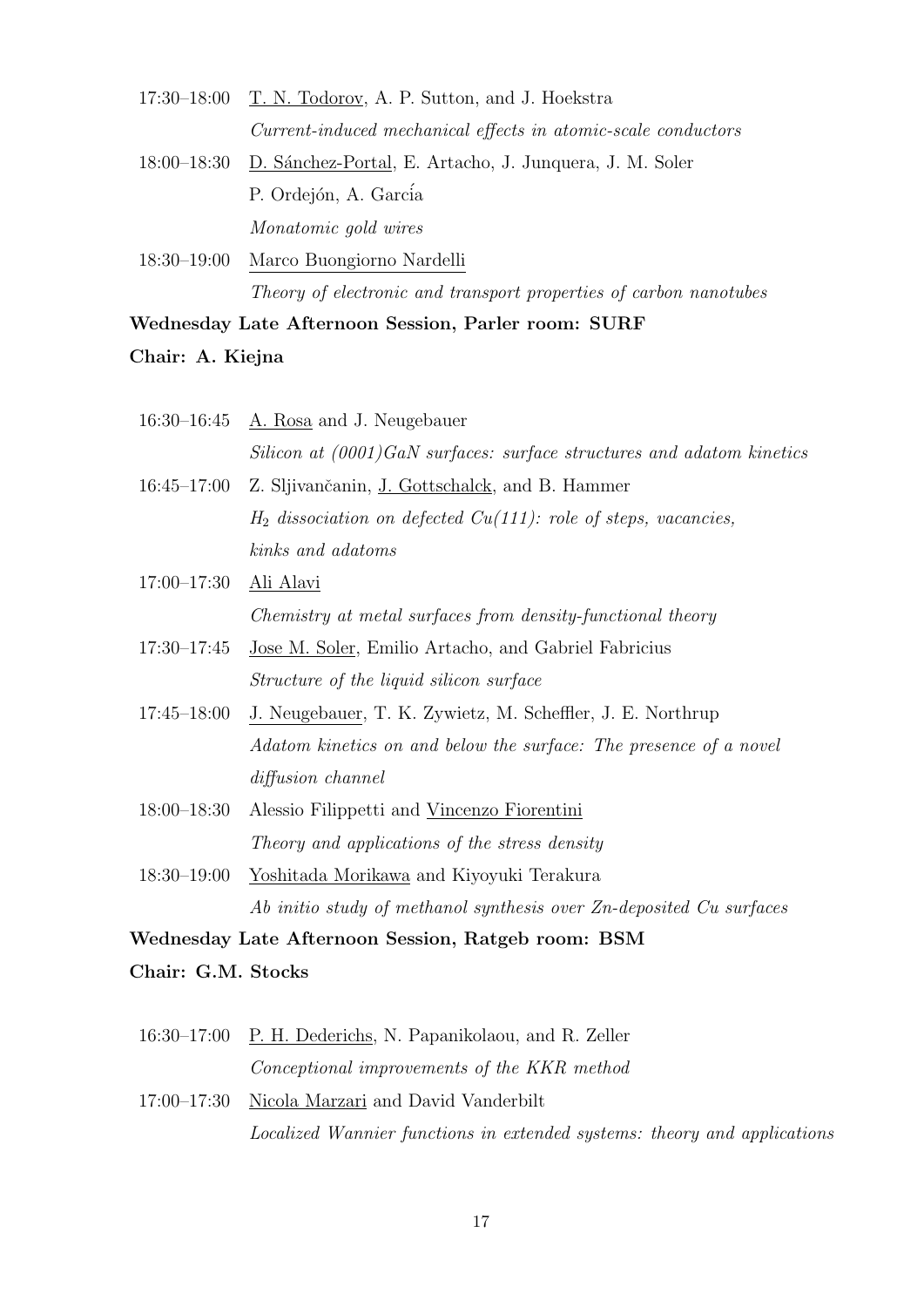- 17:30–18:00 E. E. Krasovskii and W. Schattke Electronic structure of bulk and semi-infinite crystals by the extended LAPW-kp method
- 18:00–18:15 A. Mavromaras, A. Ponceau, I. Lado Touriño, F. Tsobnang, J. Sticht, and E. Wimmer Optimized basis sets in a full potential LMTO method
- 18:15–18:30 Marek Hytha, Jiří Vackář, and Antonin Šimůnek Core-level shifts within pseudopotential framework
- 18:30–18:45 Antonín Šimŭnek and Jiří Vackář Semicore states in all electron pseudopotentials: ground state properties of NaCl
- 18:45–19:00 G. Theurich, N. A. Hill General local spin density approximation for plane wave pseudopotential calculations

## Wednesday Evening Session

19:00–23:00 Food and Posters

## Thursday, 24 August 2000

## Thursday Morning Session, Parler room: Plenary Chair: B. Johansson

08:30–09:25 N. Lang DFT studies in molecular electronics

Thursday Morning Session, Baldung room: MATER Chair: M. Gillan

09:30–10:00 R. Martoňák, C. Molteni, L. Colombo, M. Parrinello Molecular dynamics with a classical pressure reservoir: simulation of pressure-induced transformations in silicon clusters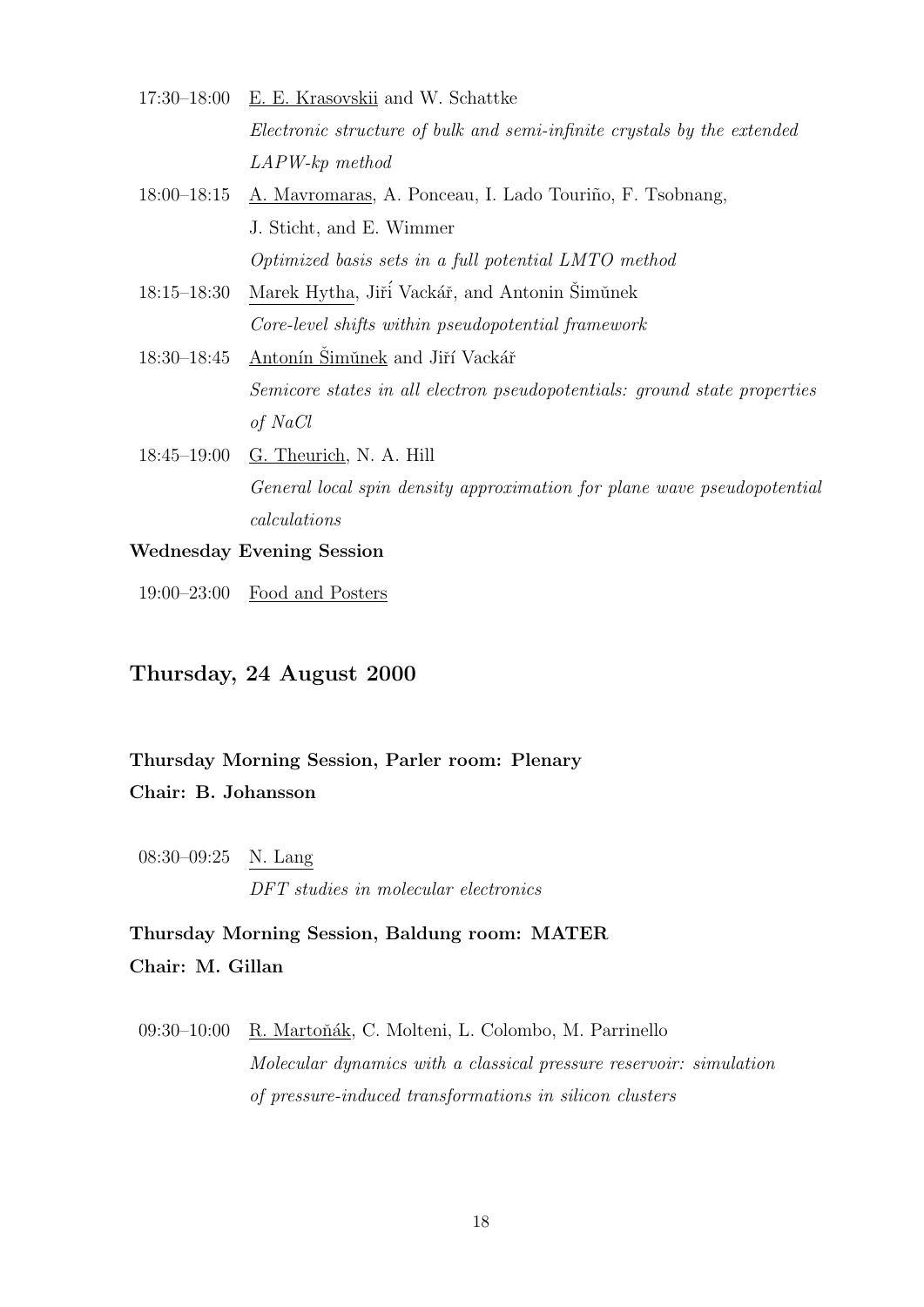- 10:00–10:30 Luciano Colombo Science-based engineering of defects in silicon by tight-binding molecular dynamics DFT studies in molecular electronics 10:30–11:00 Coffee 11:00–11:15 Rubén Pérez, Peter Gumbsch Directional anisotropy in the cleavage fracture of silicon 11:15–11:30 W.Mannstadt, A.Canning, A.J. Freeman Large scale computing and complex materials with the massive parallel FLAPW method 11:30–12:00 G. Kresse Fast all-electron ab-initio molecular dynamics
- 12:00–12:15 M. Ikeda, G. Kresse, and J. Hafner First principles study of bi-layered ferroelectric perovskite materials
- 12:15–12:30 Na Sai, B. Meyer, and David Vanderbilt Design of novel ferroelectric materials via compositional inversion symmetry breaking

### Thursday Morning Session, Parler room: MAGNET

### Chair: B. Johansson

- 09:30–10:00 I. A. Abrikosov, B. Johansson, Mark van Schilfgaarde Understanding the INVAR effect in Fe-Ni alloys
- 10:00–10:30 Coffee
- 10:30–11:00 J.B. Staunton, J. Poulter, B. Ginatempo, E. Bruno, D.D. Johnson Spin fluctuations in nearly magnetic metals from ab-initio dynamical spin susceptibility calculations
- 11:00–11:30 László Udvardi, László Szunyogh, Peter Weinberger Ab–initio determination of the width of Bloch–wall in Fe
- 11:30–11:45 H. Ebert, M. Deng, and H. Freyer Relativistic calculation of magnetic linear response functions using the KKR-Green's function method
- 11:45–12:00 J. Zabloudil, R. Hammerling, P. Weinberger, C. Uiberacker Magnetic anisotropy of  $Co$  on  $Cu(111)$  including relaxation effects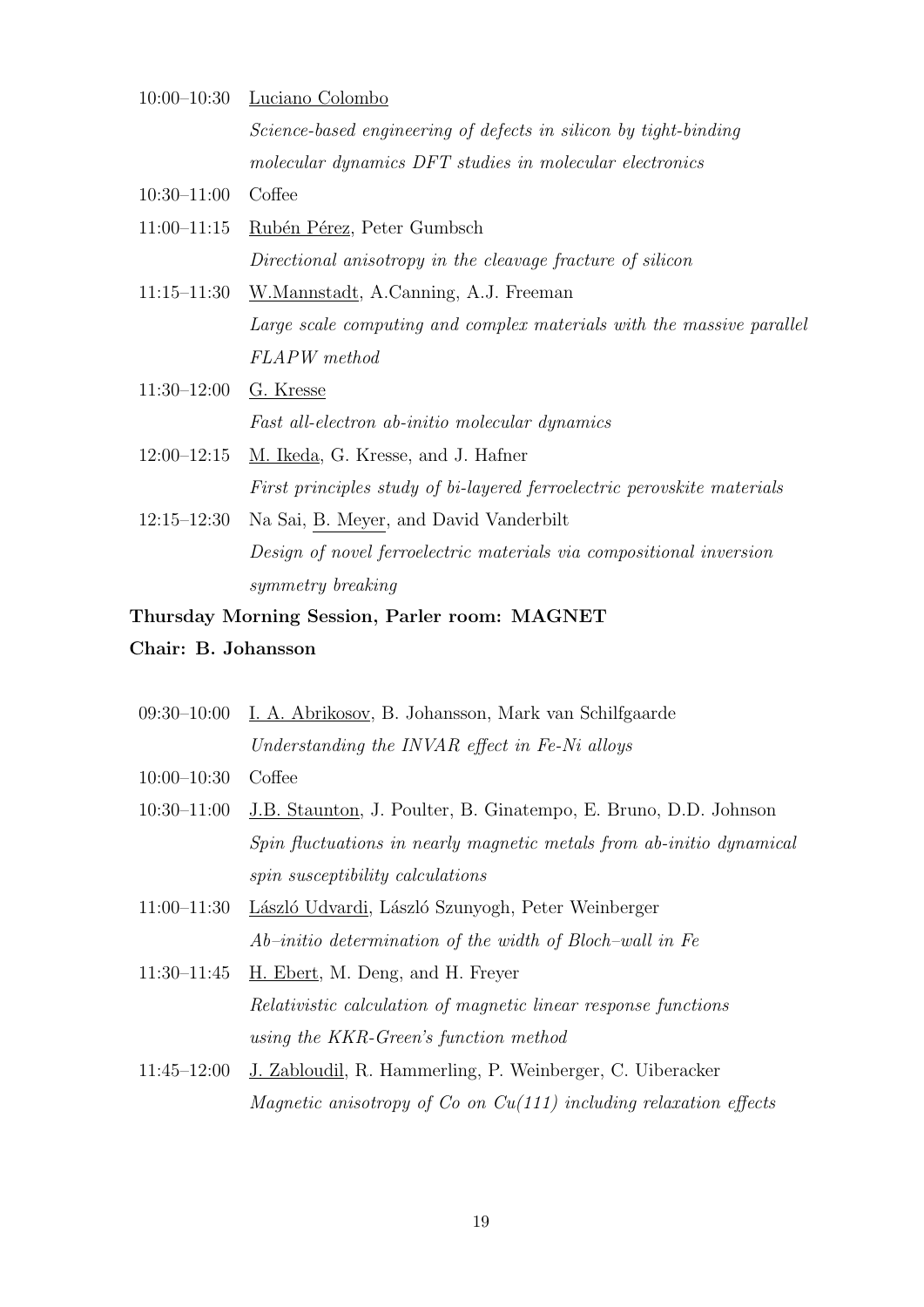# 12:00–12:15 Sonia Frota-Pessôa Exchange coupling from first principles in nonperiodi systems 12:15–12:30 J. Enkovaara, A. Ayuela, R.M. Nieminen, L. Nordström Magnetic and orbital anisotropy in  $Ni<sub>2</sub>MnGa$  from first principles

Thursday Morning Session, Ratgeb room: INTERF

### Chair: M. Finnis

|                 | 09:30-10:00 S. Köstlmeier and C. Elsässer                              |
|-----------------|------------------------------------------------------------------------|
|                 | Ab-initio investigation of metal/ceramic bonding: metal/spinel         |
|                 | interfaces                                                             |
| $10:00 - 10:15$ | C. Elsässer, S. Nufer, A. G. Marinopoulos, T. Gemming,                 |
|                 | W. Kurtz, S. Köstlmeier, and M. Rühle                                  |
|                 | Microscopic analysis of the rhombohedral twin grain boundary           |
|                 | <i>in alumina</i>                                                      |
| $10:15 - 10:30$ | Kurt Scheerschmidt and Detlef Conrad                                   |
|                 | Modified empirical potentials for molecular dynamics modelling         |
|                 | of bonded interfaces                                                   |
| $10:30 - 11:00$ | Alfredo Pasquarello                                                    |
|                 | Atomic structure at the interface between silicon and its oxide        |
| $11:00-11:30$   | Coffee                                                                 |
| $11:30-11:45$   | Philip Lindan                                                          |
|                 | Interfaces between oxides and aqueous solutions                        |
| $11:45 - 12:00$ | Masanori Kohyama                                                       |
|                 | Strength and fracture of SiC grain boundaries: Ab Initio tensile tests |
| $12:00 - 12:30$ | Wielfried Sigle                                                        |

Electron microscopy studies of grain boundary and interface structures

12:30–14:00 Lunch

# Thursday Afternoon Session, Baldung room: CORR-SYS Chair: K. Terakura

# 14:00–14:15 P.Blaha, K. Schwarz, P.Novak Charge distribution and EFGs in cuprates using  $LDA+U$  within the LAPW method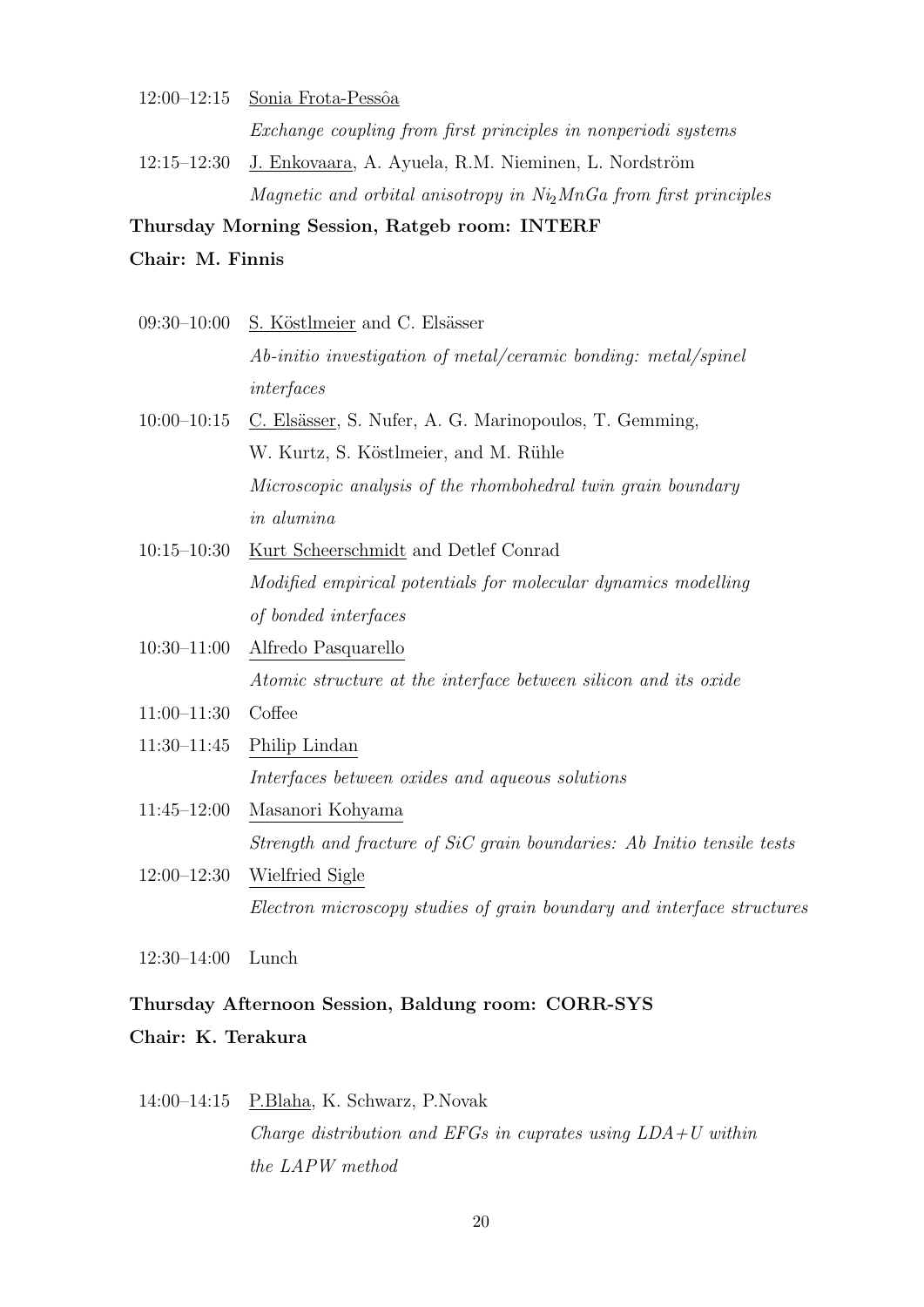- 14:15–14:30 R. Tyer, W.M.Temmerman, Z. Szotek, H. Winter, and G.A.Gehring Application of the self-interaction correction to  $LaMnO<sub>3</sub>$  and  $CaMnO<sub>3</sub>$
- 14:30–15:00 I. V. Solovyev Aspects of charge, spin, and orbital ordering in manganites
- 15:00–15:30 A. Lichtenstein Electronic structure of correlated systems: beyond LDA
- 15:30–15:45 Franca Manghi, Stefano Monastra, Catia Arcangeli On-site correlation in the photoemission of transition metals
- 15:45–16:00 C.H. Patterson and M. Nicastro Exchange coupling in manganites and cuprates

16:00–16:30 Coffee

## Thursday Afternoon Session, Parler room: SURF

## Chair: E. Wimmer

| 14:00–14:30 J. Nørskov |                                                                               |
|------------------------|-------------------------------------------------------------------------------|
|                        | Catalysis from first principles?                                              |
|                        | 14:30–15:00 <u>Hervé Toulhoat</u> and Pascal Raybaud                          |
|                        | <i>Periodic trends and synergy effects in hydrodesulfurization catalysts:</i> |
|                        | recent findings based on electronic structure calculations                    |
| $15:00 - 15:15$        | <u>Sönke Lorenz</u> , Matthias Scheffler, Axel Groß                           |
|                        | Reactions on surfaces with neural networks                                    |
|                        | 15:15–15:30 R. Heid and K.-P. Bohnen                                          |
|                        | First principles investigations of the lattice dynamics of                    |
|                        | the Ru(0001) and $O(1\times1)/Ru(0001)$ surfaces                              |
|                        | 15:30–16:00 J. Kollár, L. Vitos, B. Johansson, H. L. Skriver                  |
|                        | Stability of surfaces and small particles; surface, step, and kink            |
|                        | formation energies                                                            |

16:00–16:30 Coffee

## Thursday Afternoon Session, Ratgeb: SPECTR

- Chair: H. Ebert
- 14:00–14:30 Josef Redinger

First-principles simulation of scanning tunneling microscopy and spectroscopy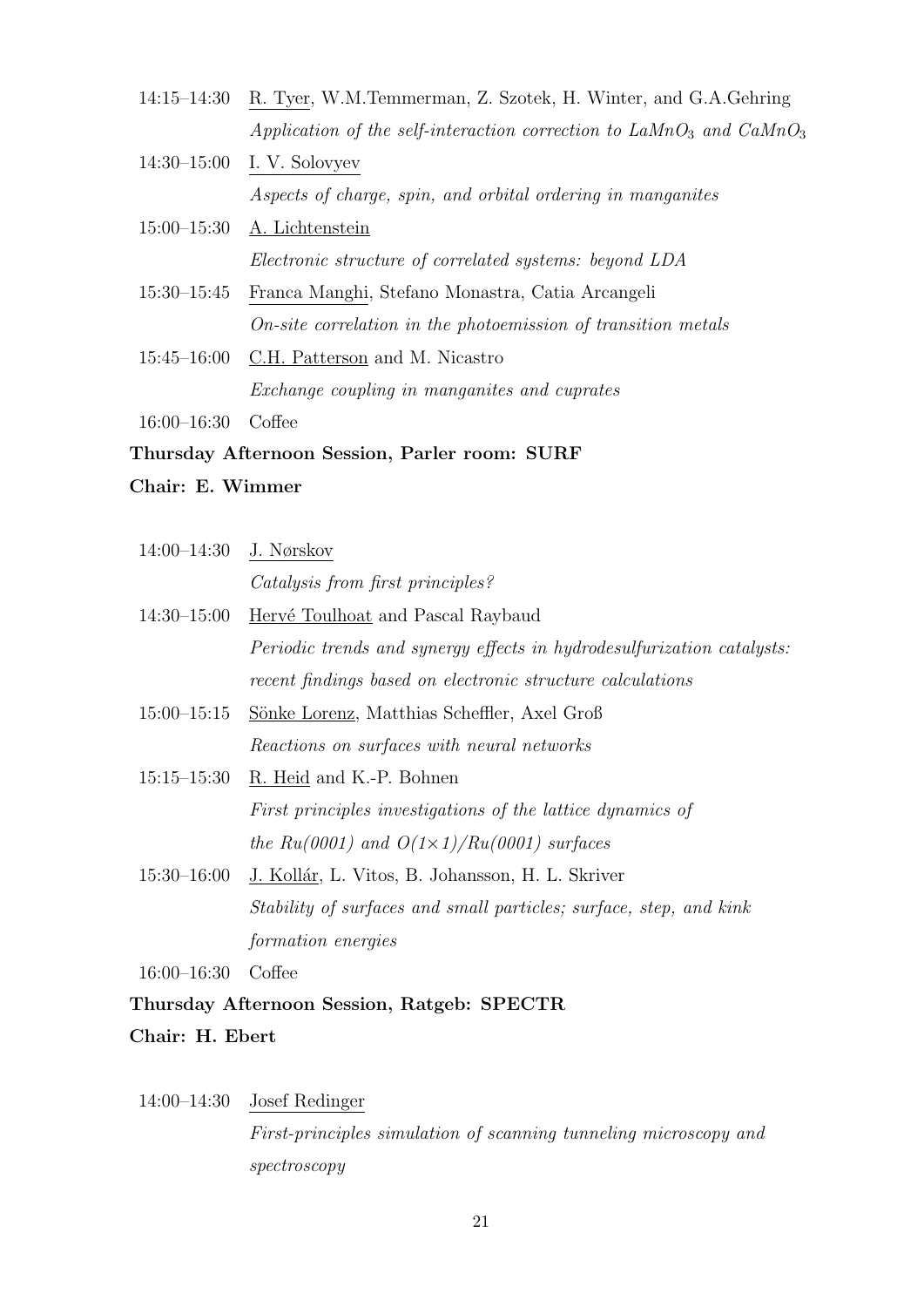- 14:30–14:45 F. Máca, W.A. Hofer, J. Redinger Comparison betwen ab-initio simulation and  $STM$ -images for  $Co/Pt(110)$ surfaces
- 14:45–15:00 M. Woods, P. Strange, A. Ernst, and W. M. Temmerman Relativistic theory of photoemission from magnetic surfaces
- 15:00–15:30 A T Paxton Near edge structure in energy-loss spectroscopy of transition metal nitrides: some many electron and magnetic effects using density functional theory
- 15:30–16:00 N. Lorente and M. Persson First principles calculations of single molecule vibrational spectroscopy and microscopy

16:00–16:30 Coffee

# Thursday Late Afternoon Session, Baldung room: MAGNET Chair: J. Kübler

- 16:30–16:45 K. Schwarz, G. K. H. Madsen, and P. Blaha Unusual magnetism in sodium or potassium electro sodalite (SES or PES)
- 16:45–17:00 I. Turek Exchange interactions in itinerant magnets
- 17:00–17:30 Mark R. Pederson Molecular magnets: anisotropy energies and resonant tunneling fields within DFT
- $17:30-18:00$  S. Blügel, X. Nie, and G. Bihlmayer Magnetic anisotropy in low dimensional systems
- 18:00–18:15 S. Heinze, Ph. Kurz, G. Bihlmayer, D. Wortmann, X. Nie, S. Blügel, M. Bode, A. Kubetzka, O. Pietzsch, R. Wiesendanger Resolving complex atomic-scale spin-structures by spin-polarized STM
- 18:15–18:30 V. Ledentu, D. Spisak, J. Hafner Structure and magnetism of Fe/Ge multilayers
- 18:30–19:00 Stefano Baroni Magnons in real materials from density functional theory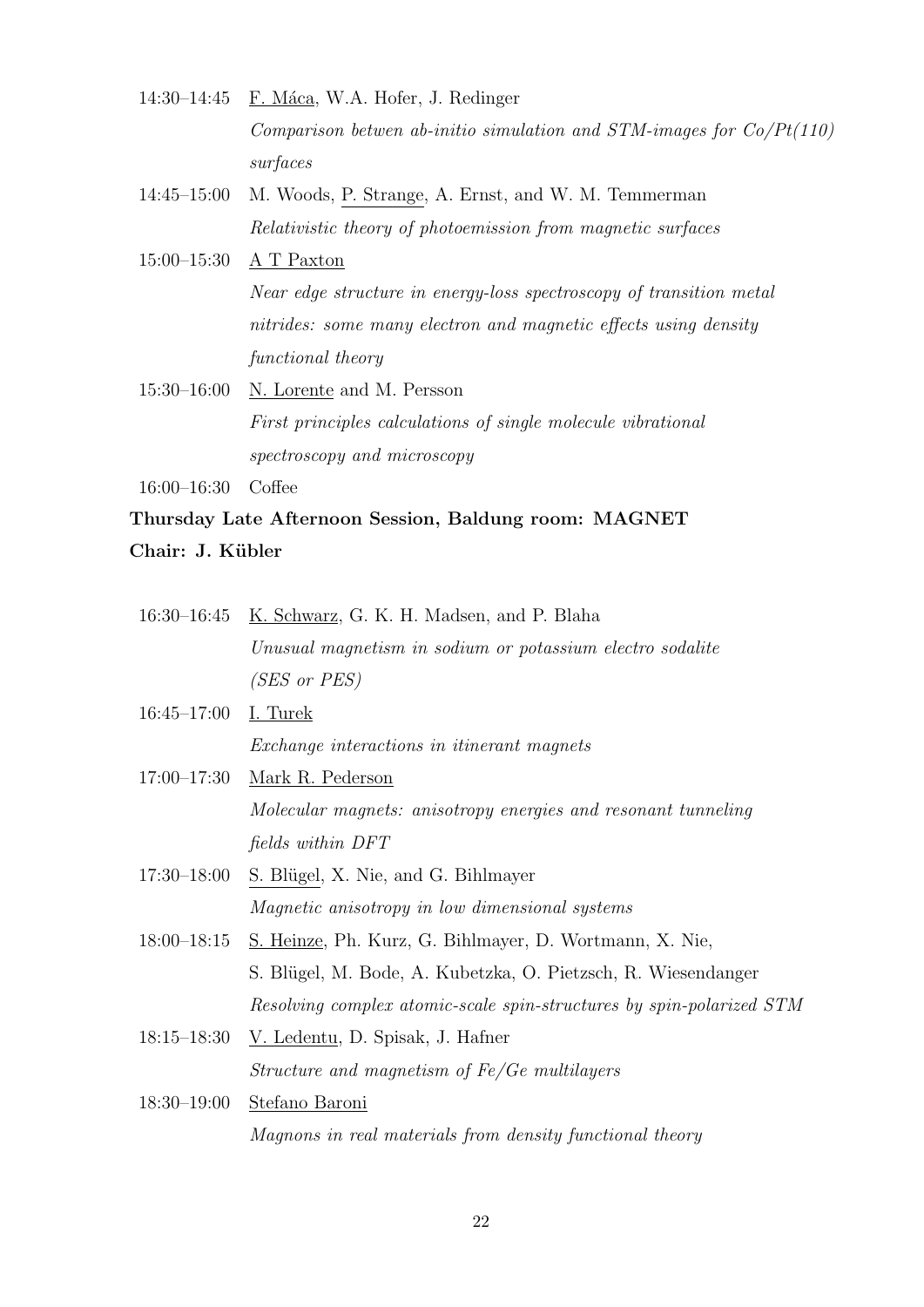# Thursday Late Afternoon Session, Parler room: SEMIC Chair: P. Kratzer

- $16:30-17:00$  J. Ortega, R. Pérez, and F. Flores Electron correlation effects and dynamical fluctuations at semiconductor surfaces:  $Sn/Si(111)$  and  $Sn/Ge(111)$
- 17:00–17:15 P. Alippi, L. Colombo, A. Sieck, G. Seifert, T. Frauenheim Boron related defects in silicon by density functional based tight-binding simulations
- 17:15–17:30 M. Hakala, M. J. Puska, and R. M. Nieminen First-principles calculations of interstitial B in Si
- 17:30–17:45 G. Brocks, J.H. Snoeier, P. J. Kelly, E. Zoethout, H. J. W. Zandvliet, and B. Poelseman The initial stages of growth on the  $Ge(001)$  surface: a joint theoretical and experimental study
- 17:45–18:00 G. Schwarz, J. Neugebauer, and M. Scheffler Point defects in supercells: convergence with respect to cell size and charge compensation
- 18:00–18:30 Kurt Schroeder, Armin Antons, Ralf Berger, Stefan Blügel Theory of surfactant-mediated growth
- 18:30–18:45 K. Seifert-Lorenz, J. Hafner, G. Kresse Ab-initio MD of liquid Te and telluriumrich K-Te alloys
- 18:45–19:00 Fabio Bernardini and Vincenzo Fiorentini Non-linear behavior of spontaneous polarization in III-V nitrides alloys

Thursday Late Afternoon Session, Ratgeb room: LARGE-SYS Chair: J. M. Soler

- 16:30–17:00 D.G. Pettifor, I.I. Oleinik, and D. Nguyen-Manh Bond-order potentials: bridging the electronic to atomistic modelling hierarchies
- 17:00–17:15 Takeo Hoshi and Takeo Fujiwara Theory of Wannier states and order-N electronic structure calculations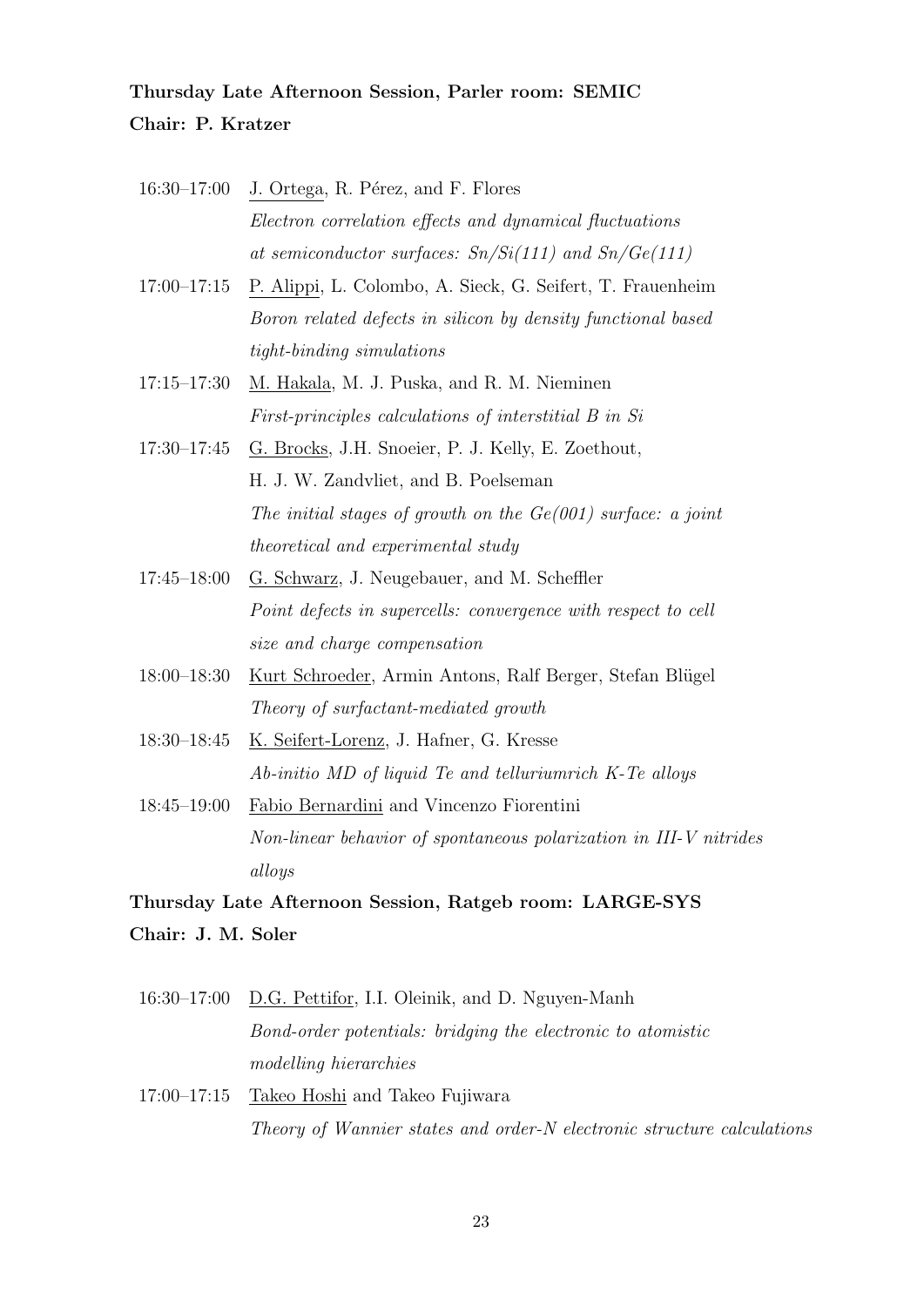- 17:15–17:30 A. Canning, W. Mannstadt, Wen-tong Geng, and A.J. Freeman Parallelization of the FLAPW method and applications to large systems
- 17:30–18:00 Pablo Ordejón Numerical-atomic-orbitals DFT approach for large systems: applications of Siesta
- 18:00–18:30 Stefan Goedecker Linear scaling methods for electronic structure calculations
- 18:30–19:00 D.R. Bowler, T.Miyazaki, and M.J.Gillan Conquest: principles and applications of a linear scaling DFT code

### Thursday Evening Session

19:00–23:00 Food and Posters

## Friday, 25 August 2000

# Friday Morning Session, Parler room: Plenary Chair: K. Schwarz

08:30–09:25 E.K.U. Gross

New directions in density functional theory

# Friday Morning Session, Baldung room: SPECTR Chair: P. Strange

- 09:30–10:00 I. Galanakis, M. Alouani, H. Dreyssé Calculated X-ray magnetic circular dichroism of binary alloys and surfaces
- 10:00–10:30 Coffee
- 10:30–11:00 Krister Karlsson, O. Gunnarsson, and O. Jepsen Cuprate core-level line shapes for different Cu-O networks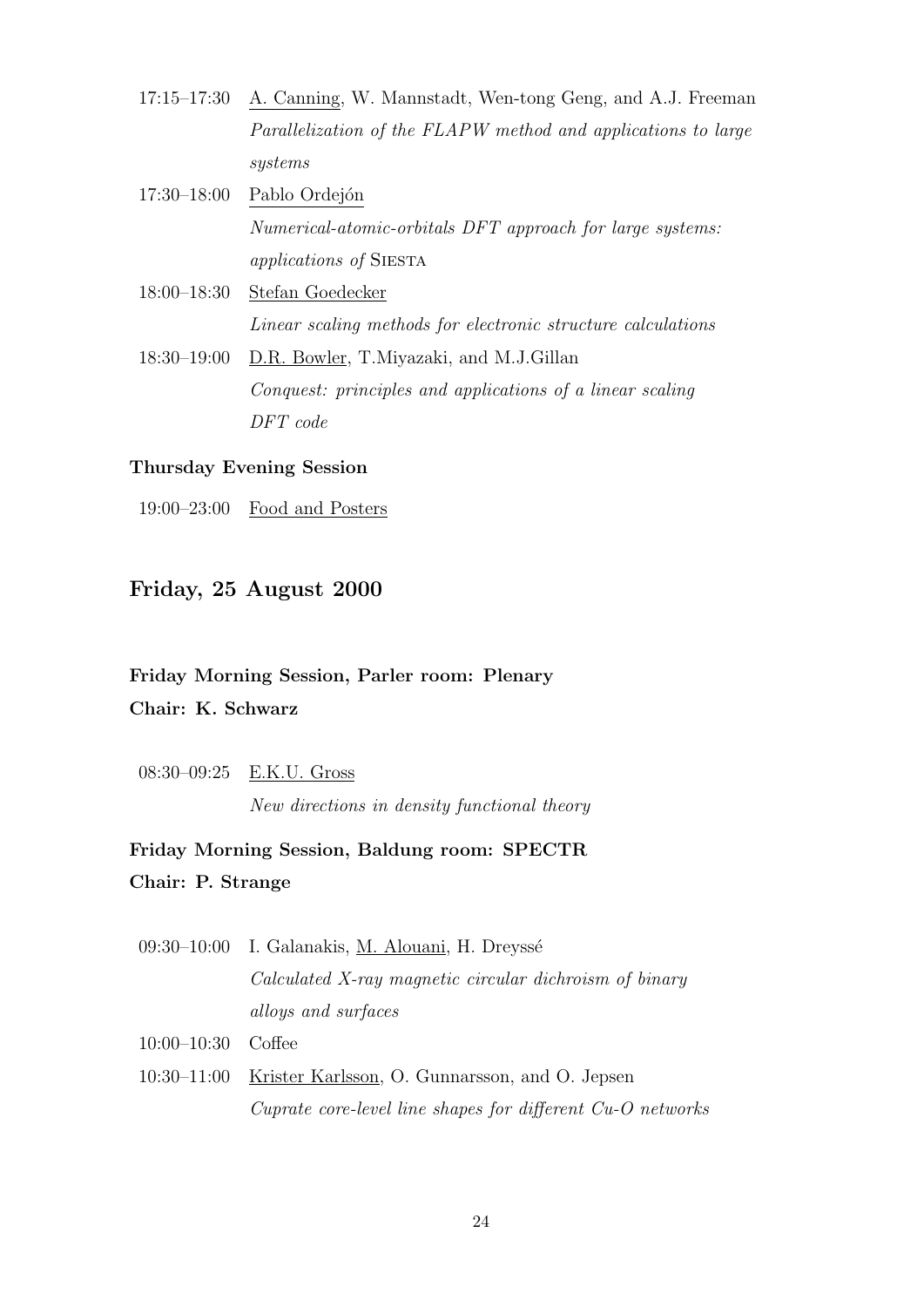- 11:00–11:30 Gerrit van der Laan Configuration interaction effects in core-level dichroism of magnetic materials
- 11:30–11:45 Walter R. L. Lambrecht and Sergey N. Rashkeev Nonlinear optical response calculations in chalcopyrite semiconductors and the relation to their band structures
- 11:45–12:00 Jeroen van den Brink, Eva Pavarini, Patrizia Benedetti, Assunta Vigliante, Peter Wochner Ab initio calculation of resonant X-ray scattering in manganites
- 12:00–12:30 S. Crampin, E. Arola, M. James, L. Calmels, J.E. Inglesfield Calculation of second harmonic generation from magnetic interfaces

#### Friday Morning Session, Parler room: DFT

## Chair: K. Schwarz

09:30–10:00 Raffaele Resta

Macroscopic polarisation and electron localisation in extended systems

- 10:00–10:15 P. García-González, P. Sánchez-Friera, and R. W. Godby Self-consistent calculations of the total energies of electron systems using many-body theory
- 10:15–10:30 Stefan Kurth, John P. Perdew, Aleš Zupan, Peter Blaha Accurate density functional with correct formal properties: A step beyond the generalized gradient approximation
- 10:30–11:00 L. Vitos, B. Johansson, J. Kollár, H. L. Skriver Kinetic and exchange functionals in the local Airy gas approximation
- 11:00–11:30 Coffee
- 11:30–12:00 J.G. Snijders, F. Kootstra, P.L. de Boeij Time dependent density functional theory in extended systems
- 12:00–12:15 Carsten A. Ullrich and Giovanni Vignale Linewidth of collective intersubband transitions in quantum wells
- 12:15–12:30 Robert K. Nesbet Orbital-functional theory as an exact N-electron model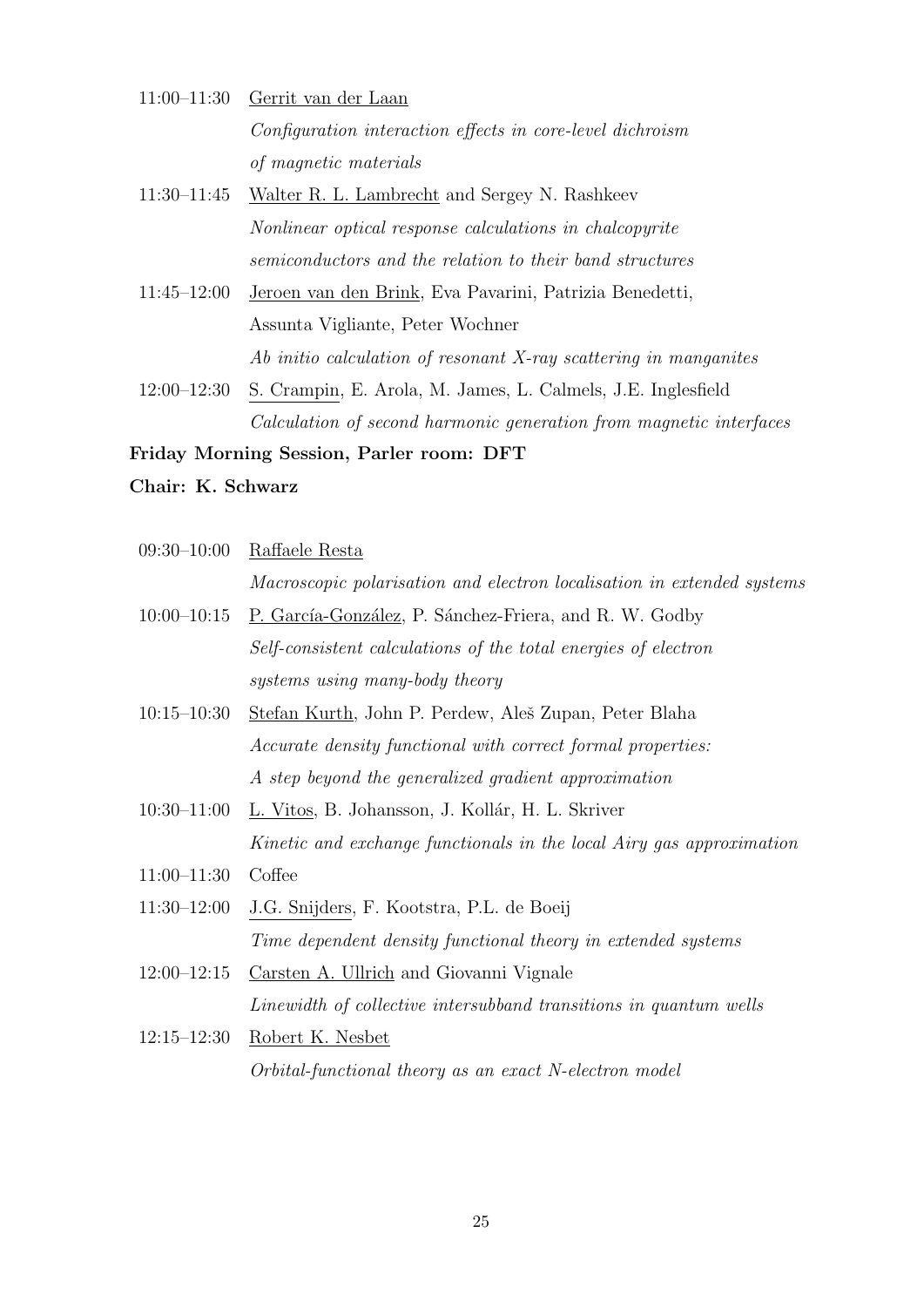# Friday Morning Session, Ratgeb room: MOL/BIOL Chair: F. Seno

|                 | $09:30-10:00$ B. Lesyng                                                  |  |
|-----------------|--------------------------------------------------------------------------|--|
|                 | Mesoscopic Poisson-Boltzmann and quantum-classical studies of            |  |
|                 | $enzymatic-reaction$                                                     |  |
| $10:00 - 10:15$ | Joel Ireta, Jörg Neugebauer, Matthias Scheffler,                         |  |
|                 | Arturo Rojo, Marcelo Galván                                              |  |
|                 | Strain induced phase transition of an alpha-helix: the interplay         |  |
|                 | between hydrogen bonds and peptide planarity                             |  |
| 10:15–10:30     | <u>H. M. Petrilli</u> , B. Ctortecka, W. Tröger, T. Butz                 |  |
|                 | Electric field gradients in metal complexes with biological applications |  |
| $10:30 - 11:00$ | Coffee                                                                   |  |
|                 | 11:00-11:30 Ursula Röthlisberger                                         |  |
|                 | <i>First-principles modeling of enzymes</i>                              |  |
| $11:30-12:00$   | Paolo Carloni                                                            |  |
|                 | Drug-target interactions in anti-AIDS therapy: an ab initio approach     |  |
| $12:00 - 12:30$ | M.D. Segall, M.C. Payne, P.J. Eddershaw                                  |  |
|                 | An ab initio study of cytochrome P450 enzymes: understanding             |  |

12:30–14:00 Lunch

# Friday Afternoon Session, Baldung room: CORR-SYS Chair: R. Martin

and predicting drug metabolism

| 14:00-14:15 E. Koch and Stefan Goedecker                     |
|--------------------------------------------------------------|
| Decay properties of the density matrix and Wannier functions |
| for interacting systems                                      |

- 14:15–14:30 H. Rosner, S.-L. Drechsler, K. Koepernik, R. Hayn, and H. Eschrig The electronic structure of  $CuSiO<sub>3</sub>$  - a possible candidate for a new inorganic spin-Peierls compound?
- 14:30–15:00  $\,$  <u>O. Gunnarsson</u> and J. Han Resistivity of alkali-doped fullerenes: Lack of saturation at high temperatures?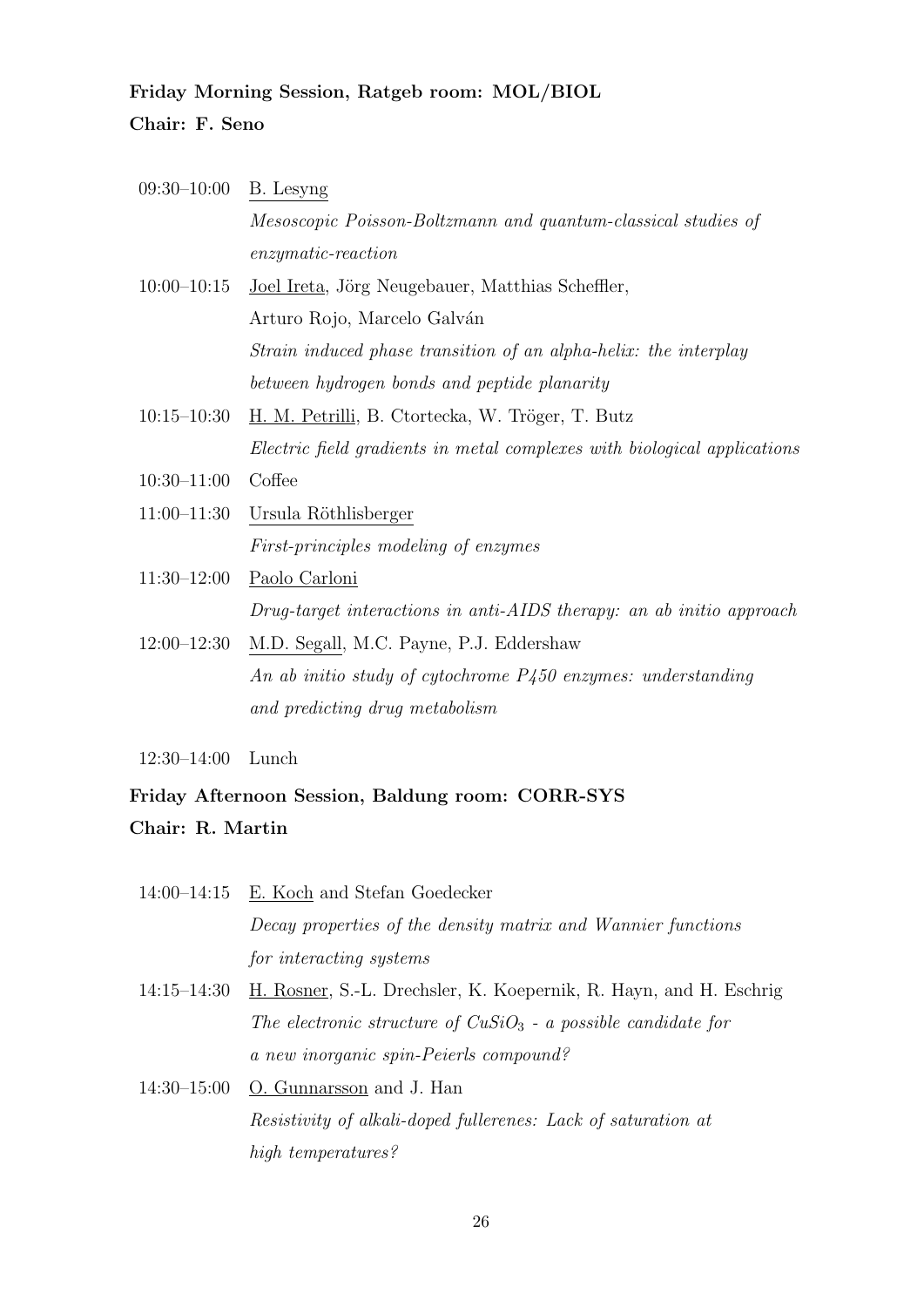- 15:00–15:30 Abhijit Mookerjee, Tanusri Saha-Dasgupta An augmented space recursive approach to the solution of the Hubbard model
- 15:30–16:00 S. Yu. Ezhov, V. I. Anisimov, D. I. Khomskii, G. A. Sawatzky Orbital occupation, local spin and exchange interactions in  $V_2O_3$

16:00–16:30 Coffee

### Friday Afternoon Session, Parler room: SEMIC

- Chair: M. Scheffler
- 14:00–14:30 P. Kratzer and M. Scheffler From DFT studies to growth simulations: Modeling molecular beam epitaxy of arsenide compound semiconductors
- 14:30–15:00 M. Pesola, Y. J. Lee, R.M. Nieminen, J. von Boehm Oxygen-related defects in Si and GaAs
- 15:00–15:15 P. Wahnón, J. Fernández, and C. Tablero Electronic structure calculations for new photovoltaic materials
- 15:15–15:30 C.J. Fall, R. Jones, P. R. Briddon, S. Öberg Electronic and vibrational properties of Mg- and O-related complexes in GaN
- 15:30–16:00 Chris G. Van de Walle and J. Neugebauer Properties of GaN surfaces: the role of hydrogen

16:00–16:30 Coffee

### Friday Afternoon Session, Ratgeb: OEP

- Chair: E.K.U. Gross
- $14:00-14:30$  Andreas Görling Advances in DFT by treating exchange exactly
- 14:30–14:45 Andrzej Fleszar Exact exchange (EXX) and GW calculations of the electronic structure of semiconductors
- 14:45–15:00 Y.-H. Kim Exact-exchange-based hybrid-method investigations of small molecules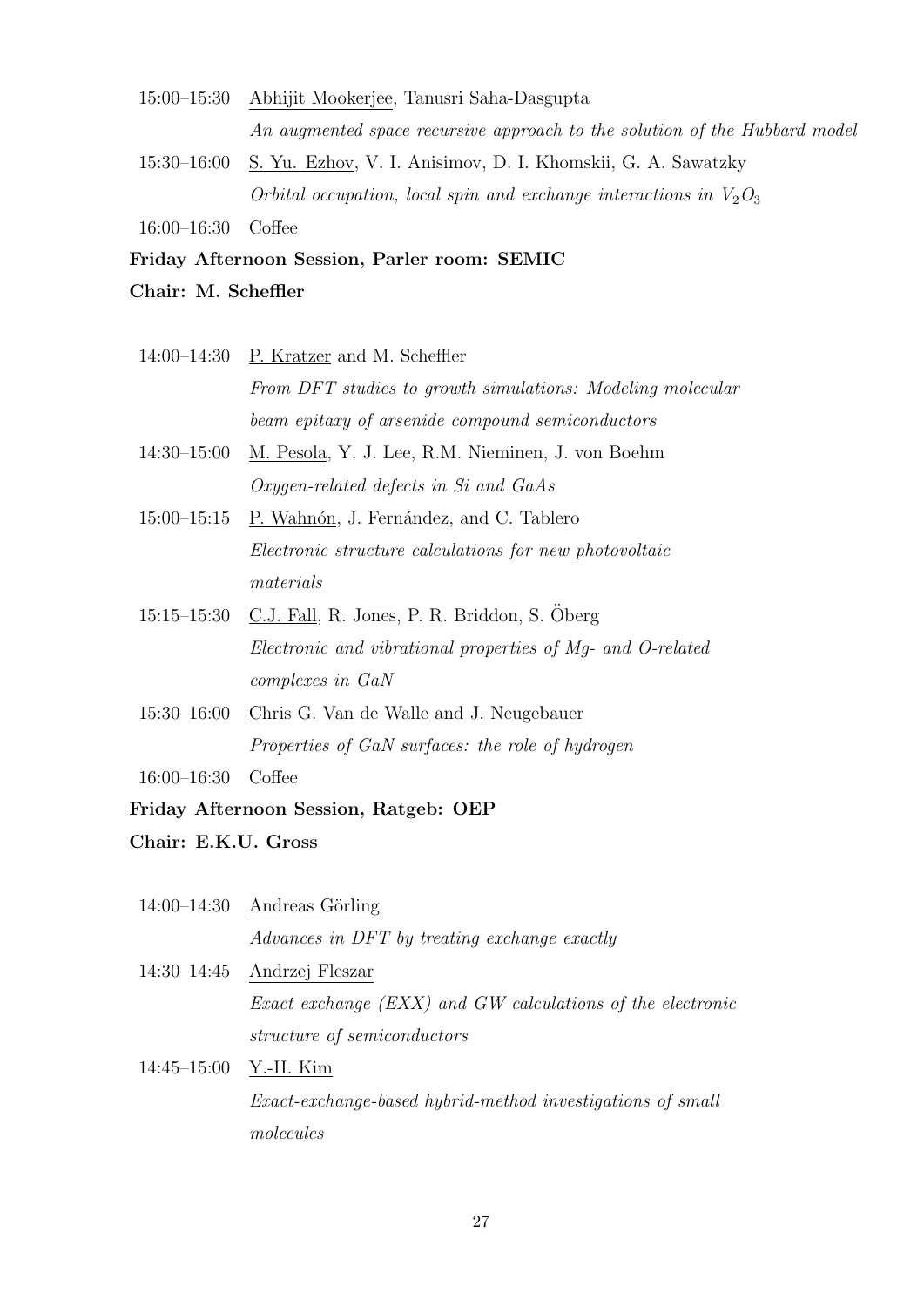$15:00-15:30$  E. Engel, A. Höck, and R. M. Dreizler Description of dispersion forces with implicit density functionals 15:30–16:00 Michael Seidl, John P. Perdew, Stefan Kurth Strong-interaction limit of density functional theory: its simplicity and its relevance for electron systems

16:00–16:30 Coffee

Friday Late Afternoon Session, Baldung room: MAGNET-EL Chair: H. Dreyssé

- 16:30–17:00 A. Barthélémy, J.M.De Teresa, A.Fert, J.P.Contour F.Pailloux, J.L.Maurice, M.Bowen, A.Vaures Magnetic tunnel junctions : experimental results and open questions
- 17:00–17:30 W.H. Butler, X.-G. Zhang, T. C. Schulthess, J. M. MacLaren Spin dependent tunneling in  $Fe|MqO|Fe$
- 17:30–18:00 N. Papanikolaou, Ph. Mavropoulos, M. Freyss, R.Zeller, and P.H. Dederichs Spin dependent transport in metal-insulator junctions
- 18:00–18:15 Claudia Blaas, Peter Weinberger, Laszlo Szunyogh, Peter M. Levy, and Charles Sommers Theoretical evaluation of magnetotransport properties in Co/Cu/Co-based spin-valves
- 18:15–18:30 H. Akai, T. Kamatani, and S. Watanabe Electronic structure and magnetism of diluted magnetic semiconductors
- 18:30–19:00 E.Y. Tsymbal Spin polarization of conductance in magnetic tunnel junctions

Friday Late Afternoon Session, Parler room: MATER

Chair: J. Kollar

- 16:30–16:45 S. I. Simak, U. Häussermann, S. Lidin, R. Ahuja, and B. Johansson Group-III metals under high pressure: a unified bonding picture
- 16:45–17:00 R. Hirschl, J. Hafner, Y. Jeanvoine Ab initio phase diagram of palladium-vanadium alloys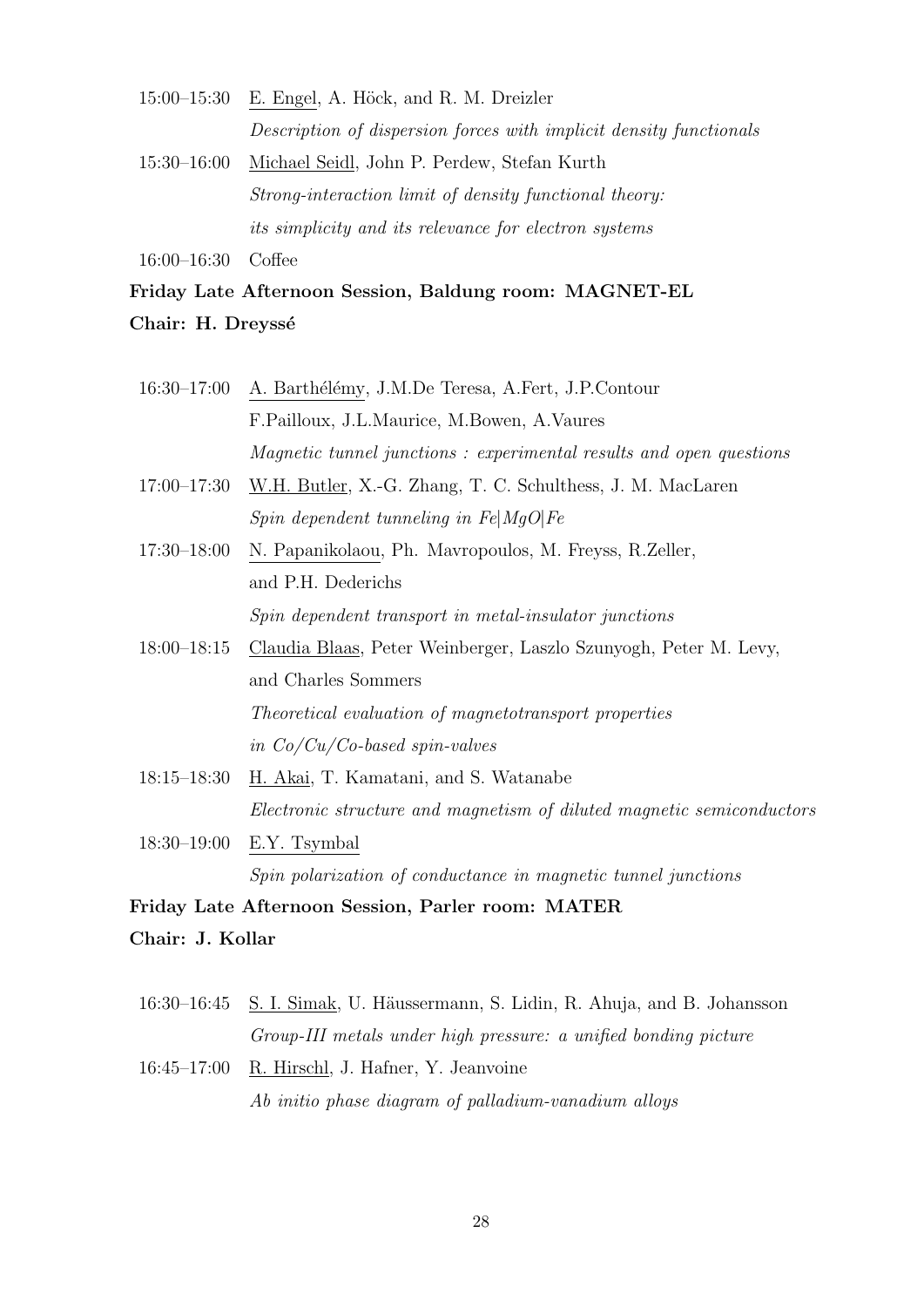- 17:00–17:30 Mike Gillan, Dario Alfè, and David Price How to find the chemical composition of the Earth's core using DFT
- 17:30–17:45 K. Carling, G. Wahnström, T. R. Mattsson, A. E. Mattsson, N. Sandberg, G. Grimvall Vacancies in metals: from ab-initio calculations to experimental data
- 17:45–18:00 M. Alatalo, M. Weinert Defect–defect interactions in Al
- 18:00–18:30 Niels E. Christensen New high-pressure phases of alkli metals and semiconductors
- 18:30–18:45 Barbara Montanari and Michael W. Finnis Alumina: a tight-binding model with polarisable ions
- 18:45–19:00  $\,$  F. Lechermann and M. Fähnle Ab-initio statistical mechanics for ordering phenomena and phase diagrams of compounds including the effect of vacancies
- Friday Late Afternoon Session, Ratgeb room: EXC/QP
- Chair: O. Gunnarsson

|                 | 16:30-17:00 Steven G. Louie                                           |
|-----------------|-----------------------------------------------------------------------|
|                 | Ab initio optical absorption spectra                                  |
| $17:00 - 17:15$ | Arno Schindlmayr                                                      |
|                 | Decay properties of the one-particle Green function in real space     |
|                 | and imaginary time                                                    |
| $17:15 - 17:30$ | Atsushi Yamasaki and Takeo Fujiwara                                   |
|                 | Quasiparticle properties of transition metals in the GW approximation |
| $17:30 - 18:00$ | Walter Wolf, Sandro Massidda, Michele Posternak, Jürgen Sticht,       |
|                 | and Erich Wimmer                                                      |
|                 | Screened exchange FLAPW calculations of optical properties            |
| $18:00 - 18:15$ | M. Fuchs, X. Gonze, T. Klüner, and M. Scheffler                       |
|                 | Potential energy surfaces of excited states from time-dependent       |
|                 | density-functional theory                                             |
| $18:15 - 18:30$ | P. van Gelderen, P.A. Bobbert, P.J. Kelly, and G. Brocks              |
|                 | Parameter-free quasi-particle calculations for $YH_3$                 |
|                 | <b>PPICICO</b> CHPHITICITI                                            |

18:30–19:00 R. Del Sole, G. Onida, P. Monachesi, M. Palummo Ab-initio calculation of optical properties of surfaces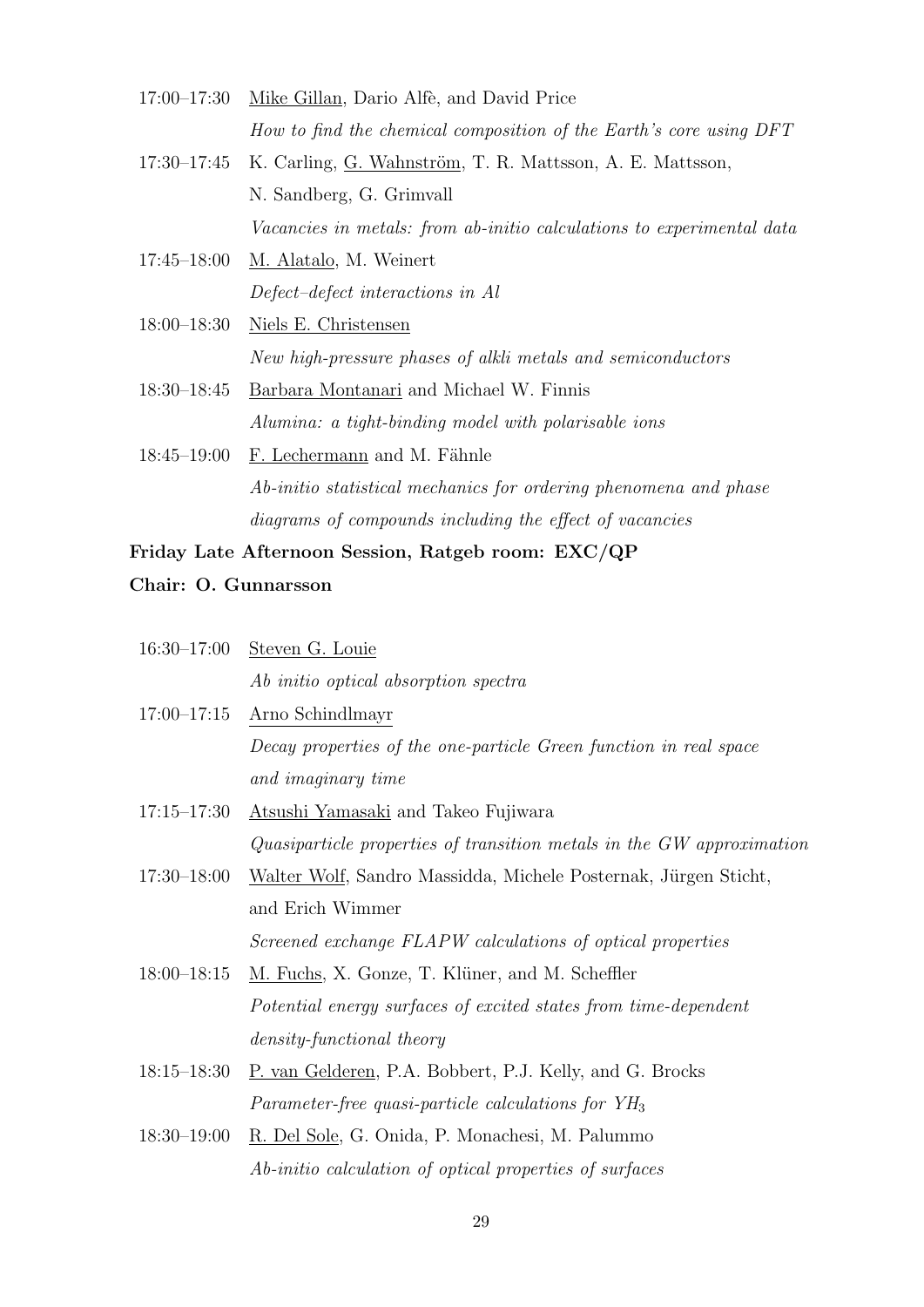## Friday Evening Session

19:45–20.15 Organ concert, Münster

## Saturday, 26 August 2000

# Saturday Morning Session, Parler room: Plenary Chair: P.H. Dederichs

08:30–09:25 Peter M. Levy

Magnetotransport in multilayered structures

# Saturday Morning Session, Baldung room: MOL/BIOL & POLYM Chair: C. Koenig

| $09:30 - 10:00$ | Carme Rovira and Michele Parrinello                                  |
|-----------------|----------------------------------------------------------------------|
|                 | Ligand binding properties of myoglobin modeled by first principles   |
|                 | <i>molecular dynamics</i>                                            |
| $10:00-10:30$   | Emilio Artacho                                                       |
|                 | Large scale calculations on DNA and proteins                         |
| $10:30 - 11:00$ | Coffee                                                               |
| $11:00 - 11:30$ | A. Ruini, F. Rossi, <u>E. Molinari</u> , R.B. Capaz, and M.J. Caldas |
|                 | Ab-initio study of Coulomb-correlated optical properties             |
|                 | <i>in conjugated polymers</i>                                        |
| $11:30-12:00$   | Bernard Delley                                                       |
|                 | Structural switching in condensed molecular complexes triggered by   |
|                 | <i>optical</i> excitations                                           |
| $12:00 - 12:15$ | Flavio Seno                                                          |
|                 | Learning effective energy functions for protein structure prediction |
| $12:15 - 12:30$ | Michael Springborg                                                   |

# Modifying polyacetylene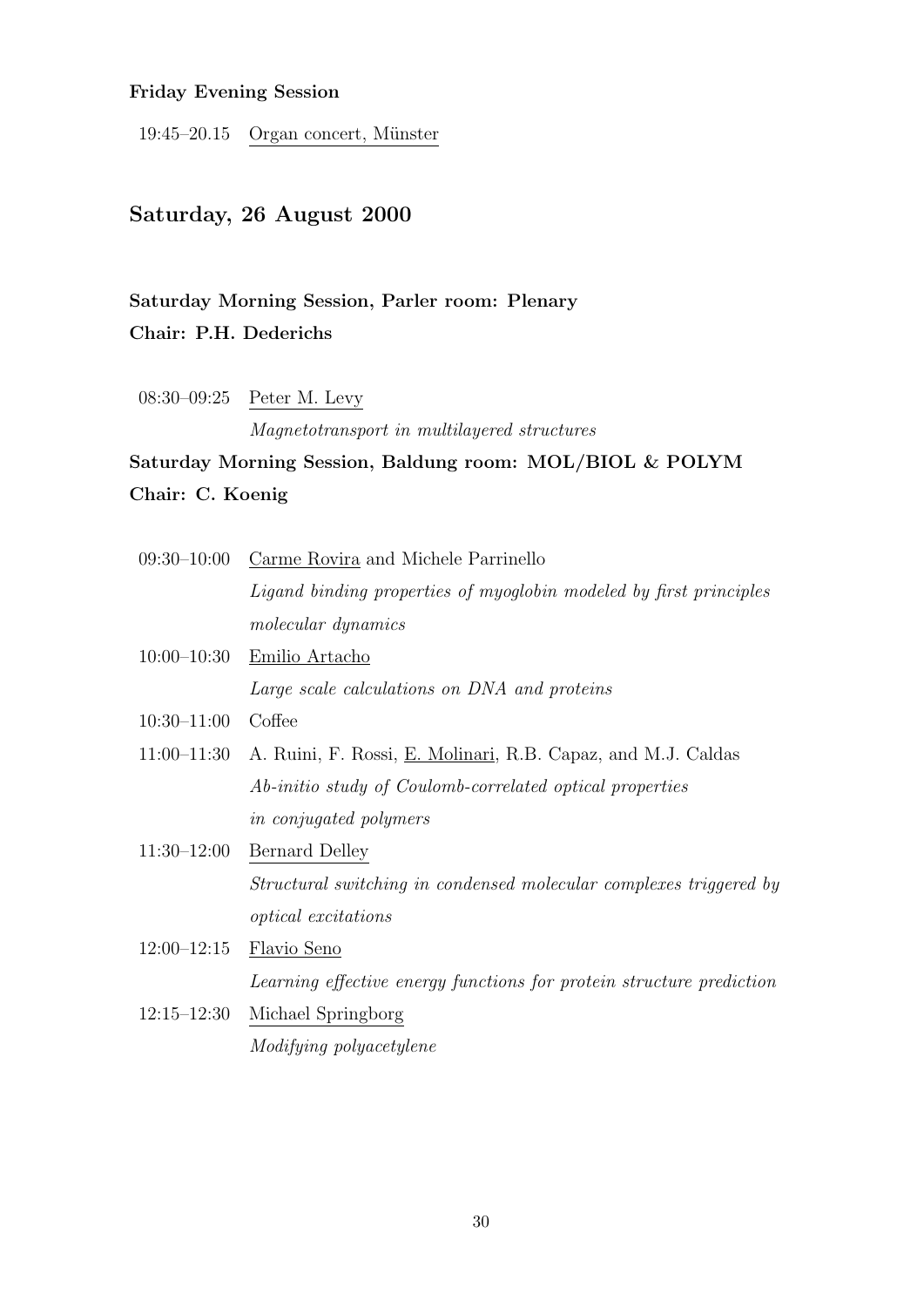# Saturday Morning Session, Parler room: MAGNET-EL Chair: P.H. Dederichs

- 09:30–10:00 I. Mertig, J. Binder, and P. Zahn The phenomenon of giant magnetoresistance: an ab initio description
- 10:00–10:30 Coffee
- 10:30–11:00 J. Kudrnovský, V. Drchal, I. Turek, C. Blaas, P. Weinberger, and P. Bruno Ab initio theory of perpendicular transport in layered magnetic systems
- 11:00–11:15 I. Riedel, P. Zahn, and I. Mertig Transmission coefficients - a new formalism
- 11:15–11:30 Peter Zahn and Ingrid Mertig Ab initio description of TMR electrodes Fe, Co, and Ni
- 11:30–11:45 I.I. Oleinik, E.Yu. Tsymbal, and D.G. Pettifor Structural and electronic properties of  $Co/Al_2O_3/Co$ magnetic tunnel junction from first-principles
- 11:45–12:00 K. Xia, P. J. Kelly, G. E. W. Bauer, I. Turek, J. Kudrnovský, and V. Drchal

Interface resistance of disordered magnetic multilayers

12:00–12:30 I.I. Mazin

Is spin polarization a measurable quantity?

Saturday Morning Session, Ratgeb room: SUPERC

### Chair: O.K. Andersen

| $09:30-10:00$ James F. Annett |
|-------------------------------|
| <i>Exotic superconductors</i> |

- 10:00–10:30 Z. Szotek, B. L. Gyorffy, W. M. Temmerman, O. K. Andersen, and O. Jepsen
	- Quasiparticles in d-wave superconductors
- 10:30–10:45 M. Lüders, M. Marques, L. Fast, E. K. U. Gross Strong electron-phonon coupling in the density functional theory for superconductors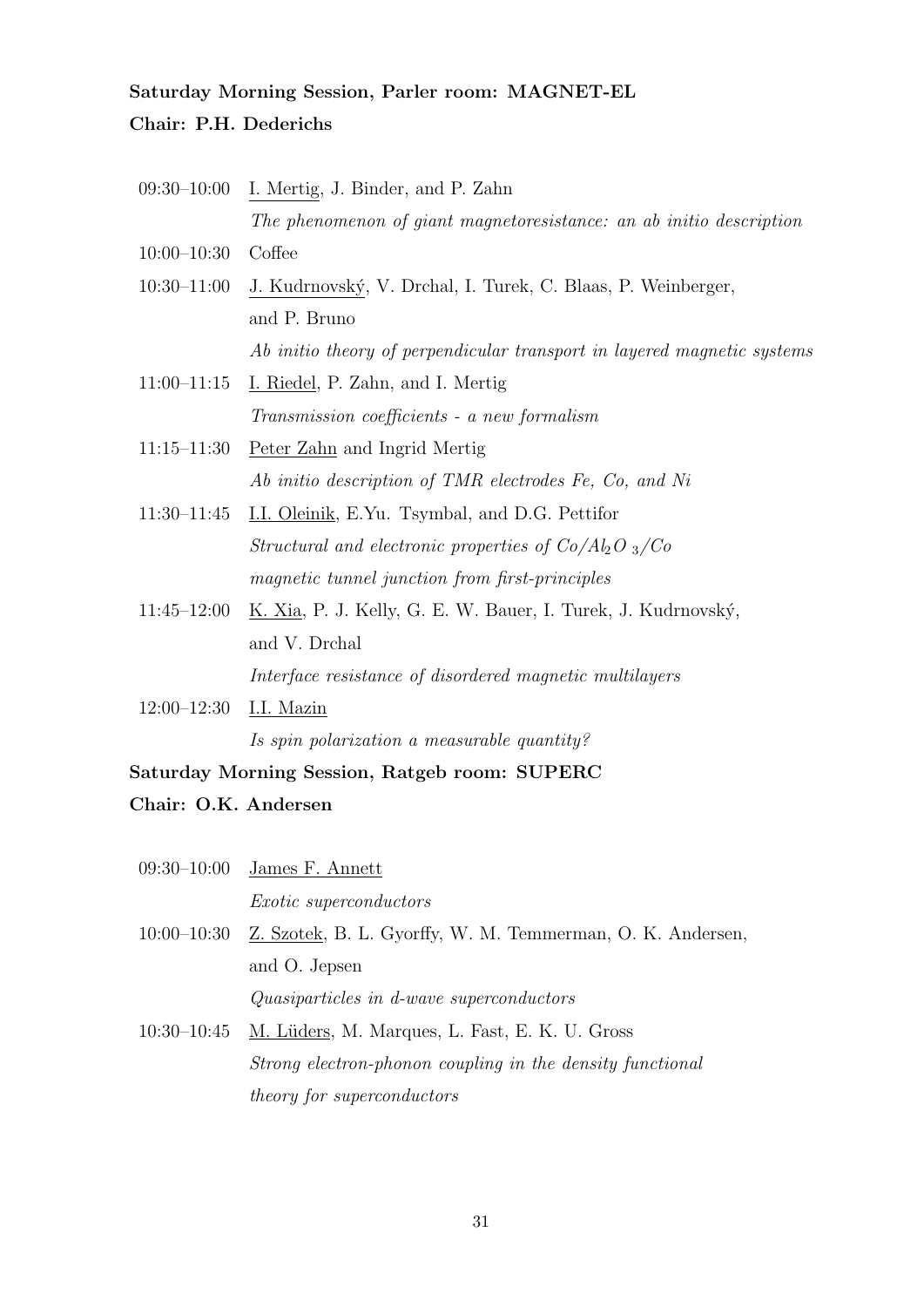- 10:45–11:00 E.G. Maksimov and D.Yu. Savrasov Dynamical stability, electron-phonon interaction and superconductivity in hydrogen at high pressure
- 11:00–11:30 Coffee
- 11:30–12:00 David J. Singh and Igor I. Mazin Is singlet and triplet superconductivity incompatible?
- 12:00–12:30 Klaus Capelle Relativistic effects and dichroism in superconductors
- 12:30–14:00 Lunch

#### Saturday Afternoon Session, Baldung room: F-EL

Chair: L. Sandratskii

14:00–14:45 A. Svane, L. Petit, W. Temmerman, Z. Szotek, P. Strange, and H. Winter Self-interaction corrected electronic structure of lanthanides and actinides

- 14:45–15:00 L. Petit, A. Svane, W.Temmerman, Z. Szotek Electronic structure of americium compounds in the self-interaction corrected local-spin-density approximation
- 15:00-15:15 M. Pénicaud Calculated equilibrium properties, electronic structures and structural stabilities of Th, Pa, U, Np and Pu
- 15:15–15:30 C. J. Pickard, B. Winkler, R. K. Chen, M.H. Lee, J.S. Lin, M. C. Payne, J. A. White, V. Milman, and D. Vanderbilt Structural properties of lanthanide and actinide compounds within the planewave pseudopotential approach

15:30–16:00 Coffee

Saturday Afternoon Session, Parler room: EXC/QP Chair: R. Del Sole

# 14:00–14:30 Lucia Reining and Valerio Olevano Application of Green functions methods to the calculation of excited states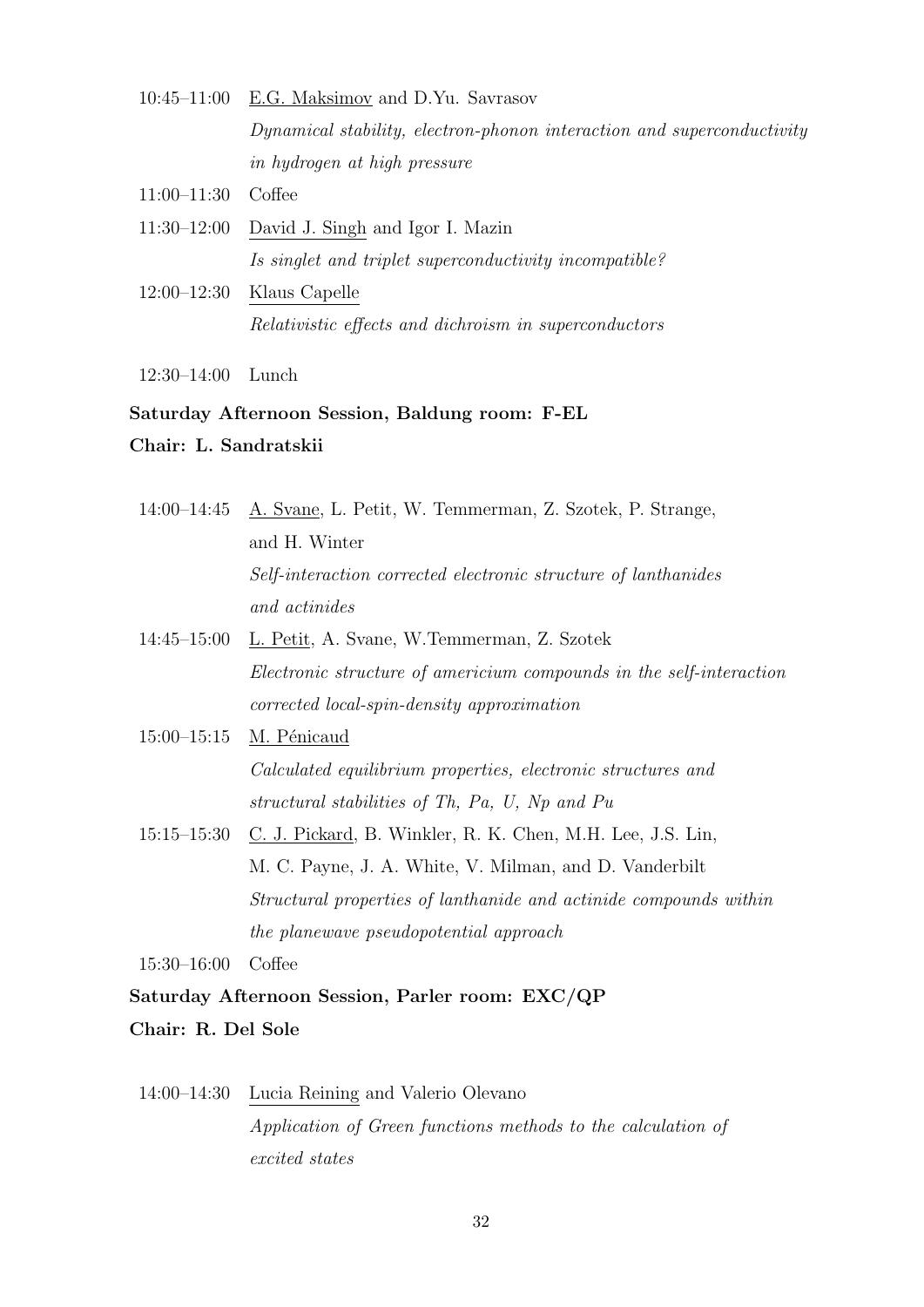- 14:30–14:45 Michael Rohlfing and Johannes Pollmann Surface excitons at the  $Si(111)-(2x1)$  surface
- 14:45–15:00 M. Kuzmin, C.D. Hogan, and C.H. Patterson Quasi-particle band structures of wide-gap insulators
- 15:00–15:30 A. Rubio, I. Campillo, J. M. Pitarke, V. M. Silkin, E. V. Chulkov, P. M. Echenique Lifetime of hot electrons in metals

15:30–16:00 Coffee

### Saturday Afternoon Session, Ratgeb: SUPERC

Chair: E. Maksimov

- 14:00–14:30 Eva Pavarini, O. Jepsen, and O. K. Andersen Hyperfine fields in cuprate superconductors
- 14:30–14:45 Claudia Ambrosch-Draxl, Pavel Korzahvyi, and Börje Johansson Ab initio study of the oxygen orderig in  $YBa<sub>2</sub>Cu<sub>3</sub>O<sub>7-x</sub>$
- 14:45–15:00 C. Franchini, S. Massidda, A. Continenza, A. Gauzzi Structural and electronic properties of  $Hg_{1-v}Mo_{v}Ba_{2}CuO_{4+\delta}$
- 15:00–15:15 Barry M. Klein Instabilities in A15 compounds: A first-principles study
- 15:15–15:30 P. Süle and C. Ambrosch-Draxl Hole doping in the  $HgBa_2CuO_{4+\delta}$  high  $T_c$  superconductor

15:30–16:00 Coffee

# Saturday Late Afternoon Session, Baldung room: F-EL & MAGNET Chair: O. Eriksson

| $16:00 - 16:30$ | M.S.S. Brooks                                     |
|-----------------|---------------------------------------------------|
|                 | <i>Relativistic effects in f-electron systems</i> |

- 16:30–16:45 P. M. Oppeneer, T. Kraft, M. S. S. Brooks Electronic structure of plutonium monochalcogenides
- 16:45–17:00 L. M. Sandratskii Incommensurate magnetic structures in relativistic systems
- $17:00-17:30$  Lars Nordström Magnetism of the rare earth from first principles calculations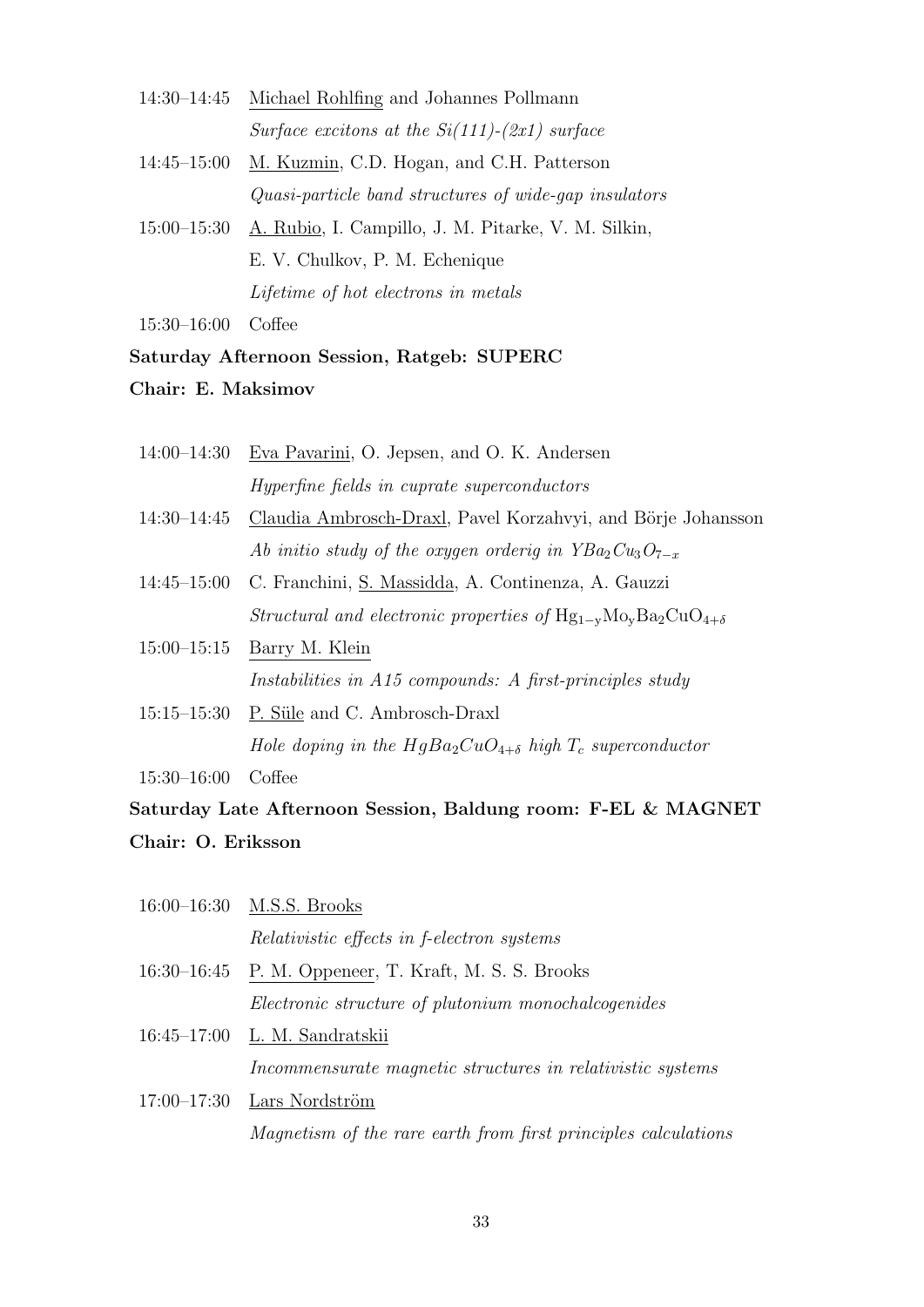17:30–17:45 L. Steinbeck, M. Richter, and H. Eschrig Itinerant-electron magnetocrystalline anisotropy energy of rare-earth transition-metal intermetallics from density functional calculations

17:45–18:00 Stefaan Cottenier and Heinz Haas Hyperfine fields and local relaxations for impurities in bcc Fe: an FLAPW study

Saturday Late Afternoon Session, Parler room: MATER Chair: B. Winkler

- 16:00–16:15 A. V. Postnikov, P. Entel, P. Ordejón Structure and electronic properties of non-metallic surfaces and nanoparticles
- 16:15–16:30 M. Šob, L.G. Wang, V. Vitek Theoretical tensile strength in metals and intermetallics
- 16:30–17:00 O. Jepsen and O.K. Andersen Early slackness in high pressure phases
- 17:00–17:15 V. Crisan, H. Ebert, P. Entel, H. Akai Stability and ordering in AlZn alloy system
- 17:15–17:30 R.I. Eglitis, E.A. Kotomin, and G. Borstel Computer modelling of  $ABO<sub>3</sub>$  perovskites
- 17:30–17:45 W. Münch, K.-D. Kreuer, J. Maier, G. Seifert Investigation of the proton diffusion mechanism in liquid imidazole using ab initio and quantum molecular dynamics simulations
- 17:45–18:00 K. Parlinski

Ab initio calculations of lattice dynamics and phase transitions

Saturday Late Afternoon Session, Ratgeb room: QMC Chair: E. Koch

16:00–16:30 R.J. Needs, A.R. Porter, M.D. Towler, Y. Lee, W.K. Leung, G. Rajagopal, P.R.C. Kent, R.Q. Hood, W.M.C. Foulkes, S. Itoh, and S. Ihara Accurate QMC calculations for ground and excited states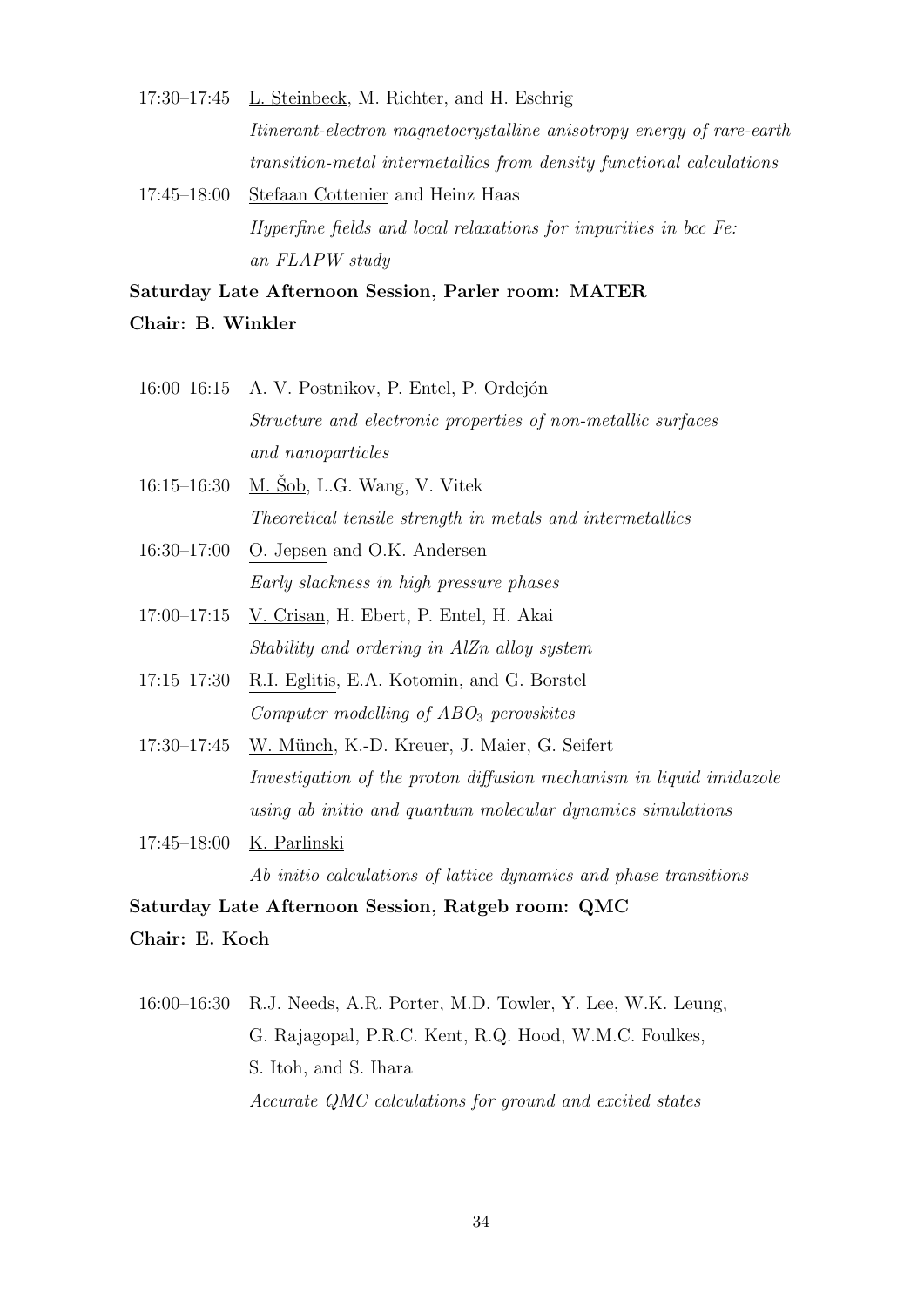- 16:30–17:00 Claudia Filippi Energy derivatives in quantum Monte Carlo: forces and optimization
- 17:00–17:30 Michel Caffarel Zero-Variance principle for classical and quantum Monte Carlo algorithms 17:30–18:00 F. Becca, L. Capriotti, and S. Sorella

Stability of d-wave superconductivity in the t-J model

Saturday Early Evening Session, Parler room: SUMMARY

Chair: O.K. Andersen

| $18:05-18:35$ V. Heine |                           |
|------------------------|---------------------------|
|                        | Summary of the Conference |
|                        | $18:35-18:45$ P.J. Durham |

Closing of the Conference

### 2.2.7 List of contributed talks

## Contributed talks

### Bandstructure methods

H. Eschrig and Klaus Koepernik Density functional theory of low temperature phase diagrams: Magnetism in the  $[Fe(Mn)]_{(1-x)}$  Al<sub>x</sub> E. Sjöstedt and Lars Nordström A cautious linearization of the full potential APW method A. Mavromaras, A. Ponceau, I. Lado Tourio, and F. Tsobnang Optimized basis sets in a full potential LMTO method M. Hytha, Jiří Vackář, and Antonin Šimůnek Core-level shifts within pseudopotential framework A. Šimǔnek and Jiří Vackář Semicore states in all electron pseudopotentials: ground state properties of NaCl G. Theurich and N. A. Hill General local spin density approximation for plane wave pseudopotential calculations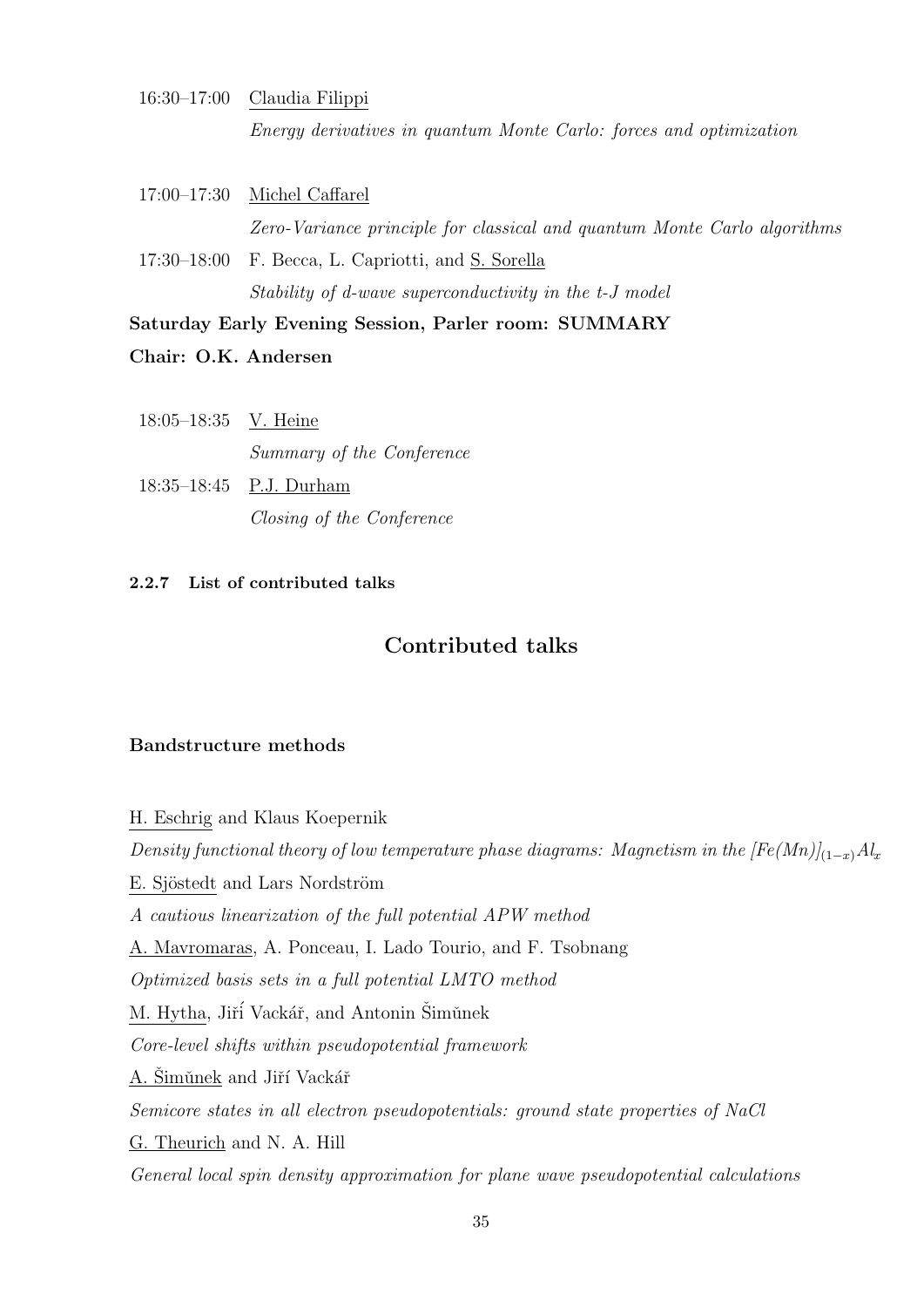### Correlated systems

M. Fleck, E. Pavarini and O. K. Andersen Electronic structure of the striped phase in  $La_{2-x-y}Nd_ySr_xCuO_4$ V. Drchal, J. Kudrnovský, and V. Janiš Dynamical electron correlations in transition metals and their alloys K. Terakura, Z. Fang, K. Miura, and J. Kanamori Ferromagnetism and antiferromagnetism in double perovskites:  $La_2FeCrO_6$ ,  $Sr_2FeMoO_6$ and  $Sr<sub>2</sub>FeWO<sub>6</sub>$ T. Fujiwara, Michael Korotin, and Vladimir Anisimov Long period orbital order with hole stripes in  $La<sub>7/8</sub>Sr<sub>1/8</sub>MnO<sub>3</sub>$ P. Blaha, K. Schwarz, and P. Novak Charge distribution and EFGs in cuprates using  $LDA+U$  within the LAPW method R. Tyer, W.M. Temmerman, Z. Szotek, H. Winter, and G.A. Gehring Application of the self-interaction correction to  $LaMnO<sub>3</sub>$  and  $CaMnO<sub>3</sub>$ F. Manghi, Stefano Monastra, and Catia Arcangeli On-site correlation in the photoemission of transition metals C. Patterson and M. Nicastro Exchange coupling in the manganites and cuprates E. Koch and Stefan Goedecker Decay properties of the density matrix and Wannier functions for interacting systems H. Rosner, S.-L. Drechsler, K. Koepernik, R. Hayn, and H. Eschrig The electronic candidate for  $CuSiO<sub>3</sub>$  - a possible candidate for a new inorganic spin-Peierls compound?

### Density Functional Theory

P. Garcia-Gonzales, Paula Sánchez-Friera, and R. W. Godby

Self-consistent calculations of the total energies of electron systems using many-body theory

S. Kurth, J. P. Perdew, A. Zupan, P. Blaha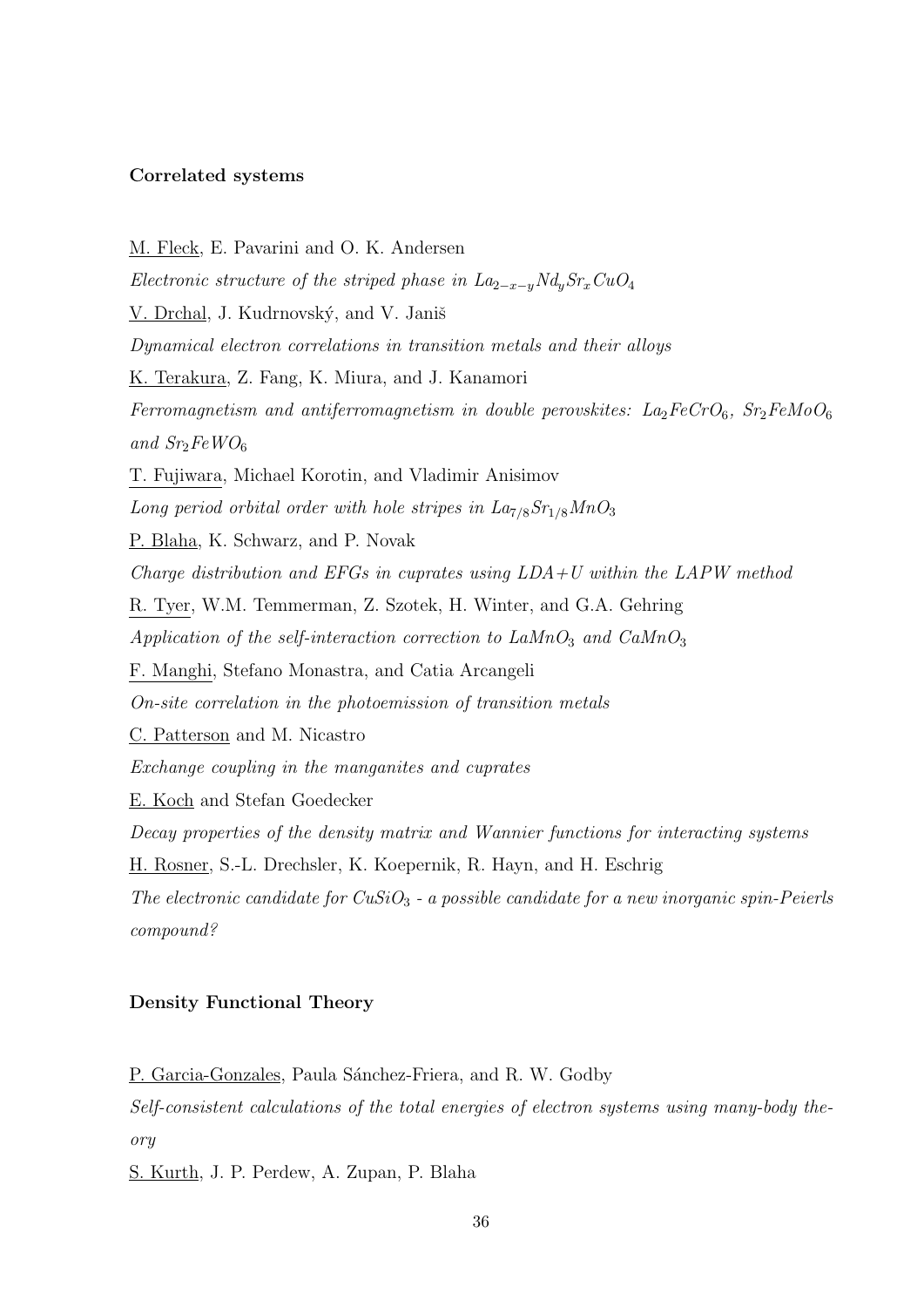Accurate density functional with correct formal properties: A step beyond the generalized gradient correction

C. Ullrich and Giovanni Vignale Linewidth of collective intersubband transitions in quantum wells R. Nesbet Orbital functional theory as an exact N-electron model

# Excited States and Quasiparticles

# A. Schindlmayr

Decay properties of the one-particle Green function in real space and imaginary time A. Yamasaki and Takeo Fujiwara Quasiparticle properties of transition metals in the GW approximation M. Fuchs, X. Gonze, T. Klüner, and M. Scheffler Potential energy surfaces of excited states from time-dependent density functional theory P. Van Gelderen, P.A. Bobbert, P.J. Kelly, and G. Brocks Parameter-free quasiparticle calculations for  $YH_3$ M. Rohlfing and Johannes Pollmann Surface excitons at the  $Si(111)$ - $(2x1)$  surface M. Kuzmin, C.D. Hogan, and C.H. Patterson Quasi-particle bandstructure of wide-gap insulators

# F-electron Systems

L. Petit, A. Svane, W.Temmerman, and Z. Szotek Electronic structure of americium compounds in the SIC-LSD approximation M. Penicaud Calculated electronic properties, electronic structures and structural stabilities of Th, Pa, U, Np, and Pu

C. Pickard, B. Winkler, R. K. Chen, M. C. Payne, M. H. Lee, J. S. Lin, J. A. White, V.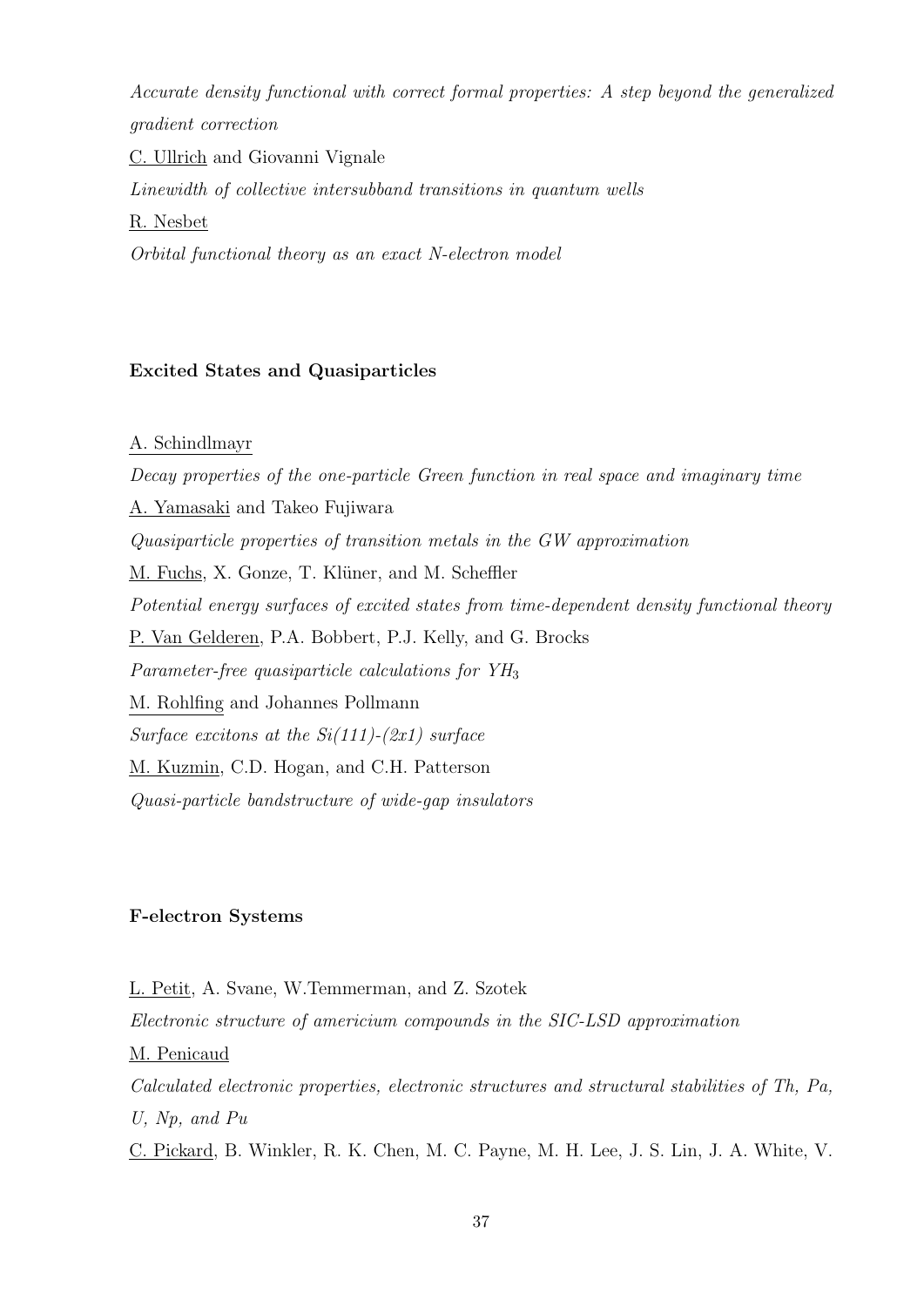Milman, and D. Vanderbilt

Structural properties of lanthanide and actinide compounds within the planewave pseudopotential approach P. Oppeneer, T. Kraft, and M. S. S. Brooks Electronic structure of plutonium monochalcogenides L. Sandratskii Incommensurate magnetic structures in relativistic systems

# Interfaces

C. Elsässer, S. Nufer, A. G. Marinopoulos, T. Gemming, W. Kurtz, S. Köstlmeier, and M. Rühle Microscopic analysis of the rombohedral twin grain boundaries in alumina K. Scheerschmidt and Detlef Conrad Modified empirical potentials for molecular dynamics modelling of bonded interfaces P. Lindan Interfaces between oxides and aqueous M. Kohyama Strength and fracture of SiC grain boundaries; ab initio tensile tests

# Large-systems and  $O(N)$

T. Hoshi and Takeo Fujiwara

Theory of Wannier states and order-N electronic structure calculations A. Canning, W. Mannstadt, Wen-tong Geng, and A.J. Freeman Parallelization of the FLAPW method and applications to large systems

# Magnetism

H. Ebert, M. Deng, and H. Freyer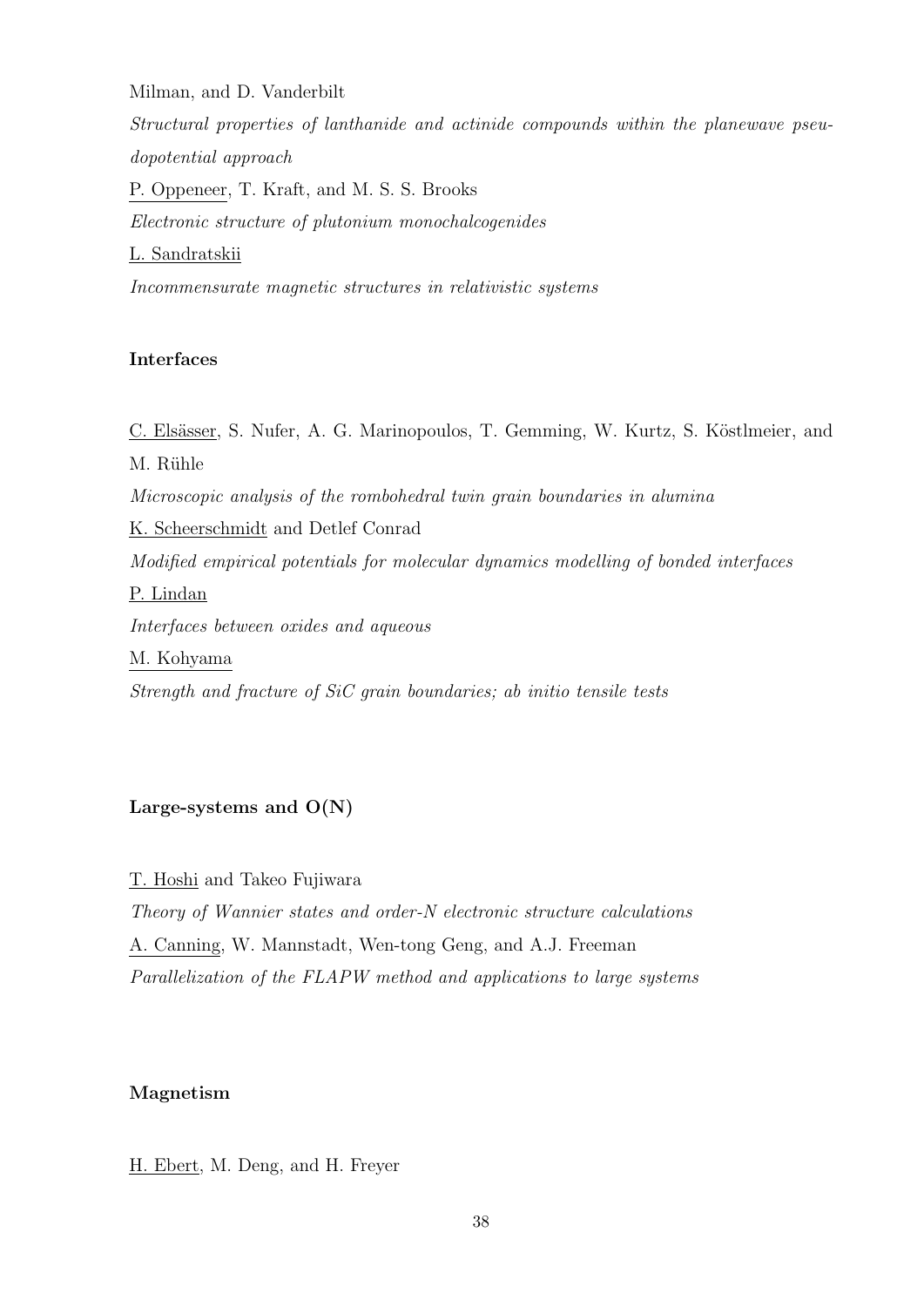Relativistic calculation of magnetic linear response functions using the KKR-Green's function method

J. Zabloudil, R. Hammerling, and P. Weinberger Magnetic anisotropy of  $Co$  on  $Cu(111)$  including relaxation effects S. Frota-Pessoa Exchange coupling form first principles in nonperiodic systems J. Enkovaara, A. Ayuela, R.M. Nieminen, and L. Nordstrm Magnetic and orbital anisotropy in  $Ni<sub>2</sub>MnGa$  from first principles K. Schwarz, G. K. H. Madsen and P. Blaha Unusual magnetism in sodium or potassium electro sodalite (SES or PES) I. Turek Exchange interactions in itinerant magnets S. Heinze, Ph. Kurz, G. Bihlmayer, D. Wortmann, X. Nie, S. Blügel, M. Bode, A. Kubetzka, O. Pietzsch, and R. Wiesendanger Resolving complex atomic-scale spin-structures by spin-polarized STM V. Ledentu, D. Spisak, J. Hafner Structure and magnetism of Fe/Ge multilayers L. Steinbeck, M. Richter, and H. Eschrig Itinerant-electron magnetocrystalline anisotropy energy of rare-earth transition-metal intermetallics from density functional calculations Stefaan Cottenier and Heinz Haas Hyperfine fields and local relaxations for impurities in bcc Fe: an FLAPW study

# Magneto-electronics

C. Blaas, Peter Weinberger, Laszlo Szunyogh, Peter M. Levy, and Charles Sommers Theoretical evaluation of magnetotransport properties in Co/Cu/Co-based spin-walves H. Akai, T. Kamatani, and S. Watanabe Electronic structure and magnetism of diluted magnetic semiconductors I. Riedel, P. Zahn, and I. Mertig Transmission coefficients - a new formalism P. Zahn and Ingrid Mertig Ab initio description of TMR electrodes Fe, Co, and Ni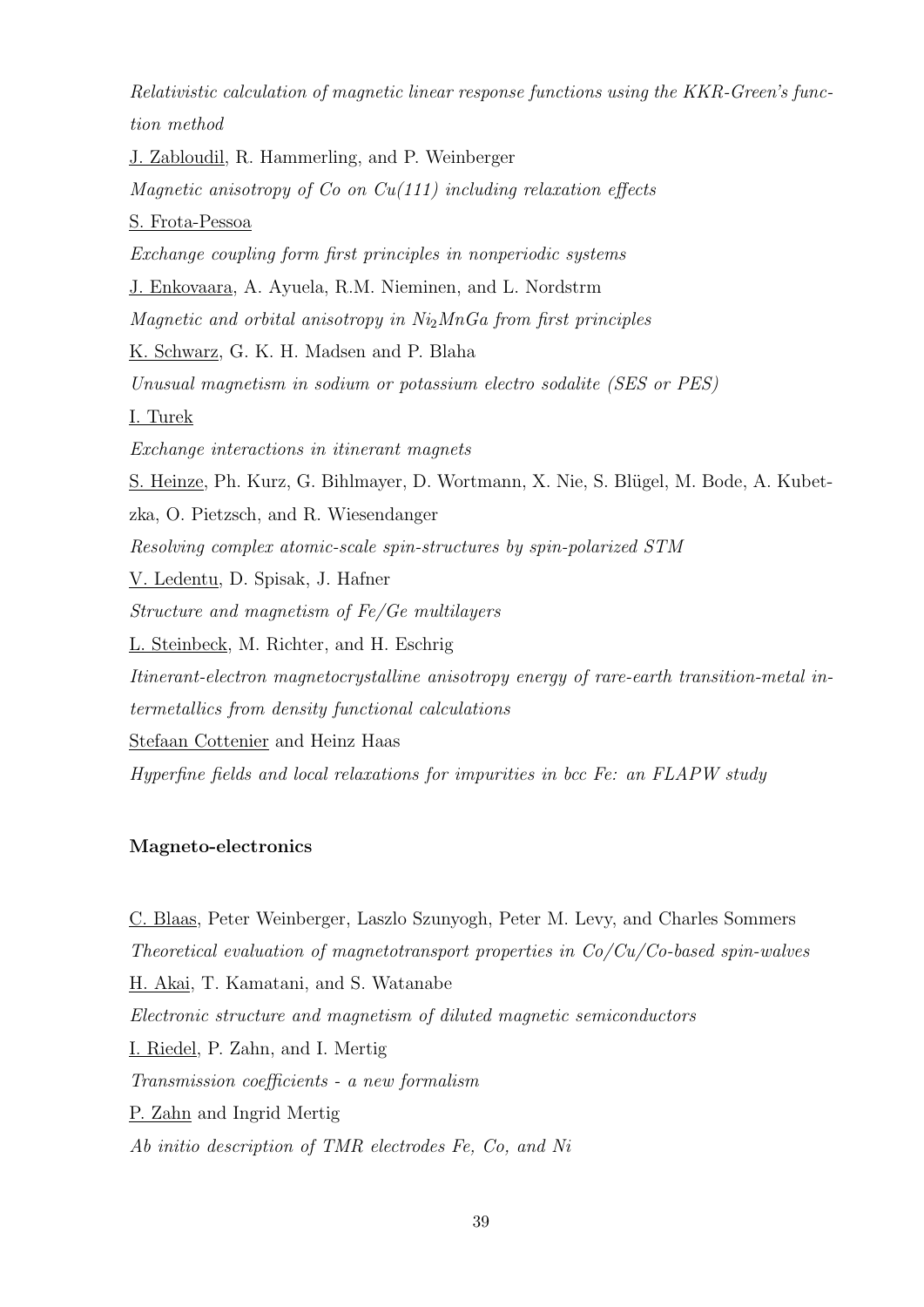I. Oleinik, E.Yu. Tsymbal, and D.G. Pettifor

Structural and electronic properties of  $Co\backslash Al_2O_3Co$  magnetic tunnel junction from first-principles K. Xia, P. J. Kelly, G. E. W. Bauer, I. Turek, J. Kudrnovský, and V. Drchal Interface resistance of disordered magnetic multilayers

# Materials

R. Pentcheva, Matthias Scheffler, and Kristen Fichthorn Influence of substitutional adsorption on the initial growth of  $Co$  on  $Cu(001)$ : a DFTkMC study

B. Winkler, Chris J. Pickard, Victor Milman, and Georg Thimm

Systematic prediction of crystal structures and its application to  $sp<sup>2</sup>$  carbon polmorphs

R. Pérez and Peter Gumbsch

Directional anisotropy in the cleavage fracture of silicon

W. Mannstadt, A. Canning, and A.J.Freeman

Large scale computing and complex materials with the massive parallel FLAPW method

M. Ikeda, G. Kresse, Y. Yokoyama, and J. Hafner

First-principles study of bilayerd Ferroelectric perovskite materials

Na Sai, B. Meyer, and David Vanderbilt

Design of novel ferroelectric materials via compositional inversion symmetry breaking

S. Simak, U. Häussermann, S. Lidin, R. Ahuja, and B. Johansson

Group-III metals under high pressure: a unified bonding picture

R. Hirschl, J. Hafner, and Y. Jeanvoine

Ab initio phase diagram of palladium-vanadium alloys

Karin Carling, G. Wahnström, Thomas R. Mattsson, Ann E. Mattsson, Nils Sandberg, and Göran Grimvall

Vacancies in metals: from ab initio calculations to experimental data

M. Alatalo and M. Weinert

Defect-defect interactions in Al

B. Montanari and Michael W. Finnis

Alumina: a tight-binding model with polarisable ions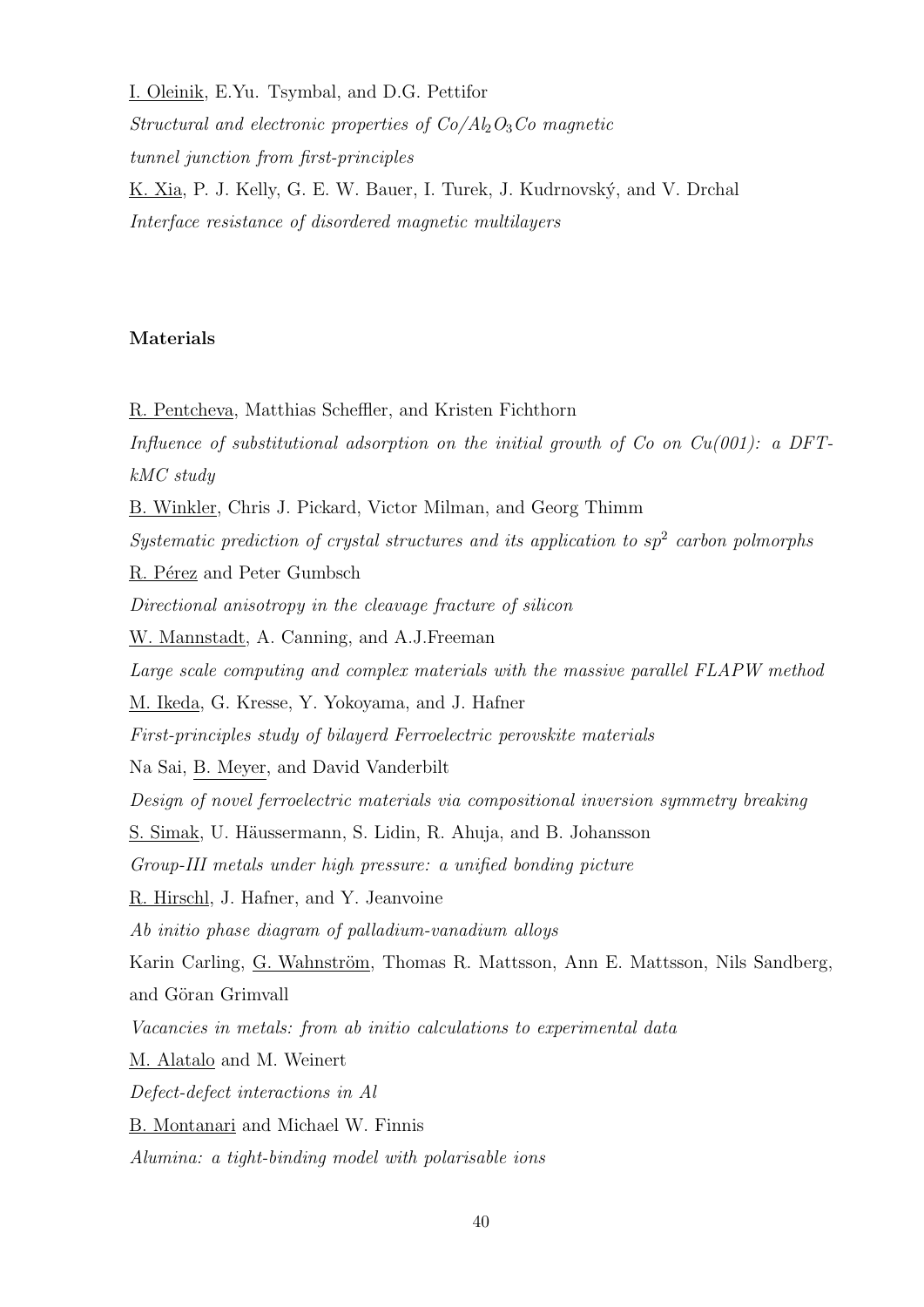F. Lechermann and M. Fähnle Ab initio statistical mechanics for ordering phenomena and phase diagrams of compounds including the effect of vacancies A. Postnikov, P. Entel, and P. Ordejón Structure and electronic properties of non-metallic surfaces and nanoparticles M. Šob, L.G. Wang, and V. Vitek Theoretical tensile strength in metals and intermetallics V. Crisan, H. Ebert, P. Entel, and H. Akai Stability and ordering in AlZn alloy system R.I. Eglitis, E.A. Kotomin, and G. Borstel Computer modelling of  $ABO<sub>3</sub>$ W. Münch, K.-D. Kreuer, J. Maier, and G. Seifert Investigation of the proton diffusion mechanism in liquid imidazole using ab initio quantum molecular dynamics simulations K. Parlinski

Ab initio calculations of lattice dynamics and phase transitions

# Molecular and Biological Materials

J. Ireta, Jörg Neugebauer, Matthias Scheffler, Arturo Rojo, Marcelo Galván Strain induced phase transition of an alpha-helix: The interplay between hydrogen bonds and peptide planarity H. Petrilli, B. Ctortecka, W. Tröger, and T. Butz Electric field gradients in metal complexes with biological applications F. Seno Learning effective energy functions for protein structure prediction

# Nanostructures and Quantum Dots

J. M. Pacheco and J.L. Martins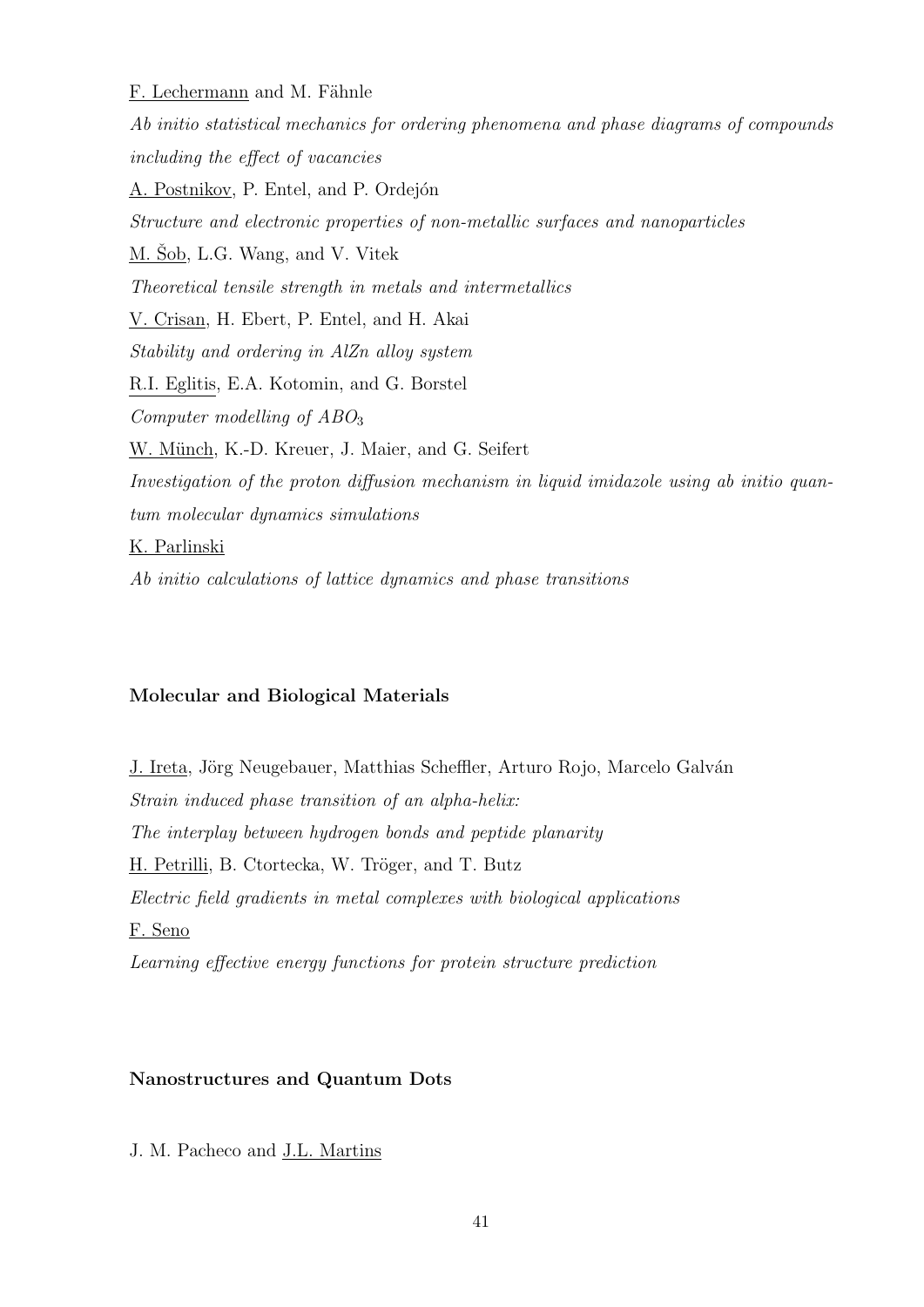First-principles Monte-Carlo optimization of geometries of large alkali clusters

# S. Nayak

Exploring magnetism at the nanoscale with electronic structure calculations

# Optimized Effective Potential

A. Fleszar

Exact exchange (EXX) and GW calculations of the electronic structure of semiconductors Y.-H. Kim

Exact-exchange-based hybrid-method investigations of small molecules

# Polymers

J.-W. van der Horst, P.A. Bobbert, M.A.J. Michels, G. Brocks, and P.J. Kelly Electronic and optical properties of conjugated polymers from first-principles C. Katan, P. Rabiller, and M. Souhassou Charge density analysis in molecular charge transfer complexes: a comparison between experiment and PAW calculations M. Springborg Modifying polyacetylene

# Semiconductors

M. Bockstedte, Alexander Mattausch, and Oleg Pankratov Boron difusion in SiC: the role of intrinsic point defects J. Pollmann, P. Krüger, W. Lu, and M. Rohlfing Theory of structural and electronic properties of SiC surfaces P. Alippi, L. Colombo, A. Sieck, G. Seifert, and T. Frauenheim Boron related defects in silicon by density functional based tight-binding simulations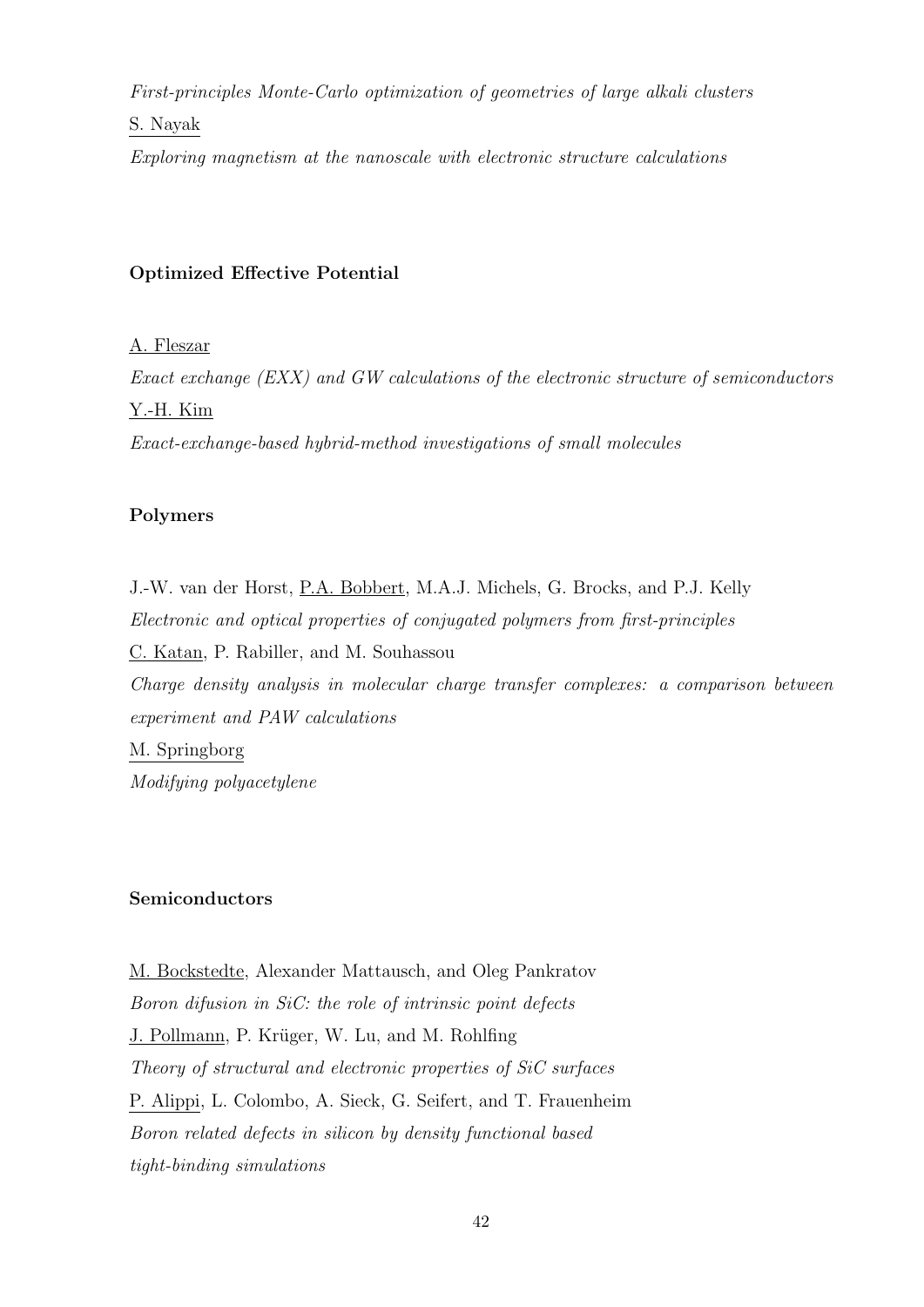M. Hakala, M. J. Puska, and R. M. Nieminen

First-principles calculations of interstitial B in Si

G. Brocks, J.H. Snoeier, P. J. Kelly, E. Zoethout, H. J. W. Zandvliet, and B. Poelseman The initial stages of growth on the  $Ge(001)$  surface: a joint theoretical and experimental study

G. Schwarz, J. Neugebauer, and M. Scheffler

Point defects in supercells: Convergence with respect to cell size and charge compensation K. Seifert-Lorenz, J. Hafner, G. Kresse Ab initio MD of liquid Te and telluriumrich K-Te alloys F. Bernardini and Vincenzo Fiorentini Non-linear behaviour of spontaneous polarization in III-V nitrides alloys

P. Wahnón, J. Fernández, and C. Tablero Electronic structure calculations for new photovoltaic materials C.J. Fall, R. Jones, P. R. Briddon, and S. Öberg Electronic and vibrational properties of Mg- and O-related complexes in GaN

# Spectroscopies

F. Maca, W.A. Hofer, and J. Redinger Comparison between ab initio simulations and STM images for Co/Pt(110) surfaces M. Woods, P. Strange, A. Ernst, and W. M. Temmerman Relativistic theory of photoemission from magnetic surfaces W. Lambrecht and Sergey N. Rashkeev Nonlinear optical response calculations in chalcopyrite semiconductors and the relation to their bandstructures J. van den Brink, E. Pavarini, P. Benedetti, A. Vigliante, and P. Wochner Ab initio calculation of resonant X-ray scattering in manganites

# Superconductivity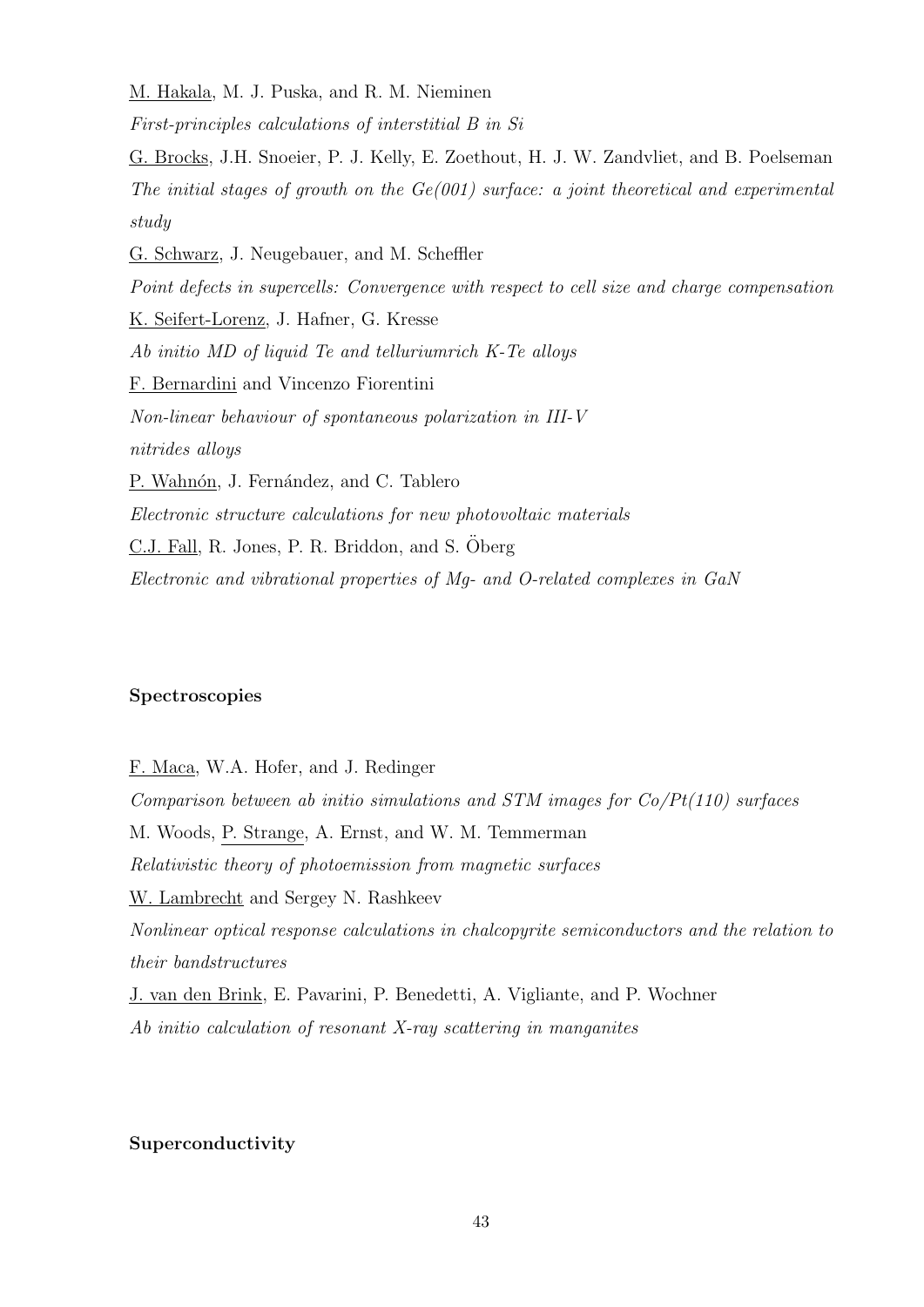M. Lüders, M. Marques, L. Fast, and E. K. U. Gross Strong electron-phonon coupling in the density functional theory for superconductors E. Maksimov and D.Yu. Savrasov Dynamical stability, electron-phonon interaction, and superconductivity in hydrogen at high pressure C. Ambrosch-Draxl, P. Korzahvyi, and B. Johansson Ab initio study of the oxygen ordering in  $YBa<sub>2</sub>Cu<sub>3</sub>O<sub>7-x</sub>$ C. Franchini, S. Massidda, A. Continenza, and A. Gauzzi Structural and electronic properties of  $Hg_{1-y}M_0gBa_2CuO_{4+\delta}$ B. Klein Instabilities in A15 compounds: A first-principles study P. Süle and C. Ambrosch-Draxl Hole doping in the  $HgBa_2CuO_{4+\delta}$  high  $T_c$  superconductor

# Surfaces

A. Gross, A. Eichler and J. Hafner, F. Kirchhoff, M.J. Mehl and D.A. Papaconstantopoulos

Ab initio derived tight-binding molecular dynamics simulation of  $O_2/Pt(111)$ : new unified picture of the molecular adsorption process

V. Gandulia-Pirovano, K. Reuter, and M. Scheffler

Surface core-level shifts as a probe of the local overlayer structure: O on Rh(111) and  $Ru(0001)$  - a DFT study

D. Ceresoli, P. Bernasconi, S. Iarlori, M. Parrinello, and E. Tosatti

Two-membered silicon rings on the dehydroxylated surface of silica

T. Rantala, Tuomo S. Rantala, and Vilho Lantto

Surface relaxation and electronic structure of  $SnO<sub>2</sub>$  (110) surface

Andreia Rosa and Jörg Neugebauer

Silicon at (0001)GaN surfaces: Surface structures and adatom kinetics

Šljivančanin, J. Gottschalck, and B. Hammer

 $H_2$  dissociation on defected Cu(111): Role of steps, vacancies, kinks and adatoms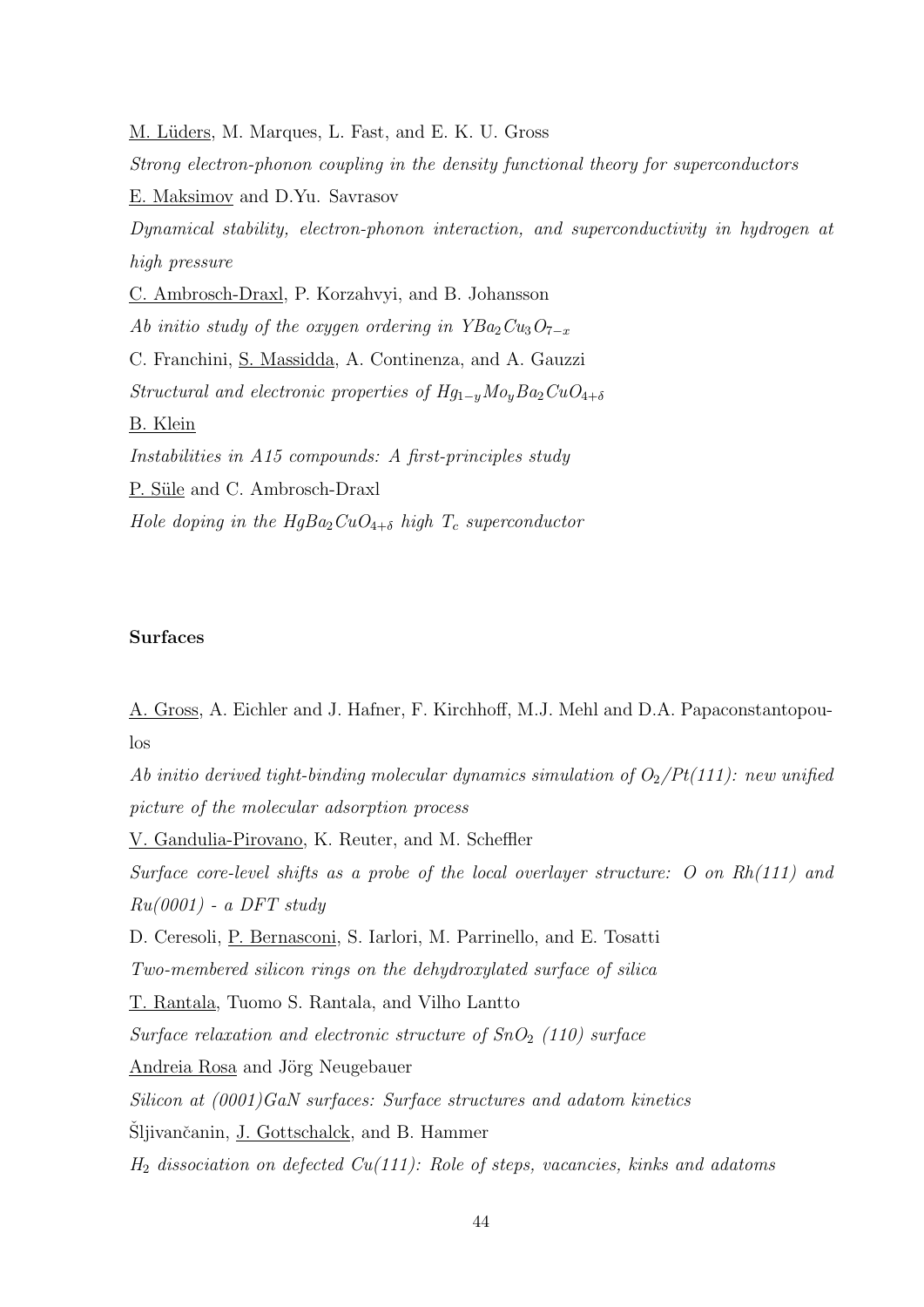J. Soler, E. Artacho, G. Fabricius Structure of the liquid silicon surface J. Neugebauer, T. K. Zywietz, M. Scheffler, and J. E. Northrup Adatom kinetics on and below the surface: The presence of a novel diffusion channel S. Lorenz, Matthias Scheffler, and Axel Groß Reactions on surfaces with neural networks R. Heid and K.-P. Bohnen

First-principles investigations of the lattice dynamics of the  $Ru(0001)$  and  $O(1x1)/Ru(0001)$ surface

### 2.2.8 List of posters

#### POSTERS

# Bandstructure methods

P001. S. Brodersen and W. Schattke Electronic structure and optical properties within the LCAO approach P002. R. Hammerling, J. Zabloudil, and P. Weinberger Structural Green's function for m-dimensional lattices in n-dimensional space P003. G. K. H. Madsen, P. Blaha, K. Schwarz The  $APW + local$  orbitals method and its implementation into the WIEN97 program P004. O. Tiedje, E. E. Krasovskii, W. Schattke Total energy calculations in the AFC-formalism P005. L. Tsetseris, O. Jepsen, and O. K. Andersen Relativistic NMTO P006. Rudolf Zeller Energy interpolation for the tight-binding Korringa-Kohn-Rostoker (TBKKR) structure

#### Correlated Systems

constants

P007. O. M. Bengone, M. Alouani, P. Bloechl, and J. Hugel LDA+U PAW Electronic and optical properties of NiO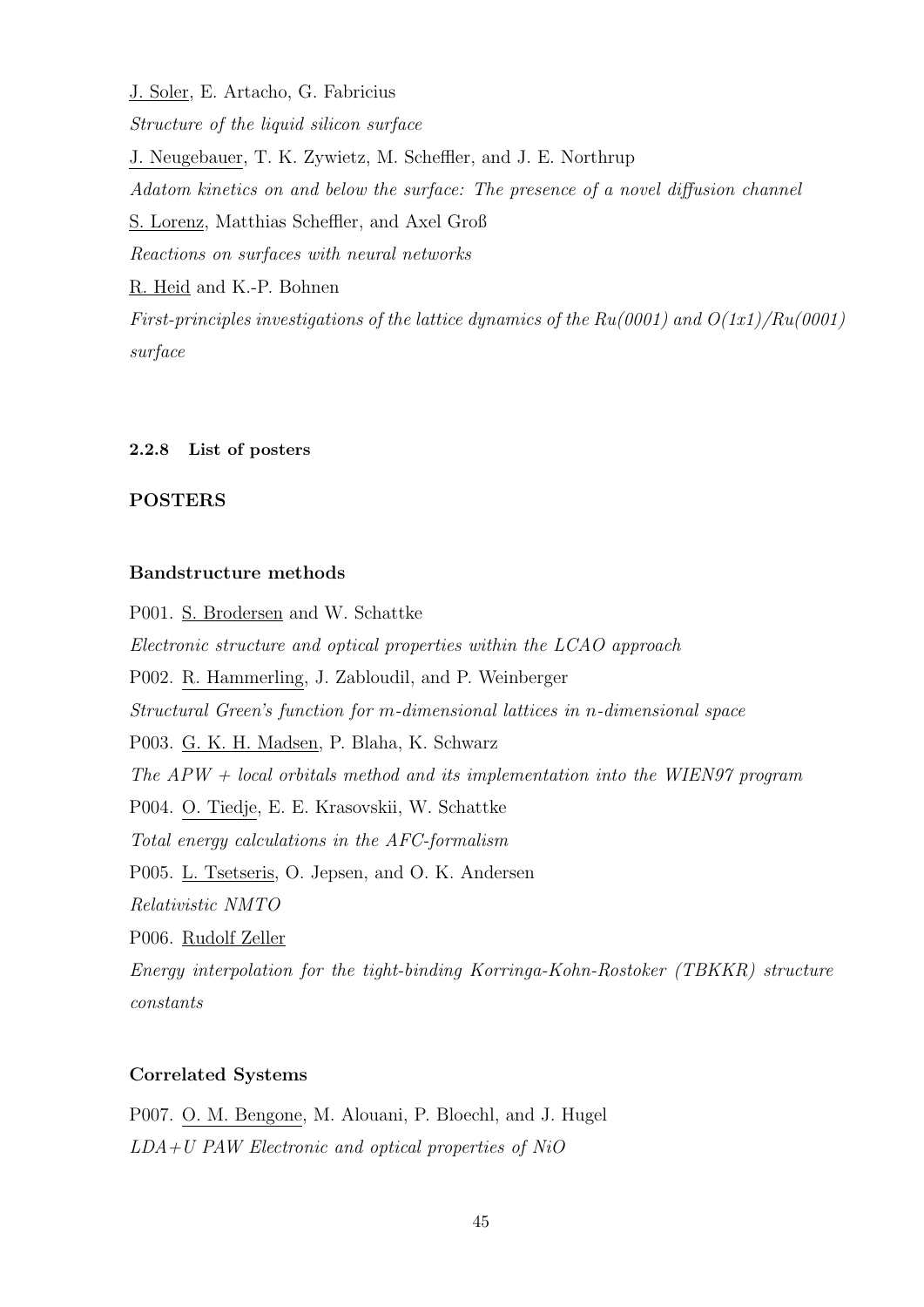P008. J. Bouchet and J.P Julien

First-Principles calculations of the electronic structure and Gutzwiller approximation P009. V. Eyert The metal-insulator transition of  $VO<sub>2</sub>$ P010. N. Fominykh, J. Henk, J. Berakdar, P. Bruno, H. Gollisch, R. Feder Electronic correlation imaged by two-electron photoemission P011. Hiori Kino, Ferdi Aryasetiawan, T. Miyake, and K. Terakura  $GW$  study on the  $M_1$  phase of  $VO_2$ P012. P. Ravindran, H. Fjellvåg, and A. Kjekshus Electronic structure and magnetic properties of  $LaXO<sub>3</sub>$  (X=Sc-Cu) from full-potential calculation P013. W.M. Temmerman, H. Winter, Z. Szotek, and A. Svane Energetics of divalent and trivalent Cu in YBCO P014. Roser Valentí and Claudius Gros Band-Structure analysis for  $LiV<sub>2</sub>O<sub>5</sub>$ P015. Mel Levy and Paul Ziesche The pair density functional of the kinetic energy and its simple scaling property

# Excited States and Quasiparticles

P016. B. Arnaud and M. Alouani Correlation effects on the dielectric properties of semiconductors and insulators P017. A. Ernst, P. Bruno, and M. Lüders GW approximation: KKR implementation P018. C.D. Hogan, M. Kuzmin and C.H. Patterson Dielectric Eigenpotentials in Si and NaCl P019. José-Luis Mozos, Juha Lento and Risto Nieminen Vacancies in Germanium in the sX-LDA formalism P020. Wolf-Dieter Schöne, Robert Keyling, and Walter Ekardt Calculation of the lifetime of hot electrons in noble metals

# Interfaces

P021. L.V. Pletnev, N.I. Gamayunov, and V.M. Zamyatin Monte Carlo simulation of the evaporation of the condensed phase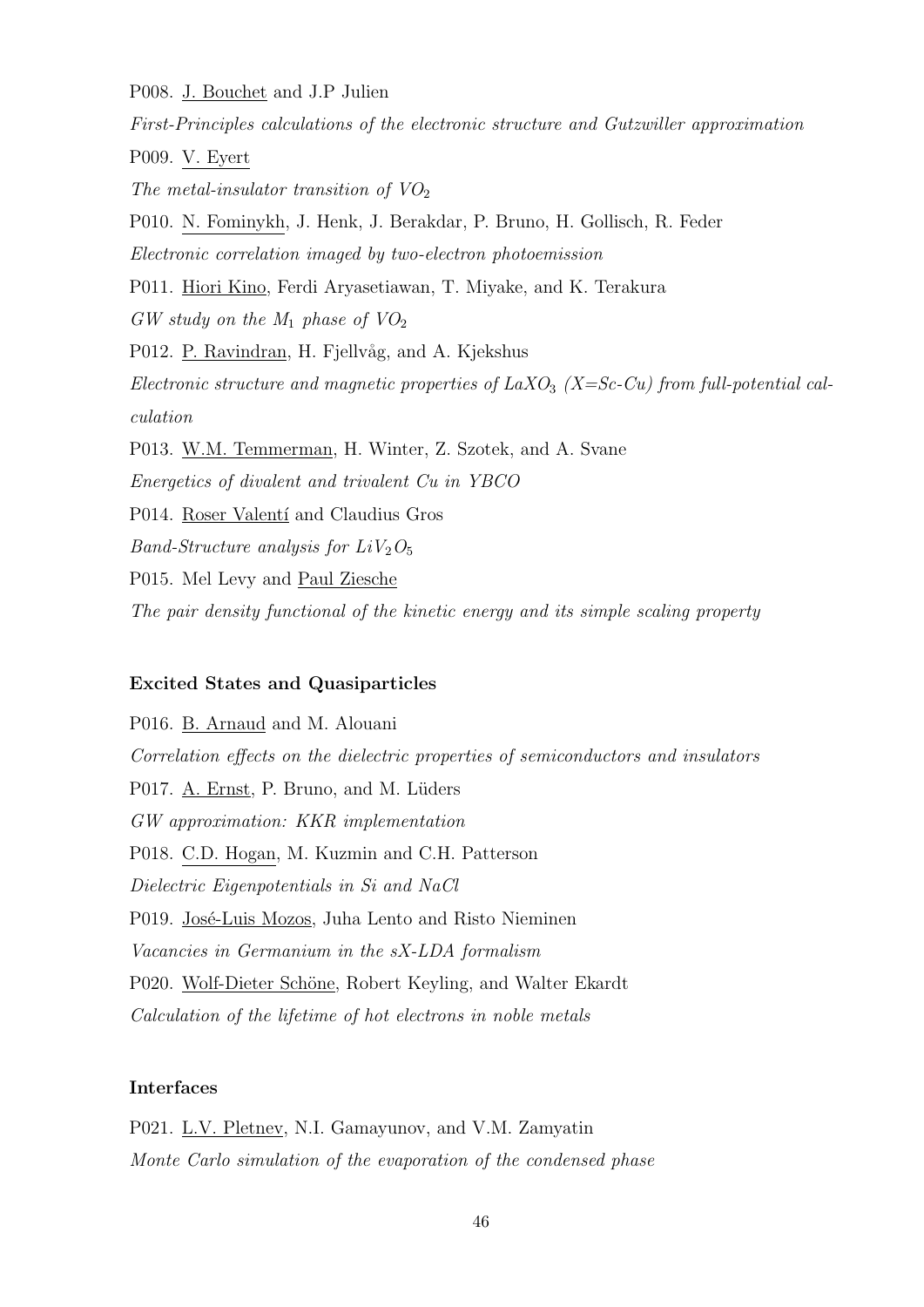P022. H.S. Domingos and P.D. Bristowe

Grain boundary segregation study in ZnO

P023. Stefano Fabris and Christian Elsässer

Energetics and structure of interfaces in  $\alpha$ -Al<sub>2</sub>O<sub>3</sub>

P024. T. Ochs, C. Elsässer, B. Meyer, and H. Haas

Symmetrical tilt grain boundaries in bcc transition metals - comparative study of ab-initio and semi-empirical total-energy calculations

P025. C.O. Rodriguez, E.L. Peltzer y Blanca, V. Ganduglia-Pirovano, and M. Petersen Hyperfine Fields (HFF's) at the  $(001)$  Fe/Ag interface P026. Shingo Tanaka (Swing) and Masanori Kohyama Ab initio study of the SiC/Metal polar interfaces

#### Large-systems and  $O(N)$

P027. T. Miyazaki, D. R. Bowler and M. J. Gillan CONQUEST: Computational details and performance of the linear scaling DFT code P028. D. Nguyen-Manh, D.G. Pettifor, and V. Vitek Analytic environment-dependent tight-binding bond integrals: application to  $MoSi<sub>2</sub>$ P029. Chris-Kriton Skylaris, Peter D. Haynes, and Mike C. Payne Building a linear scaling electronic structure code for total energy calculations on molecules and solids

# Magnetism

P030. A. Ayuela, J . Enkovaara, R. M. Nieminen, and K. Ullakko Martensite variants in  $Ni<sub>2</sub>MnGa$  alloy P031. V. Bellini, N. Papanikolaou, R. Zeller, and P.H. Dederichs Magnetic 4d monoatomic rows on Ag substrates P032. I. Cabria, B. Nonas, R. Zeller and P. H. Dederichs Strong enhancement of orbital moments and anisotropy energies of adatoms on the  $Aq(001)$ surface P033. Sean Clarke, Xiliang Nie, Stefan Blügel, Gustav Bihlmayer, and Michael Weinert An Investigation of the Effect of Applied Static Electric Fields on Magnetic Surfaces

P034. S. Mukhopadhyay, G.P. Das, S.K. Ghosh, A. Paul, and A. Gupta

Electronic structure and magnetic properties of Cr/Sn and Fe/Cr multilayers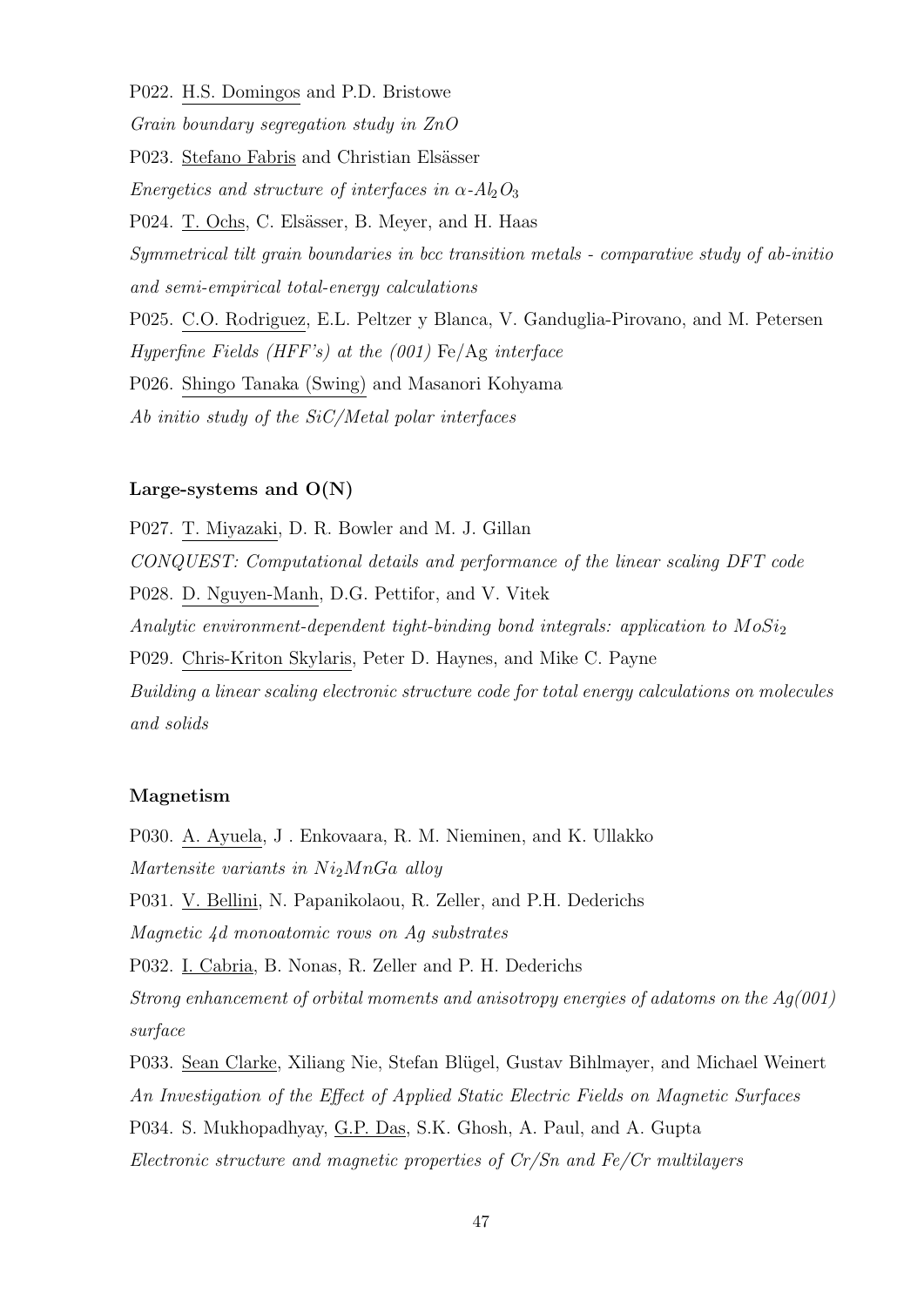- P035. A. Debernardi, I. Galanakis, M. Alouani, and H. Dreyssé
- Magneto-optical properties of iron thin films on paramagnetic substrates
- P036. O. Grotheer, C. Ederer, and and M. Fähnle
- Ab-initio calculation of magnon spectra in elementary metals and compounds from the transverse susceptibility
- P037. M.Komelj and M. Fähnle
- Magnetoelastic coupling in epitaxial magnetic films: An ab-initio study
- P038. G.E. Grechnev, R. Ahuja, O. Eriksson
- Electronic Structure of Lithium Manganese Spinels
- P039. H. C. Herper and and P. Entel
- Ab initio study of iron and Cr/Fe(001)
- P040. D. Hobbs, G. Kresse, and J. Hafner
- Fully unconstrained noncollinear magnetism within the projector augmented wave method
- P041. T. Korhonen, A. Settels, N. Papanikolaou, R. Zeller and P. H. Dederichs
- Effect of lattice relaxations on the hyperfine fields of heavy impurities in Fe
- P042. Jens Kortus and Mark R. Pederson
- Electronic and magnetic structure of the  $V_{15}$  molecular magnet
- P043. N. N. Lathiotakis and B. L. Györffy
- Probing topological changes of the Fermi surface of random binary alloys using the oscillatory exchange coupling measurements
- P044. B. M'Passi Mabiala, S. Meza–Aguilar, C. Demangeat, H. Dreyssé,
- Magnetic MnCo and FeMn surface allows configurations on  $Co(001)$
- P045. P. Pou, R. Pérez, J. Ortega, A. Levy Yeyati and F. Flores
- An LCAO-LDA approach for generalized Hubbard hamiltonians: application to ferromagnetic crystals
- P046. H.G. Salunke, G.P. Das, S.N. Mishra, A.A. Tulapurkar, R.G. Pillay, and S. Cottenier
- Electronic structure and magnetic properties of Mo-impurity in Yb-host
- P047. B. Sanyal and S.K. Bose
- Theoretical studies of ternary invar alloys
- P048. S. Pathak and S. Satpathy
- The Self-trapped magnetic polaron: Exact solution of a continuum model in one dimension
- P049. M. Talanana, M. Benakki, C. Demangeat, J. Izquierdo, R. Robles, and A. Vega
- Induced V polarization at the Fe/V interfaces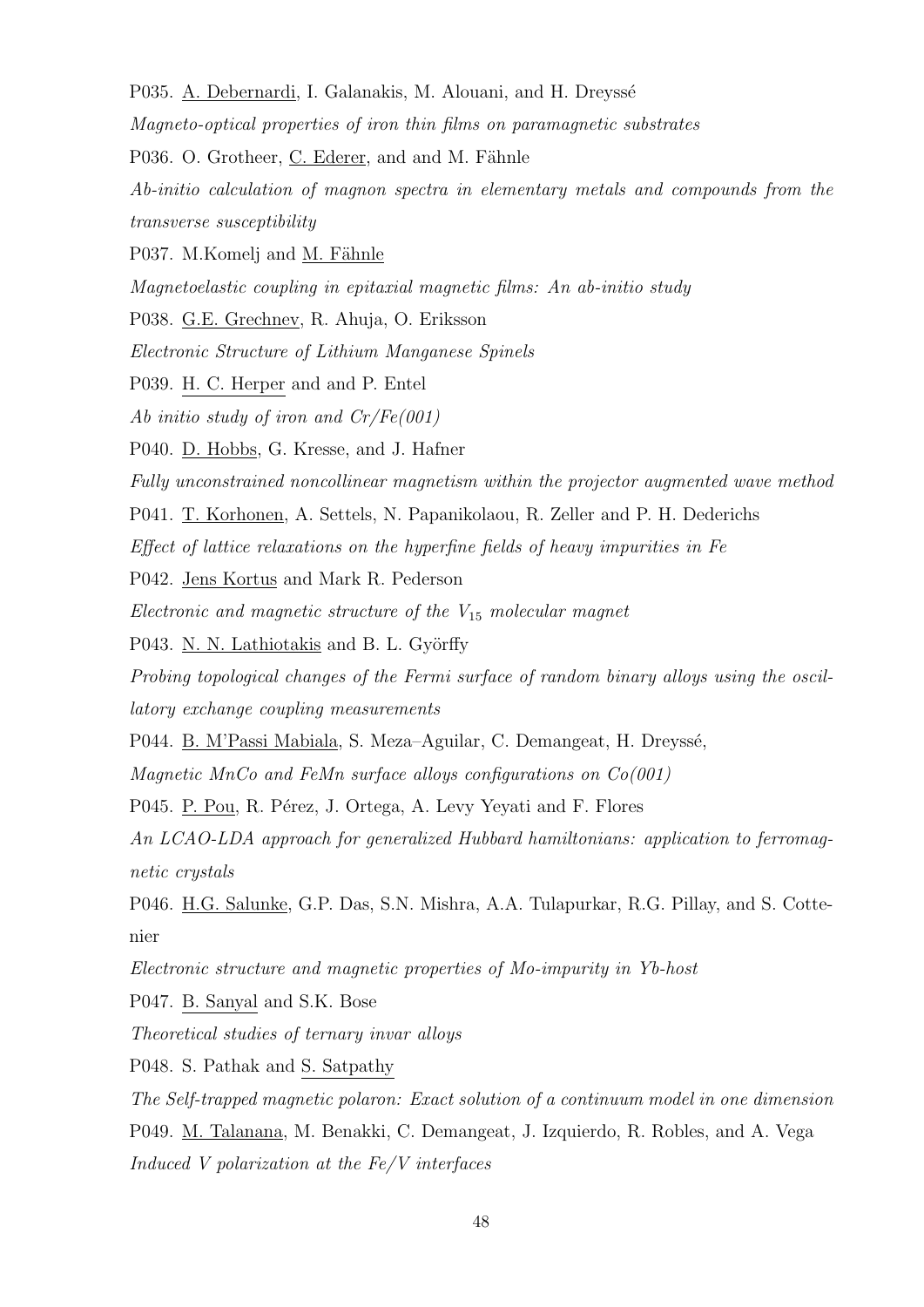P050. Martin Vogt, Carlos Santos, and Wolfgang Nolting Magnons in the ferromagnetic Kondo lattice model P051. Xilin Yin and Klaus Hermann Ab initio FP-LAPW studies for ultrathin Fe films on  $Cu(001)$ 

# Magneto-electronics

P052. J. Binder, P. Zahn, and I. Mertig Ab initio Calculations of Giant Magnetoresistance a comparison of Co/Cu and Fe/Cr P053. M. Freyss, N. Papanikolaou, Ph. Mavropoulos, R.Zeller, P.H. Dederichs, and N. Stefanou Ab-initio calculations for the electronic structure and transport properties of TMR junctions P054. M. Košuth, V. Crisan, and H. Ebert Electronic properties of Fe on GaAs(100) surfaces P055. S.-H. Lee, Steven C. Erwin, and Matthias Scheffler First-principles study of the interface structure and magnetism of Fe/GaAs(001) P056. B.Yu. Yavorsky and I.Mertig Ab initio study of domain wall resistance in Fe P057. M. Zwierzycki, K. Xia, P.J. Kelly, G. E. W. Bauer, I. Turek, J. Kudrnovský, and V. Drchal

Ab initio calculations of tunneling magnetoresistance

# Materials

P058. R Astala and P D Bristowe Antiferrodistortive instability in strontium titanate P059. L. Benco, J. Hafner, D. Tunega, and H. Lischka Structures and OH stretching frequencies of clay minerals kaolinite and dickite P060. G.Bester, N. Börnsen, B. Meyer, O. Grotheer, M. Fähnle  $E_{\rm cov}$  – a new tool for the analysis of bonding properties of a solid in a chemical language P061. V. M. Burlakov, , A. P. Sutton, G. A. D. Briggs, and Y. Tsukahara Modelling deposition of network glasses P062. V. Caciuc, A. V. Postnikov, and G. Borstel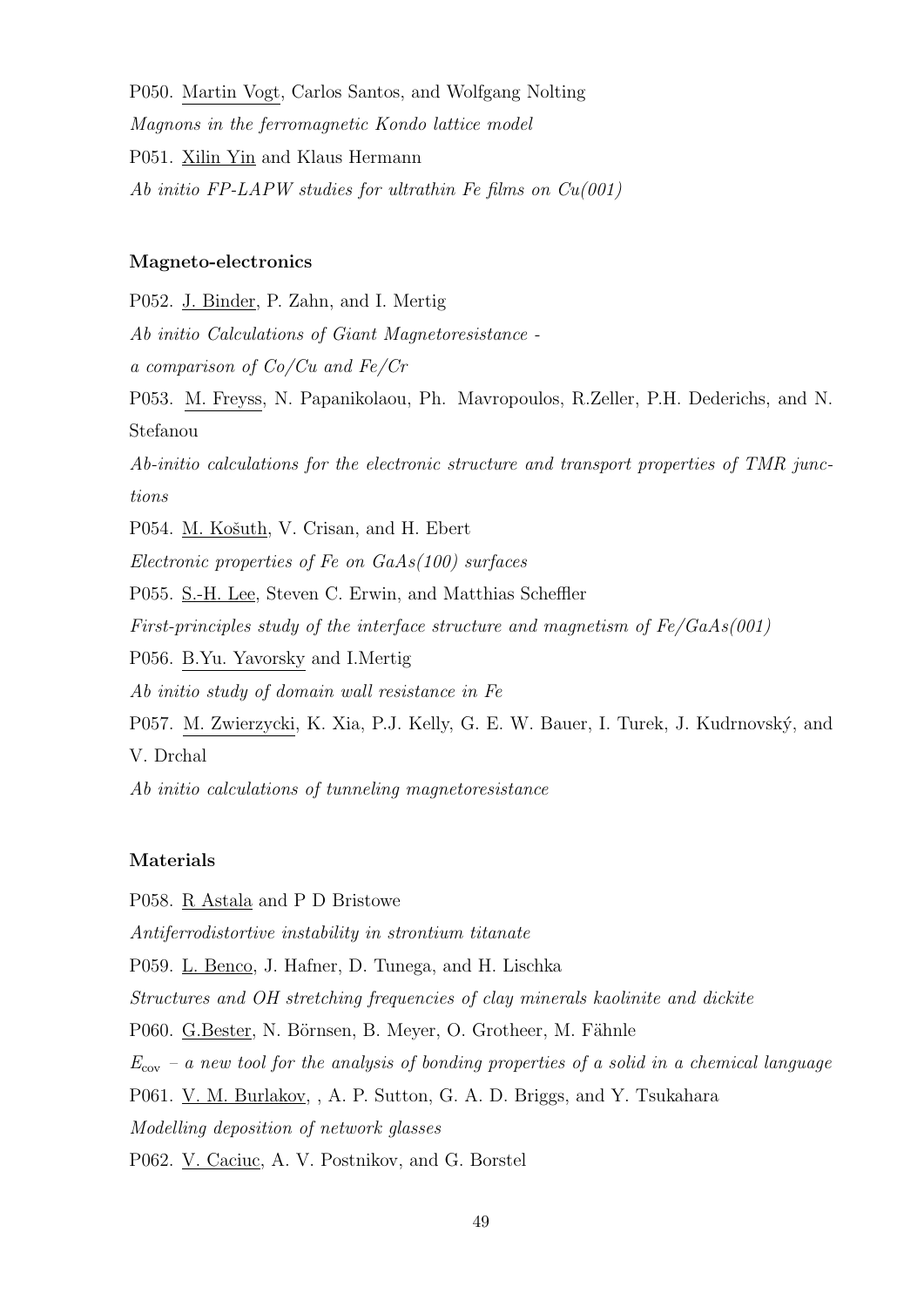Zone-center phonons in  $LiNbO<sub>3</sub>$  and  $LiTaO<sub>3</sub>$ : A comparative first-principles study

- P063. M. Friák, M. Šob, and V. Vitek
- Tensile test simulation in transition metal disilicides
- P064. M.E. Grillo, K. Reuter, M.V. Ganduglia-Pirovano and M. Scheffler

On the nature of corundum  $Ru_2O_3$  geometrical instability

P065. V. Heine, D. Thomson, and M.W. Finnis

Energetics of Ga impurities in Al grain boundaries

P066. Y. Kong, O. Jepsen and O.K. Andersen

- Phonon instability in Cesium near the cubic $\rightarrow$ tetragonal transition
- P067. Sergio F. Koval, Jorge Kohanoff, Ricardo Migoni, and Annette Bussmann-Holder
- First-principles investigation of the ferroelectric instability in  $KH_2PO_4$
- P068. S.E. Kulkova, I.Yu. Smolin, D.V. Valujsky

The calculation of electronic structure of TiNi and NiMn based alloys

- P069. D. Legut, M. Friák, and M. Sob
- Ab initio studies of displacive phase transformation paths in cubic metals
- P070. P.E. Lippens, J. Olivier-Fourcade, and J.C. Jumas

Electronic structure of tin oxides and chalcogenides

P071. A. Muñoz and P. Rodríguez-Hernández

Relative stability of calcium chalcogenides

P072. Y. Pouillon and C. Massobrio

A first principles study of the  $CuO<sub>2</sub>$  and  $Cu<sub>2</sub>O$  clusters based on DFT-spin polarized calculations

P073. Stewart K. Reed and Graeme J. Ackland

Incommensurate high pressure structures in elements

P074. Krzysztof Tatarczyk, Pawel Scharoch, Jerzy Peisert, and Krzysztof Parlinski

First principle calculation of thermal properties of aluminium within quasiharmonic approximation

P075. Sangeeta Sharma, Adrian Taga, Elisabeth Sjöstedt, Börje Johanson, and Lars Nordström

The Fermi surface, the charge density waves and optical properties of  $1T$ -TaS<sub>2</sub> and TaSe<sub>2</sub> P076. Y. Tateyama and T. Ohno

First-principles study on vacancy-hydrogen complex in  $\alpha$ -Fe

P077. J.E. Totolici, M. Kemali, D.K. Ross, I. Morrison

Ab initio simulations of the neutron scattering function,  $S(Q, \omega)$ , for the palladium-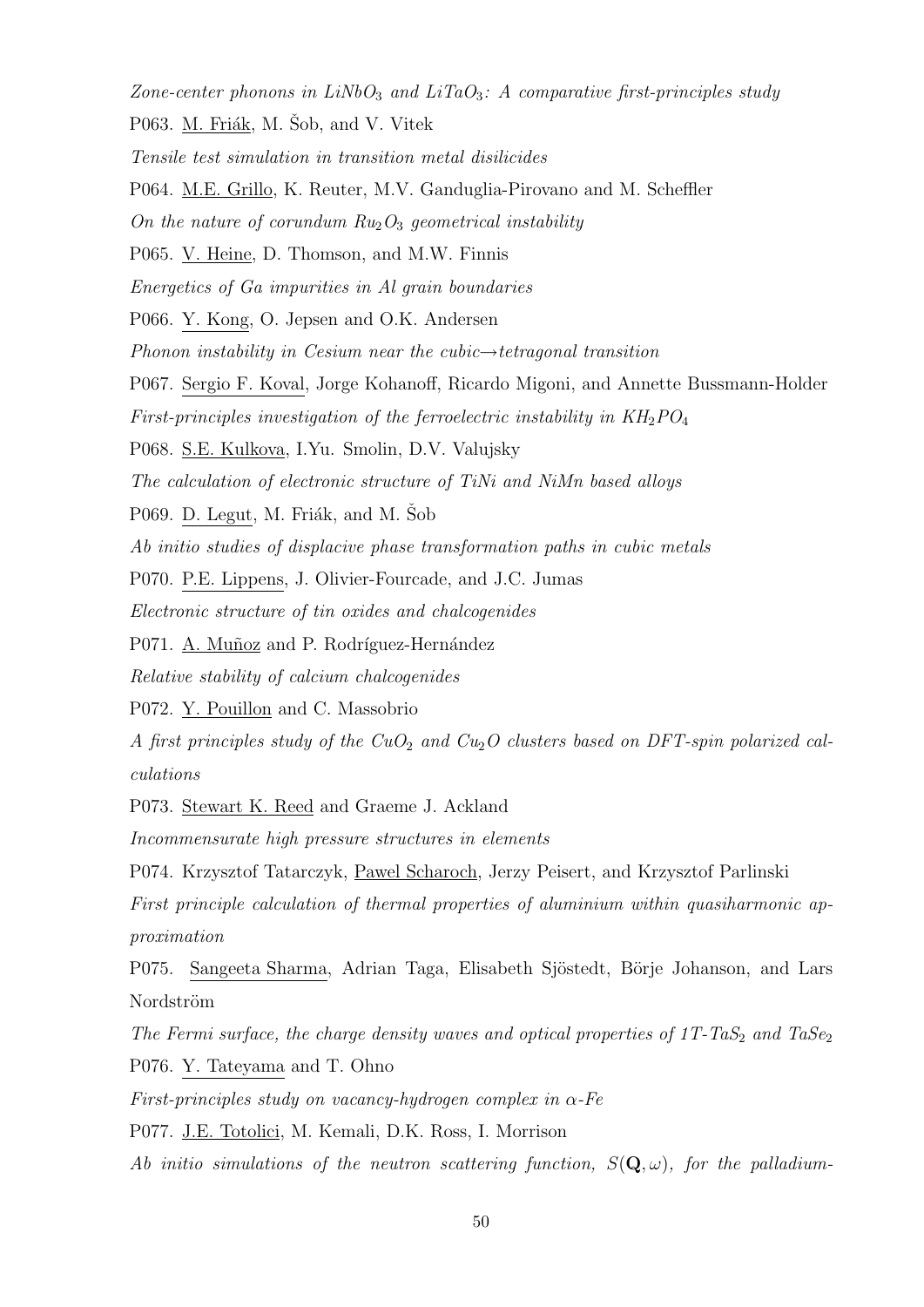hydrogen system

P078. D. R. Trinkle, J. W. Wilkins, M. D. Jones, R. C. Albers Modeling the hcp to omega phase transition in titanium

#### Molecular and Biological Materials

P079. Roger K. Chen, M.D. Segall, M.C. Payne A density functional study of the hydrogen abstraction reaction in biological systems P080. C. Molteni, I. Frank, and M. Parrinello An excited state density functional theory study of the rhodopsin chromophore P081. I.Morrison, D.K.Ross, and S.Jenkins First principles simulations of the dynamical properties of ice - the role of intra-inter molecular coupling P082. <u>V. Oison</u>, C. Koenig and C. Katan, Implications of charge transfer in molecular organic crystals

# Nanostructures and Quantum Dots

P083. Anna Delin and Erio Tosatti Magnetism in rhodium nanowires P084. J. Furthmüller, H.-C. Weissker, and F. Bechstedt Optical spectra of large-supercell systems: Method and application to nanostructures P085. G. K. Gueorguiev and J. M. Pacheco Structural and Electronic Properties of  $C_{36}$ P086. E. Hernández, P. Ordejón, and H. Terrones A new perspective on fullerene growth: The role of heptagonal rings P087. Jan-Ole Joswig and Michael Springborg Genetic algorithms and electronic structure calculations P088. Jörg Opitz, Peter Zahn, Ingrid Mertig Electronic structure of metallic nanowires and tubes P089. M. J. Puska, T. Torsti, E. Ogando, and N. Zabala Shell and supershell structures of nanowires, a quantum-mechanical analysis P090. Slava V.Rotkin QC investigation of depolarization in small QDs P091. H. Saarikoski, M. Heiskanen, M. Puska, R. Nieminen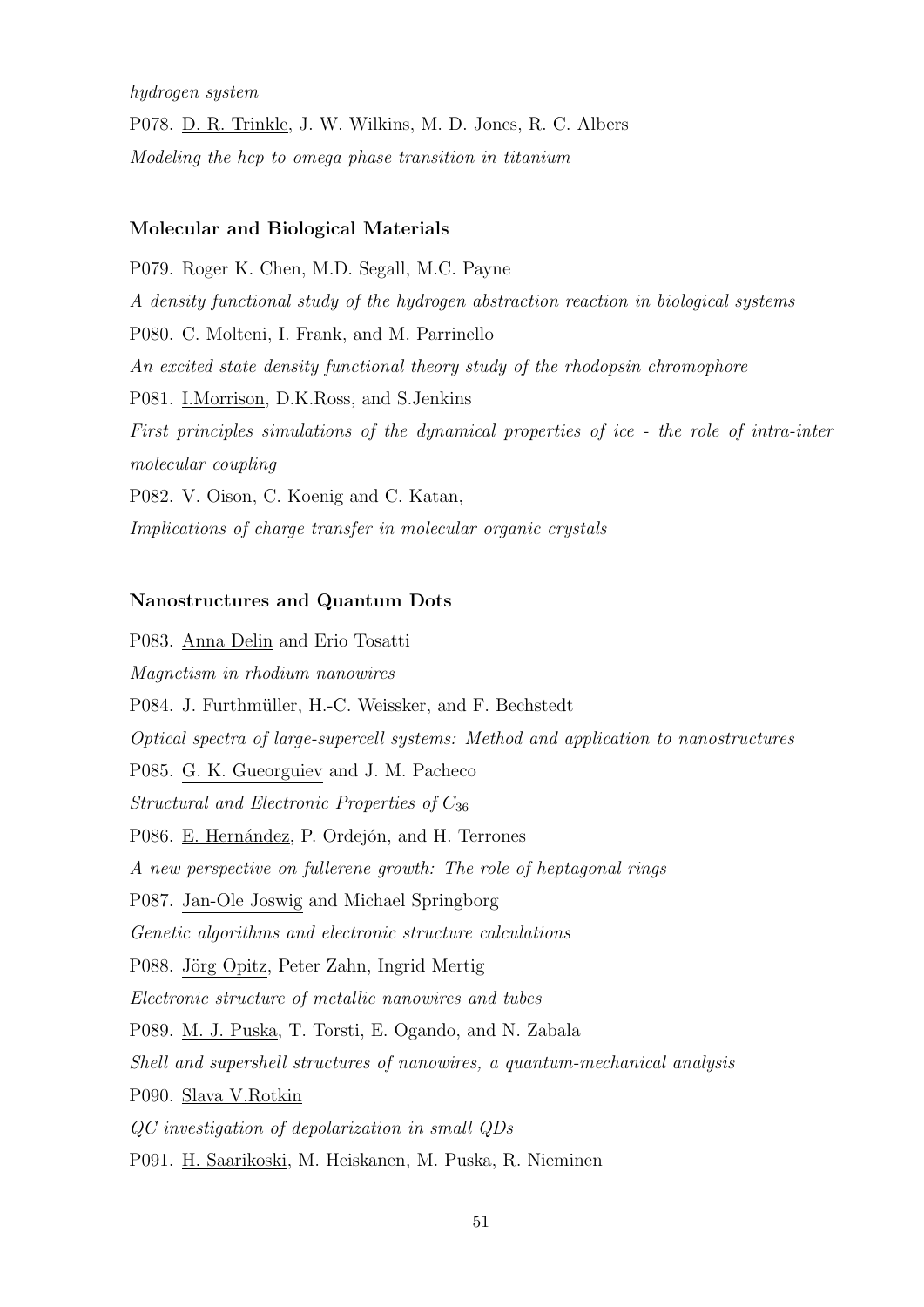Electronic structure calculation for 2D quantum dots using multigrids methods

P092. S. Siljamäki, R. M. Nieminen, A. Harju

Various spin-polarization states of a quantum dot in high magnetic field: a quantum Monte Carlo study

P093. T. Torsti, M. Heiskanen, M.J. Puska and R.M. Nieminen A new multigrid method for electronic structure calculations P094. V. Vargiamidis and O. Valassiades Evanescent states and scattering in quasi-one-dimensional nanowires: An analytical study using Lippmann-Schwinger formalism P095. Mariana Weissmann, Chu-Chun Fu, and Pablo Ordejon Ab-initio electronic and structural study of neutral and charged silicon-doped fullerenes

# Quantum Monte Carlo

P096. R. Bahnsen, W. Schattke, and R. Redmer Variational quantum Monte Carlo for ideal and relaxed surfaces of solids P097. A. Porter, Omar Al-Mushadani, M. Towler, and R. Needs Quantum Monte Carlo calculations of excited states P098. Mike Towler, Guna Rajagopal, and Richard Needs CASINO: a general quantum Monte Carlo program for molecules and periodic systems

#### Semiconductors

P099. A. Antons, R. Berger, S. Blügel, and K. Schroeder Structure of steps and small islands on Si(111):As P100. F. Detraux and X. Gonze Ab initio study of lead impurity in  $SiO<sub>2</sub>$ P101. M.J. Herrera-Cabrera, P. Rodríguez-Hernández, and A. Muñoz Ab Initio study of the elastic properties III-P compounds P102. B. Hourahine, R. Jones, P. R. Briddon, A. N. Safonov, S. Öberg, S. K. Estreicher Vacancy aggregates in silicon - the hexavacancy P103. M. Kaukonen, R. Jones, S. Oberg ¨ Divacancy–tin complexes in silicon P104. S. Lany, V. Ostheimer, J. Hamann, H. Wolf, and Th. Wichert Investigation of cation and anion vacancies in CdTe using LAPW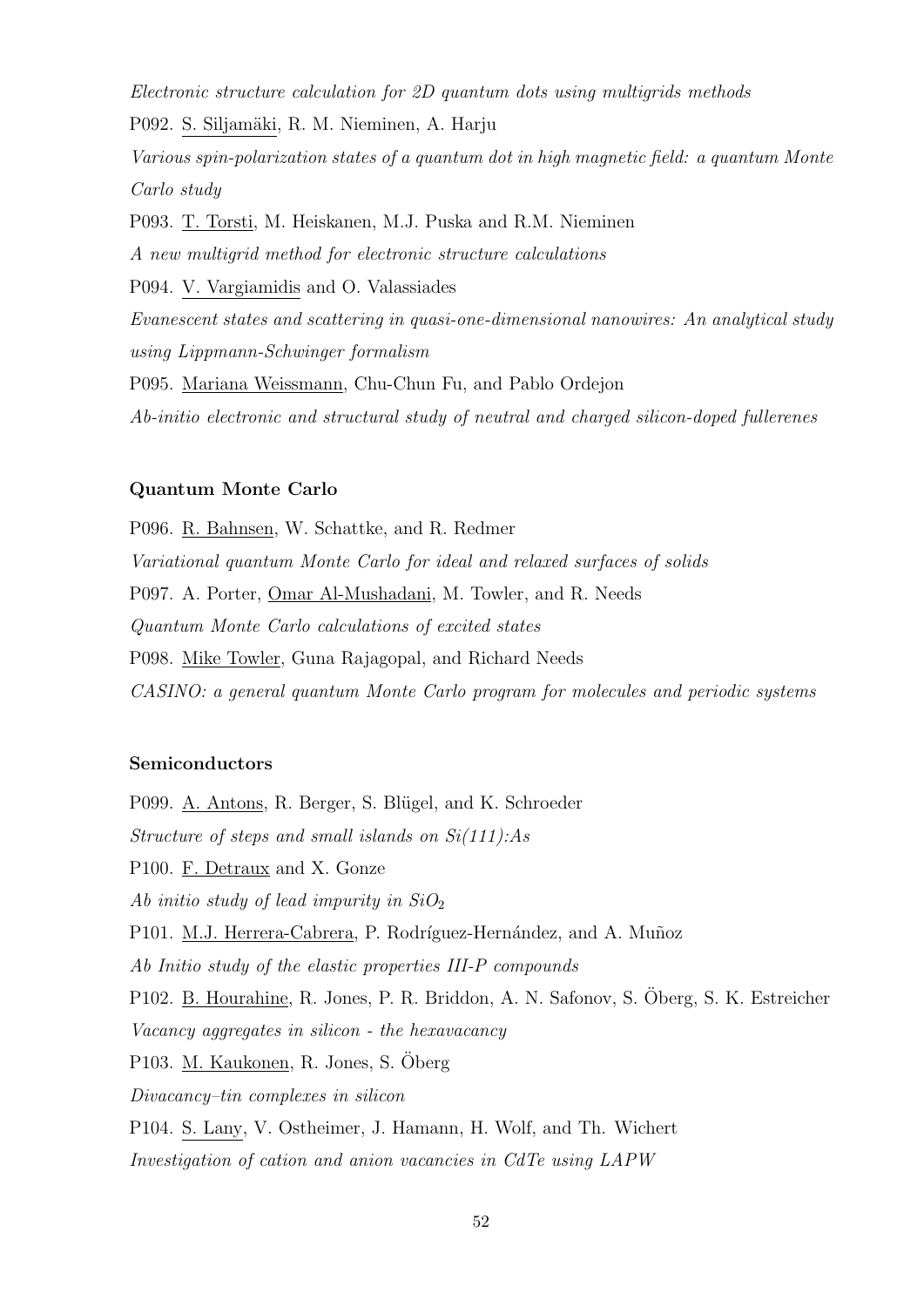P105. Young-Joo Lee, J. von Boehm, and R. M. Nieminen Electronic structure of thermal double donors in silicon crystal P106. J. Lento, M. Pesola, J.-L. Mozos, and R. M. Nieminen Electronic structure of vacancies in silicon-germanium P107. C. Persson and B. Johansson Plasma-induced screening in wide band gap semiconductors P108. S.Sahrakorpi and M.Lindroos KKR-based optical properties of  $Ga_xIn_{1-x}P$ P109. Fu-He Wang, P. Krüger and J. Pollmann First-principles calculations of clean and hydrogen covered GaN (0001) and (000 $\bar{1}$ ) surfaces

# Spectroscopies

P110. Catalina López Bastidas, Ansgar Liebsch, Luis Mochán Backal Collective excitations at Ag single srystal surfaces P111. D. Benea and H. Ebert A relativistic description for the magnetic Compton scattering of solids P112. J. Berakdar Incremental expansion of the many-body Green operator P113. I. Galanakis, M. Alouani, H. Dreyssé, P. M. Oppeneer, P. Ravindran, L. Nordström, P. James, and O. Eriksson Anomalous orbital magnetism: VAu<sup>4</sup> P114. Alexei Grechnev, Rajeev Ahuja, and Olle Eriksson Magnetooptical Kerr effect in Fe/Au superlattices: theory P115. Jürgen Henk and Börje Johansson Quantum-size effects in photoemission from ultra-thin films: theory and application to  $Cu$ -films on fcc- $Co(001)$ P116. L. Hozoi, A.H. de Vries, C. de Graaf, P.S. Bagus, and R. Broer Theoretical study of XPS spectra in late transition metal oxides P117. Tilman Huhne and Hubert Ebert Magneto-optical properties of multilayer- and surface layer systems P118. P. Krüger, S. Tellmann, and J. Pollmann Near-edge fine-structure of semiconductors: results from ab-initio studies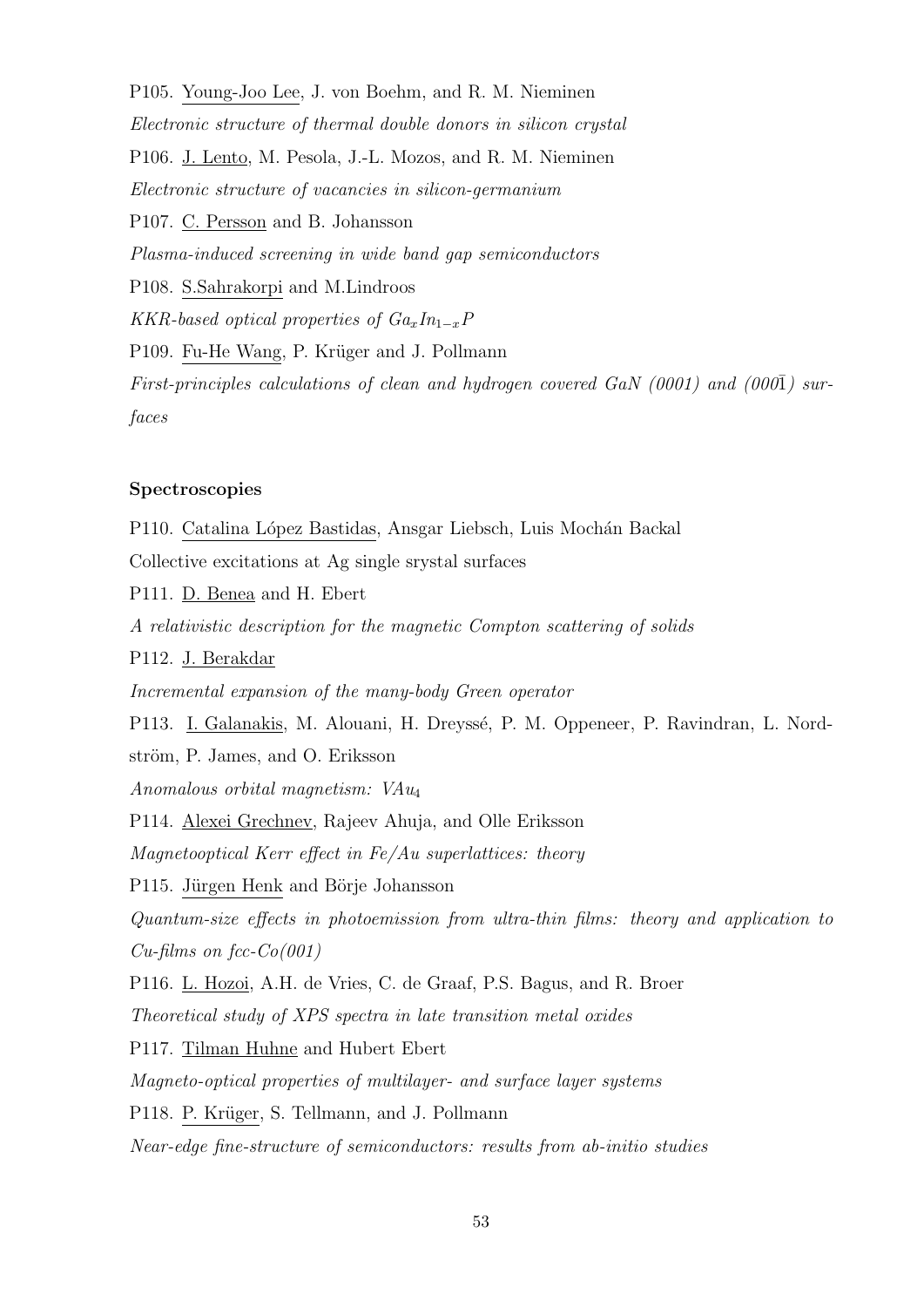#### P119. Mariana Weissmann and Ana Maria Llois

Observation by STM of 3d transition metal atoms and clusters adsorbed on the Au(111) surface: Signatures derived from one-electron calculations P120. J. A. Maytorena, B. S. Mendoza, W. L. Mochán Visible-infrared sum and difference frequency generation at adsorbate-covered Au P121. J. Minár, V. Popescu, H. Ebert, L. Sandratskii, A. Mavromaras Treatment of non-collinear spin-structures in photo emission and X-ray absorption P122. R. Monnier, S. Massidda, and E. Stoll Electronic structure of alkaline earth hexaborides P123. V. Popescu, H. Ebert, and A. Rogalev Magnetic circular X-ray dichroism investigations on US and  $UGa<sub>2</sub>$  compounds P124. S.L. Molodtsov, W. Schneider, J.J. Hinarejos, C. Laubschat, S.V. Halilov, V.D.P. Servedio, and Manuel Richter Cooper minima in solids

# Superconductivity

P125. H. Auer, C. Ambrosch-Draxl and P. Süle Doping and pressure dependence of the Raman active  $A_{1g}$  modes of HgBa<sub>2</sub>CuO<sub>4+δ</sub> P126. Lars Fast, Miguel Marques, E. K. U Gross, and M. Lüders First principle calculation of superconducting transition temperatures using DFT P127. Josep M. Oliva, Pablo Ordejón, Enric Canadell, and Ruben Weht Electronic Structure of the Superconducting Layered Ternary Nitrides  $CaTaN<sub>2</sub>$  and  $CaNbN<sub>2</sub>$ P128. I. Opahle, H. Rosner, and H. Eschrig Electronic structure of  $LaT_2B_2C$ P129. P. Puschnig and C. Ambrosch-Draxl Electronic properties and Raman spectra of rare-earth carbide halides investigated from first principles

#### Surfaces

P130. DM Bird and MC Graham Electron-hole pair production in  $H/Cu(111)$  scattering P131. K.-P. Bohnen and R. Heid Stress in heteroepitaxial growth: Ag/Pt (111)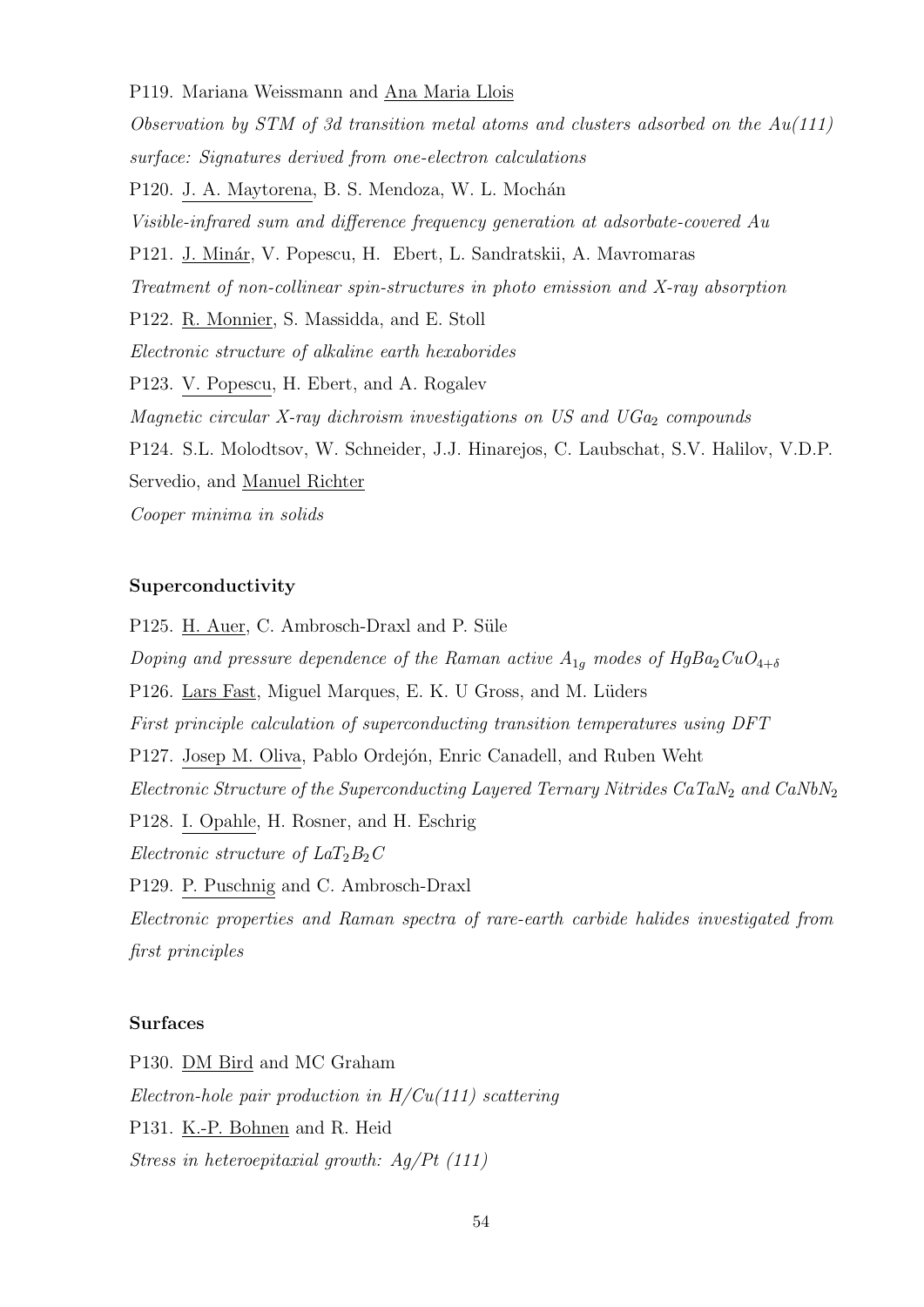P132. Juarez L. F. da Silva, M. Scheffler, and Catherine Stampfl

Adsorption of Xe atoms on metal surfaces: surprising results and understanding  $- a DFT$ study

P133. Thomas Demuth, Lubomir Benco, Jürgen Hafner, and Herve Toulhoat Adsorption of organic molecules in zeolites

P134. Alexander Dvořák, Jürgen Fritsch, Stefan Tausendpfund, and Ulrich Schröder Adsorption of Bi on InAs(110)

P135. A. Eichler and J. Hafner

Adsorbate induced vacancy formation and substrate relaxation on  $Cr(100)$ 

P136. Jürgen Fritsch

Structure and dynamics of  $Cr_2O_3(0001)$ 

P137. Tomohiro Hayashi, Yoshitada Morikawa, and Hisakazu Nozoye

The adsorption of dimethyldisulfide on  $Au(111)$ : theoretical and experimental work

P138. Karoliina Honkala and Kari Laasonen

 $O<sub>2</sub>$  adsorption and precursor states on Pd(111) surface

P139. Robert Keyling, Wolf-Dieter Schöne, and Walter Ekardt

Lifetime of image and surface states of Al and Cu surfaces

P140. A. Kiejna and B. I. Lundqvist

First principles study of surface and subsurface  $O$  structures at  $Al(111)$ 

P141. D. Ködderitzsch, W. Hergert, Z.Szotek, and W.M. Temmerman

Ab initio study of transition-metal oxide surfaces

P142. C. Cheng, <u>K. Kunc</u>, and M. H. Lee

Structural and electrostatic properties of the  $SrTiO<sub>3</sub>$  (001) surfaces

P143. Weixue Li, Catherine Stampfl, and Matthias Scheffler

Theory of oxygen adsorption on  $Aq(111)$ : A DFT-GGA investigation

P144. Markus Lischka and Axel Groß

Ab initio calculations of hydrogen adsorption on palladium (210)

P145. A. Marmier, A. Alavi and M. Finnis

Free energy of  $\alpha$ - $Al_2O_3$  surfaces

P146. F. Mittendorfer and J. Hafner

Desulphurization of thiophene/Ni(100)

P147. J. Oviedo and M. J. Gillan

Reduction and oxidation processes at the  $SnO<sub>2</sub>$  (110) surface

P148. N.I. Papanicolaou, V. Papathanakos, and G.A. Evangelakis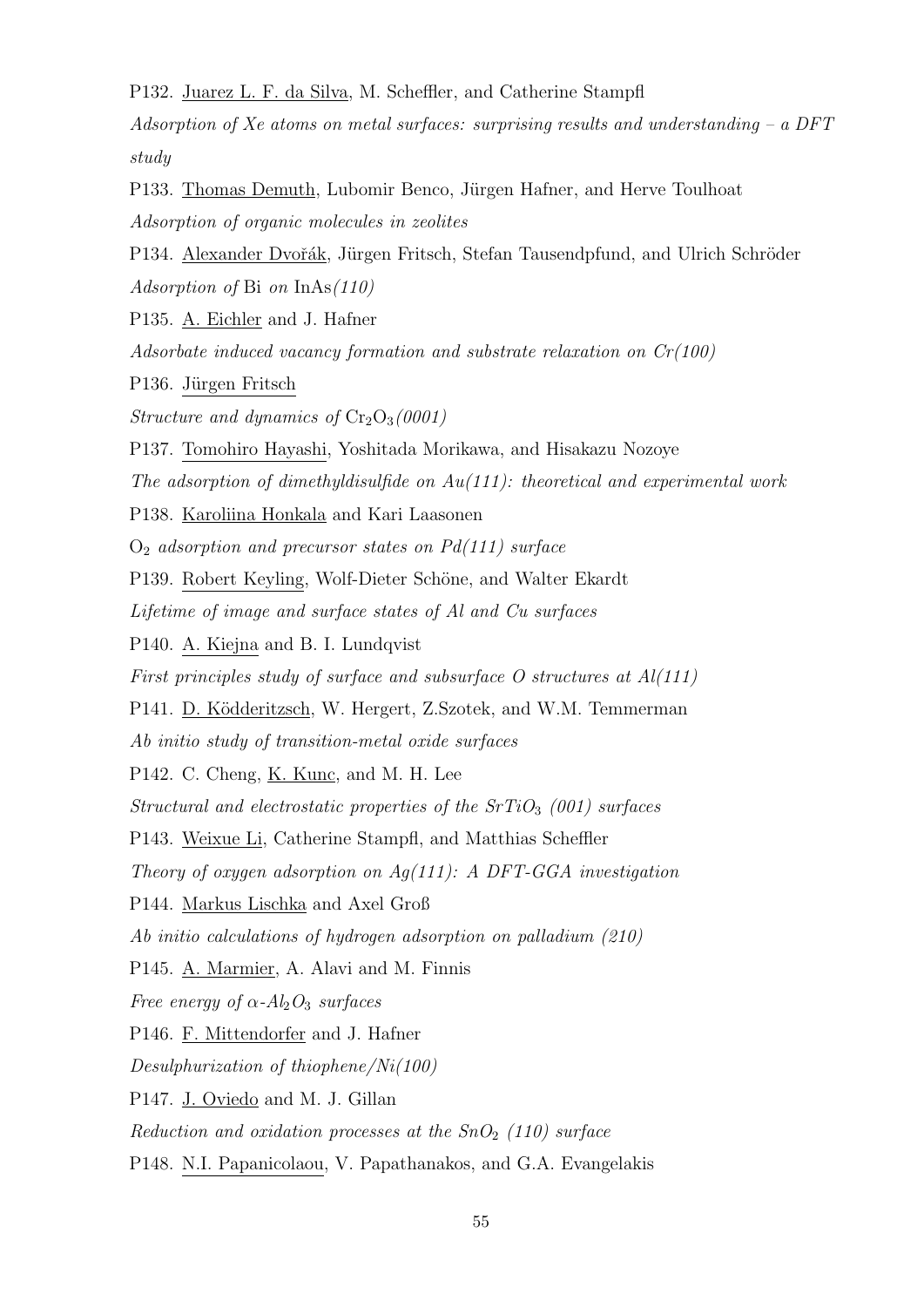Investigation of exchange diffusion mechanisms on  $Cu(111)$  and  $Ag(111)$  surfaces by molecular dynamics simulations

P149. Päivi Pirilä, Karoliina Honkala, and Kari Laasonen Co-adsorption of CO and NO on Pd(111) surface P150. X. Qian, W. Hubner, and P.M. Marcus Surface stress and the effects of relaxation P151. K. Reuter, M.V. Ganduglia-Pirovano, M. Scheffler, and C. Stampfl Initial stages of the  $Ru(0001)$  oxidation: from subsurface oxygen to surface oxide formation P152. A. V. Ruban Local equilibria in  $Fe/Ru(0001)$ P153. Stefan Tausendpfund, Jürgen Fritsch, Alexander Dvořák, Ulrich Schröder Chemical reactions of ammonia on nitride semiconductor surfaces P154. E. Wachowicz and A. Kiejna

Multilayer relaxations at the (0001) surface of Be and Mg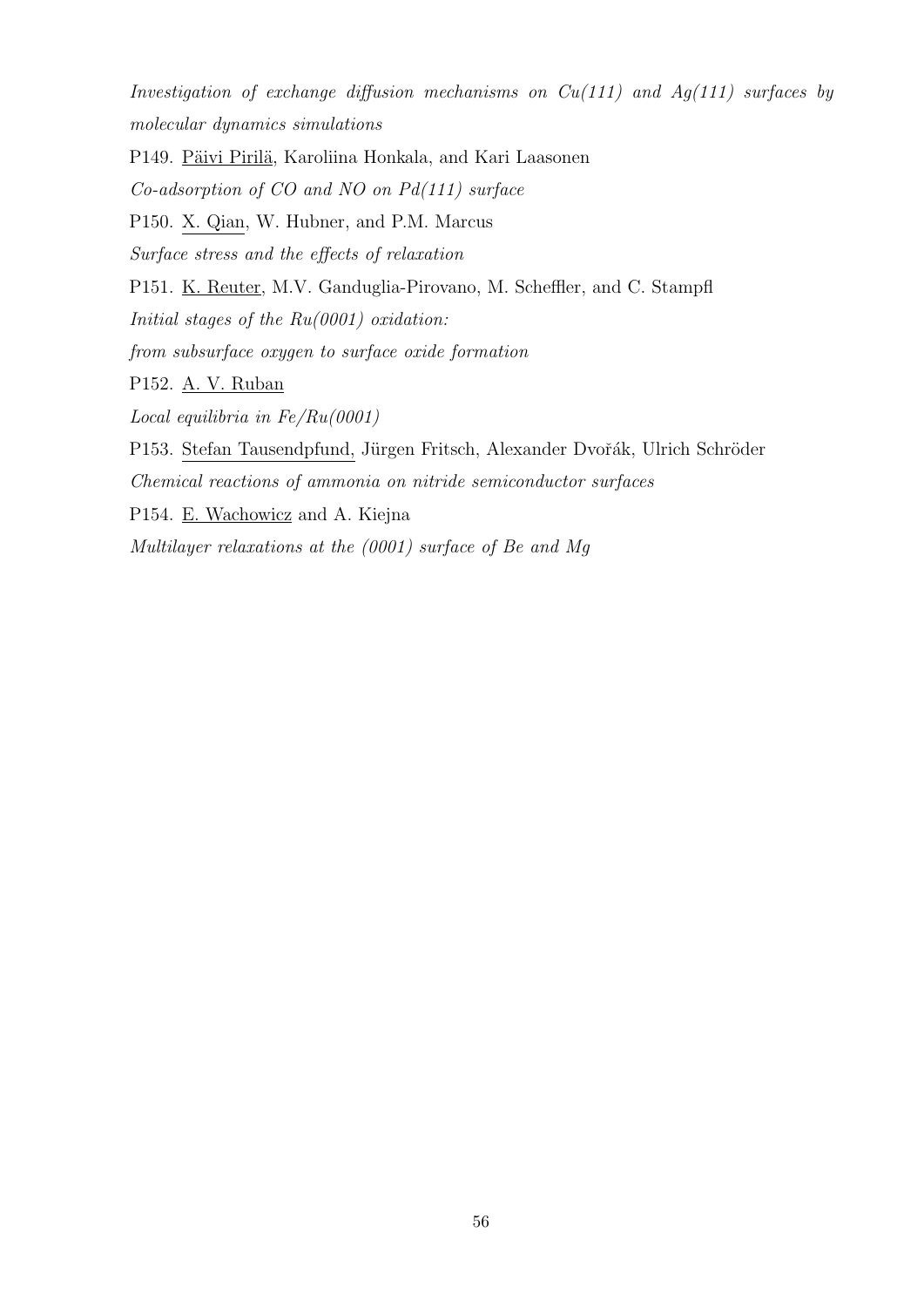# 3 News from the TMR1 Network

# "Interface Magnetism"

# 3.1 Workshop Announcements

# 3.1.1 Workshop on GMR and TMR

# TMR-Network Magnetoelectronics

# Dresden

# November 30th - December 03rd, 2000

Purpose: Presentation and discussion of results and concepts to elucidate the microscopic origin of GMR, TMR and related phenomena.

Arrival: Thursday, November 30th, 2000

Departure: Sunday, December 03rd, 2000

We plan to have longer contributions (40 minutes) and short contributions (20 minutes) + discussions starting Friday morning, Saturday and Sunday morning.

# Requirements:

Please confirm your participation by sending me an e-mail indicating the accompanying guests and any request concerning the accomodation until

# August 31st, 2000.

Please fill out the following form and e-mail it back to:

# mertig@theory.phy.tu-dresden.de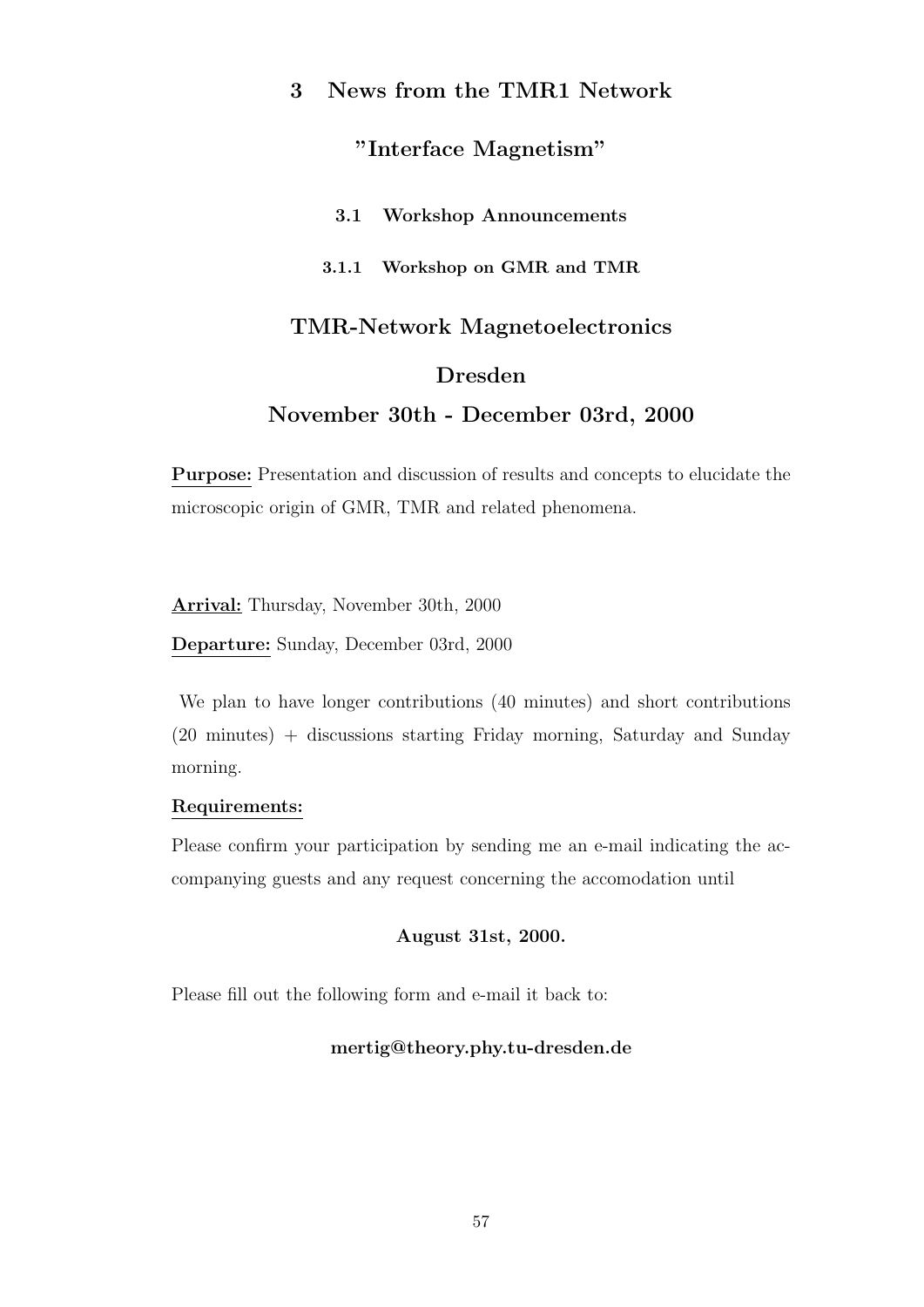Name: Postal Address: Telefon/Fax: e-mail: Share room with: Title of your contribution, if any: Please send me a short abstract in latex form for each contribution, suitable to be presented in the  $\Psi_k\text{-Newsletter, until}$ 

# September 30th, 2000.

Ingrid Mertig

| Technische Universitt Dresden e-mail: mertig@theory.phy.tu-dresden.de   |                         |
|-------------------------------------------------------------------------|-------------------------|
| Institut fuer Theoretische Physik $\overline{FAX}$ : $++49-351-4637079$ |                         |
| Zellescher Weg 17                                                       | Tel: $++43-351-4633854$ |
| D-1062 Dresden, Germany                                                 |                         |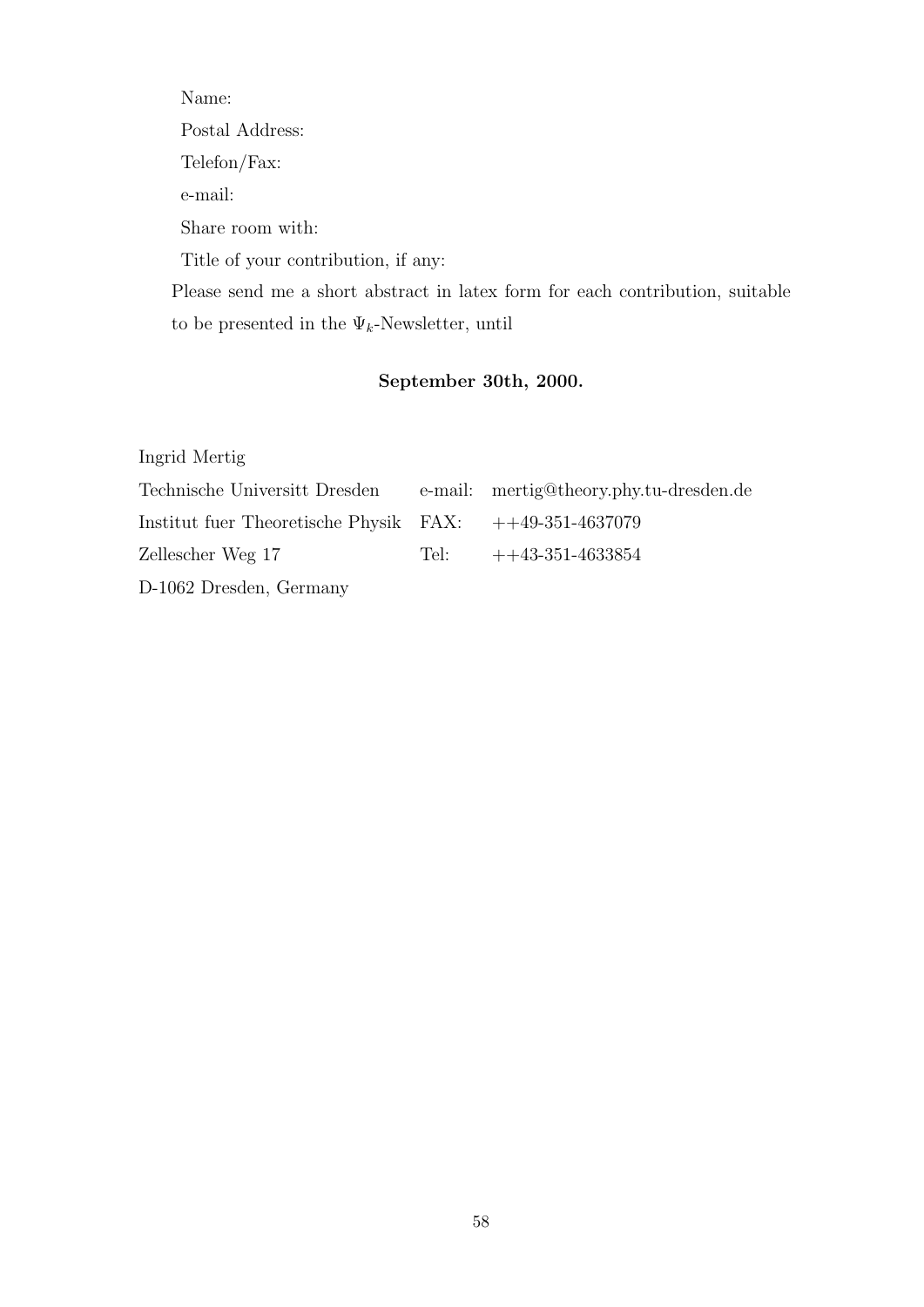#### 3.1.2 XRMS-2000 Workshop

# International Workshop on X-ray Magnetic Spectroscopies 2000 (XRMS-2000)

Organized by:

K. Starke, Physik, FU Berlin, Germany H. Ebert, Dept. Chemistry, Phys. Chemistry, University Muenchen, Germany

Supported by:

TMR-Network: "Ab-initio Calculations of Magnetic Properties of Surfaces, Interfaces and Multilayers"

RTN-Network: "Computational Magnetoelectronics"

#### SCOPE:

The international workshop on X-ray magnetic spectroscopies will bring together theoretical and experimental scientists who work in the field of X-ray spectroscopies applied to research in magnetism. The one-day meeting provides an opportunity to discuss current advances in the field, as well as to visit the German synchrotron-radiation facility BESSY 2 in Berlin.

#### VENUE:

Berlin, Germany, Synchrotron-Radiation Facility BESSY 2, Berlin-Adlershof (see http://www.bessy.de)

# DATE:

Saturday, 9th December 2000 (after the BESSY user meeting; see http://www.bessy.de/INFO/nt.htm)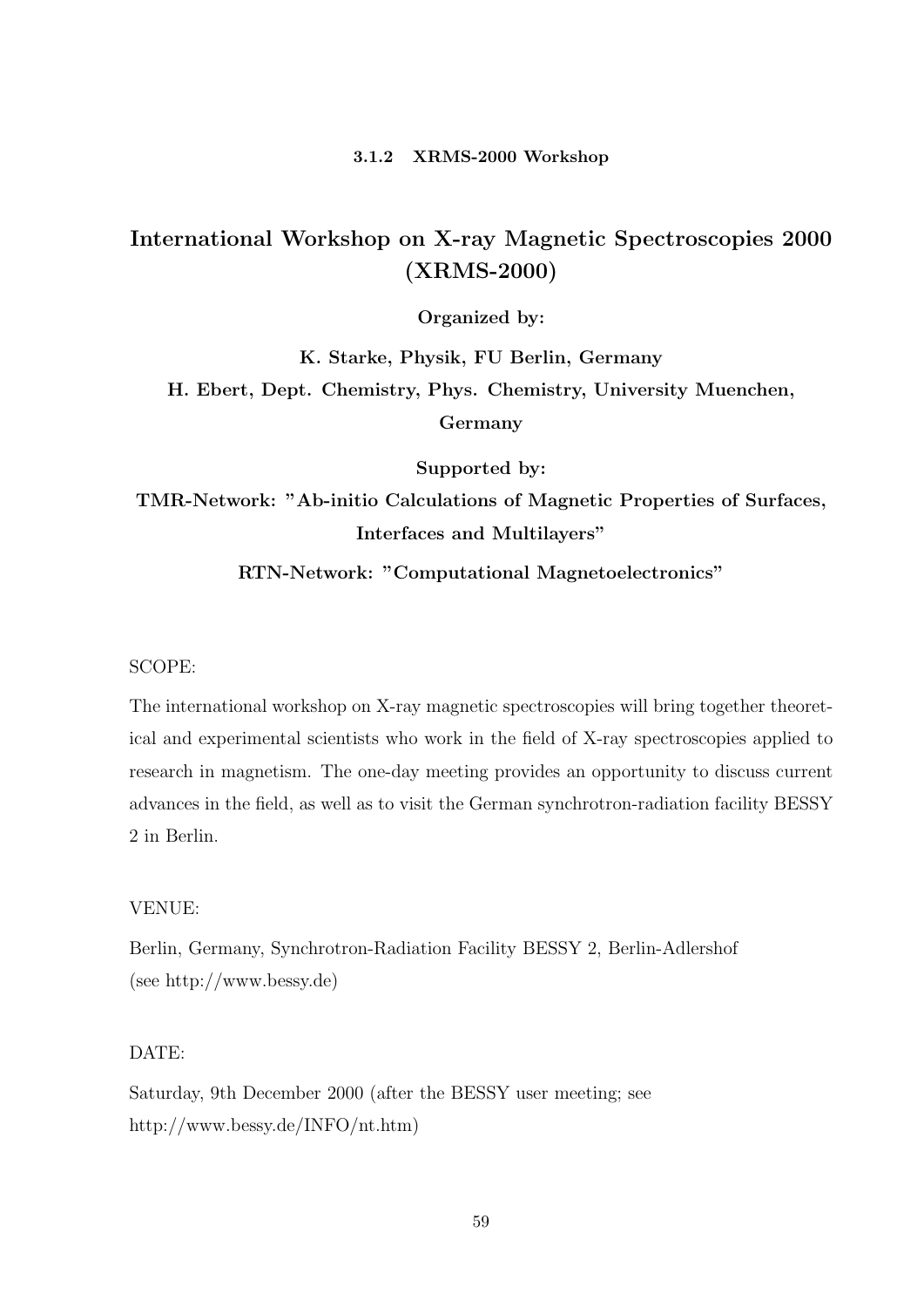# SCIENTIFIC PROGRAMME:

There will be several invited and contributed talks and a poster session.

# PRELIMINARY LIST OF SPEAKERS:

G. van der Laan (Daresbury) L. Braicovich (Milano)

J. Tobin (LLNL) J. Kortright (LBNL)

T. Eimueller (Wuerzburg) H. Wende (FU Berlin)

E. Dudzik (*HMI Berlin*) I. Idzerda (*NRL*) (\*)

C. Vettier  $(ESRF)$  (\*) P. Strange  $(Keele)$  (\*)

C. Natoli  $(INFN)$  (\*) W. Kuch  $(Halle)$  (\*)

J. P. Hill  $(BNL)$   $(*)$ 

(\*) to be confirmed

# REGISTRATION:

Until 6th of October via FAX or EMAIL to:

K. Starke fax: +49-30-838-53336 starke@omega.physik.fu-berlin.de

or

H. Ebert fax: +49-89-2180-7584

he@gaia.cup.uni-muenchen.de

Please specify: - oral contribution (if possible)

- poster contribution

Submit the title and a half page abstract (Latex preferred) not later than 6th of October,

because a booklet of abstracts will be distributed.

# FURTHER INFORMATION:

A web page will be available after middle of August via:

http://www.dl.ac.uk/TCSC/HCM/PSIK/workshops.html

This will also supply information on hotels.

Looking forward to meet you in Berlin,

Kai Starke & Hubert Ebert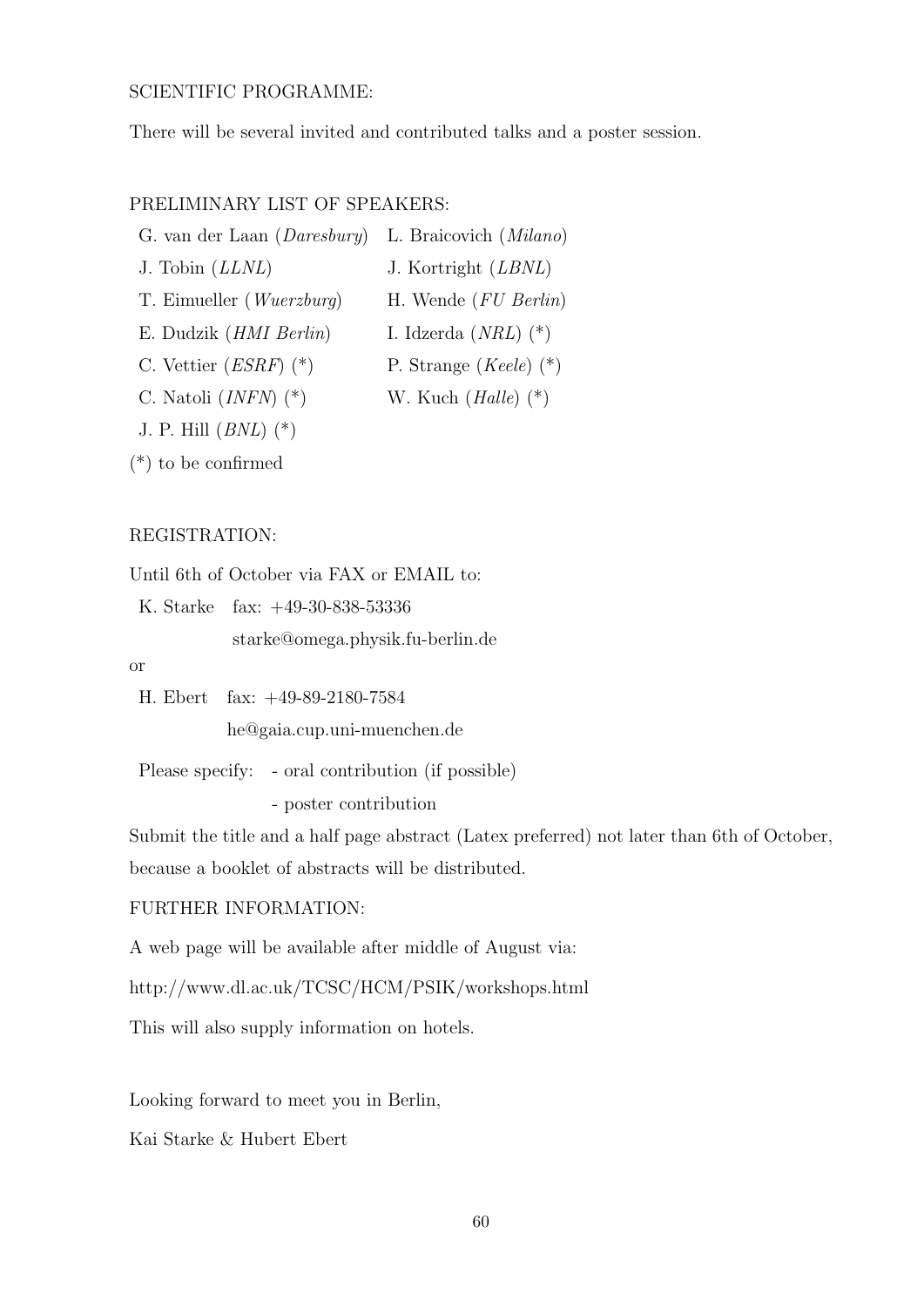# 4 News from the Research Training Network (RTN)

# COMPUTATIONAL MAGNETOELECTRONICS

4.1 Young Researcher Positions

# Daresbury - Bristol - Juelich - Muenchen - Halle - Paris - Vienna - Twente - Uppsala - Brno - Budapest - New York

We expect (subject to completion of contract negotiations) to have openings for several Young Researchers to work on an EU funded Network to model, understand and predict the electronic, magnetic and transport properties of materials and material systems relevant to magnetoelectronics. These positions should be available from 1st October 2000.

The scientific projects are:

- Ferromagnet/ Semiconductor Interface. For more detail please contact Susanne Mirbt (susanne@fysik.uu.se)
- Ferromagnet/ Oxide Interface. For more detail please contact Patrick Bruno (bruno@mpi-halle.de)
- Ferromagnet/ Superconductor Interface. For more detail please contact Balazs Gyorffy (b.gyorffy@bristol.ac.uk)
- Magnetic Nanostructures. For more detail please contact Laszlo Szunyogh (szunyogh@dirac.phy.bme.hu)
- Magnetooptics. For more detail please contact Mebarek Alouani (mea@Taranis.ustrasbg.fr)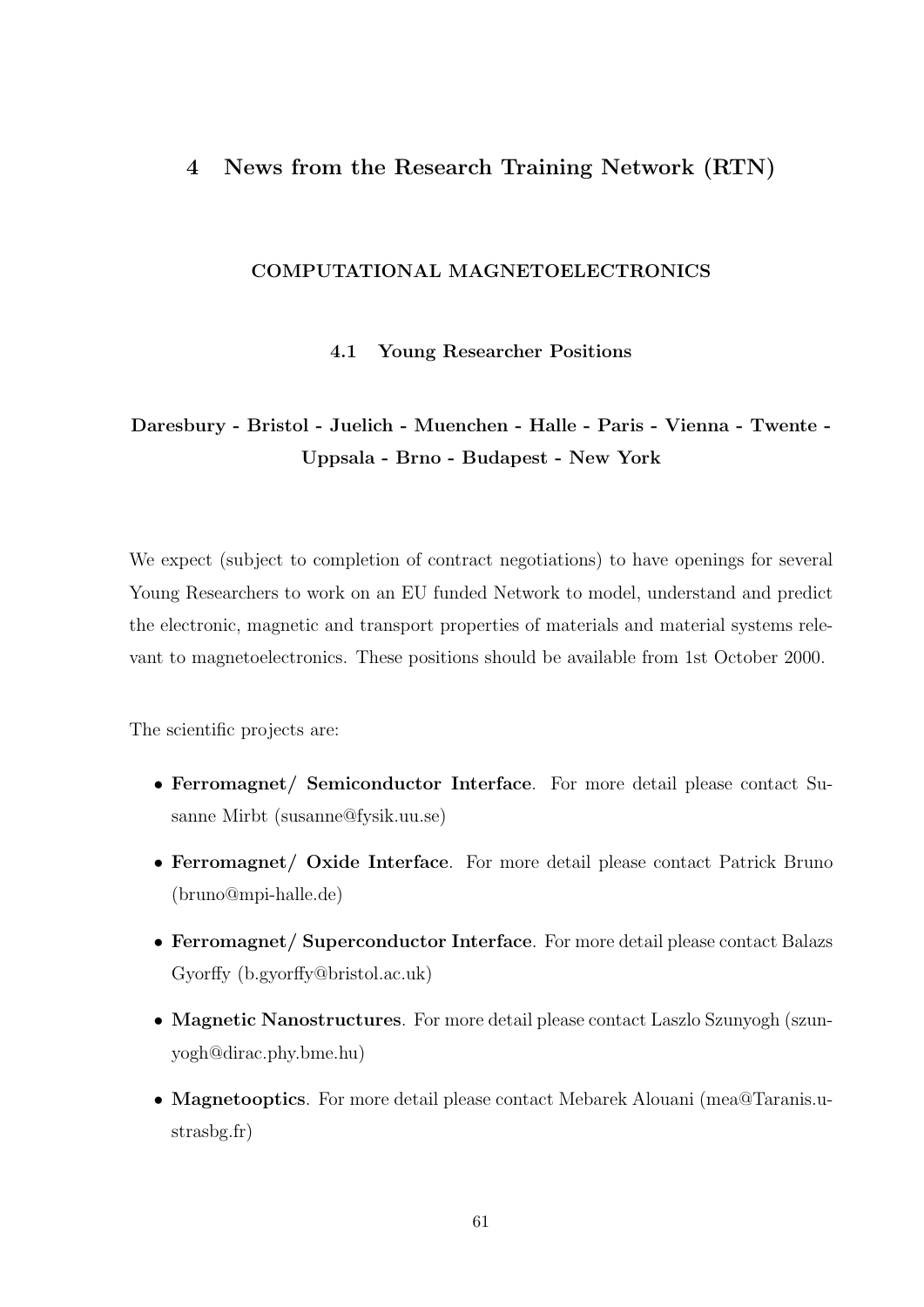- Magnetic X-ray Scattering. For more detail please contact Walter Temmerman (w.m.temmerman@dl.ac.uk)
- Giant Magnetoresistance. For more detail please contact Peter Weinberger (pw@cms.tuwien.ac.at)
- Tunneling Magnetoresistance. For more detail please contact Peter Dederichs (l.gerken@fz-juelich.de)
- Spin Mesoscopics. For more detail please contact Paul Kelly (p.j.kelly@tn.utwente.nl)
- Experiment. For more detail please contact Albert Fert (fert@lps.u-psud.fr)

A copy of the proposal including the scientific projects can be found on http://psik.dl.ac.uk/Magnetoelectronics.

The Network activily encourages the application of female researchers. Nine senior researchers in the Network are female.

If you wish to find out more detail please contact Walter Temmerman (w.m.temmerman@dl.ac.uk) or Peter Dederichs (l.gerken@fz-juelich.de).

The EC Rules for Young Researchers are that the Researcher must be:

- 1. aged 35 years or less at the time of appointment by a participant. An allowance to this age limit may be made for the actual time spent in compulsory military or civil service or child care (a maximum of two years per child for the actual time spent off work);
- 2. a holder of a doctoral degree or enrol on a Ph.D. course;
- 3. a national of a Member State of the Community or of an Associated State or have resided in the Community for at least five years prior to appointment by a participant in the frame of this contract;

and must not be: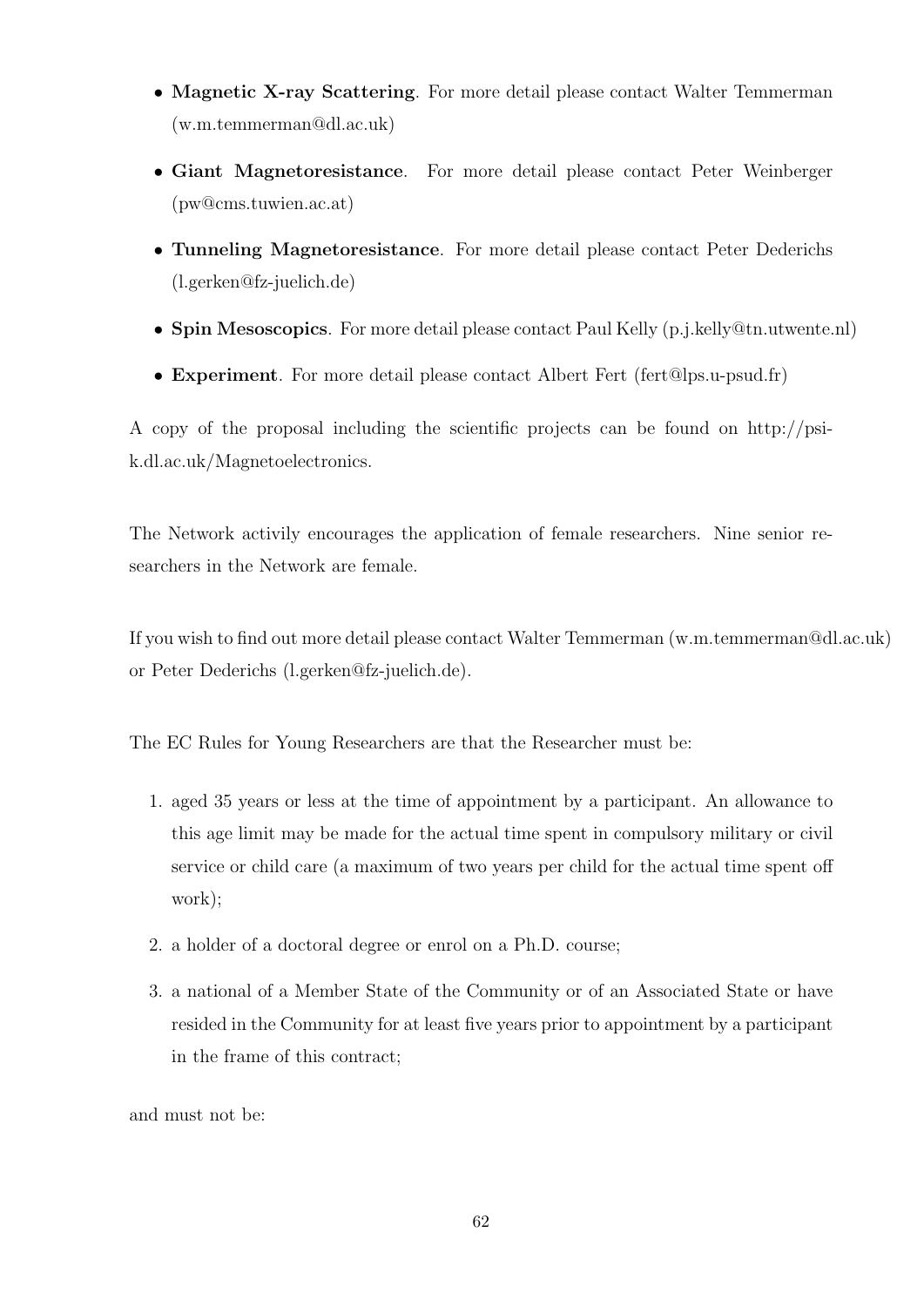1. a national of the state in which the participant's research appointing team is located and must not have carried out their normal activities in that state for more than 12 of the 24 months prior to appointment.

Details of the those countries which are defined as "Associated States" (such as Bulgaria, Czech Republic, Estonia, Hungary, Latvia, Lithuania, Poland, Romania, Slovakia, Slovenia) may be found at:

http://www.cordis.lu/fp5/src/3rdcountries.htm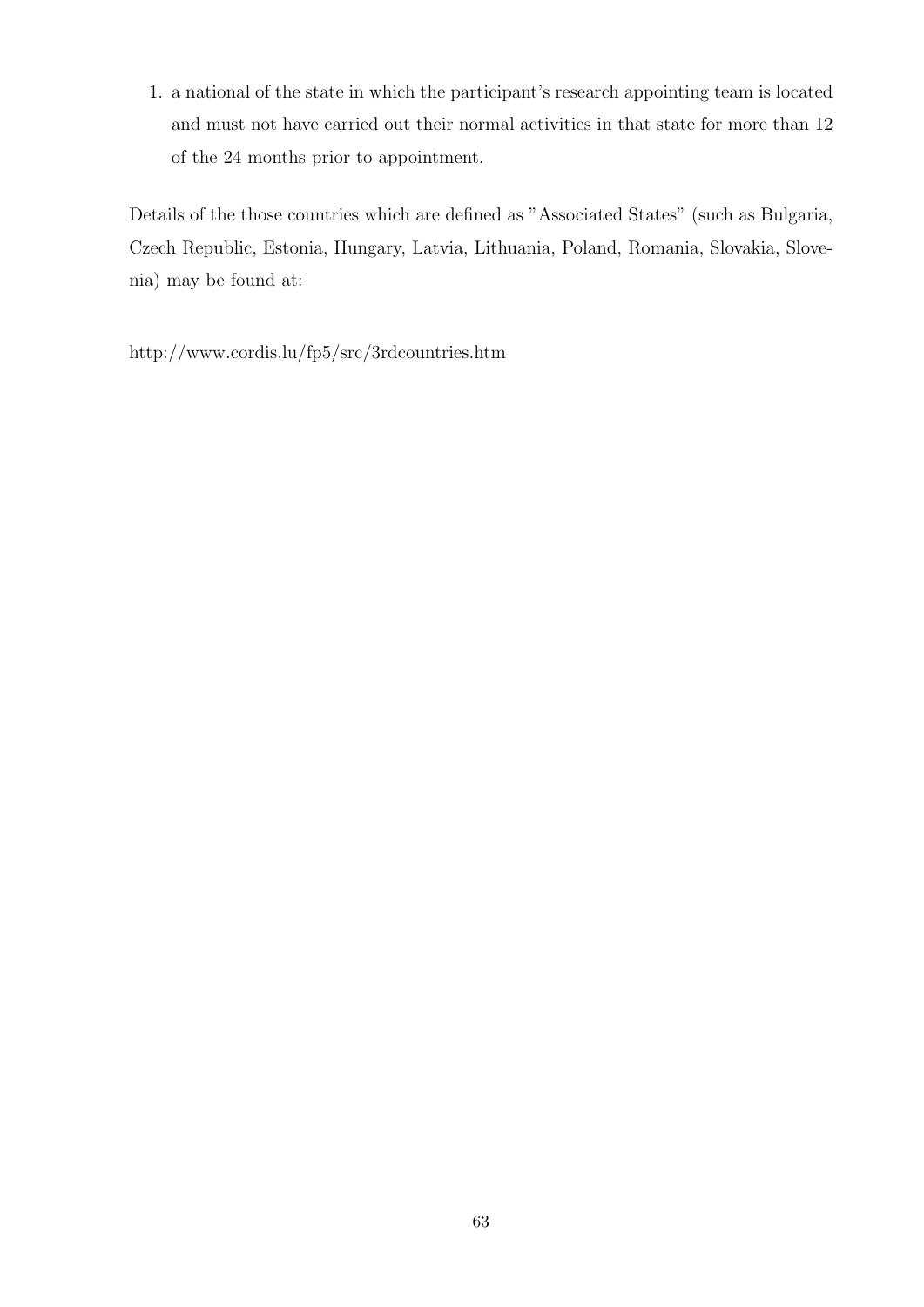# 5 News from the ESF Programme

"Electronic Structure Calculations for Elucidating the Complex Atomistic Behaviour of Solids and Surfaces"

5.1 Reports on Workshops/Conferences

5.1.1 Report on CECAM-ESF Workshop

# ELECTRONIC AND OPTICAL PROPERTIES OF SEMICONDUCTING GLASSES

13−16 June, 2000

Lyon, France

The workshop was held at CECAM in Lyon (France), from June 13 to June 16, 2000. It was organized by David Drabold (Ohio University), Normand Musseau (Ohio University), Gerard Barkema (University of Utrecht) and Pablo Ordejón (CSIC-Barcelona), and sponsored by CECAM and the ESF Programme on "Electronic Structure Calculations for Elucidating the Complex Atomistic Behaviour of Solids and Surfaces" (Psi-k). It was organized in the CECAM style, with 23 invited speakers (plus the organizers). The workshop was intended to be a forum for discussion, and therefore plenty of time after each talk and at focused discussion sessions was available.

The prime goal of the meeting was to bring together active theorists and experimentalists working in the area of amorphous and glassy materials. We wanted to explore the current state of the art in methods of simulation (eg, molecular dynamics, Wooten-Weaire-Winder methods, activation-relaxation technique, etc), strengths and weaknesses of various descriptions of interatomic interactions (ranging from Keating springs to post-LDA). We wanted to determine how to better interact with experimental research in the field – what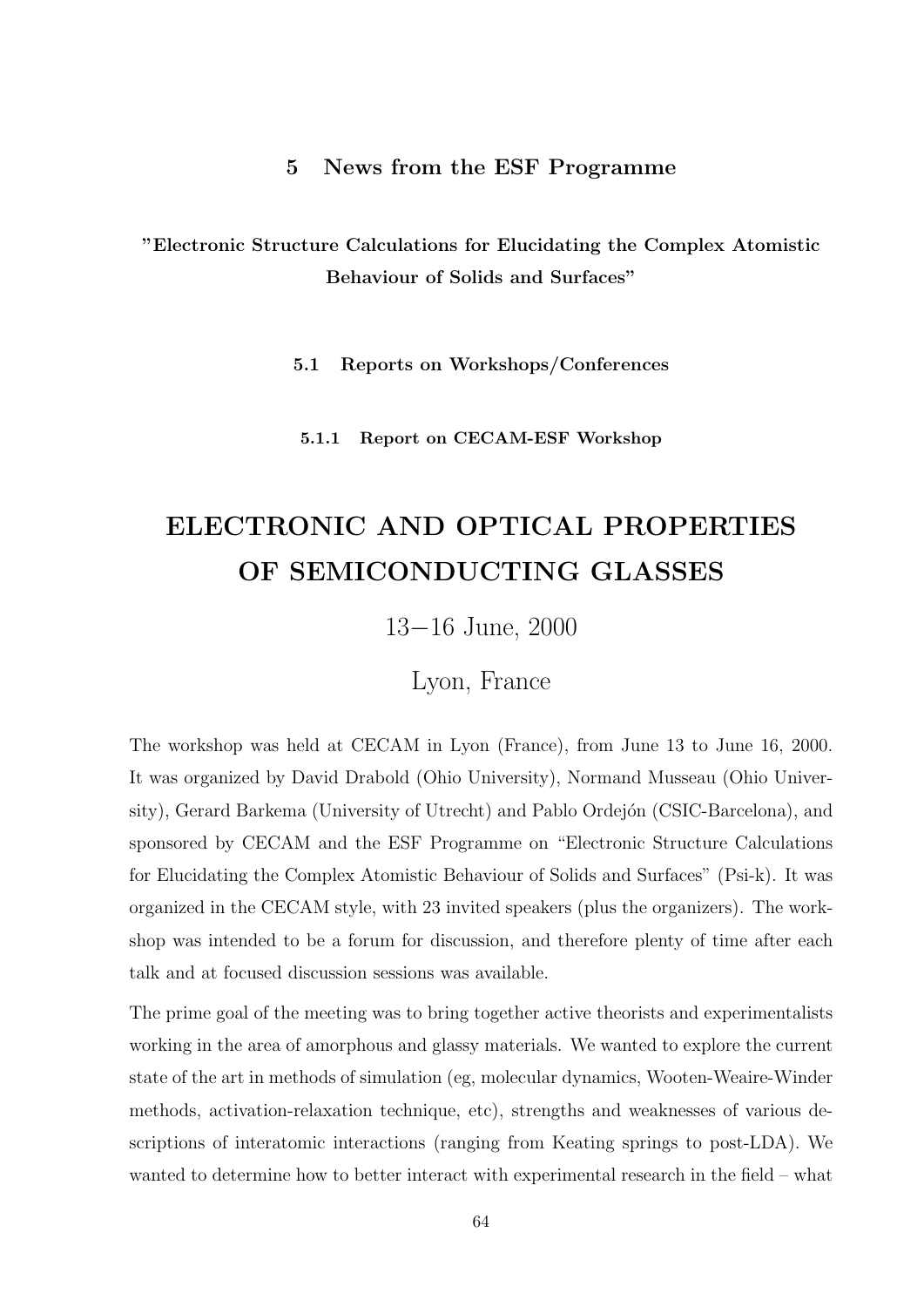experimentalists would most like us to compute. We focused both on the technical issues of these techniques, and on how can they be used to explain and predict the experimental behavior of glasses. More precisely, we wanted to see the following points addressed:

- How important are the details of structure to electronic properties? In which cases can we get away with modeling structure and electronic properties at different levels of accuracy (eg., model potentials for structure and ab initio methods for electrons)?
- How can we get the appropriate structure using the most advanced ab-initio interactions? To obtain a network in agreement with electronic and optical properties, what level of modeling regime (eg. WWW bond-switching, MD, ART...) and Hamiltonian (empirical interatomic potentials to ab initio [LDA, LSDA,  $GGA...$ ]) is necessary? How does this depend upon the l?
- Can atomistic level calculations provide useful input to phenomenological theories of transport and defect equilibria (the defect pool model)?
- Can conventional *ab initio* methods reliably model light-induced structural rearrangements? How accurate must the excited states be?
- Does the adiabatic (Born-Oppenheimer) approximation lead to significant errors in dynamics for photo-excited or doped systems?
- What are the characteristics of a structural model that is able to reproduce band tail states (which are critical to transport and optical processes)?
- What is the mechanism of doping in an amorphous material? Why is a very large concentration ( $\sim 1-10\%$ ) of impurities required?
- Experimentally, the method of preparation influences greatly the electronic and optical properties of these glasses - is there any way to replicate such variations numerically?
- Dynamical properties appear to be one of the most promising approaches to characterize these materials; how far can we push the study of the dynamics of electrons?
- Glasses are known to show dynamics on a wide range of time scales. Can we extend the simulation time scales significantly?

All of these issues were discussed over the four days of the meeting. Some issues were resolved and of course others were not. In addition, we believe that the understanding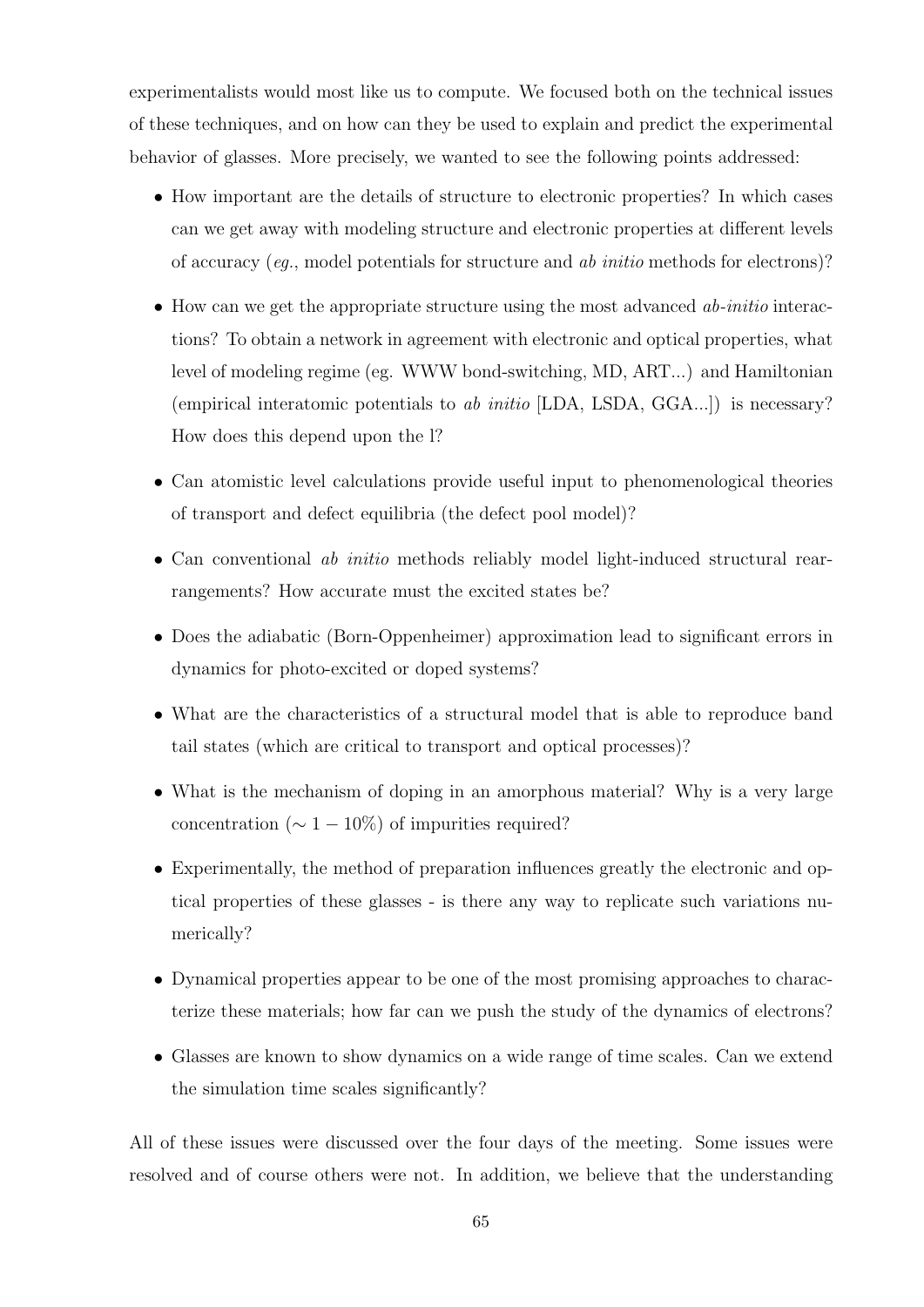between experimentalists and theorists was much improved  $-e.g.,$  what can or cannot be measured (or computed) and why. We think that this type of understanding is essential to developing the field, especially one in which the interaction between experimentalists and theorists is so essential.

The meeting ran from approximately 9AM until 6PM on June 13,14,15 and half a day on June 16. The abstracts of talks are included below. Most talks were half an hour long with an additional 10 minutes scheduled for discussion. There were also four one hour review talks given as described below. The tone of the meeting was cordial and we maintained a frank and open discussion about the current understanding of the field, strengths and weaknesses of various theoretical schemes for modeling, and what was needed to improve the interaction between experimental and theoretical research in the field. Two 1.5 hour "roundtables" involving all participants were held to further clarify points raised in the lectures.

A "round table" discussion was led by Mike Thorpe: In search of the perfect amorphous structure. After a good deal of discussion and many helpful comments from the several experimentalists present, it was clear that many open questions remain, and the role of simulation is crucial. One example is the question of whether odd-membered rings in the archetypal amorphous semiconductor a-Si can be directly experimentally measured. It is not clear that this is possible!. A good deal of discussion focused on recent neutron diffraction experiments which suggest a surprisingly low average coordination for a-Si.

Martin Stutzmann led a roundtable discussion on Electronic and optical properties. The discussion focused on electron-phonon coupling, metastability and the need for theory to compute appropriate matrix elements in an attempt to interact more directly with experiments like Raman scattering in amorphous materials. It emphasized the need from the experimentalist for even approximate calculations of a range of quantities that had not been considered by computational researchers.

This workshop was a real success. The considerable amount of time allotted for discussion both after each talk and at the round tables promoted a healthy exchange of ideas. In particular, it was noted that a number of fundamental problems were still pending. Many suggestions and promises regarding how to solve these in the coming years were made and we look forward to progress along these directions and new fruitful collaborations initiated by this workshop.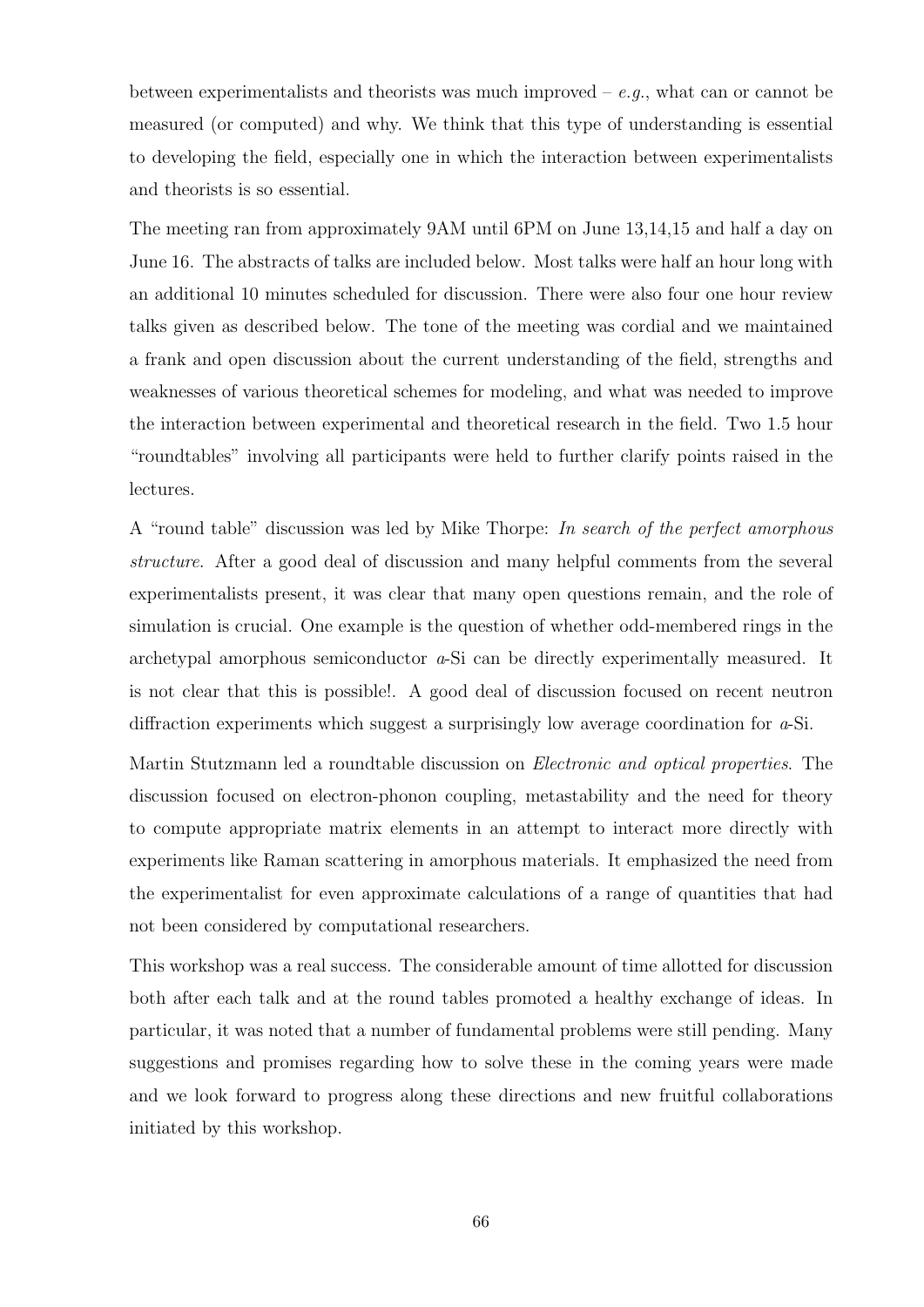#### ORGANIZERS

David A. Drabold, Department of Physics and Astronomy, Ohio University (USA) Normand Mousseau, Department of Physics and Astronomy, Ohio University (USA) Gerard Barkema, University of Utrecht, (The Netherlands) Pablo Ordejón, Institut de Ciència de Materials de Barcelona, CSIC (Spain)

# PARTICIPANTS

- Guy Adriaenssens, Katholike Universiteit Leuven, Belgium
- Guy Allan, Universite de Lille, France
- Emilio Artacho, Universidad Autónoma de Madrid, Spain
- H.M. Branz, National Renewable Energy Laboratory, USA
- Ron Cappelletti, National Institute of Standards and Technology, USA
- Massimo Celino, ENEA, Italy
- L. Colombo, Universit`a di Cagliari, Italy
- Stephen Elliott, University of Cambridge, UK
- P. Fedders, Washington University, USA
- Thomas Frauenheim, Universität Gesamthsch Paderborn, Germany
- J. Jain, Lehigh University, USA
- E. Kaxiras, Harvard University, USA
- L. Lewis, Université de Montréal, Canada
- R. Malek, Ohio University, USA
- C. Massobrio, CNRS, France
- R. Resta, Universitá di Trieste, Italy
- John Robertson, Cambridge University, UK
- E.A. Schiff, Syracuse University, USA
- Martin Stutzmann, Technische Universität München, Germany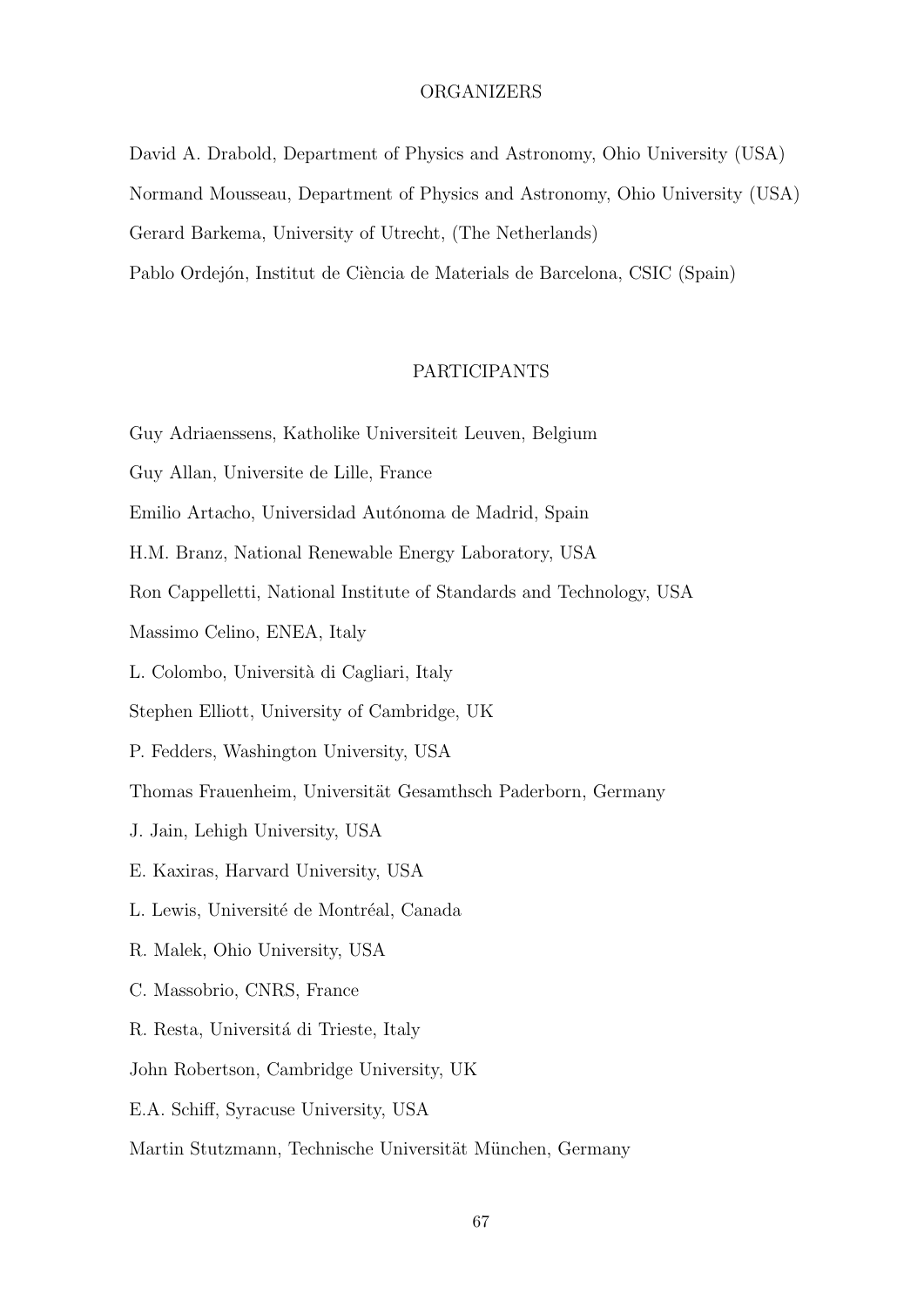K. Tanaka, Hokkaido University, Japan

S.N. Taraskin, University of Cambridge, UK

Mike Thorpe, Michigan State University, USA

Chris van de Walle, Xerox PARC, USA

# The influence of Coulomb interactions on the energy levels and transport properties in disordered systems

Guy J. Adriaenssens Universiteit Leuven, Belgium Vladimir I. Arkhipov Philipps-Universität Marburg, Germany Evguenia V. Emelianova Universiteit Leuven, Belgium

In the description of transport in disordered semiconductors, the distribution in energy of the localized states that serve as either traps or hopping sites to the charge carriers is generally represented by a fixed density-of-states function. However, such fixed distribution of necessity does not include the varying Coulomb interactions between mobile excited charge carriers and the original (and now oppositely charged) lattice sites they occupied before excitation. Accounting for such Coulomb interactions on the basis of an Onsager pair dissociation probability allows the formulation of a model for low-temperature variable-range hopping conductivity which encompasses the various exponential temperature dependencies from  $T^{-1/4}$  to  $T^{-1/2}$  as a function of variations in temperature and density of localized states.

Another example of the role of Coulomb interactions is provided by the way in which an ionized dopant atom will locally modify the general density-of-states distribution of its surroundings. Simple arguments show how this results in a strong reduction of the efficiency with which the Fermi level of the semiconductor can be moved about, even when the dopants do ionize.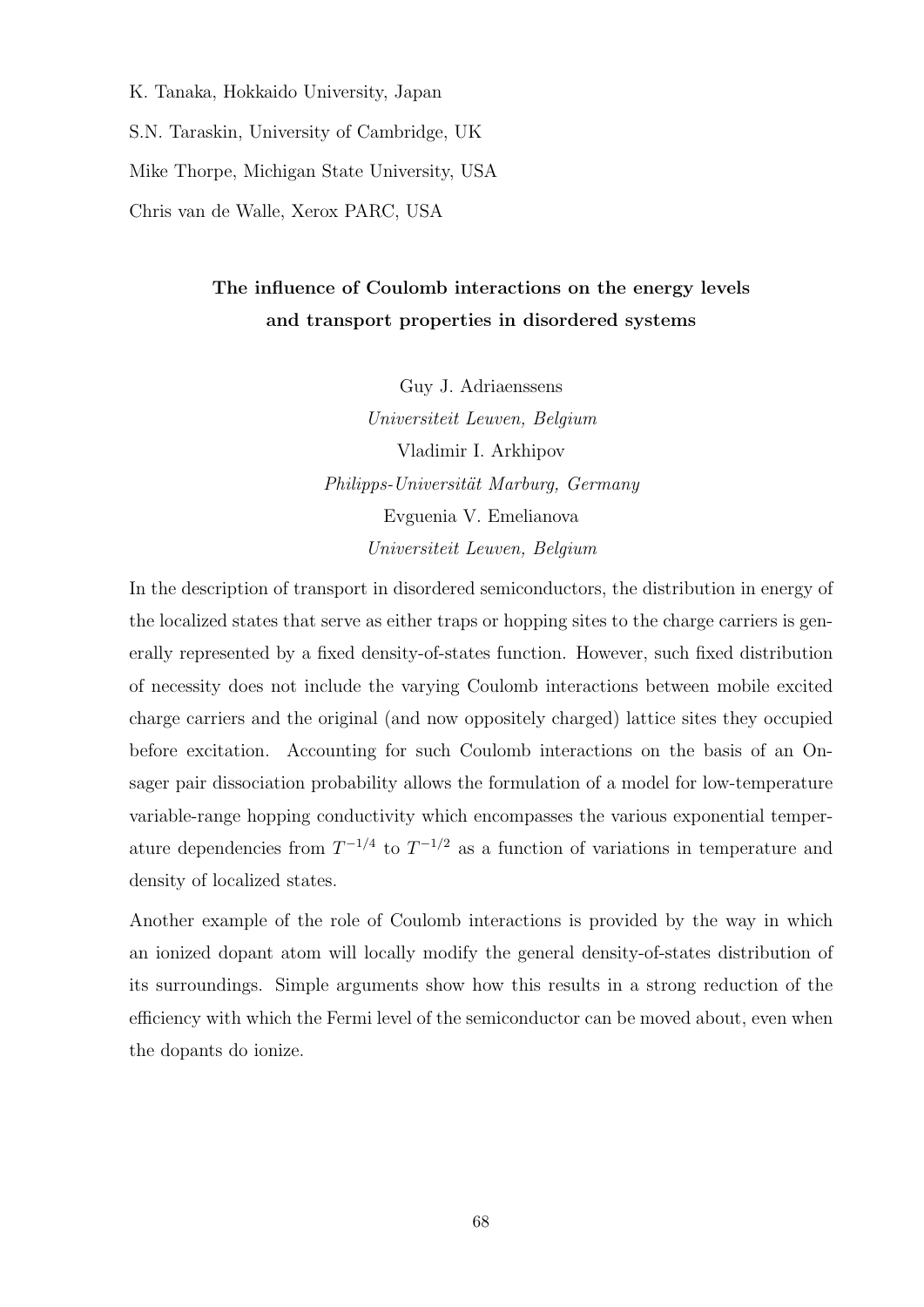# Nature of impurity states in amorphous silicon

G. Allan, C. Delerue and M. Lannoo Universite de Lille, France

Low doping efficiency is observed in  $a$ -Si:H. This necessittates high impurity concentrations which are much larger than the ones generally used for bulk crystalline semiconductors. The low doping efficiency is attributed to the belief that almost all the impurities are incorporated into inert three-fold coordinated sites whereas the remaining four-fold coordinated impurities essentially follow the common rules, i.e. they give shallow levels near the band edges and they bring an extra carrier to the system.

For comparison to the undoped material the electronic structure of  $a$ -Si:H is calculated in the tight-binding approximation. Hydrogenic substitutional impurities are randomly introduced in a model a-Si:H we have built from the 4096 atoms a-Si model of B. R. Djordjevic, M. F. Thorpe, and F. Wooten [Phys. Rev. B 52 5685 (1995)]. We show that most of the hydrogenic impurities in four-fold coordinated sites give localized states in the bandgap which result from the interplay of Coulomb potential of the impurity and the potential fluctuations induced by the disorder. This leads to a large broadening of the Urbach edge.

#### Internal rotations in solids

E. Artacho, María V. Fernández-Serra Universidad Autónoma de Madrid, Spain Kanwal G. Singh Wellesley College, USA Guillermo Gomez-Santos Universidad Autónoma de Madrid, Spain

"Floppy modes" in the context of glasses and amorphous solids, and "rigid unit modes" in the context of complex crystalline solids like minerals, are low-frequency motions of atoms that can, in principle, include some motions of rotational character, i.e., modes for which the associated generalized (internal) coordinate can be assimilated to an angle. This possibility is clear when thinking of lattices or networks of low average coordination like silica, silicates, and some other glass-forming materials. The simplest way of viewing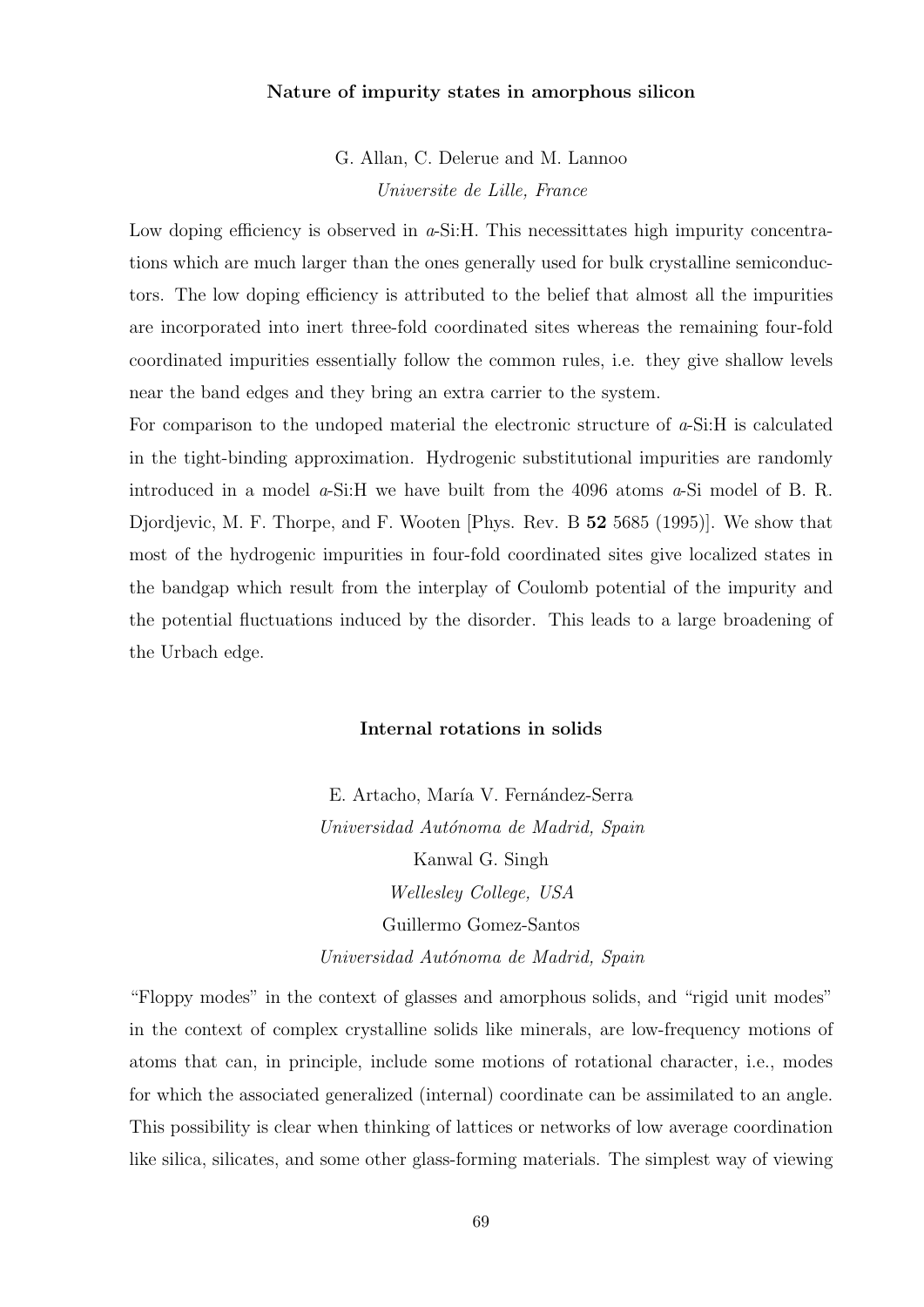these rotations is thinking about an oxygen atom turning around the axis that joins its two neighbors.

These motions are, however, systematically treated as "modes", what means that their dynamics and collective behavior are assumed to be well described by the phonon paradigm, and the general laws it implies at low energy. However, extending that paradigm to rotational motions is misleading at the least. The quantization of the kinetic energy in any rotational dynamics brings about substantial differences in behavior. This will be illustrated with the study of a simple model of network with rotational degrees of freedom. The phase diagram associated to the model will be presented, which shows a phase of rotonic excitations unlike phonons (gapped excitations) and a quantum phase transition to a phononic-like phase at higher rotor-rotor interactions. Numbers will be presented for silica.

# Computer generation of well-relaxed amorphous structures

# G.T. Barkema University of Utrecht, The Netherlands N. Mousseau Ohio University, Athens (OH), USA

This talk gives an overview of a range of computer algorithms used for generating amorphous structures as well as their advantages and drawbacks. These methods can be divided into two classes.

(1) Bond-tranpositions techniques, such as that introduced by Wooten, Winer and Weaire. The goal here is to produce a final configuration as close as possible to the ideal continuous random network or experimental results; the route to getting there is irrelevant and all tricks are allowed. Because of its focus on the results, these techniques have systematically produced the best configurations over the years.

(2) Dynamical approaches, such as molecular dynamics and the activation-relaxation technique, are also preoccupied with describing the route to amorphization correctly. Because of this, these techniques are much more sensitive to the details of the interaction potential. Molecular dynamics is a well established method but suffers from strong limitations regarding the time scales available. The activation-relaxation technique, while still being in development, has already produced a wide-range of high-quality amorphous samples.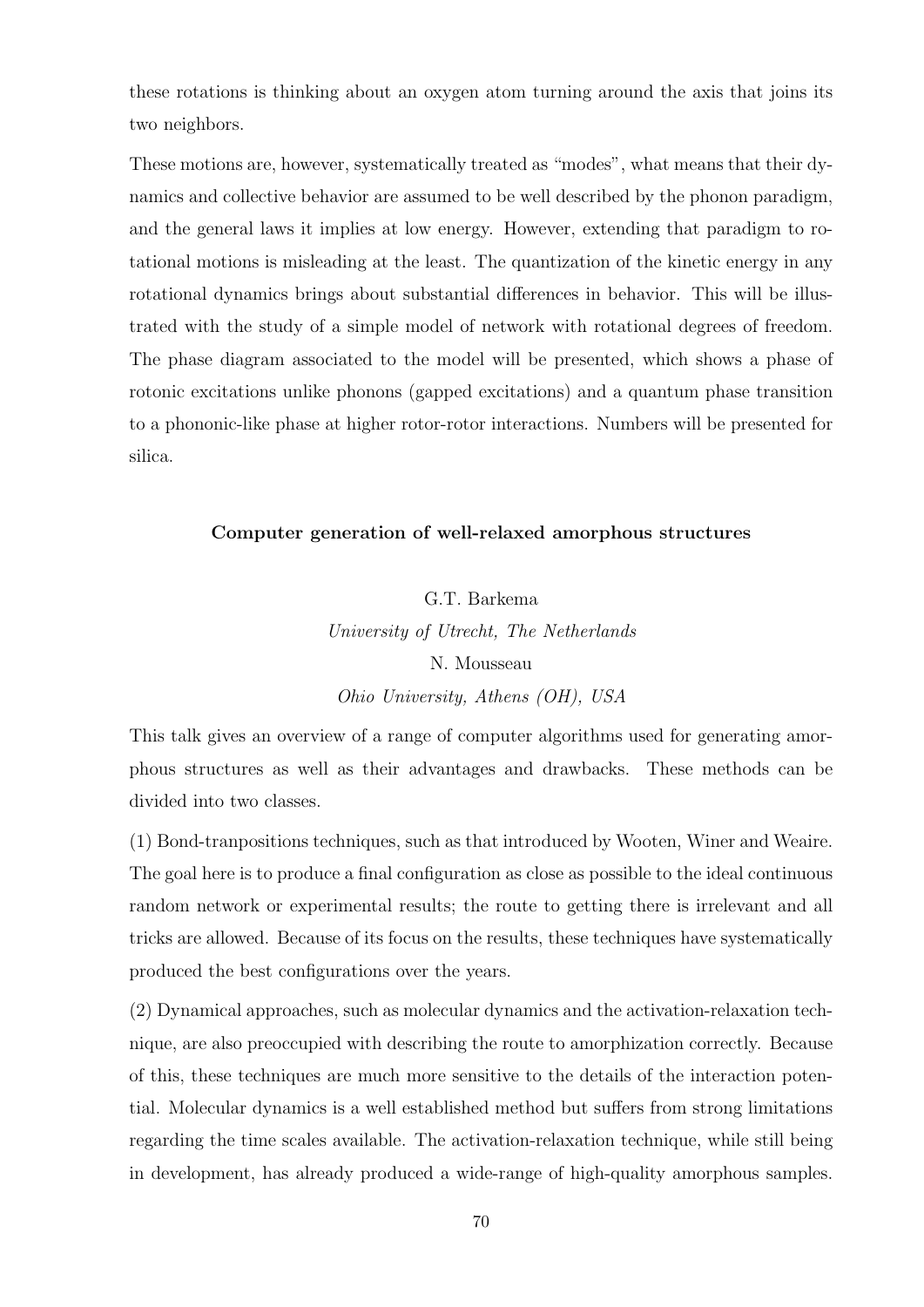Both methods will be discussed and compared.

# Tight-binding calculations on ART- and WWW-prepared configurations of a-Si

#### P. Biswas

University of Utrecht, The Netherlands

Two empirical approaches have been used to generate atomic configurations of a-Si: the activation-relaxation technique (ART) and an improved version of the well-known Wooten-Winer-Weaire (WWW) approach. In our work, we have started from these configurations and investigated the electronic density of states, using modified Goodwin-Skinner-Petifor semi-empirical parameters; we particulary looked at the states in and around the band gap and will discuss the nature of these states.

# Light-induced metastability and mobile H excitation in hydrogenated amorphous silicon

#### Howard M. Branz

#### National Renewable Energy Laboratory Golden (CO), USA

The light-induced Staebler-Wronski metastability in hydrogenated amorphous silicon (a-Si:H) likely involves excitation of bonded H (Si-H) to bond-centered H by carrier recombination. This leaves a threefold-coordinated dangling-bond defect at the site of excitation. In some H models, this is the final step of metastability. Other models hypothesize long-range diffusion of this mobile H (the analogue of bond-centered H in c-Si), to accomodate the constraint on dangling-bond/H separation which is imposed by electron spin resonance.

Experiments and theory related to the mobile H hypothesis will be described. Recent metastability experiments probing both the temporal [Stradins et al, J. Non-Cryst Solids, in press] and spatial [Tzanetakis and Branz, unpublished] domains suggest that mobile H may be an intermediate precursor between electron-hole recombination and defect creation in amorphous silicon. First-principles calculations [Zhang and Branz, PRL, vol 84, 967, 2000] reveal a pathway for excitation of bond-centered H from Si-H by recombination of a trapped biexciton. This mechanism also accounts for efficient non-radiative carrier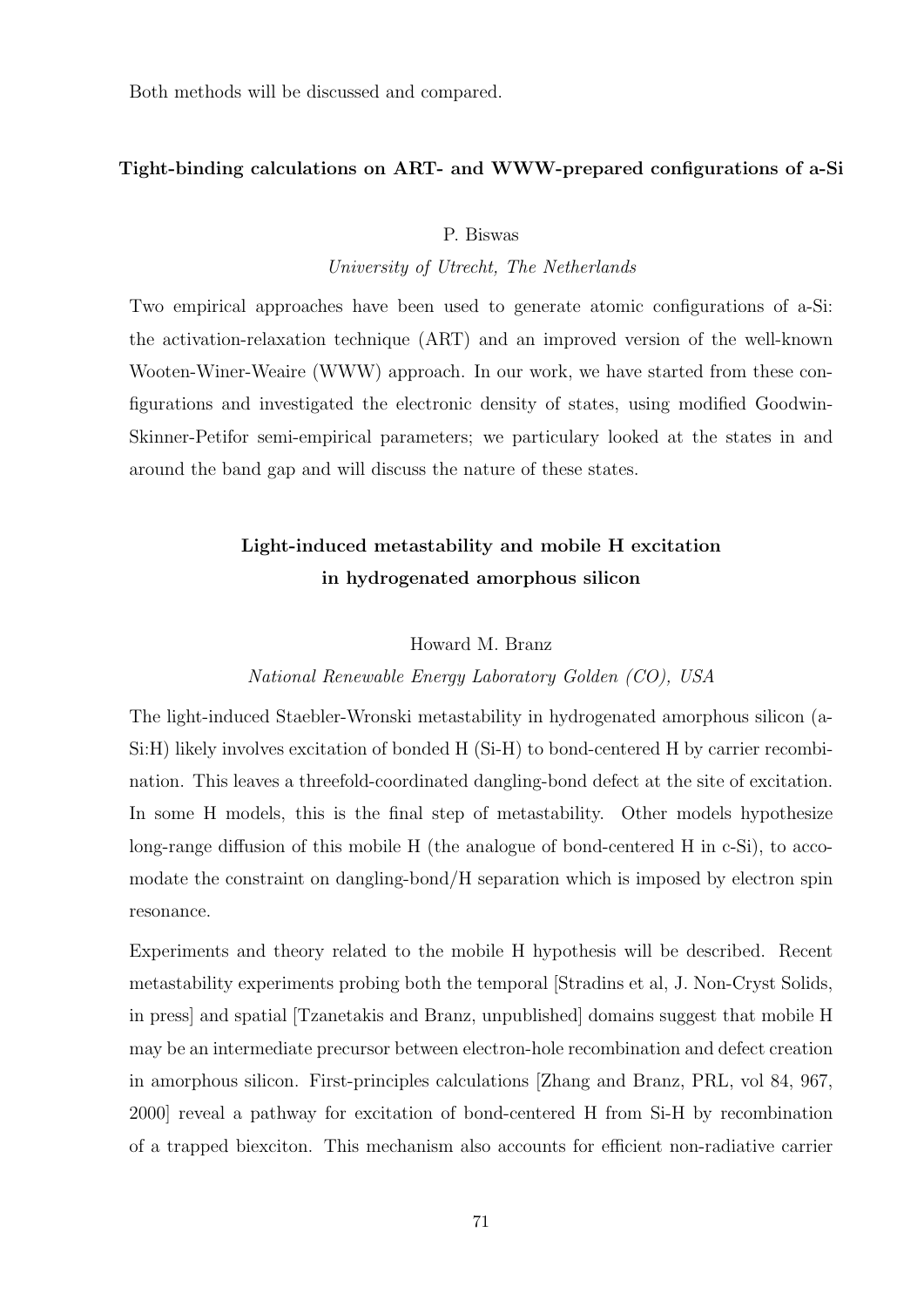recombination without multiphonon emission.

# Vibrations in Network Glasses: Neutron Inelastic Scattering in the Ge-As-Se and As-Se-Br Systems<sup>∗</sup>

R. L. Cappelletti NIST, USA Birgit Schwickert UC Berkeley, USA

Determinations of the generalized vibrational density of states (VDOS) made on samples of Ge-As-Se and As-Se-Br glass alloys by neutron inelastic scattering at the NIST Center for Neutron Research are presented. These covalent glass forming systems of Periodic Table row neighbors were chosen to probe only connectivity in network glasses containing 4-3-2 and 3-2-1 coordinated atoms respectively since they have very similar masses and not very different neutron scattering lengths. The Ge-As-Se system exhibits nearly identical VDOS up to a characteristic frequency for glasses having the same average coordination number  $\langle r \rangle$ . This vibrational isocoordinate rule is one of many isocoordinate rules for a variety of properties found in several network glass systems. A recent computational study of vibrations in 4-3-2 networks by Mousseau et al. shows very similar behavior. In the As-Se-Br system the network connectivity is modified by presumably one-fold coordinated Br atoms. Theory proposes that the average number of mechanical constraints per atom,  $\langle c \rangle$ , depends both on  $\langle r \rangle$  and the Br content, so that constant  $\langle r \rangle$  and constant  $\langle c \rangle$  lines in the ternary phase diagram do not coincide. No! simple correlation was observed between the measured VDOS and either  $\langle r \rangle$  or theoretical  $\langle c \rangle$ . A contrasting feature in competition with mechanical constraints is the tendency towards chemical association which favors certain bonding arrangements and the emergence of distinctive clusters in the network depending on composition. We provide evidence for the ability of the Ge-As-Se system to express these features in the form of  $As<sub>4</sub>Se<sub>4</sub>$  cage molecules partially opened out and bonded into the network.

<sup>∗</sup>This work was supported by NSF under Grant No. DMR 9604921. Measurements were performed at the NIST Center for Neutron Research.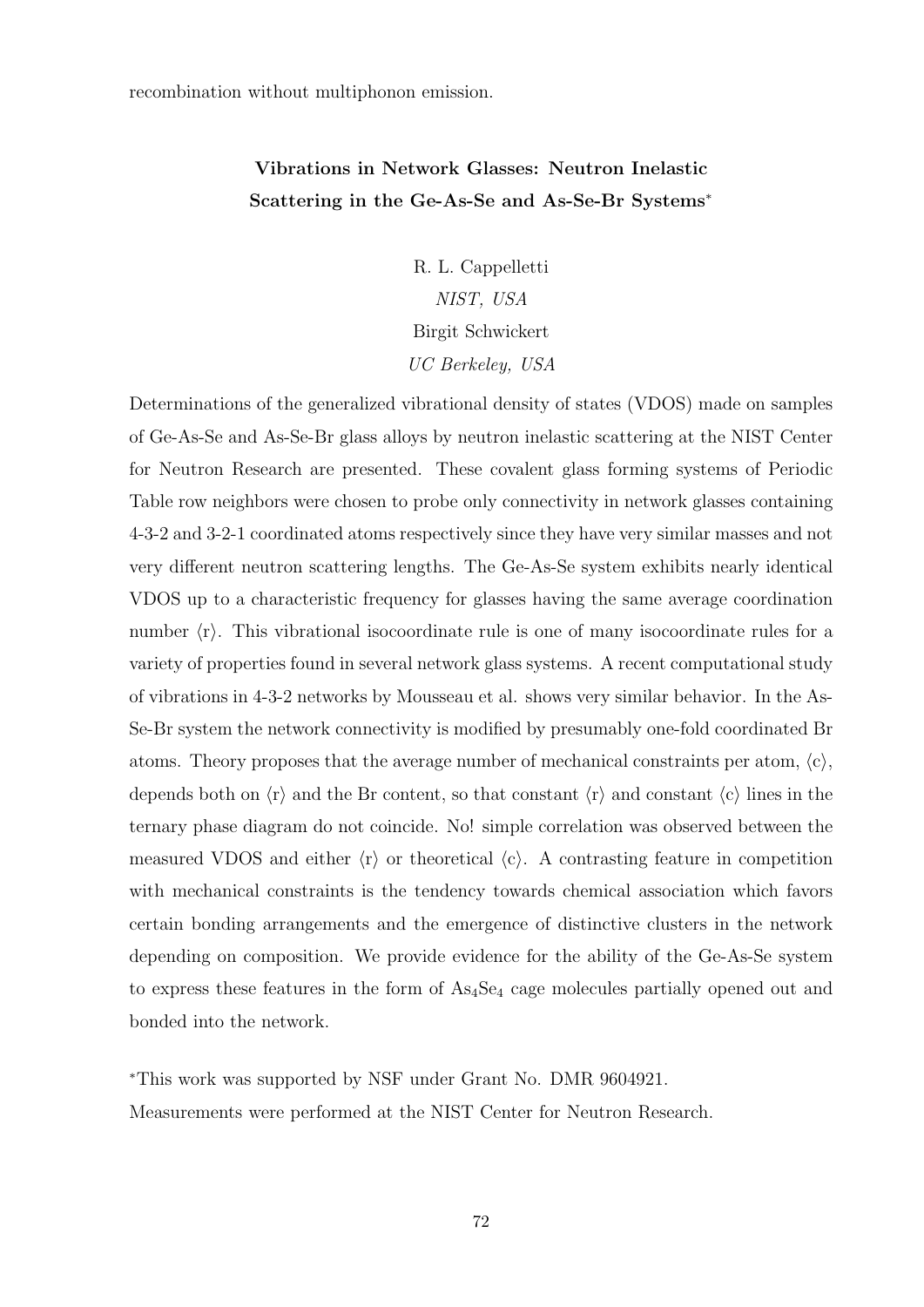# Molecular dynamics simulation of the growth of nanostructured amorphous carbon films by cluster beam deposition

L. Colombo, D. Donadio, P. Milani, and G. Benedek Istituto Nazionale per la Fisica della Materia, Italy

Supersonic cluster beam deposition (SCBD) has recently emerged as a powerful technique for the growth of nanostructured carbon thin films. When the incident energy of clusters accelerated in a supersonic expansion is small enough to prevent massive fragmentation, films are obtained in a large, albeit controllable variety of morphologies. Such films are shown to retain a memory of the precursor clusters and to display a disordered graphite–like character with a prevalent three-fold coordination. Furthermore, they display a porous structure, consisting of closed graphitic particles and curved graphene foils embedded in an amorphous matrix. This makes these systems appealing for possible applications, e.g., in gas sensing and gettering. Moreover, carbon cluster assembling has been suggested as a possible route to the formation of negatively curved graphitic carbon (random schwarzites).

A key feature of SCBD is the relationship between the structure and size (of a few up to several hundreds atoms) of the clusters in the beam and the resulting structural and functional properties of the film. Due to the large variety (as regards size, isomerization and reactivity) of clusters, the effects of cluster–cluster interaction on the substrate and the extent of rebonding during the film growth are hard to predict and control. Thus the cluster assembling during the beam deposition and the structure of the resulting films at the nano– and meso–scale is still a matter of discussion.

Despite the above unclear scenario, a number of facts and key parameters governing the SCBD film growth have been identified: (i) experimental results based on ion-drift measurements have shown that small carbon clusters (roughly below 40 atoms) have chain or ring structures, whereas larger clusters tend to form fullerenic cages; (ii) the actual mass distribution and deposition energy deeply affect the final atomic–scale structure, notably the density and the porosity of the sample; (iii) the vibrational temperature of the impinging clusters, the geometrical parameters of the beam–substrate interaction (e.g., incidence angle), as well as the energy distribution within the beam can vary in a wide range.

In this work we present and discuss a computer study, tailored on SCBD experiments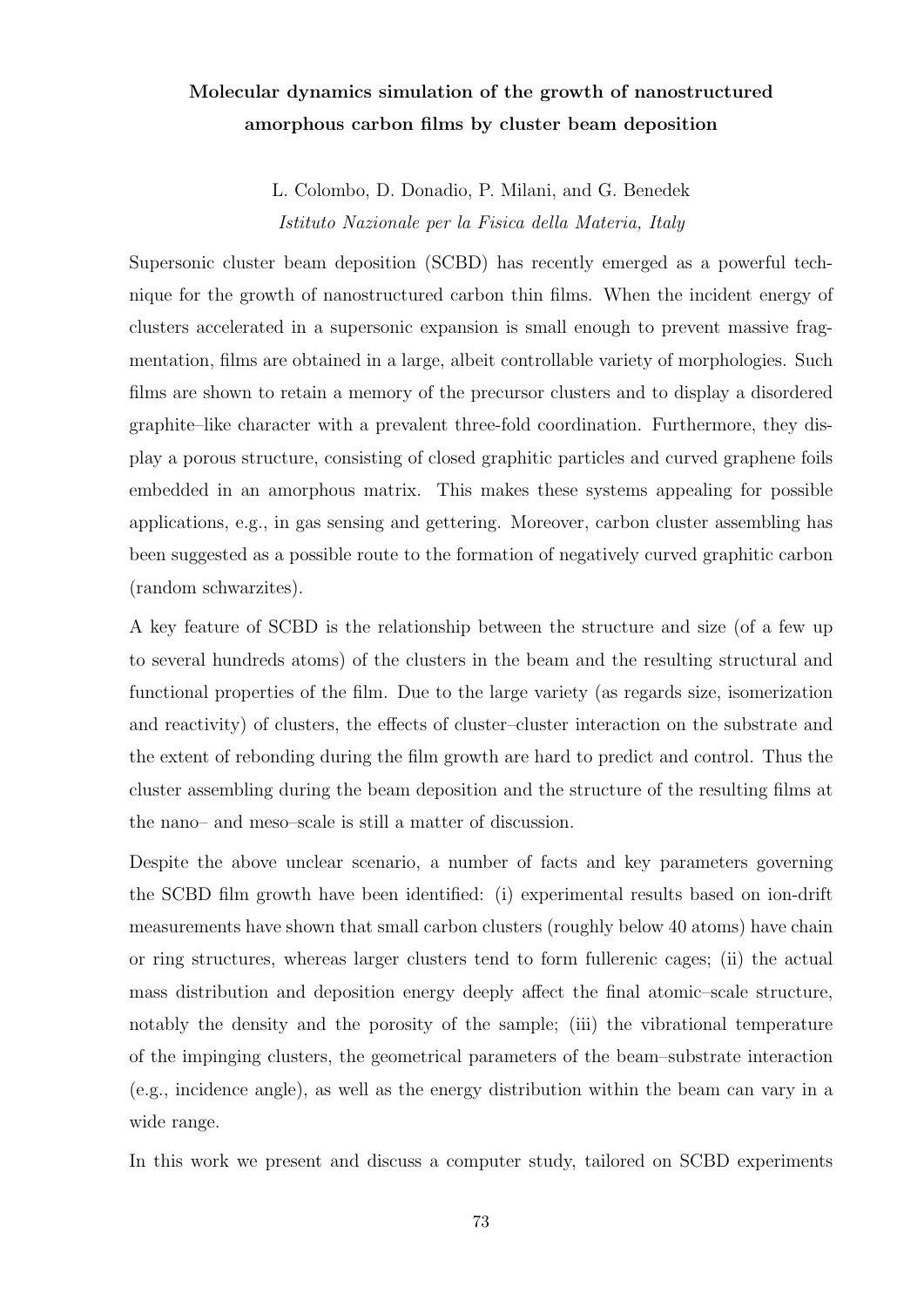and based on classical molecular dynamics (MD) simulations, aimed at improving our basic understanding of the SCBD growth phenomena. Our MD simulations, besides providing a full atomic–scale characterization of these new materials, enable us to establish a rational link between the physical properties of the grown films and the beam features. In particular, MD simulations of the SCBD process with small (< 10 atoms) low–energy clusters yield the first clear evidence that random schwarzites are formed.

Work supported by INFM under the Advanced Research Project CLASS.

# Electronic structure of amorphous insulators and atomistic theory of photo-structural processes

#### D. A. Drabold

#### Ohio University, USA

In this talk I discuss recent work on the electronic structure of amorphous insulators with a special emphasis on a-Si. I briefly discuss the nature of the electron states, particularly in the vicinity of the gap from very large scale calculations performed on truly realistic models of a-Si (due to Djordjevic, Thorpe, Wooten and Mousseau and Barkema). Then the effects of thermal disorder are considered, first in the harmonic approximation, with the explicit computation of electron-phonon couplings or "ab initio" deformation potentials, and also by thermal molecular dynamics simulation. It is found that localized electron states are very sensitive to thermal disorder. The couplings are largest for conduction tail electrons and acoustic phonons. This situation is contrasted with a-Se in which both the acoustic and optical modes play a major role in coupling to the conduction tail states.

I will spend the remainder of the talk describing recent work on modeling photo-structural response of a-Se. A simple model for the light-solid interaction is used (as in studies of the a-Si Staebler-Wronski effect with Fedders and Fu), in conjunction with a realistic model of a-Se. Promise and problems with the method will be pointed out for discussion.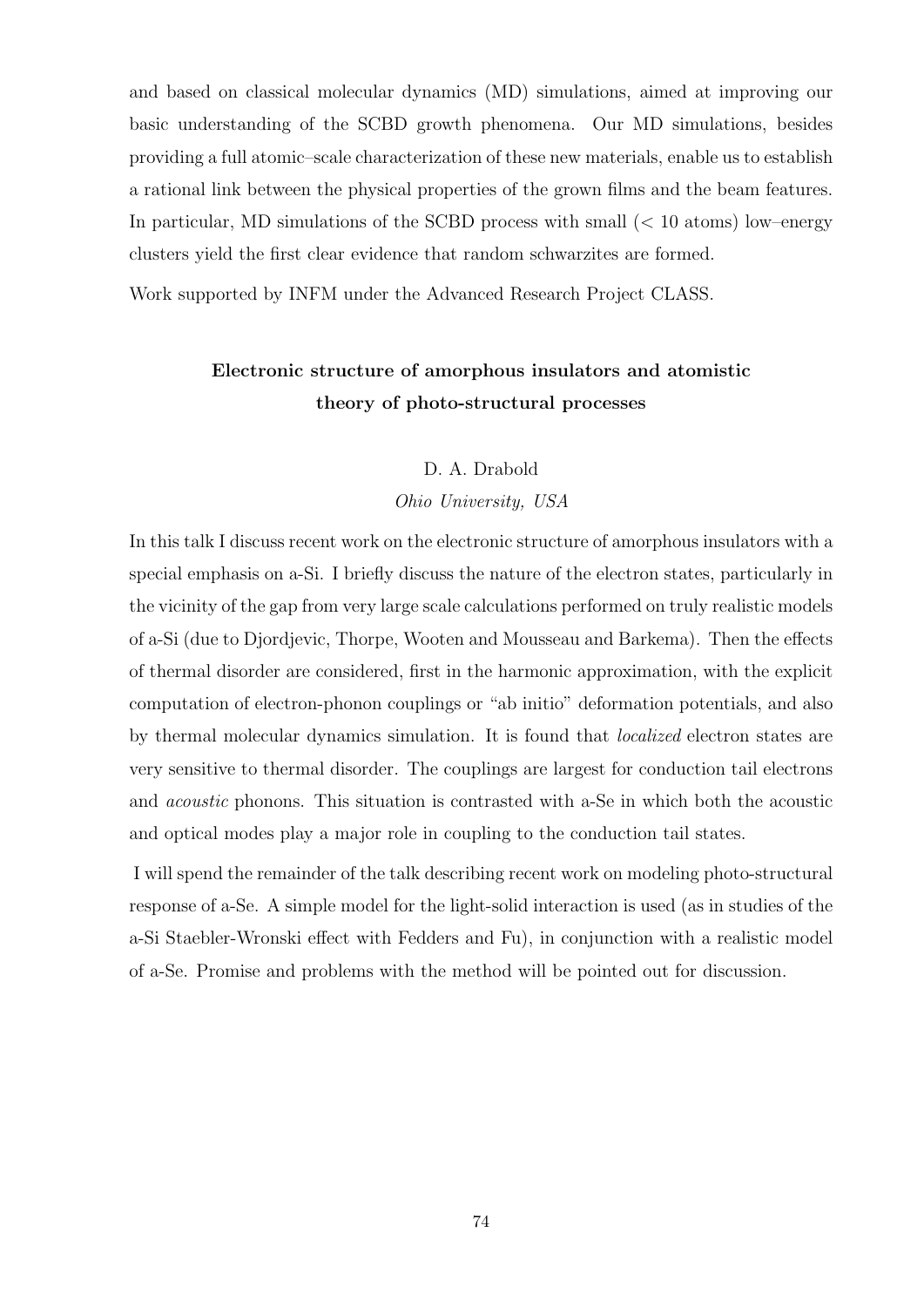## Photo-induced metastability in chalcogenide glasses

Stephen Elliott

University of Cambridge, UK

Chalcogenide glasses exhibit a wide variety of photoinduced phenomena, including photodarkening/bleaching, dilation/contraction etc.. Perhaps of most interest are anisotropic effects induced by polarized light, e.g. dichroism, birefringence. Obtaining a microscopic explanation of these changes represents a big challenge for theory. In this talk, I will describe some recent work in which polarized light can cause mechanical displacement of a cantilever with a chalcogenide layer on top, and evidence for two mechanisms of dichroism in arsenic-rich films.

### Amorphous Si:H Supercells and Real Amorphous Si:H

### P. Fedders

Washington University, USA

It is presumably well known that good a-Si:H supercells should possess radial distribution function close to those found in experiments, concentrations of H similar to that found in good lab grown material, and should possess only zero or one electronic defect state in the gap if they are to be similar to real lab grown material. At least for band tail states, it has been shown that their structure depends crucially on the presence of hydorgen. However, there are many other properties that a-Si:H supercells should possess if they are to be realistic models of the actual material. The average supercell properties (gap, bond angle and bond length distributions, etc) should be time independent for as long a time as possible although individual bond lengths and angles may change slightly. Real material contains both clustered and isolated H atoms and they may well act in different ways. Since experiments show that dangling bonds are not located near H atoms, this should also be reflected in supercells. This is not so simple since the removal (either on a computer or thermally in the actual material) of an H atom in an H-clustered region will leave a dangling bond with near H neighbors. This must either be energetically very unfavorable or must quickly change to a configuration where one does not have a dangling bond near the H atoms. Further, experiments show a very localized spin density for dangling bonds although not necessaritly a well localized charge density. We will discuss these properties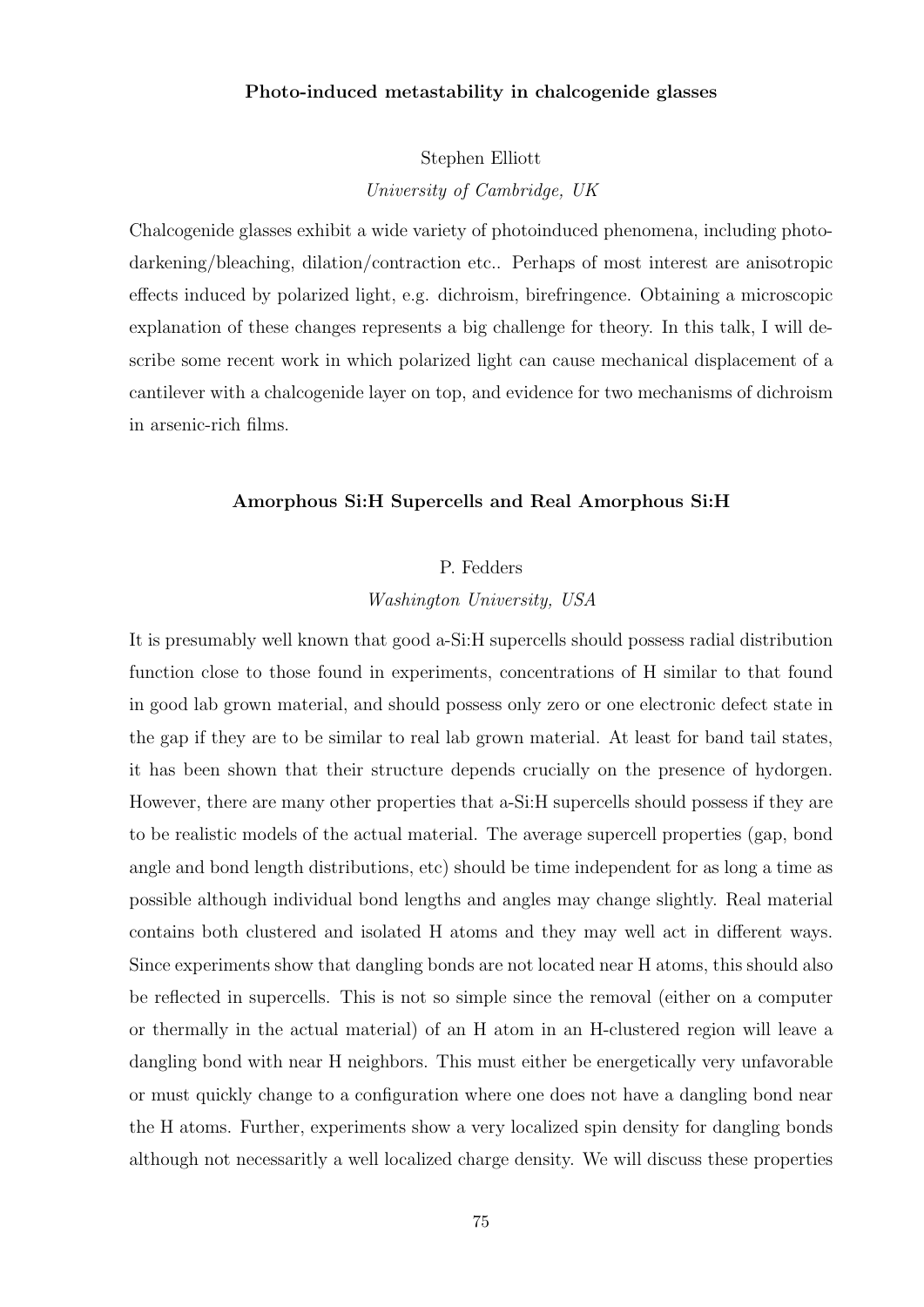in detail with respect to supercells that we have created over the years.

# Modification of carbon systems for potential applications in electronic devices

Thomas Frauenheim, G. Jungnickel, Th. Koehler, M. Amkreutz and G. Seifert University of Paderborn, Germany

Semiconductor devices based upon carbon would be very attractive by taking advantage of the short and stiff carbon-carbon bonds. Exceptional high thermal conductivity and stability combined with large band gap and a high saturation velocity for electrons as in diamond would make it a superior material for superfast, high-power, high-temperature applications working under harsh environment.

Application of diamond itself, unfortunately, still suffers from difficulties to prepare an n-type doped high quality crystalline material. Low solubilities and strong relaxation processes of potential dopants causing deep levels to appear greatly reduce the applicability of diamond.

However, the multitude of carbon allotropes provides alternative ways of finding dopable sufficient large band gap systems. The electronic modification and doping behaviour in carbon has, therefore, been studied for various carbon modifications such as amorphous systems, hypothetical carbon allotropes and novel sidewall functionalized carbon nanotubes using approximate density-functional-based simulation techniques.

The theoretical investigations with the focus on boron, nitrogen and phosphorous doping at substitutional lattice sites revealed that in regular lattices a rather special local environment is needed to prevent the impurities from relaxing off center and removing the potential shallow doping levels. On the contrary in amorphous materials the dopant states interact with band tails and are frequently found to become deactivated. While incorporation of fluorine into amorphous carbon doesn't yield an improvement of the doping capability, sidewall fluorination of nanotubes provides a potential basis for tailoring nanoscale electronic components in molecular electronics.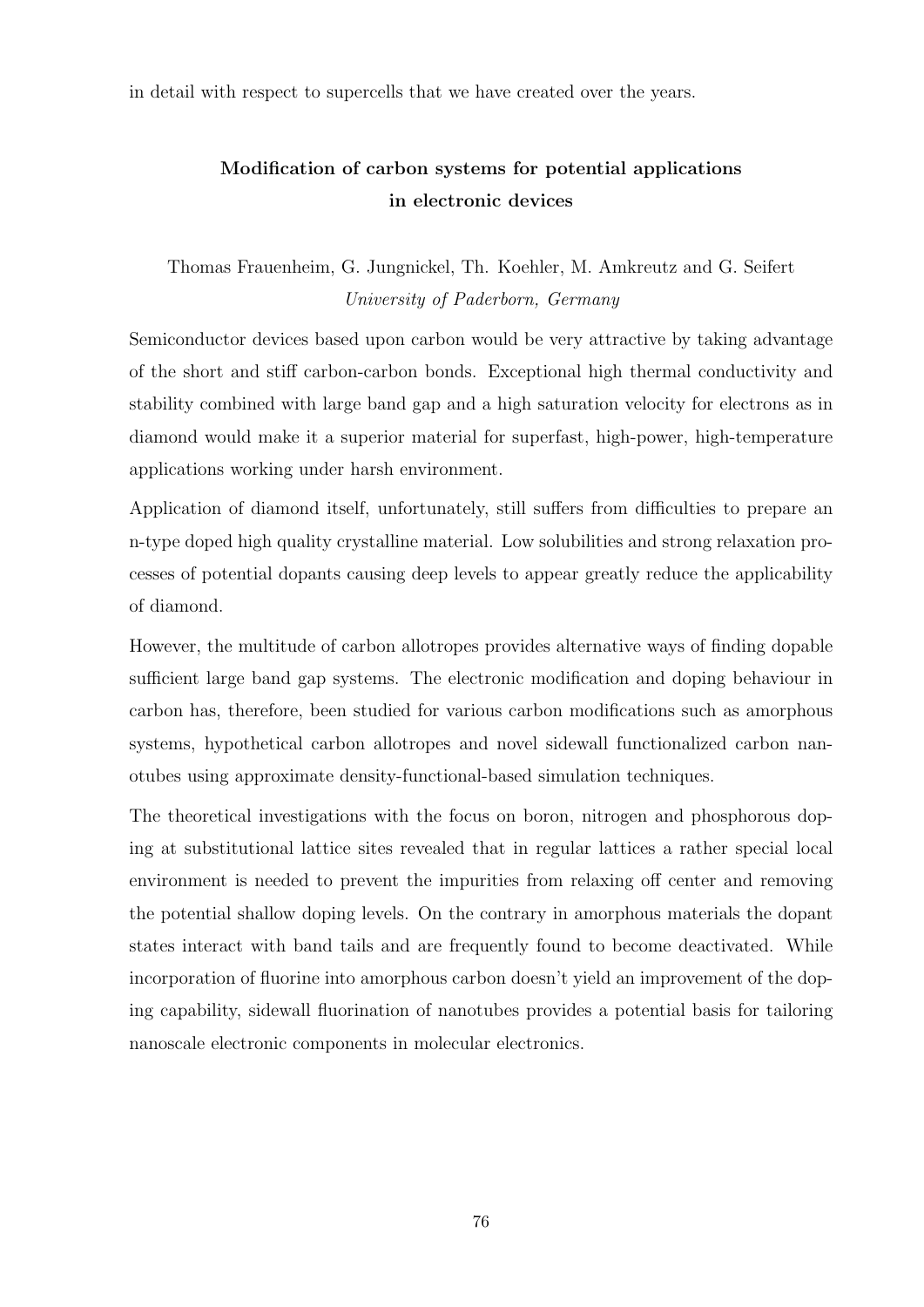## Radiation induced changes in bonding in glass

J. Jain

Lehigh University, Bethlehem (PA), USA

It is now well established that electromagnetic radiation can alter the structure of glass permanently or temporarily during the exposure. For example, electronic defects or color centers such as E-centers in oxide glasses analogous to those in crystals, are often created by ionizing radiation. These changes have been characterized extensively, however, much less is known about the structural changes induced by light of bandgap energy. In this regard, the structure of semiconducting chalcogenide glasses is particularly sensitive to irradiation, which is the basis of several interesting novel scalar and vector optical phenomena such as the opto-mechanical effect. We are characterizing the origin of these changes in the bonding characteristics of prototypic amorphous As-Se by high-resolution x-ray photoelectron spectroscopy. The results show that irradiation by He-Ne laser light  $(l = 633$  nm) produces permanent changes in the valence band, which can be traced to the compositional changes within the probed region. In addition, there are reversible changes, which indicate transfer of lone-pair states of Se to a new kind of bonding states deeper in the band; the latter are only weakly populated in the absence of light.

In comparison to chalcogenide glasses, oxide glasses such as alkali silicates are far more resistant to visible light. Nonetheless, we observe significant changes in their valence band under x-irradiation, which are then correlated with the changes in composition and structure. For example, a prolonged exposure to monochromatic  $Al-Ka_{\alpha}$  x-rays alters the concentration of alkali ions in the probed region. Although the number of network forming atoms (Si and O) remains unaffected, the fraction of charge compensating non-bridging oxygen varies concurrently. The implications of these observations is discussed also for ion transport in the same glasses.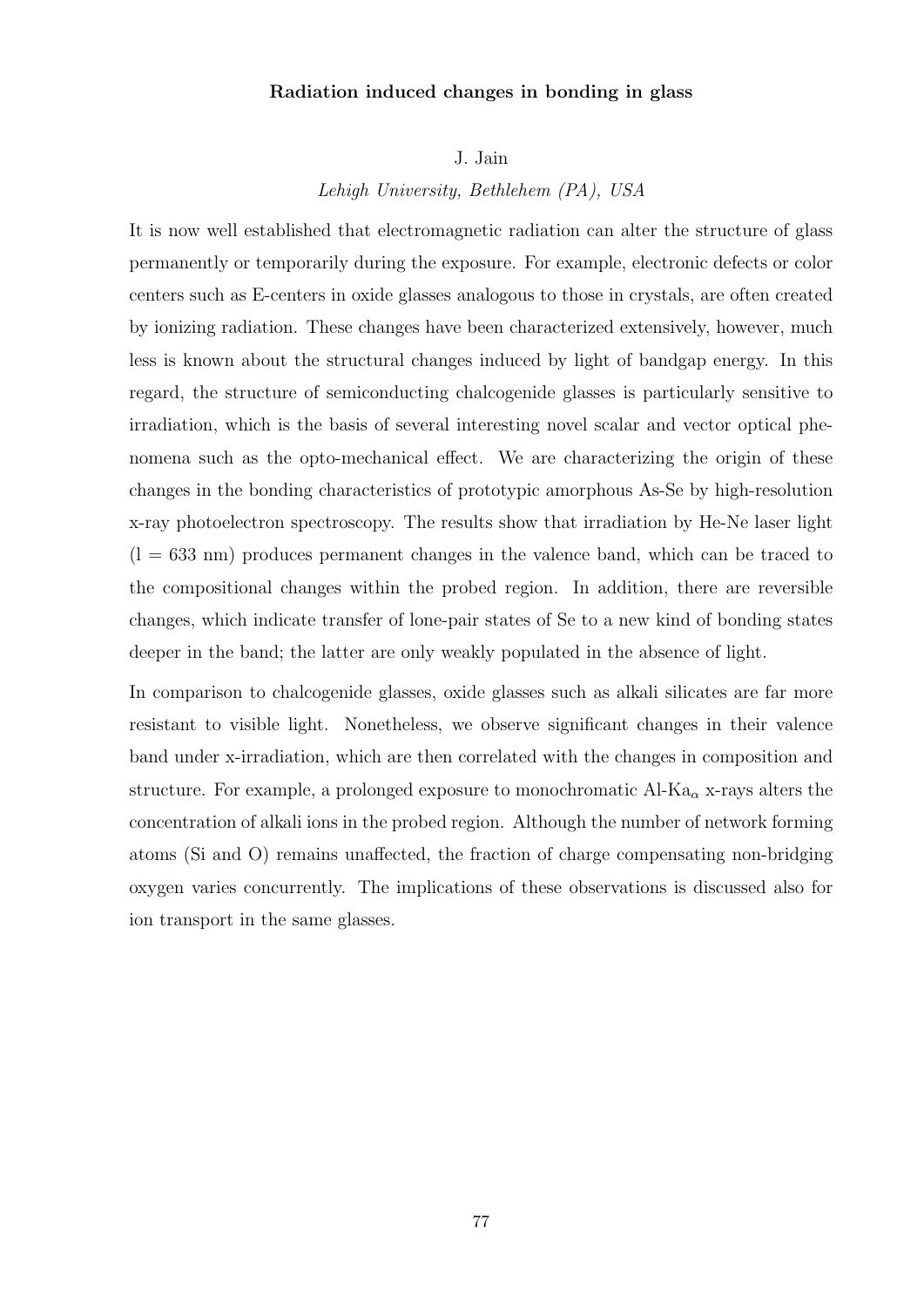## Bulk and Surface Structure of Amorphous Silicon

Efthimios Kaxiras Harvard University, USA Martin Bazant MIT, USA

Based on many experimental and theoretical studies, it is widely accepted that a-Si has the basic structure of a Continuous Random Network (CRN) of tetrahedrally bonded atoms, but the question of departures from the CRN has been the subject of considerable debate in recent years and remains controversial. Experimental results appear to favor under-coordinated, three-fold bonded atoms as the dominant defects (so-called "dangling bonds"). On the other hand, theoretical simulations, using a wide variety of ab initio, semi-empirical and empirical methods, consistently produce both under-coordinated as well as over-coordinated (five-fold bonded) defects, with a significant preference for the latter. The typical five-fold bonded defect (the so-called "floating bond") was originally proposed and studied theoretically by Pantelides, who argued that the experimental evidence for dangling bonds could be just as easily support the existence of (theoretically favored) floating bonds.

The type of bonding arrangements at the surface of a-Si is even less clear than in the case of bulk defects, since surface-specific measurements are not readily available. Of course, a surface created by terminating the CRN at a plane would have only under-coordinated atoms, but the possibility of surface reconstruction has not yet been thoroughly explored. Indeed, it has been reported that *ab initio* relaxation of a bulk-terminated CRN model produces a surface with roughly equal numbers of three-fold and five-fold bonded atoms. Deviations from the tetrahedral bonding pattern, either in the bulk or at the surface, are crucial in determining the electronic properties of the material because they introduce states in the gap. We will discuss our recent work on bulk and surface structures of amorphous silicon, using a combination of empirical and *ab initio* approaches to generate and relax the atomic models.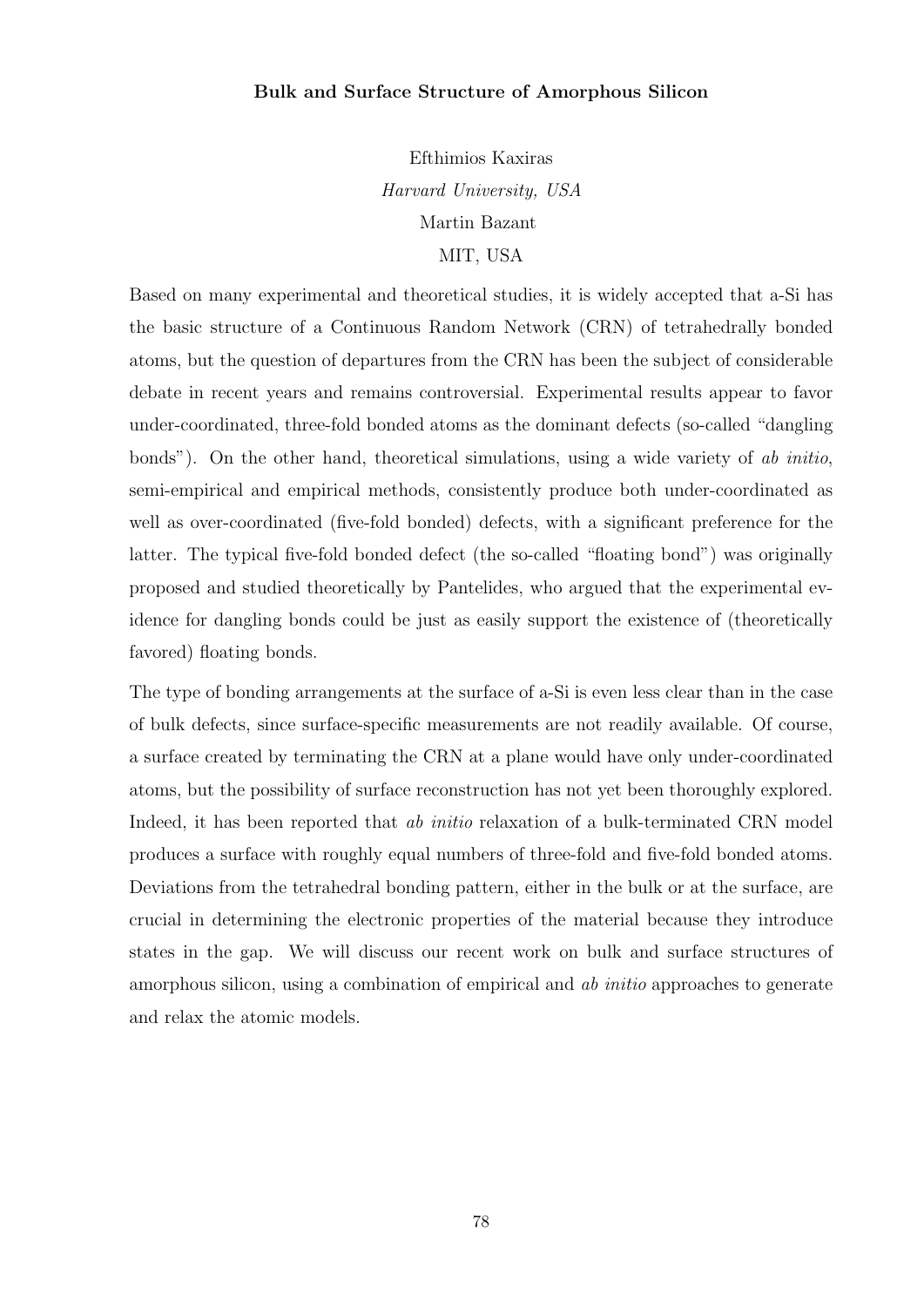## Structure of amorphous tetrahedral semiconductors: Acta est fabula?<sup>∗</sup>

Laurent J. Lewis

Université de Montréal, Canada

In spite of years of experimental and theoretical effort, the structural and dynamical properties (in particular relaxation) of amorphous tetrahedral semiconductors are not completely understood. The elaboration of precise, fully-relaxed models of these materials have long suffered from computational limitations in both size and time, though recent advances in the description of total energies (e.g., tight-binding molecular dynamics<sup>1</sup>) as well as relaxation schemes (e.g., ART<sup>2</sup>) have allowed rapid progress to be achieved within the last few years. Concurrently, proper, reliable, and extremely precise experimental data have become available, putting models under severe tests. For instance, the highresolution x-ray measurements of Laaziri et al<sup>3</sup> reveal that fully-annealed, ion-implanted a-Si is on average slightly undercoordinated, to about 3.88, compared to about 3.79 in the as-prepared material. The annealing process, further, is found to take place at constant density, suggesting that relaxation proceeds via the annihilation of point defects. For the III-V compounds, careful EXAFS measurements<sup>4</sup> of material produced by ion implantation indicate that a-GaAs is undercoordinated to about 3.85, with a density slightly less than that of the corresponding crystalline phase; in contrast, a-InP is denser and slighly overcoordinated, to about 4.16, and possesses wrong bonds in a proportion of about 14%. In this talk, I will review our recent work in modelling a-Si and the III-V's using state-ofthe-ART numerical methodology. While computer models evidently have reached a level of precision quite comparable to that afforded by experiment, several questions remain unanswered. The coordination number of the prototypical material a-Si, for instance, is still subject to discussion and interpretation; the precise value of this number is important for assessing the presence of defects and thus the processes that lead to relaxation. Likewise, the error bars on the parameters that describe the local structure in III-V compounds are large, and models are thus important in interpreting or complementing the experimental data.

<sup>∗</sup>Work done in collaboration with many people, including Normand Mousseau, Hyangsuk Seong, Alessandro De Vita, Roberto Car and Cristiano Luis Dias.

[1] See e.g. L.J. Lewis and N. Mousseau, Comp. Mater. Sci. 12, 210 (1998).

[2] G.T. Barkema and N. Mousseau, Phys. Rev. Lett. 77, 4358 (1996)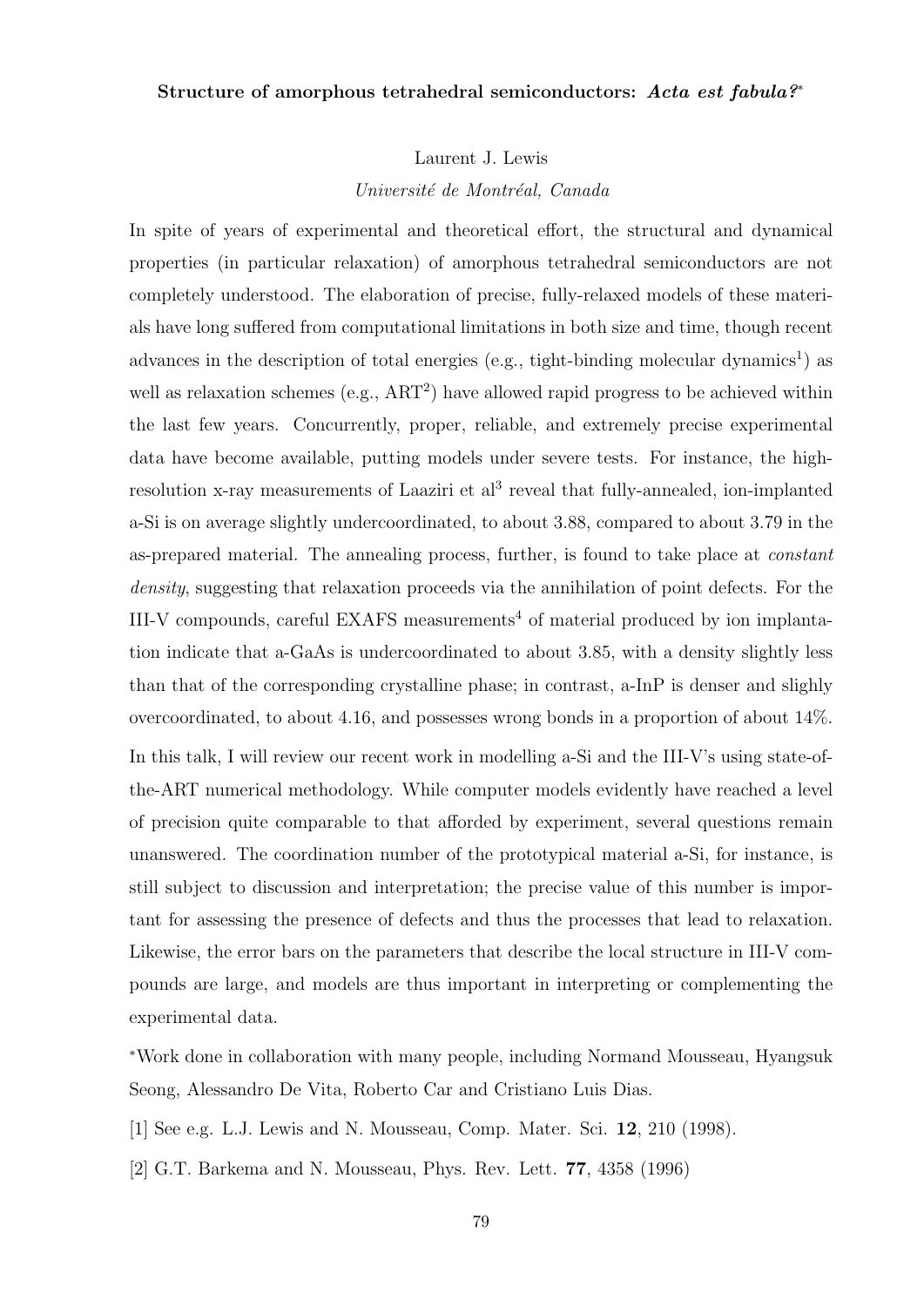[3] K. Laaziri et al, Phys. Rev. Lett. 82, 3460 (1999); Phys. Rev B 60, 13520 (1999)

[4] M. Rigway et al, J. Appl. Phys. 83, 4610 (1998); C.J. Glover et al, Appl. Phys. Lett. 74, 1713 (1999)

# Monte Carlo Simulation of Heteroepitaxial Growth of Semiconductor Compounds with Large Mismatch

R. Malek

Ohio University (USA)

M. Djafari-Rouhani and D. Estève

Laboratoire d'Analyse et d'Architecture des Systèmes, Toulouse, France

We have performed atomic scale simulation of the heteroepitaxial growth of semiconductor systems with large mismatch by associating Monte Carlo (MC) technique with an energetic model derived from the Valence Force Field (VFF) approximation. The energy model allows us to determine stress and strain in the deposited film by minimizing the total energy, and to calculate the stress dependent probabilities. The MC technique is needed to describe the kinetic of growth, and thus to handle the random nature of the atomic motions based on Arrhenius law and Poisson process. We have shown that the growing film presents 3D islands or cavities with (111) facets. In the first case, the interlayer migrations avoid coalescence of clusters to form a planar film and favor the formation of large and high islands. In the second case, the cavities are filled by the growth on (111) facets and lead to the formation of point defects, like a bulk vacancies, and their association to form extended defe! cts, like a vacancy lines and vacancy clusters. The creation of these defects is related to atoms in handing positions which are the results of reactions between atoms in interstitial positions. The strain relaxation is shown to be performed in few atomic layers and not uniform inside a given island. The maximum strain relaxation is located in the border of these islands where the strain energies are small and the atomic displacements are large.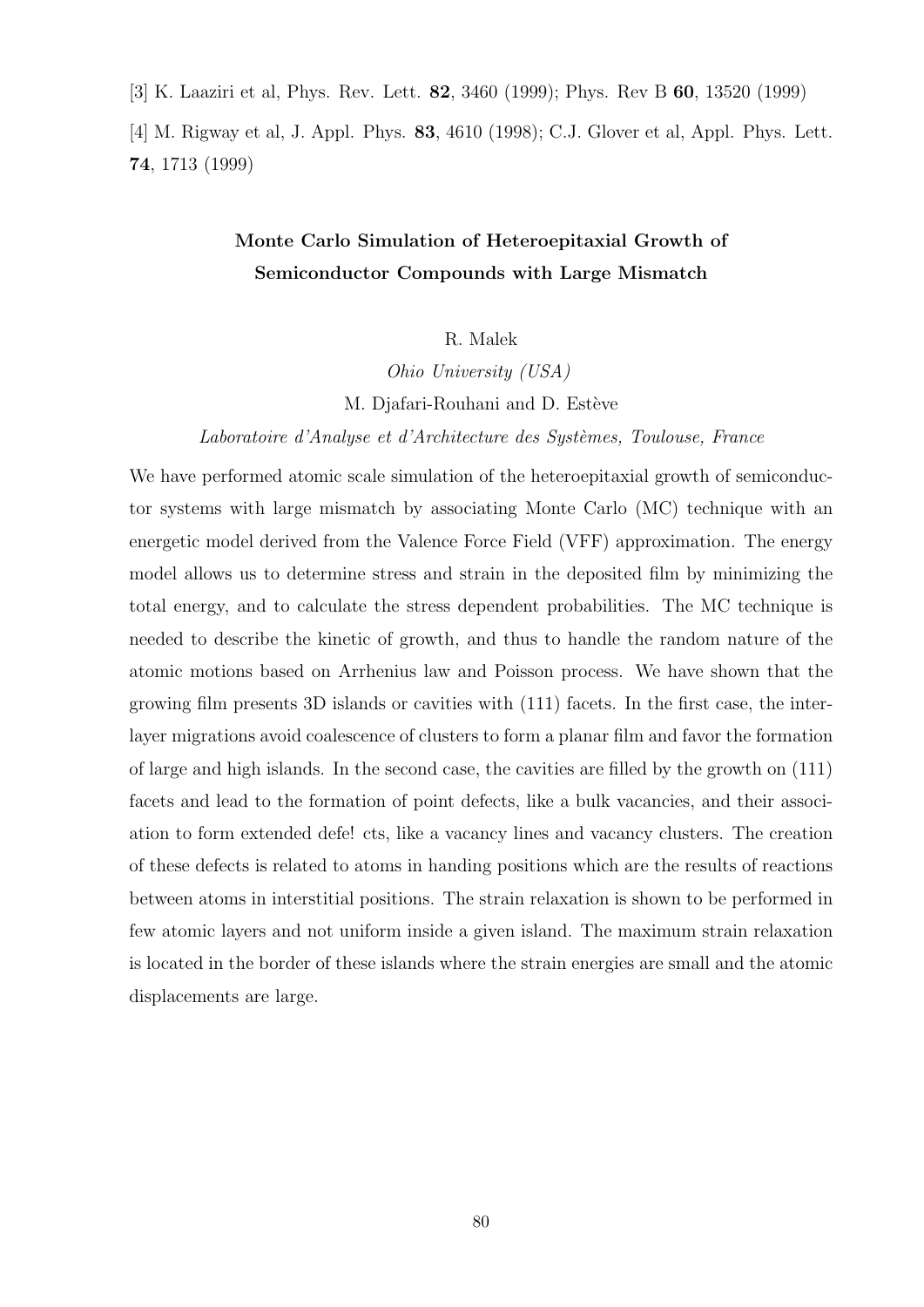# Intermediate range order in disordered  $Ge_xSe_{1-x}$  systems: interplay between structural and electronic properties

C. Massobrio

CNRS, Strasbourg, France

Interest in disordered  $Ge_xSe_{1-x}$  systems is motivated by the peculiar structural changes exhibited over the whole compositional range, which reflect variations in the nature of bonding. On the Se rich side  $(x=0.2, GeSe<sub>4</sub>$  and  $x=0.33, GeSe<sub>2</sub>)$ , intermediate range order (IRO) which establishes on length scales significantly more extended than nearestneighbor distances gives rise to the presence of a first sharp diffraction peak (FSDP) in the total neutron structure factor. First principle molecular dynamics studies have shown that liquid  $\text{GeSe}_4$  is a chemically ordered system<sup>1</sup>, i.e. the number of heteropolar bonds is maximized. On the other hand, in liquid  $\text{GeSe}_2$  the chemical order is broken due the presence of miscoordinated atoms and homopolar bonds which coexist with  $\text{GeSe}_4$  tetrahedra<sup>2</sup>. The existence of homopolar Ge−Ge bonds for this composition has been recently firmly established for amorphous  $\text{GeSe}_2$  by using the method of isotopic substitution in neutron diffraction<sup>3</sup>.

To highlight the intimate relationship between bonding and intermediate range order in disordered network-forming systems, liquid  $\text{GeSe}_2$  has been investigated by adopting two distinct functionals for exchange and correlation within density functional theory. It was found that a generalized gradient approximation (GGA) is required to reproduce a FSDP in the total structure factor, while, when the local density approximation (LDA) is used, the  $\text{FSDP}$  is absent<sup>4</sup>. To link these findings to specific bonding features we have first considered one single configuration of liquid  $\text{GeSe}_2$ , for which we have obtained the electronic structures pertaining to both energy functionals and we have calculated the corresponding electronic densities of states (EDOS). Comparison of the charge density plots shows that the occurrence of the IRO can be associated with the more ionic bonding found within GGA which promotes the formation of  $\text{GeSe}_4$  tetrahedra<sup>4</sup>. Analysis of the two EDOS on the basis of this single atomic configuration reveals that this enhanced ionicity arises from states lying well below (∼ 1eV) the Fermi energy. Moreover, the more ionic character found within GGA it is not necessarily correlated with the shape of the EDOS at the top of the valence band, which gives a more pronounced pseudogap in the LDA case.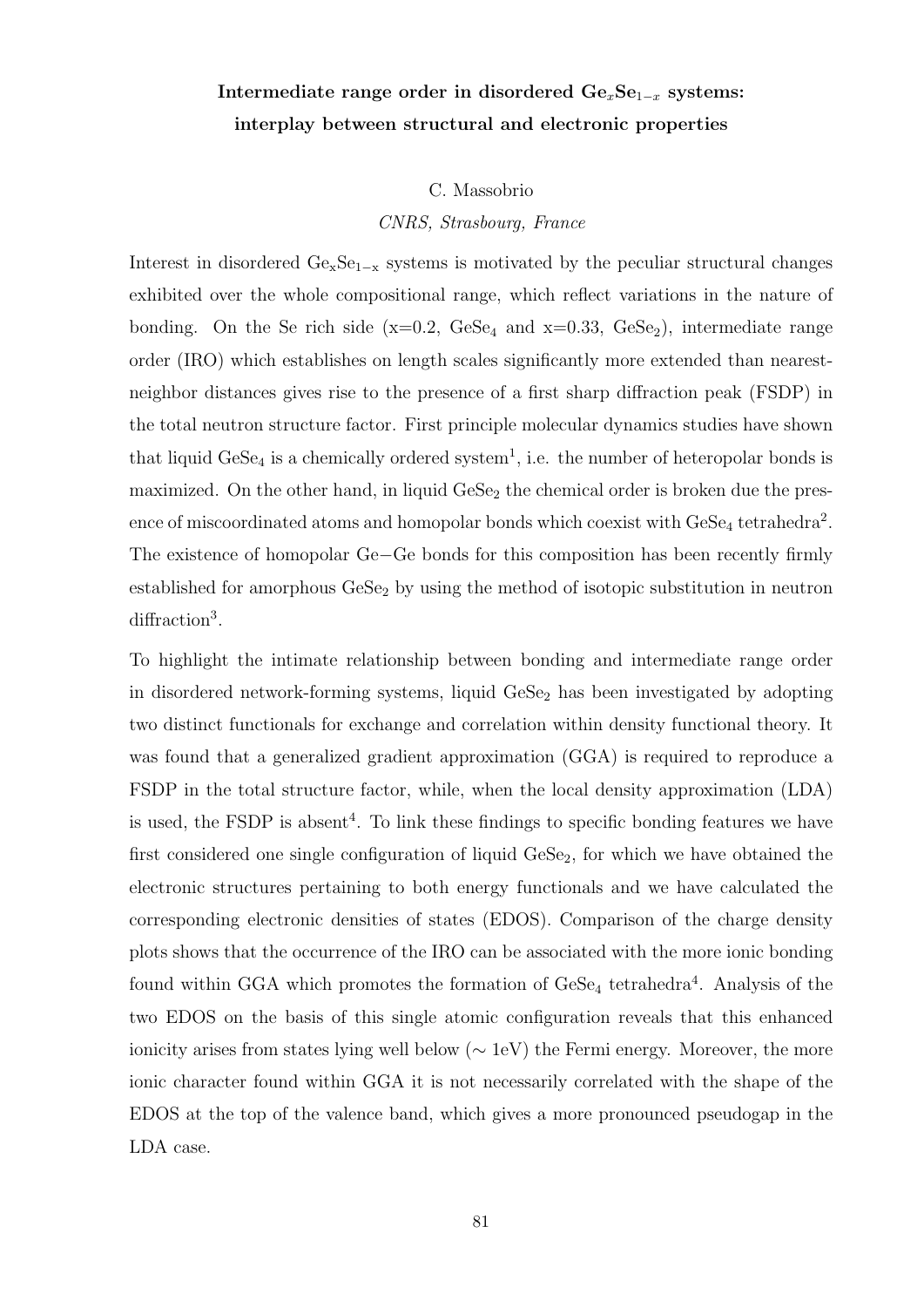The behavior of the EDOS at the Fermi level and the description obtained in terms of charge densities, as expressed on the basis of a single atomic configuration analysis, can be fully reconciled by calculating EDOS time averages of the electronic density of states (EDOS) on atomic configurations obtained within LDA and GGA first principles molecular dynamics. The importance of fully accounting for the atomic relaxations is reflected by the behavior of the upper valence states, which now consistently yield a deeper pseudogap in the GGA case.

This work has been performed in collaboration with Alfredo Pasquarello (Lausanne) and Roberto Car (Princeton).

[1] M. J. Haye, C. Massobrio, A. Pasquarello, A. de Vita, S. W. de Leeuw, R. Car, Phys. Rev. B 58, 14661, (1998).

[2] C. Massobrio, A. Pasquarello, R. Car, Phys. Rev. Lett. 80, 2342 (1998).

[3] I. Petri, P. S. Salmon, H. F. Fischer, Phys. Rev. Lett. 84, 2413 (2000).

[4] C. Massobrio, A. Pasquarello, R. Car, J. Am. Chem. Soc. 121, 2943 (1999).

### Review of first-principles electronic structure calculations

# Pablo Ordejón

### CSIC, Barcelona, Spain

With the incredible rate of improvement in computers, and the developement of more efficient computational techniques, the application of first-principles electronic structure methods to the study of disordered systems is becoming increasingly important in recent years. This is due to the fact that the system sizes that can currently be handled are large enough to represent with sufficient accuracy the structure of disordered systems. I will review the advances in the electronic structure calculations techniques which are allowing these studies, and will give some examples of recent work in our group on several disordered systems.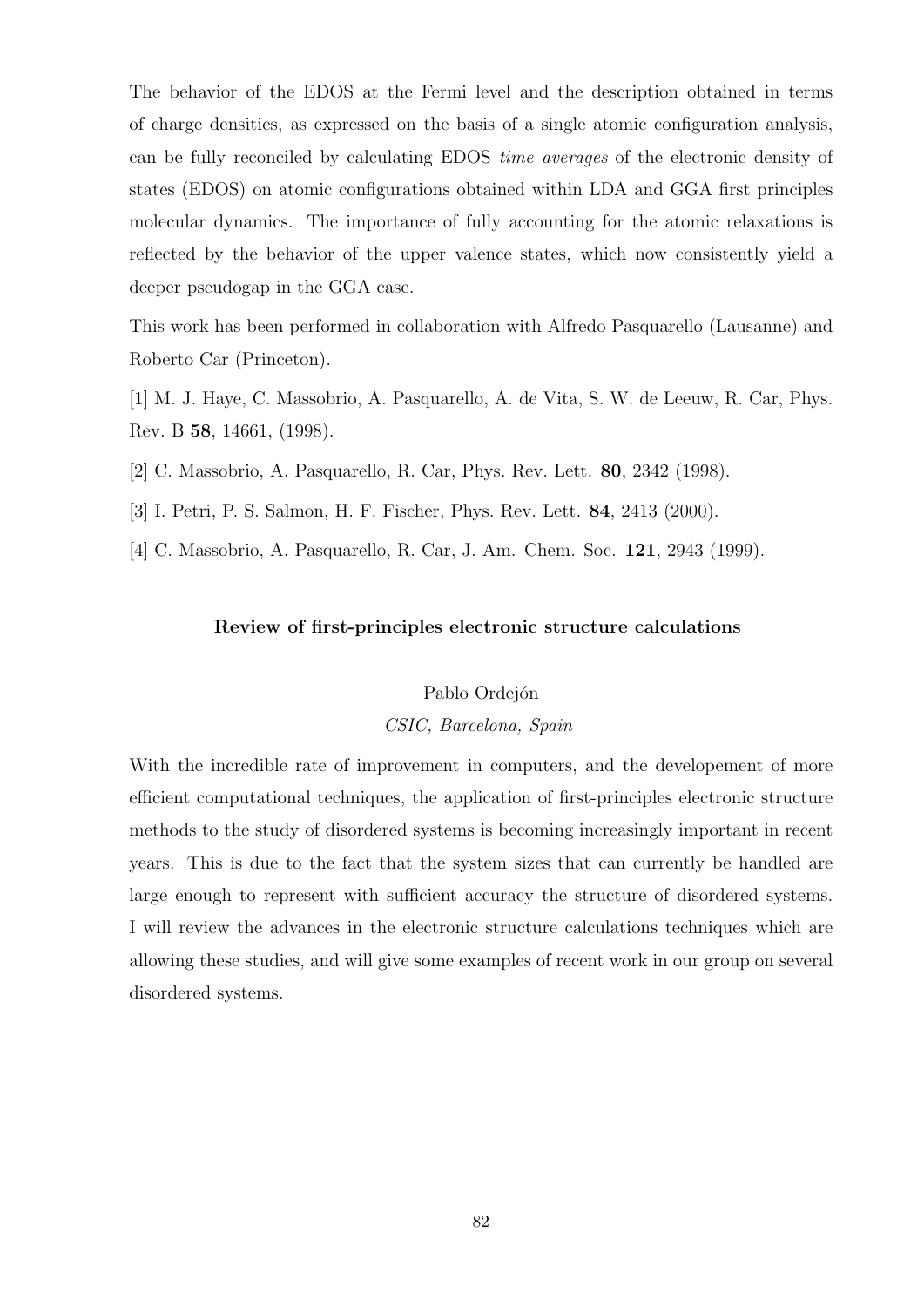## A novel approach to electron localization in noncrystalline materials

L. Colombo Università di Cagliari, Italy M. Peressi and R. Resta Università di Trieste, Italy

The insulating state of matter is characterized by the excitation spectrum, but also by qualitative features of the electronic ground state. The insulating ground wavefunction in fact: (i) displays vanishing dc conductivity; (ii) sustains macroscopic polarization whenever the electronic Hamiltonian is noncentrosymmetric; and (iii) is localized. The idea that the insulating state of matter is a consequence of electron localization was first proposed in 1964 by W. Kohn<sup>1</sup>.

We present a novel definition of electron localization<sup>2-4</sup>, rather different from Kohn's, and deeply rooted in the modern theory of polarization, based on a Berry phase<sup>5</sup>. In fact the present approach links the two features (ii) and (iii) above, by means of essentially the same formalism. In the special case of an uncorrelated crystalline solid, the localization of the many–body insulating wavefunction is measured by the spread of the Wannier orbitals; this spread diverges in the metallic limit.

We discuss here the case of a noncrystalline solid in any independent–electron approximation (Hartree–Fock, Kohn–Sham). Our approach measures the localization of the many–body wavefunction as a whole, instead of focussing on features of the individual eigenstates of the one–electron Hamiltonian; such measure is a function of the Fermi–level position. Actual calculations are in progress for a model of a–Si, whose structure is generated according to  $WWW<sup>6</sup>$ , and where a tight-binding approximation is adopted for the independent–electron Hamiltonian. Preliminary results will hopefully be presented.

- [1] W. Kohn, Phys. Rev. 133, A171 (1964)
- [2] R. Resta and S. Sorella, Phys. Rev. Lett. 82, 370 (1999).

[3] R. Resta, Berry's Phase and Geometric Quantum Distance: Macroscopic Polarization and Electron Localization, Lecture Notes for the "Troisième Cycle de la Physique en Suisse Romande" (Lausanne, 2000). Available online (376K) at the URL: http://www-dft.ts.infn.it/˜resta/publ/notes2000.ps.gz

[4] I. Souza, T. Wilkens, and R. M. Martin, Phys. Rev. B, in press; preprint cond-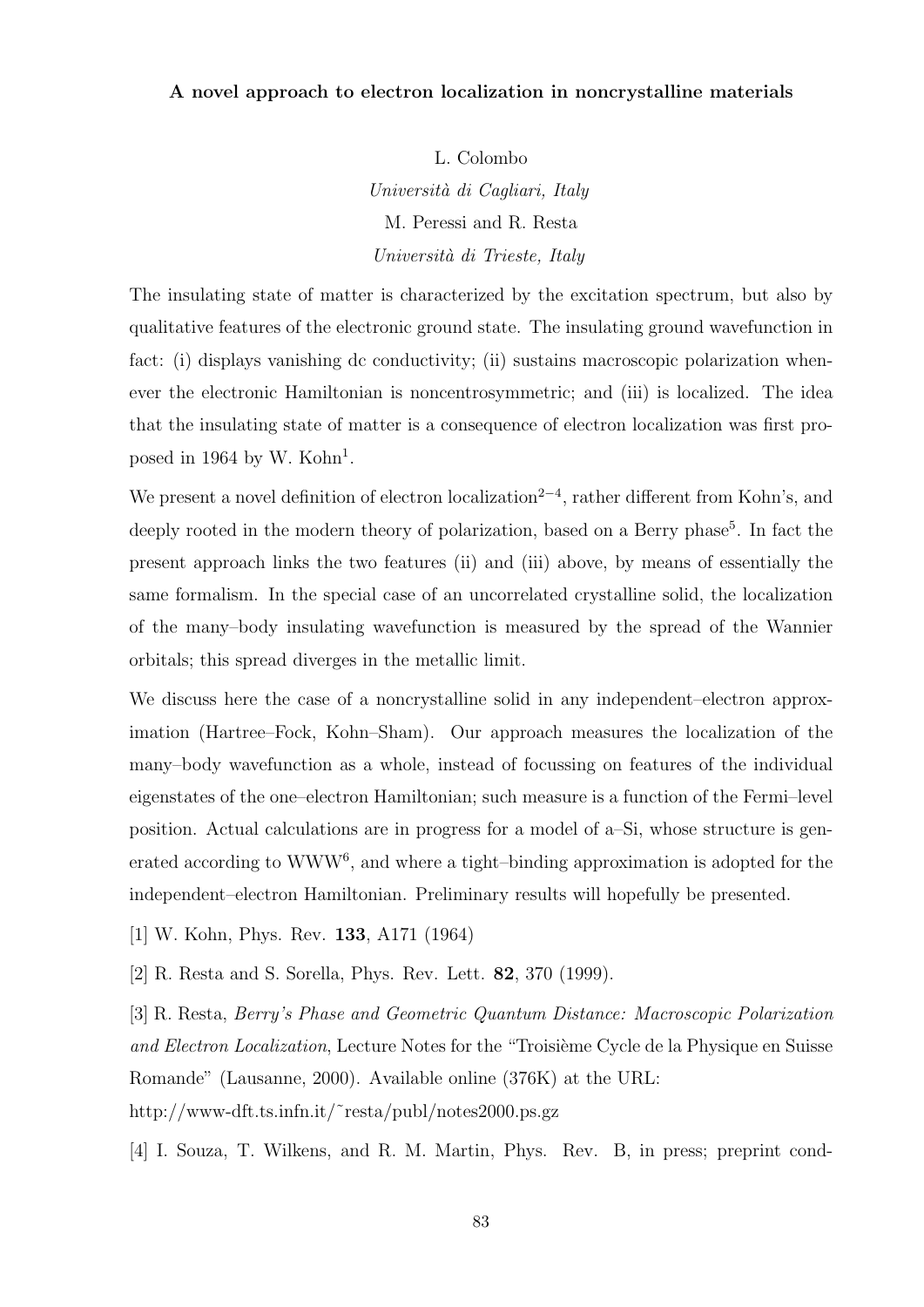[5] R. Resta, Rev. Mod. Phys. 66, 899 (1994); J. Phys.: Condens. Matter 12, R107  $(2000)$ .

[6] F. Wooten, K. Winer, and D. Weaire, Phys. Rev. Lett. 54, 1392 (1985); B. R. Djordjevic, M. F. Thorpe, and F. Wooten, Phys. Rev. B 52, 5685 (1995)

### Successes, failures and opportunities for thoery in amorphous carbon

#### J. Robertson

Cambridge University, UK

The talk will review the successes and failures of theory in the field of amorphous diamondlike carbon. In particular, in electronic structure, deposition processes, spectroscopies such as Raman and in electron field emission.

### Electronics in tortured topologies: Nanoporous titania and silicon

N. Kopidakis, P. Rao, E. A. Schiff, Q. Yuan Syracuse University, USA L. Tsybeskov, P. Fauchet University of Rochester, USA A. J. Frank, N.-G. Park and J. van de Lagemaat National Renewable Energy Laboratory, USA

Sponge-like, "bicontinuous" materials with nanometer scale feature sizes can have exciting electronic properties. Porous silicon emits light with an efficiency enormously greater than the single crystal silicon from which it is made, as discovered by Canham about nine years ago. Porous titanium dioxide is the basis of an extraordinary solar cell invented by Graetzel and O'Regan at about the same time.

In this presentation we report transient measurements of photocarrier drift and diffusion in these topologically disordered materials. Porous silicon is created by electrochemical etching of crystal silicon, and its structure is arguably fractal. The photocarrier drift measurements are "dispersive" and consistent with a random walk on a fractal, and they yield a random-walk dimensionality consistent with a percolation network. This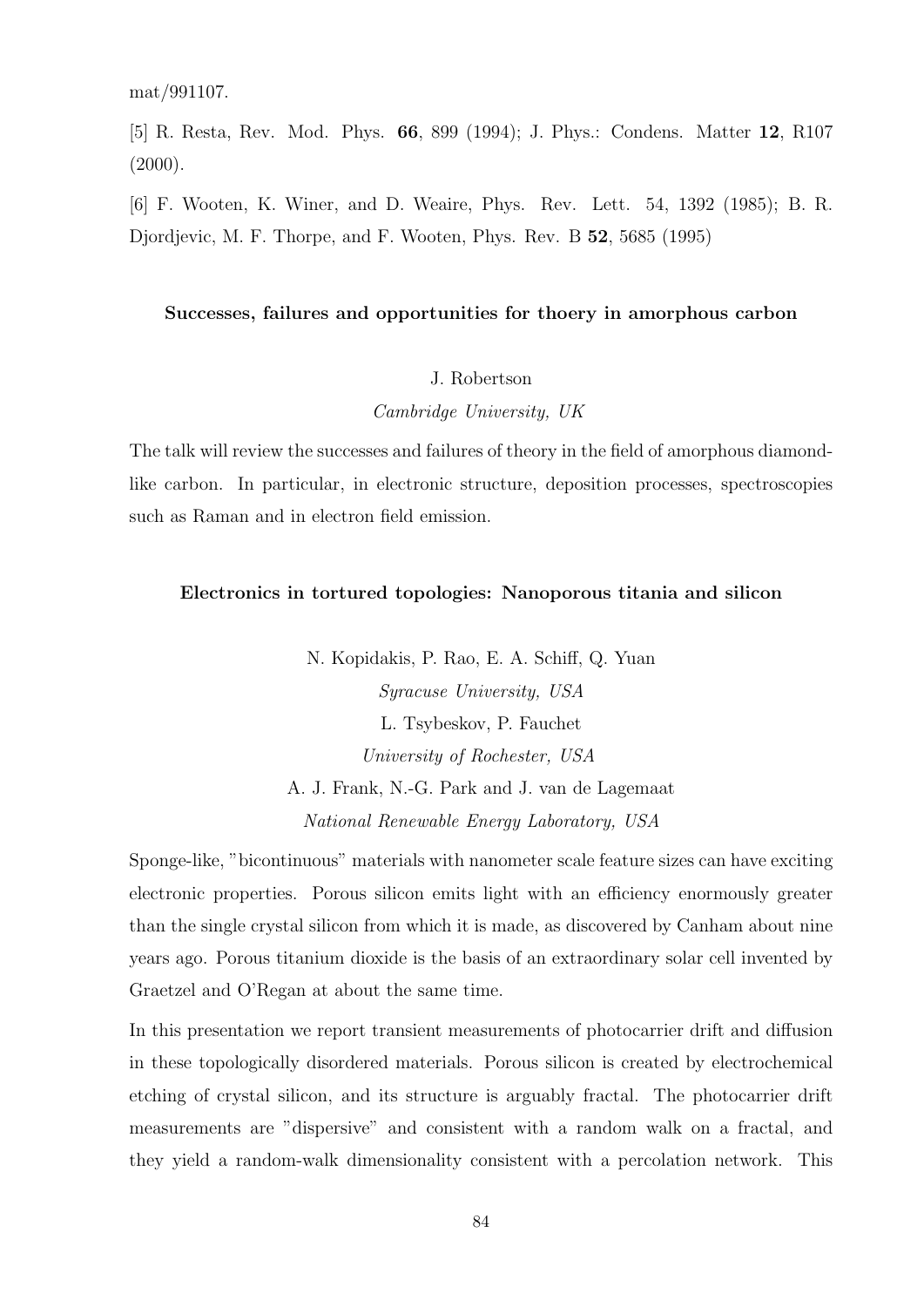behavior is very surprising, since we expect that quantum confinement effects associated with the nanoporosity would have led to a rugged energy landscape for transport and a qualitatively different behavior. We speculate upon the relative importance of disorder and nanoporosity for porous silicon's electronic structure.

Porous titania is created by sintering of colloidal nanocrystals to form a porous structure. In common with porous silicon, electron diffusion on the porous structure does not appear to be dominated by an energy landscape. On the other hand, the diffusion is very strongly nonlinear: the electron "typical" diffusion coefficient rises proportional to the total density of electrons. We are exploring Coulomb blockade models for this behavior.

## Amorphous Silicon Suboxides: From Semiconductor to Insulator

# M. Stutzmann, R. Janssen, A. Janotta Technische Universität München, Germany

Hydrogenated amorphous silicon suboxides,  $a-SiO_x$ : H, span the so far relatively unknown region between the most studied amorphous semiconductor, a-Si:H, and the technologically important insulating glass  $a-SiO_2$ . Therefore, in principle a lot can be learned about how the basic structural and electronic properties of disordered networks containing Si, O, and H depend on the relative concentrations of the constitutent atoms as well as on doping with electronically active impurities (e.g. B and P). The purpose of this presentation is to summarize the main results of a recent, systematic study of PECVDdeposited Si suboxides (bonding statistics, vibrational properties, optical bandgaps and bandtails, luminescence, deep defects, doping efficiency, stability, transport, and device properties)and to discuss these results from an experimental point of view in terms of present phenomenological models. Of particular interest are questions such as

- The influence of oxygen on preferential hydrogen bonding.
- The effect of small oxygen concentrations on the Urbach tail width and the deep defect density.
- A comparison of local oxygen vibrational modes in crystalline versus amorphous silicon.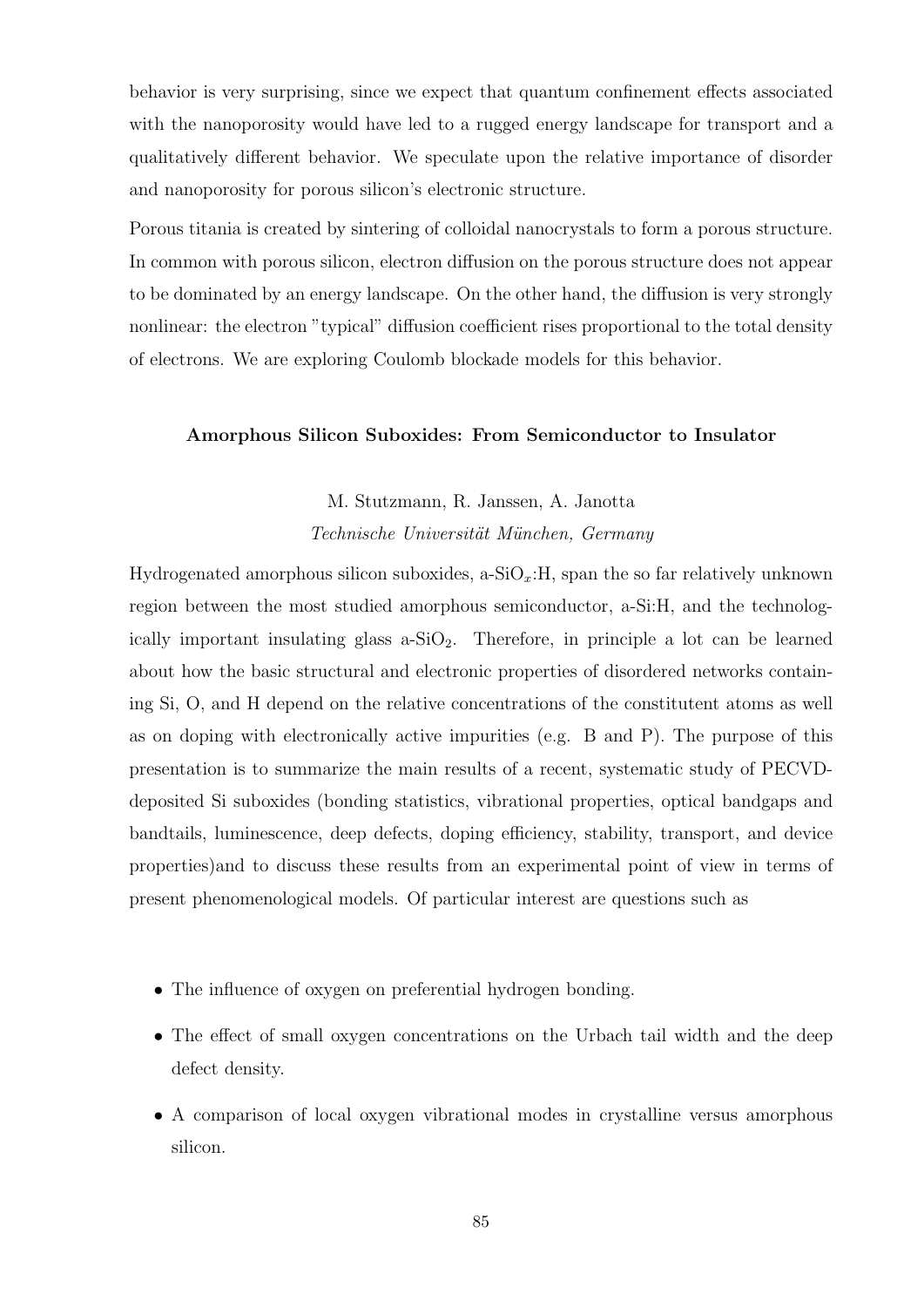- The relative effects of hydrogen versus oxygen content on the effective optical bandgap of silicon rich alloys.
- The dependence of the doping efficiency of boron or phosphorus on the oxygen concentration.
- Bipolar a-SiO<sub>x</sub>: H pin diodes and the defect pool model

A central aim of this phenomenological discussion is the identification of basic questions requiring further input from reliable microscopic models of such amorphous alloy systems.

## Some problems around the optical gap in chalcogenide glasses

# Keiji Tanaka

### Hokkaido University, Japan

The optical absorption edge of chalcogenide glasses has been studied extensively after Kolomiets and Tauc, while the nature is not yet elucidated.Forinstance,interpretations of Tauc gap and Urbach edge are still ambiguous. We cannot yet explain the origin of the weak-absorption tail(extending below the Urbach edge), which limits the application of chalcogenide glasses to optical fibers. In addition, although the mobility-edge and charged-defects concepts proposed by Mott and others have been employed frequently, we have no direct evidence demonstrating the existences. Clear-cut descriptions of these features are indispensable for the understanding of a variety of photoinduced phenomena. I will talk about these problems on the basis of recent spectral data of optical absorption, photoconduction<sup>1,2</sup>, and photoluminescence in  $\text{As}_2\text{S}_3$  and related materials. For instance, the mobility edge in  $As_2S_3$  is assigned at 2.7 eV. Origins of the Urbach edge and the weak-absorption tail are discussed.

- [1] K.Tanaka, Appl. Phys. Lett. 73 (1998) 3435.
- [2] K.Tanaka, S.Nakayama, Jpn. J. Appl. Phys. 38 (1999) 3986.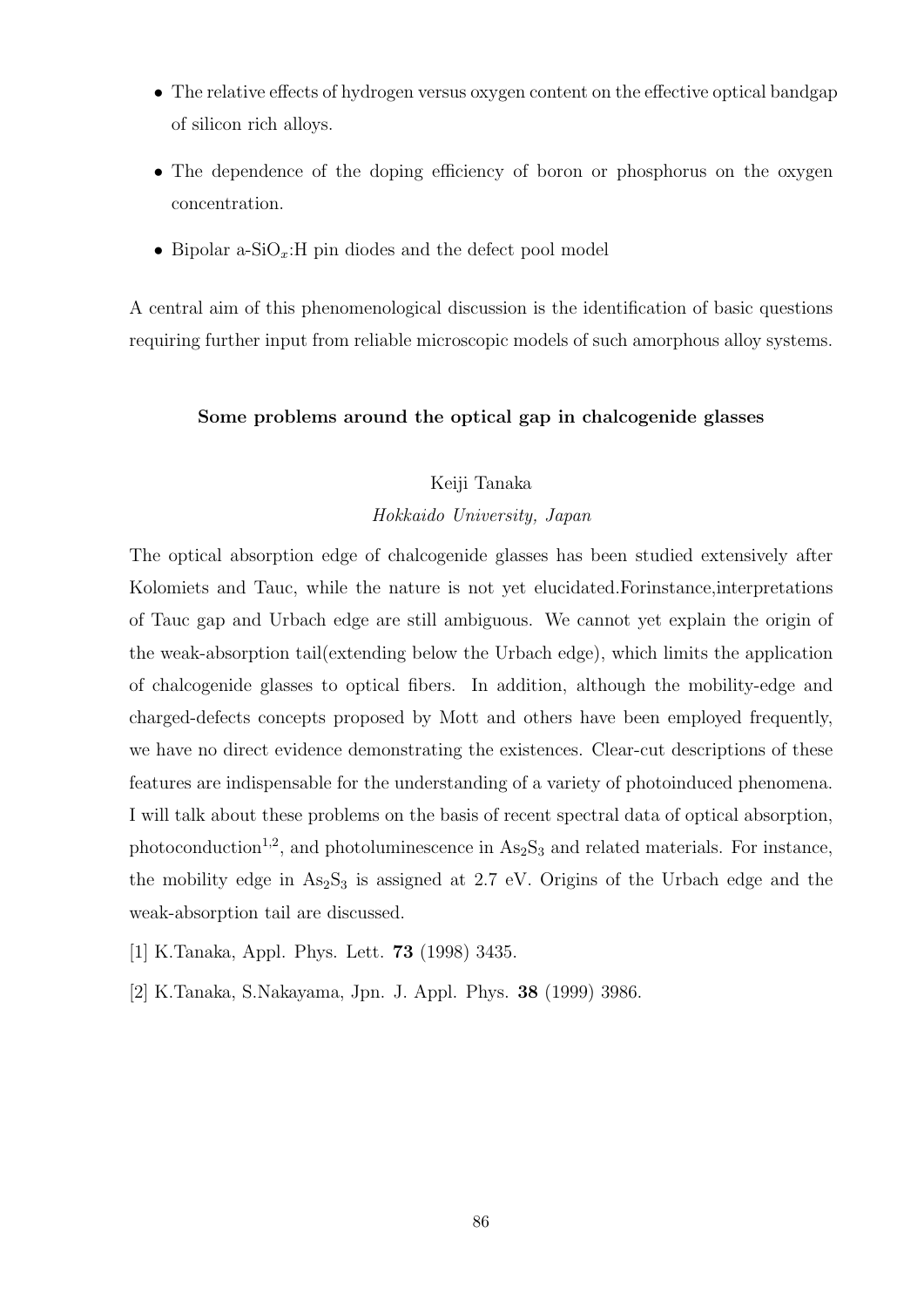### Atomic vibrations in disordered structures

S.N. Taraskin and S.R. Elliott University of Cambridge, UK

The nature and properties of vibrational excitations in disordered materials are discussed. Our approach includes analytical (e.g., coherent potential approximation) and numerical (e.g., normal mode analysis, fast evolution method) techniques. The problems of interest are (i) dispersion law in disordered materials, (ii) density of vibrational states (lowfrequency regime and the boson peak), (iii) wave propagation (the Ioffe-Regel crossover), (iv) multifractal properties of localized states. Systems under analysis include vectoral multi-dimensional toy models, icosahedral glass, structural models of realistic glasses (e.g. vitreous silica and germania) constructed by means of classical molecular dynamics.

### Self- Organization in Network Glasses

Michael F. Thorpe and M. V. Chubynsky Michigan State University, USA

The continuous random network model is widely used as a realistic description of the structure of covalent glasses and amorphous solids. We point out that in real glasses and amorphous materials, there are non-random structural elements that go beyond just simple chemical ordering. We propose that the network can self-organize at its formation or fictive temperature, and examine some of the possible consequences of such selforganization. We find that the absence of small rings can cause the mechanical threshold to change from a second order to a first order transition. We show that if stressed regions are inhibited in the network, then there are two phase transitions and an intermediate phase that is rigid but stress-free. This intermediate phase is bounded by a second order transition on one side and a first order transition on the other. Recent experiments in chalcogenide glasses give evidence for this intermediate phase.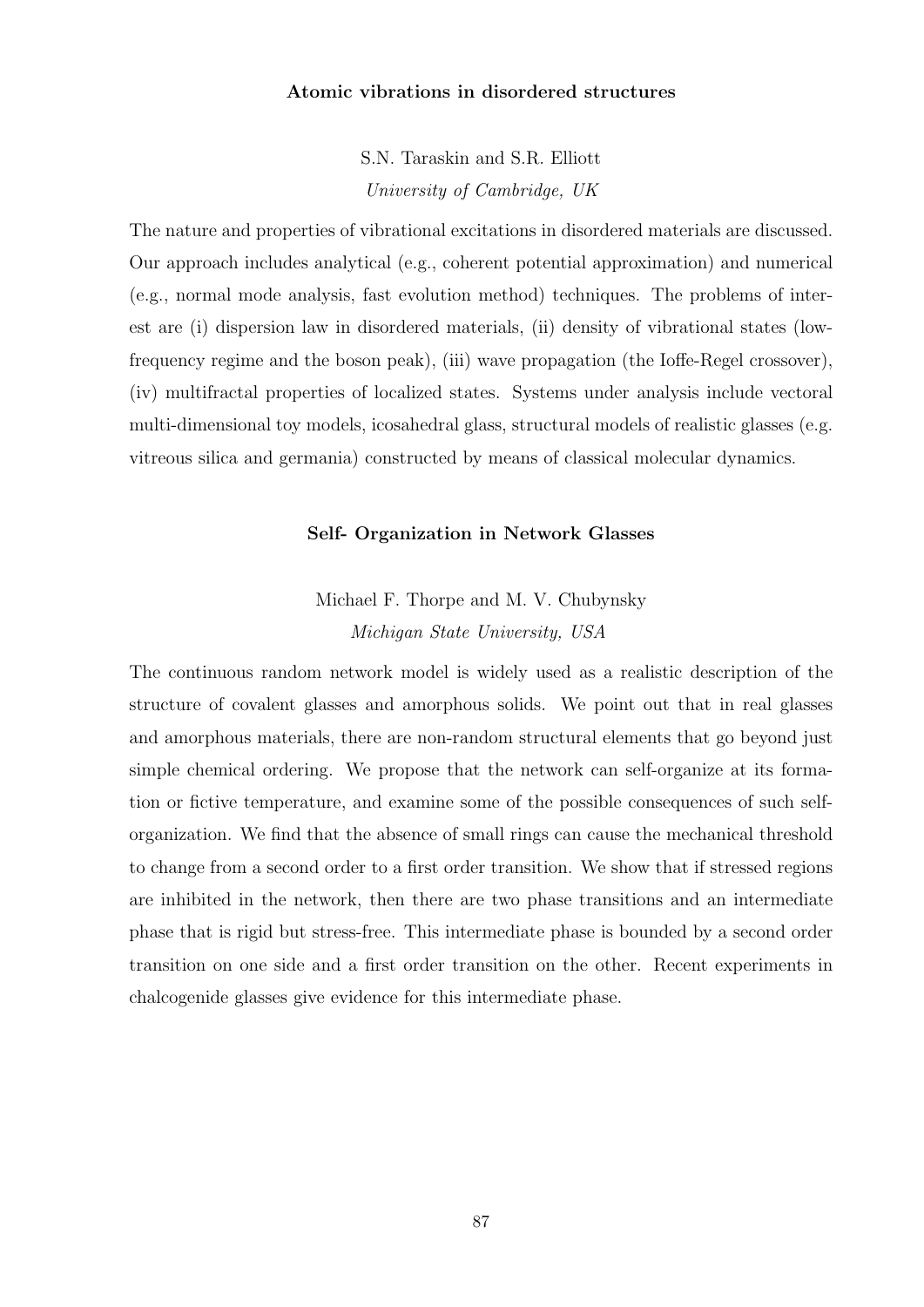# Hydrogen diffusion and metastability in hydrogenated amorphous silicon

Chris G. Van de Walle Xerox PARC, USA

Hydrogen passivates defects in amorphous silicon, but is also generally accepted to be involved in defect generation. We have addressed the interactions of hydrogen with amorphous silicon by focusing on the local environment around the hydrogen atom, carrying out first-principles calculations for hydrogen in a crystalline lattice with and without defects. The computational results have all been obtained using density-functional theory, ab initio pseudopotentials, and a supercell geometry.

We have carefully investigated the dissociation path for the breaking of a Si-H bond. The vibrational characteristics of this process provide an immediate explanation for the large isotope effect (H vs. D) observed for Si-H bond breaking on surfaces and at interfaces; whether the enhanced stability of Si-D bonds can also benefit amorphous silicon has not been established yet.

By linking the microscopic phenomena to the macroscopic diffusion process we can compare the predicted Fermi-level dependence with the observed one. This leads to some interesting conclusions about the nature of hydrogen trapping sites.

Finally, I will discuss an exchange process between trapped and interstitial hydrogen that plays a significant role in diffusion processes. A metastable  $SiH<sub>2</sub>$  complex plays an important role in this exchange; I will speculate on the potential role of this complex, and of the  $H_2$  molecule, in metastable defect formation.

I gratefully acknowledge collaborations with B. Tuttle, C. Herring, W. Jackson, N. Johnson, N. Nickel, and R. Street.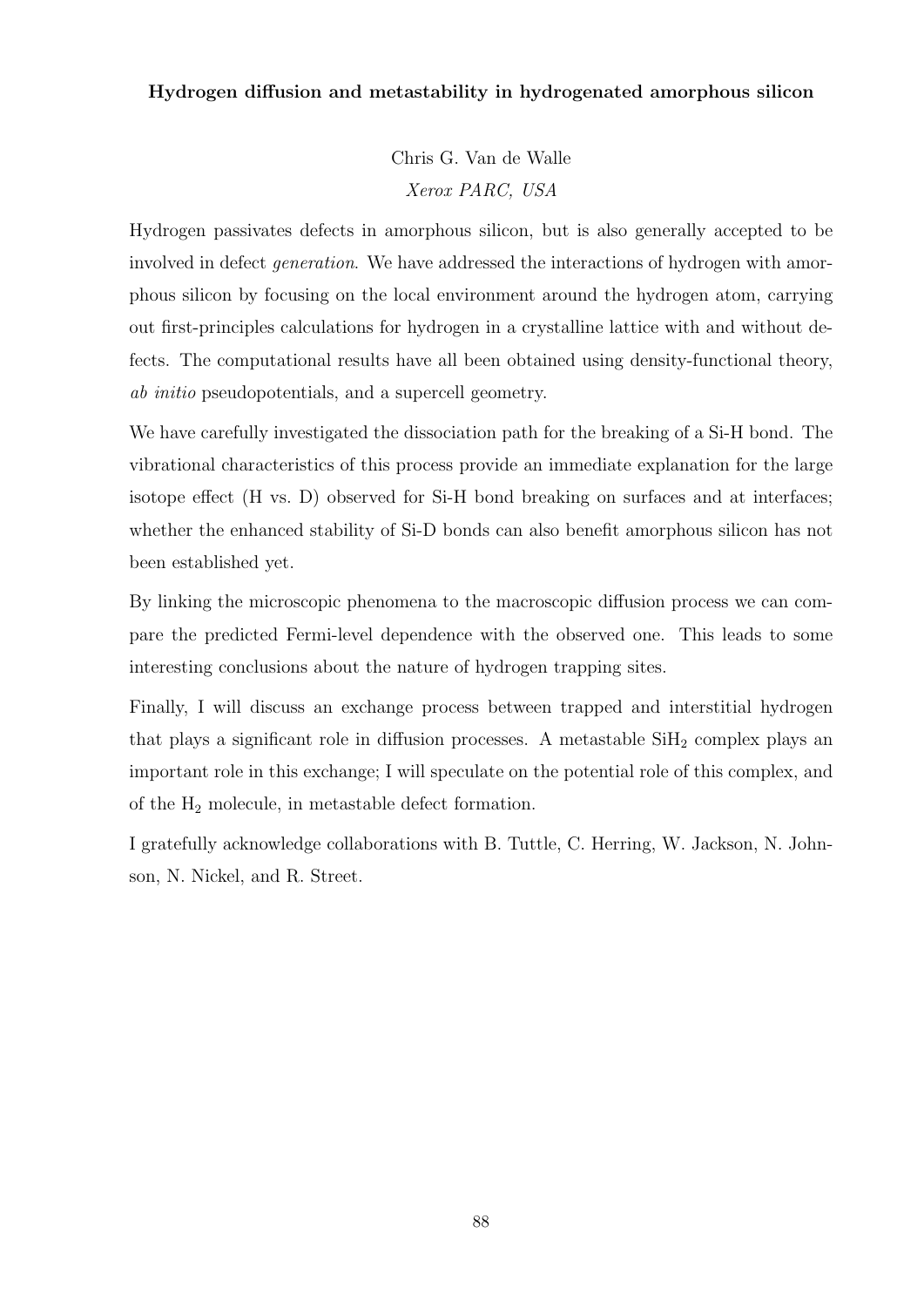### 5.2 Reports on Collaborative Visits

# Report on a Collaborative Visit of Dr Sergey Ostanin (University of Glasgow, UK) to Professor Hubert Ebert (LMU, Munich, Germany)

June 7-12, 2000

I was visiting Prof. Ebert's group at Department of Chemistry of L.-M. University in Munich from 7 June to 12 June 2000. Our collaborative work initiated before, at my previous visit, has been completed.

One of the main objects discussed with Prof. H. Ebert and Dr. V. Popescu were the x-ray magnetic circular-dichroism (XMCD) spectra calculated for ordered and disordered Co-Rh and Fe-Pd alloys. These theoretical data, obtained by the fully relativistic SP-KKR-CPA method, were examined against the available experimental XMCD findings. We analysed an origin of the XMCD changes due to both disordering and structure-distortion effects. The latter one is very important because some recent XMCD measurements have been done using the thin-film site-ordered specimens distorted tetragonally along the out-ofplane film direction.

The SPR-KKR-CPA calculations were able to confirm the magnetisation induced in the 4d transition metals by their alloy partners. Because XMCD is dominating in the white line region, the XMCD sum-rules in their integral form can supply reliable estimations of the component-resolved spin and orbital magnetic moments in Co-Rh and Fe-Pd.

In the near future we are planning to submit a paper on the XMCD in Co-Rh and Fe-Pd alloys including the original experimental XMCD data.

I am very grateful to the network for support.

Dr. Sergey Ostanin

Department of Physics and Astronomy, University of Glasgow Glasgow, UK

June 14, 2000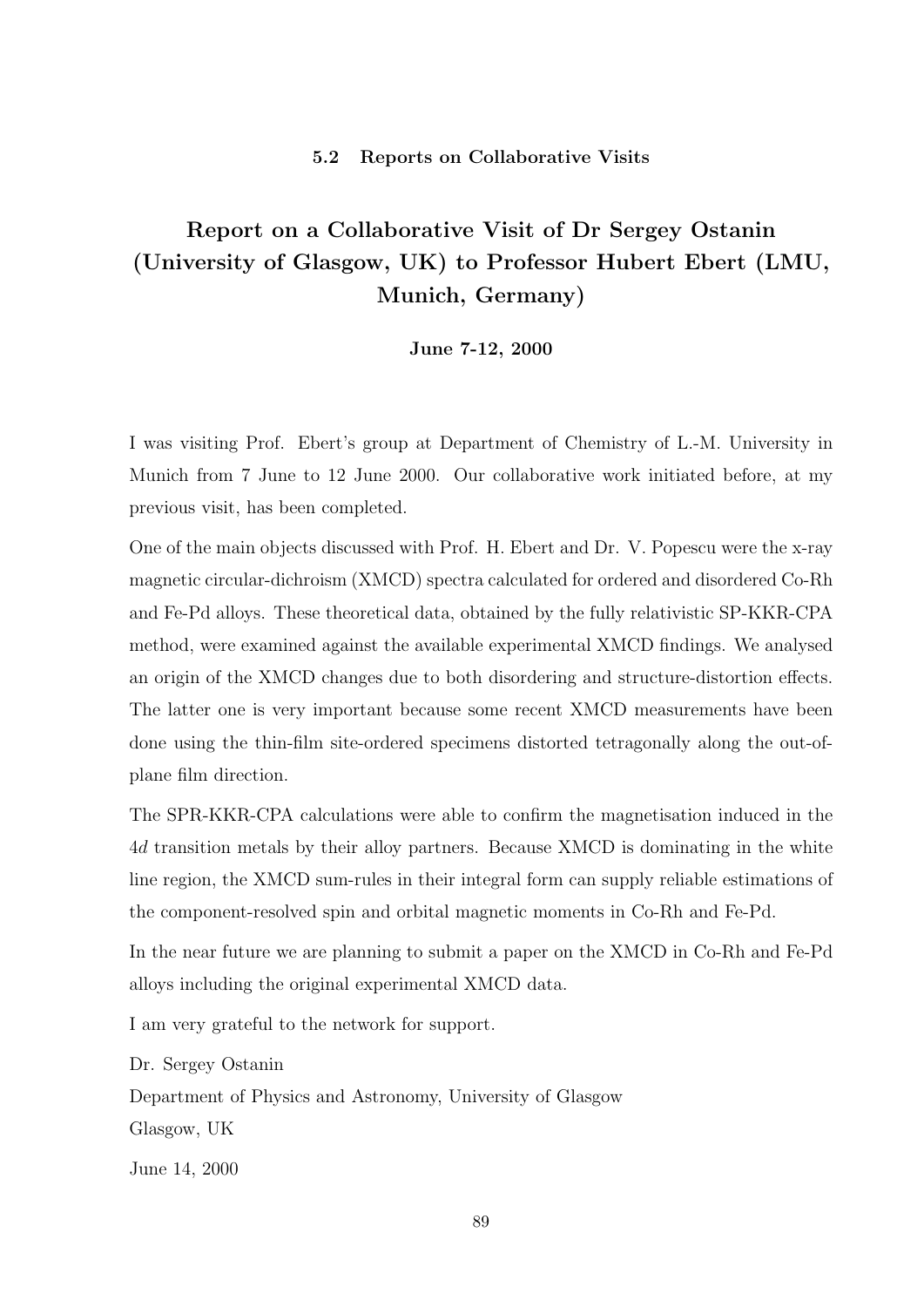# Report on a Collaborative Visit of Mads Brandbyge (Technical Univ. of Denmark) to Pablo Ordejon (Autonoma Univ. Barcelona)

2 June – 24 June 2000

I visited Prof. Pablo Ordejon and his group at the Institut de Ciencia de Materials de Barcelona from 2. June to 24. June, 2000. The aim of my visit was to initiate a collaboration on ab initio calculations of electrical transport on the atomic scale - e.g. through atom sized metal point contacts or molecular contacts. Especially, we want to be able to calculate the non-linear conductance of atomic/molecular scale systems selfconsistently within density functional theory.

The specific goal of the visit was to combine the SIESTA code – a LCAO  $O(N)$  density functional package

(D. Sanchez-Portal, P. Ordejon, E. Artacho and J. Sole, Int. J. Quantum Chem. 65, 453 (1997)), with the non-equilibrium Greens function transport scheme, as implemented in a semi-empirical self-consistent tight-binding version (M. Brandbyge, N. Kobayashi, and M. Tsukada, Phys. Rev. B 60, 17064 (1999)).

During my stay I have implemented the first version of the connected code. Its main ingredient is the SIESTA–transport-code interface which communicate the hamiltonian and overlap parameters to the transport code, and return the non-equilibrium densitymatrix to the LCAO-DFT code. The transport code calculate the densitymatrix corresponding to the contact/scattering region coupled to bulk electrodes (with difference in Fermi energy for finite voltage bias).

Simple tests for one-dimensional chains of gold atoms where performed, but more extensive tests of the code for the case of three-dimensional structures with a finite voltage bias remains to be done.

### Mads Brandbyge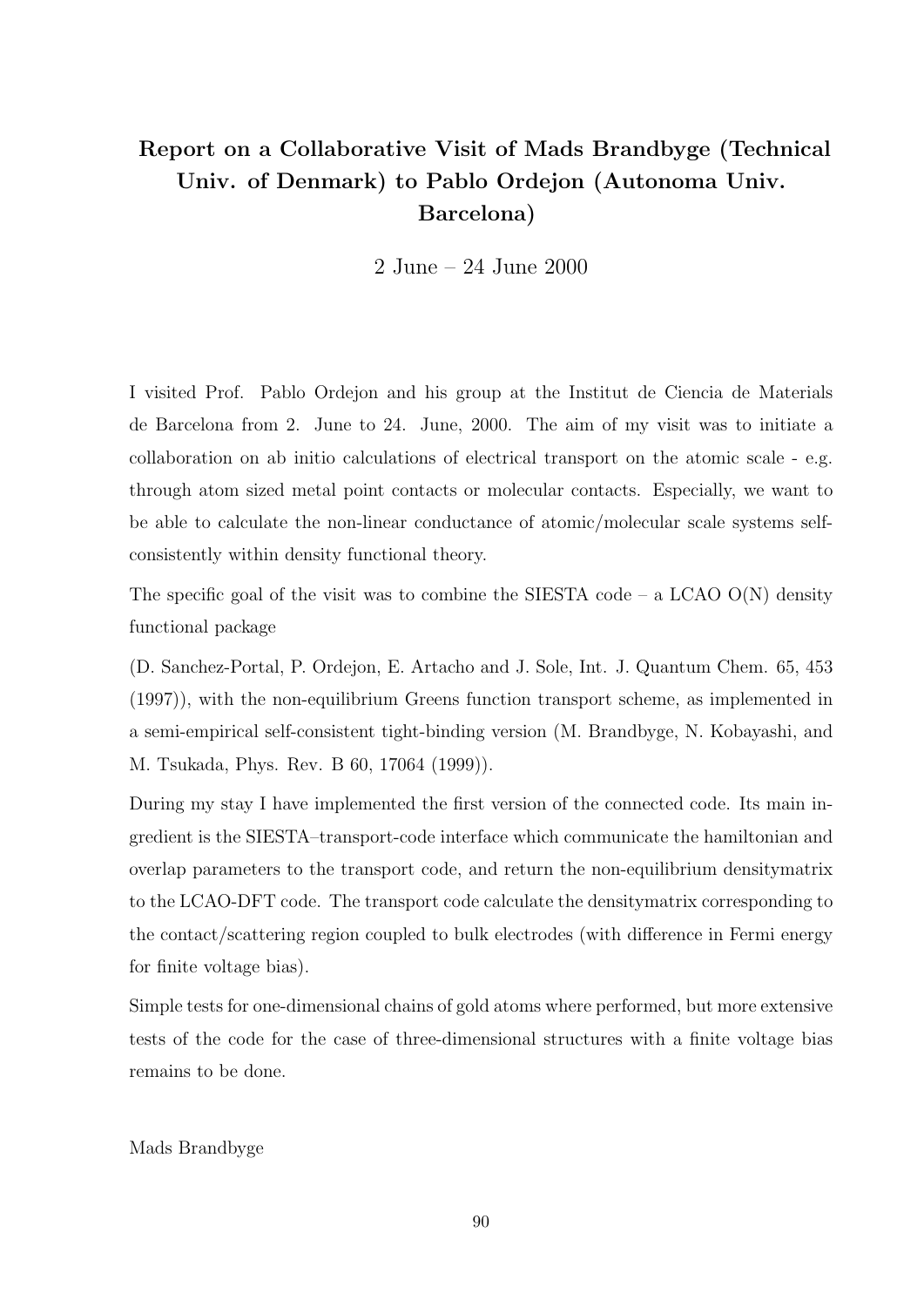# Report on the collaborative visit of Ulrich Freking (Münster) to Wroclaw within the STRUC- $Psi_k$  ESF Programme 17th June - 1st July 2000

Within the STRUC- $Psi$  ESF Programme, I spent two weeks (17.06.2000 - 01.07.2000) at the University of Wroclaw in the group of Professor Maria Steslicka to continue a joint scientific project on 'Electronic properties of superlattices (SL's) from pseudopotential calculations'. My stay in Wroclaw focused on a theoretical investigation of AlGaAs-based biperiodic superlattices in which every second GaAs slab ('quantum-well' layer) and/or every second GaAs slab ('quantum-barrier' layer) is of a different width. Biperiodic SL's exhibit superior characteristics as compared to usual SL's with simple two-layer wellbarrier period, and therefore they are found to be promising for novel applications in optoelectronics. The starting point of our studies were computer codes using pseudopotentials within a plane-wave basis set which I have written at the University of Münster during my studies for a PhD.

During my stay in Poland, together with members of the group of Prof. Steslicka we were able to reach the two following main aims:

First, together with Dr. Robert Kucharczyk I discussed several results obtained for biperiodic SL's by using a modern empirical pseudopotential of Mäder and Zunger  $[K.$ Mäder and A. Zunger, Phys. Rev. B50, 17393 (1994). We carried out calculations of the electronic level structure and space-charge distributions for [100]-oriented bioperiodic  $(GaAs)_k(AIAs)_l(GaAs)_m(AIAs)_m$  SL's with variable layer thicknesses. The SL potential resulting from the two different GaAs and/or AlAs slabs within the SL period yields miniband splittings and specificial spatial redistributions of states. Our results obtained for the GaAs  $\Gamma$  –valley-derived minibands reproduce the characteristics predicted by simplemodel approaches. While corresponding features of the AlAs X-valley-derived minibands are neglected in most model studies, our pseudopotential approach allowed us to discuss them for biperiodic SL's for the first time. Our results will be presented at the ECOSS conference in Madrid in September 2000 and they will be published in the Proceedings of the conference in 'Surface Science'.

Second, I installed a more sophisticated, self-consistent version of my program code,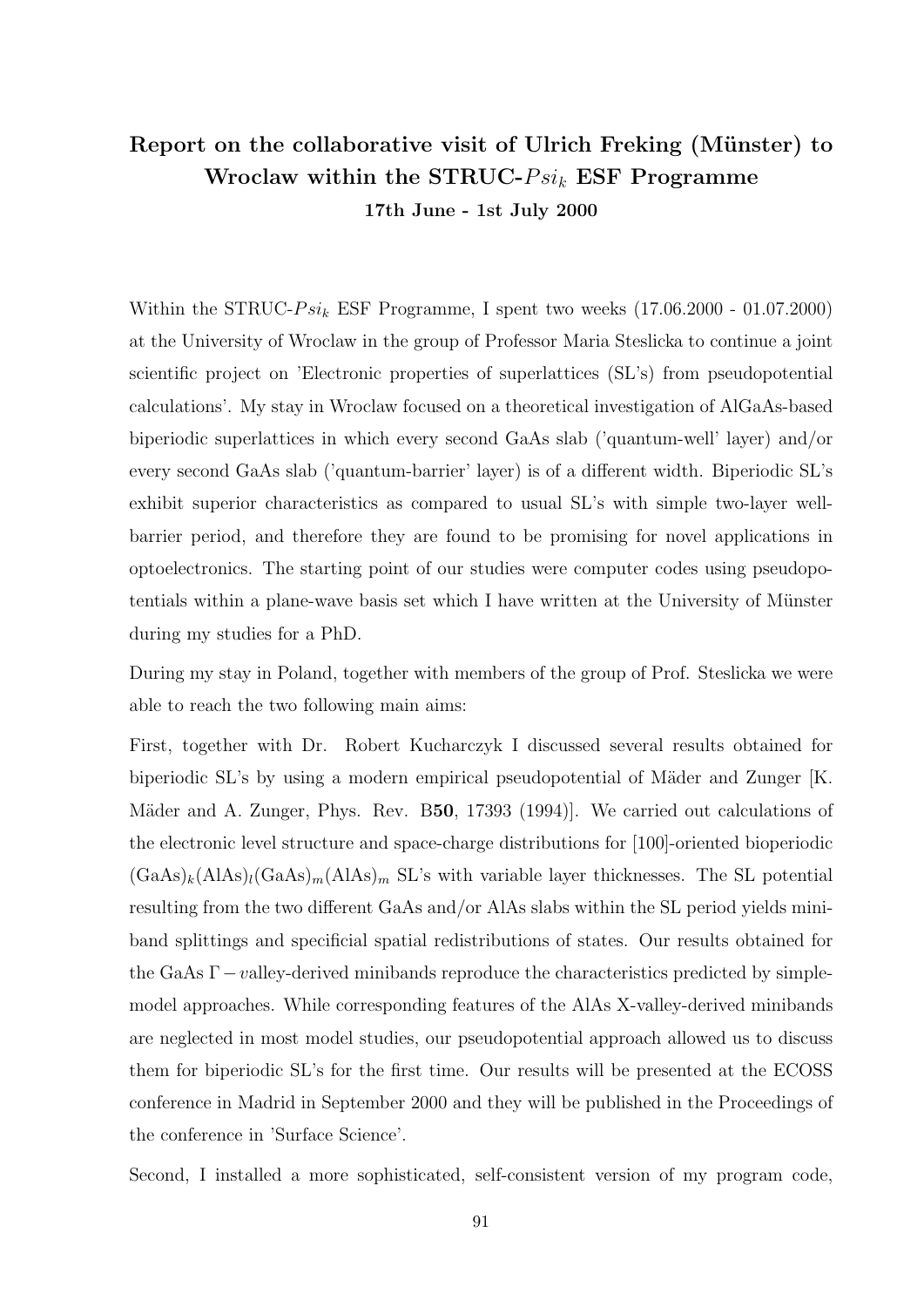using norm-conserving pseudopotentials of Kleinman and Bylander [L. Kleinman and D.M. Bylander, Phys. Rev. B48, 1425 (1982)]. We were able to obtain first results for [100]-oriented superlattices on a two processor workstation of the University of Wroclaw. A PhD student in the group of Professor Steslicka, to whom I explained the underlying density functional theory and the use of my codes, has continued these studies after my return to Münster. The interpretation of the results will be done in close collaboration.

In summary, my stay in the group of Prof. Maria Steslicka in Wroclaw enabled us to continue more realistic electronic structure calculations of semiconductor superlattices. Neither the calculations themselves nor the interpretation of the respective results would have been possible without this collaboration.

Ulrich Freking

Mnster, July 13th, 2000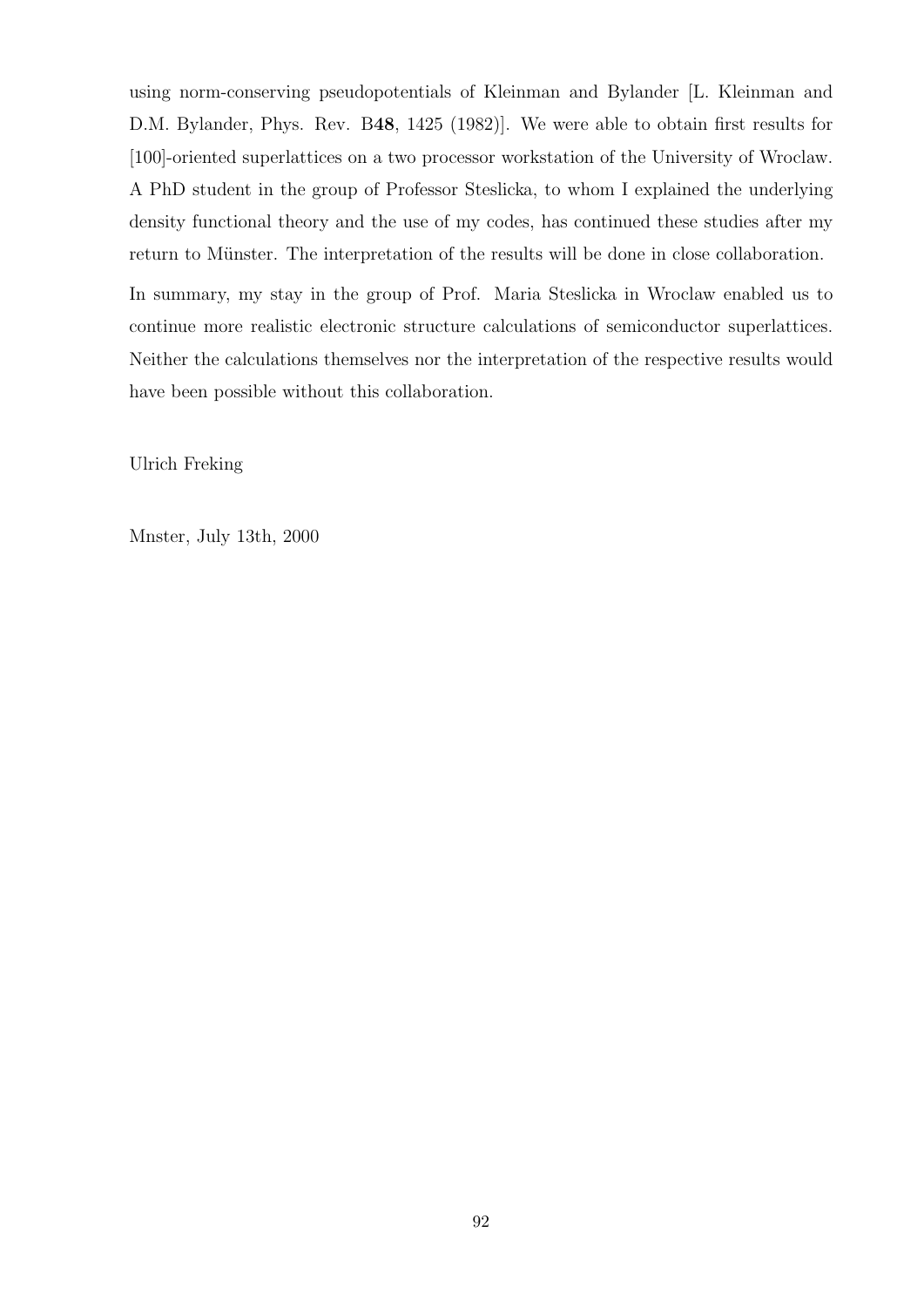### 5.3 Workshop Announcements

5.3.1 Workshop on Materials Modelling

# MML2000 International Workshop on Materials Modelling Oxford, UK, 18-20 September 2000 http://users.ox.ac.uk/ mml2000/

Committee: Prof David Pettifor, Prof Adrian Sutton, Dr Robert Rudd and Dr Steven Kenny

MML2000 will highlight applications of materials modelling to systems with multiple length scales. A large range of state-of-the-art modelling will be covered, and we aim for the talks to be given at a level accessible to non-experts and young scientists. This year's workshop will complement MML99 which focussed on methodologies, and again this year we expect participants whose interests range from quantum chemistry to continuum modelling, with attendees coming from both academia and industry.

The style of the workshop will be informal. There will be four keynote talks the first day, followed by six one-hour talks on each of the two following days. The Oxford venue is the same as last year: the lecture theatre of the Computing Laboratory in the Wolfson Building for the lectures and St. Edmund Hall for accommodations and meals (including the banquet). Each of these is outstanding in its own right, and together they promise to help make MML2000 a great success.

We have invited an outstanding group of speakers. The preliminary programme is available at the MML2000 web site:

http://users.ox.ac.uk/ mml2000/programme.html

The confirmed speakers include Pettifor (Oxford), Windle (Cambridge), Gilmer (Lucent),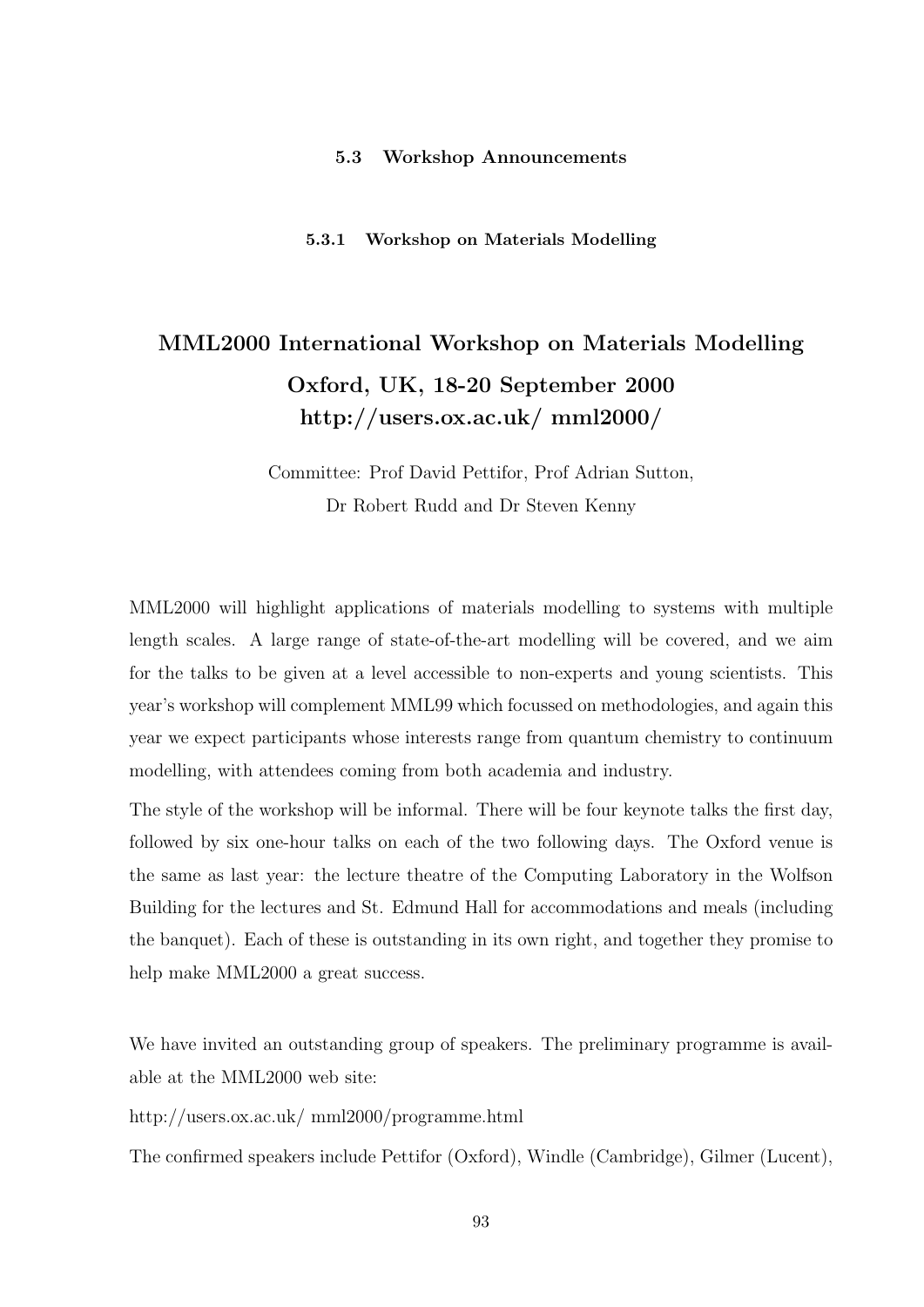Farrugia (Corus), Kremer (Mainz), Theodorou (Patras), Paul (Mainz), Willis (Cambridge), Rudd (Livermore), Jenson (MIT), Evans (Swansea), Grant (Oxford) and Phillips (Brown).

We hope MML2000 will attract a diverse group of participants from the UK, Europe and beyond. Some bursaries will be available for students from the conference organisers, and more substantial financial assistance will be available from SIMU for its members (not just students) who participate.

Please have a look at our web site, http://users.ox.ac.uk/ mml2000

Online registration is available at the web site. Please register as soon as possible if interested.

MML2000 Organising Committee Department of Materials University of Oxford Oxford OX1 3PH, England fax: +44 1865 273789 mml2000@materials.oxford.ac.uk http://users.ox.ac.uk/~mml2000/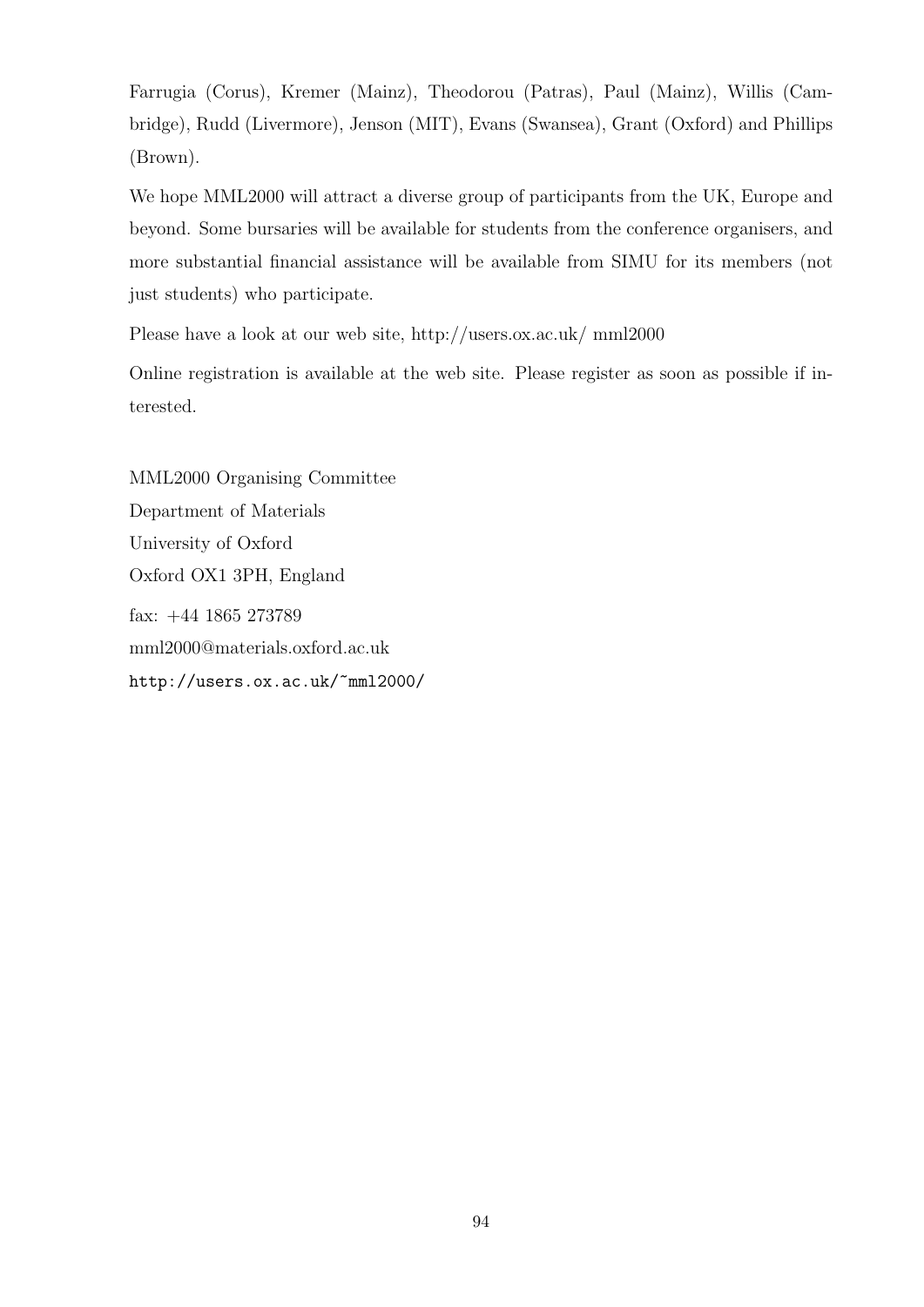# 6 General Workshop/Conference Reports

### 6.1 Symposium on Spin-Electronics

#### Halle, Germany, July 3-6, 2000

The "Symposium on Spin-Electronics" (http://www.mpi-halle.de/~sse2000)

was held in Halle (Germany) on July 3-6, 2000. This was the first international symposium specifically devoted to spin-electronics. It has been organized by the Max-Planck Institute of Microstructure Physics.

Spin-electronics (also dubbed "spintronics" or "magneto-electronics") is a new field of science and technology aiming at merging electronics and magnetism in order to realize new electronic devices in which the spin of the electron plays an active role. Of particular interest is the realization of non-volatile magnetic random-access memories (M-RAM) that could offer a number of advantages as compared to conventional C-MOS RAMs: non-volatility, better scalability, lower energy consumption and heat dissipation. On the long term perspective, spin-electronics also appears as a promising candidate for the realization of solid-state quantum computers. Besides its strong technological potential, spin-electronics is also an extremely attractive area from the point of view of fundamental science.

The purpose of the "Symposium of Spin-Electronics" was to bring together scientists active in the field of spin-electronics and spin-dynmics in order to the latest experimental and theoretical developments, as well as technological applications. The subtopics covered various apspects of spin-dependent transport, electronics, and optics:

- materials for spin-electronics (hybrid FM/SC systems, oxides, etc.)
- GMR, tunneling MR, and other spin-dependent transport effects
- femtosecond spin-dynamics (pump-probe experiments, etc.)
- gigahertz spin-dynamics in semiconductors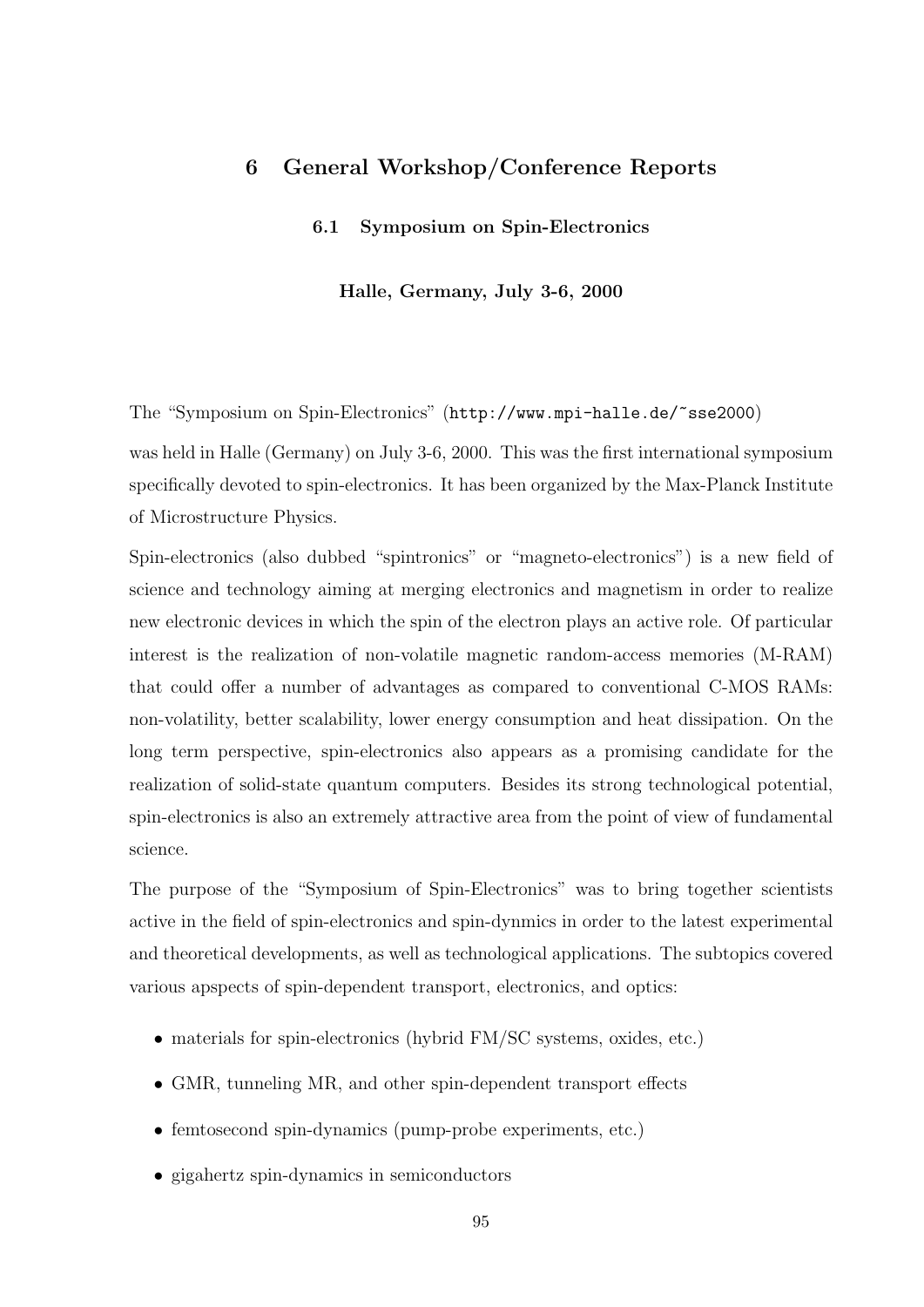- applications and devices (GMR heads and sensors, MRAMs, etc.)
- new directions (spin transistors, etc.).

The response to the Symposium has been extremely positive and the participation was very important for a newly created Symposium: more than 300 persons (including approximately 20 persons from the USA and 40 from Japan) attended the Symposium and presented more than 260 contributions (12 invited papers, 67 contributed oral papers, and 184 posters). Besides scientific discussions, the participants of the Symposium also had the opportunity of discovering the city of Halle, by attending a symphonic concert at the Georg-Friedrich-Haendel Concert Hall and by enjoying the beautiful landscape from the Biergarten "Bergschänke". The visit of the Max-Planck Institute of Microstructure Physics, after the end of the Symposium, attracted more than hundred visitors. The evaluation carried out at the end of the meeting regarding the scope, scientific program, and organization has given very positive results, and the participants almost unanimously voted in favor of a further "Symposium on Spin-Electronics."

The RTN on "Computational Magneto-electronics" has been very actively involved in the conception of the Symposium (five members of the Network were among the members of the Inernational Advisory Committee or of the Program Committee of the Symposium), and 27 members of the Network attended the Symposium and presented 33 contributions. From the point of view of the Network, the Symposium offered an unique opportunity of exchanging view with experimentalists and scientists of the semi-conductor community.

P. Bruno

Co-chair of the Symposium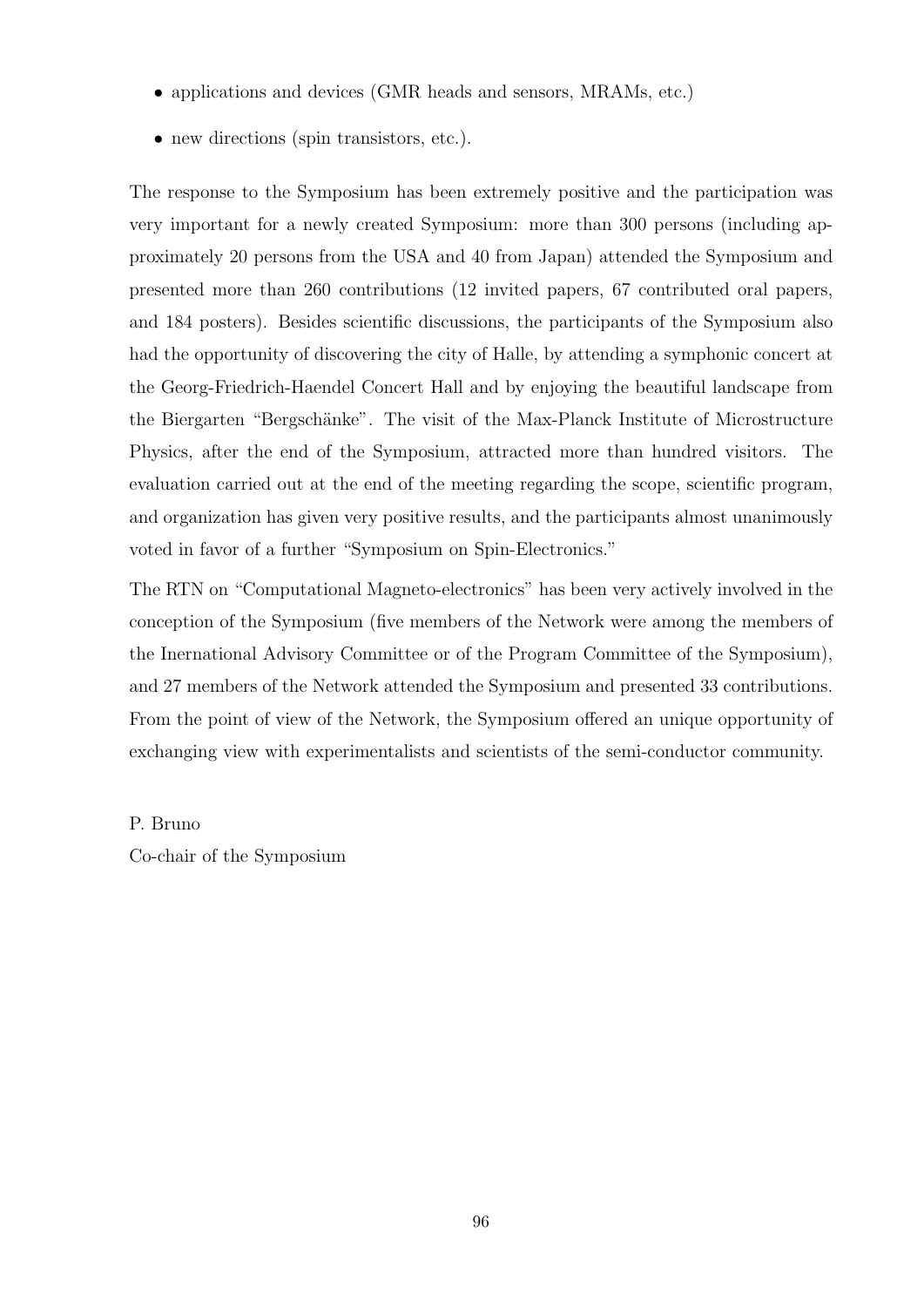# 7 General Workshop/Conference Announcements

## 7.1 Winter School in Cargese

## EUROPEAN WINTER SCHOOL

# STATE OF THE ART SIMULATIONS IN ELECTRONIC STRUCTURE AND TOTAL ENERGY FOR SURFACE SCIENCE

Institut d'Etudes Scientifiques de Cargèse Cargèse (Corse) FRANCE February  $19^{th}$  - March  $3^{rd}$  2001  $\,$ 

# Scientific Committee:

M.C. Desjonquères (Saclay), M. Finnis (Belfast), C. Noguera (Orsay), M. Scheffler (Berlin), P. Soukiassian (Saclay), D. Spanjaard (Orsay), E. Tosatti (Trieste), E. Wimmer (Le Mans)

### Local Committee:

M.C. Asensio (Orsay, Madrid), C. Barreteau (Saclay), M.C. Desjonquères (Saclay), T. Deutsch (Grenoble), F. Finocchi (Orsay), D. Spanjaard (Orsay), G. Tréglia (Marseille)

# PRELIMINARY PROGRAMME

# 1. Electronic structure: Methods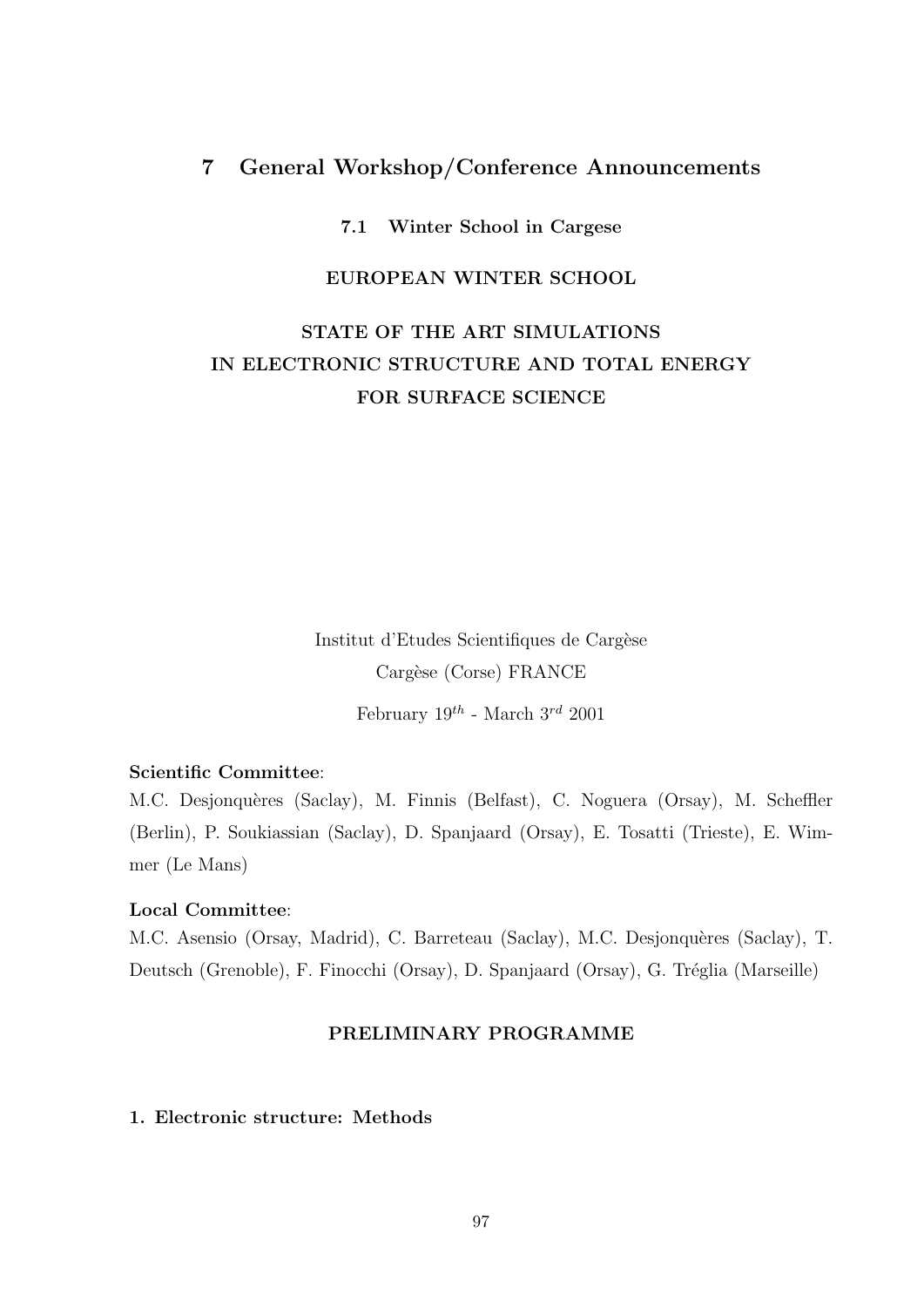a) General introduction to density functional theory (1H30), pseudopotentials and plane waves (1H30), linear response and molecular dynamics (1H30): D. VANDERBILT (Rutgers University, USA)

b) FLAPW and FPLMTO Methods (3H): E. WIMMER (Le Mans, France)

c) Tight-binding methods (1H30): C. BARRETEAU (Saclay, France)

# 2. Electronic structure: Applications and Experiments

a) Kinetic Monte-Carlo method: from microscopic to macroscopic properties (3H): P. KRATZER (Berlin, Germany)

b) Quantum wells (1H30): E. GARCIA-MICHEL (Madrid, Spain)

c) Theory of Photoemission (1H30): M. LINDROOS (Tampere, Finland)

d) Photoemission experiments (1H30): M.C. ASENSIO (Orsay, France and Madrid, Spain)

e) Theory of Scanning Tunneling Microscopy (1H30): F. FLORES (Madrid, Spain)

f) Scanning Tunneling Microscopy experiments (1H30): S. ROUSSET (Paris, France)

# 3. Empirical potentials and applications

- a) General introduction (3H): G. ACKLAND (Edimbourg, Scotland)
- b) Kinetic Tight-Binding Ising Model and its applications to alloying at surfaces (1H30):
- G. TREGLIA (Marseille, France)

c) Order/Disorder at surfaces (3H) E. TOSATTI (Trieste, Italy)

# 4. Surface Magnetism

a) General introduction to surface magnetism and role of the electronic correlations (3H):

G. SAWATZKY (Gröningen, Netherlands)

b) Theory of surface magnetism: Coupling between magnetism and atomic structure - Multilayers  $(3H)$ : S. BLÜGEL (Jülich, Germany)

c) Magnetism of metals, magnetic dichroïsm (3H): F. GAUTIER (Strasbourg, France)

# 5. Excitations at surfaces

- a) General introduction (1H30): P. THIRY (Namur, Belgium)
- b) Optical response of surfaces (1H30): G. ONIDA (Roma, Italy)
- c) Surface vibrations (1H30): P. DUMAS (Orsay, France)

d) Electronic excitations (1H30): V. STAEMMLER (Bochum, Germany)

# 6. Physisorption and Chemisorption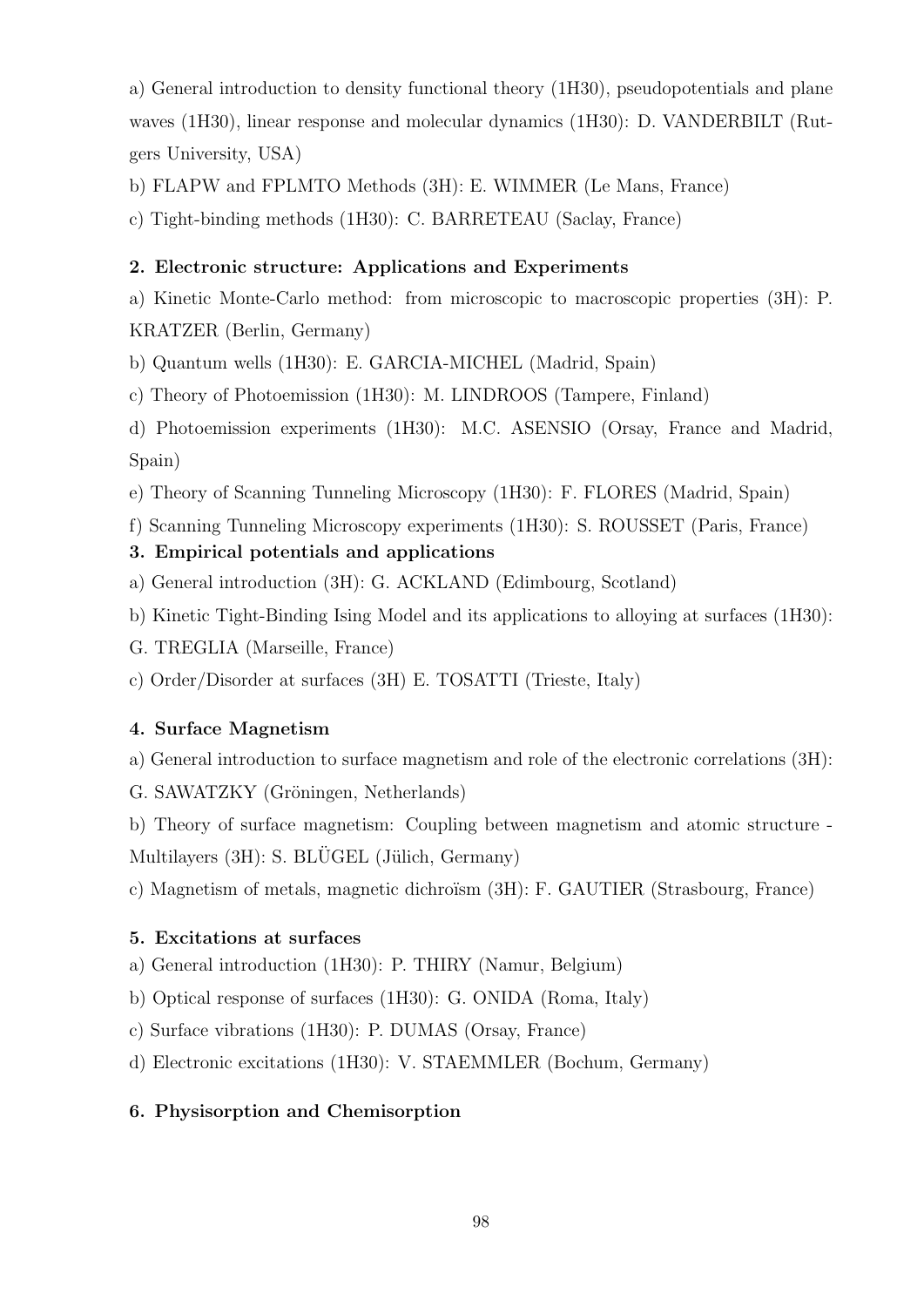a) General introduction (3H): J.K. NORSKOV (Lyngby, Denmark)

b) Physisorption (1H30): C. RAMSEYER (Besançon, France)

c) Ab-initio methods in chemisorption (1H30): H. TOULHOAT (Rueil-Malmaison, France)

d) Chemisorption experiments (3H): D.A. KING (Cambridge, UK)

The programme will be organized in 9 working days during which there will be 4 lectures (1H30 each, including 15' for discussions)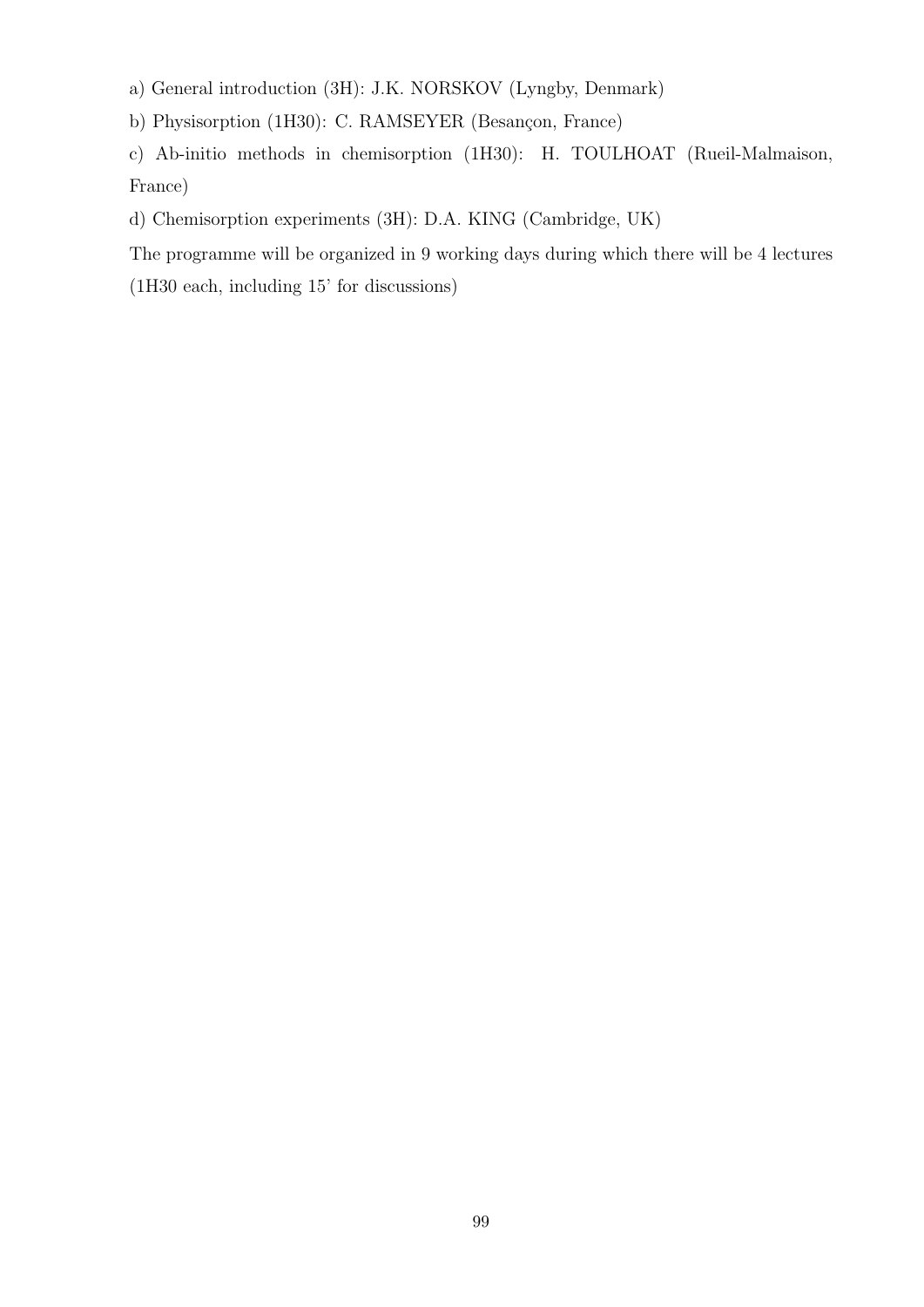## 7.2 ADFT2001 Vienna, Austria

# International Conference on Applied Density Functional Theory

January 14-17, 2001 in Vienna, Austria

Honorary Chairman: Walter Kohn

The Workshop's web site: http://www.physics.at/dft2001

This four day symposium will focus on the application of Density Functional Theory to problems in physics, chemistry and materials science.

The list of confirmed invited speakers includes:

- Ole Andersen (Stuttgart): *Beyond linear methods*
- Peter Bloechl (Zuerich): *Insights on the Dielectric Breakdown in Transistors from* Density Functional Calculations
- Roberto Car (Princeton)
- Boerje Johansson (Uppsala)
- Walter Kohn (Santa Barbara): Van Der Waals Attraction and Time-Dependent DFT: An Extended Regime.
- Dimitrios Papaconstantopoulos (Washington): The NRL Tight-Binding Method
- David Singh (Washington): A band structure view of some metallic correlated oxides.
- Erich Wimmer (Paris): The Impact of Density Functional Theory on Industrial Research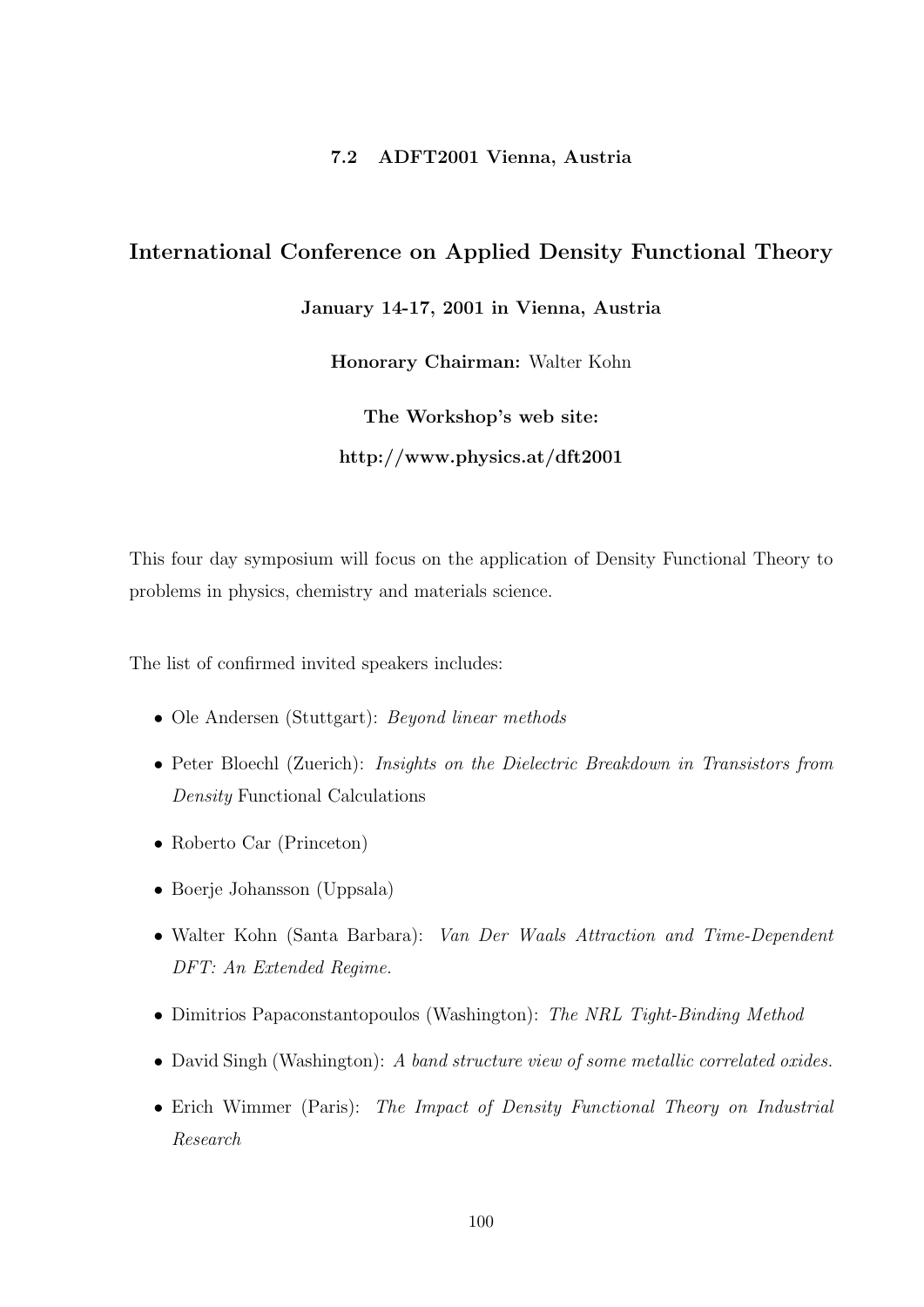## WORKSHOP ANNOUNCEMENT

We are pleased to announce the first

#### 7.3 International Workshop in Barcelona

on

# "Modelling of the Growth and Interface Properties of Thin Films and Multilayers through Molecular Dynamics"

9-10 November 2000 - Barcelona, Spain

organised by the Institut de Ciencia de Materials de Barcelona (ICMAB-CSIC) and promoted by the European Thematic Network MULTIMETOX.

This Workshop is intended to bring together computer simulation methods in crystal growth and interfaces properties, and thin and ultra thin experimental preparation techniques. The lectures are oriented to PhD students, although postdocts and researchers are not excluded. Participants are welcome to present results of their own field of research, either molecular dynamics calculations on physico-chemical mechanisms of growth and interfaces, or deposition and characterisation of surfaces, interfaces and nanometer-scale structures.

Tentative list of Invited Lecturers:

Dr. J. Gale, Imperial College of Science, Technology and Medecine, London, UK "Molecular Dynamics Simulations"

Dr. A.R. Gonzalez-Elipe, Instituto de Ciencia de Materiales de Sevilla, Spain "Evolution of Crystal Structure during Thin Films Growth"

Dr. P. Kratzner, Fritz-Haber-Institute, MPG, Berlin, Germany "Surface Diffusion and Crystal Growth in GaAs"

Dr. E. Hernandez, Instituto de Ciencia de Materiales de Barcelona, Spain "Molecular Dynamics Simulations of Growth of Fullerenes and Nanotubes"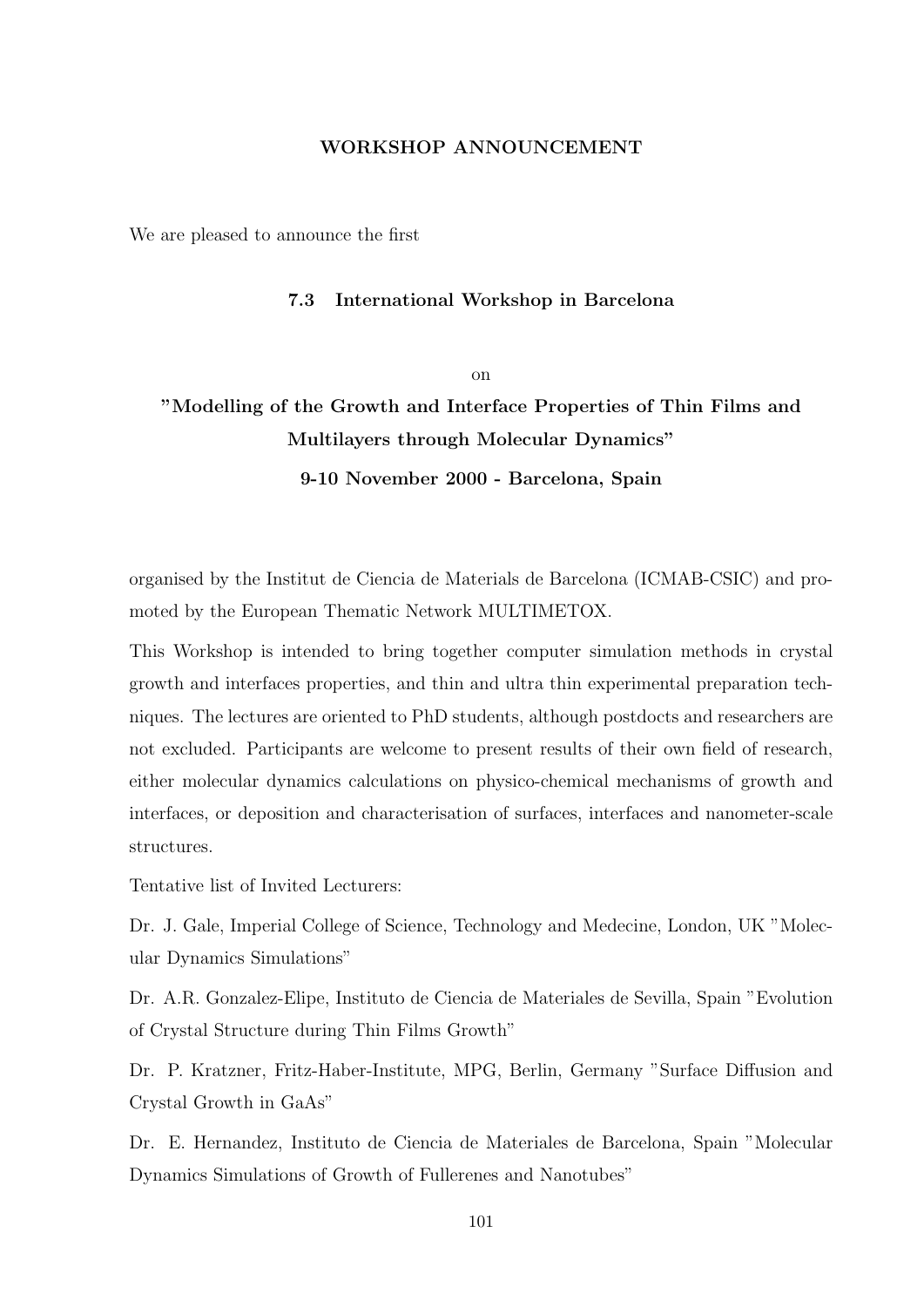Dr. M.S. Islam, University of Surrey, Guilford, U.K. "Ionic Transport in Perovskites: a Computer Modelling Tour"

Dr. I. Turek, Institute of Physics of Materials, Brno, Czech Republic "Ab-Initio Theory of Magnetoresistance in Layered Magnetic Systems"

More information about the workshop can be found in the workshop website:

http://www.icmab.es/multimetox/md2000.html

We look forward to see you in Barcelona.

The Organising Committee:

Pablo Ordejon Josep Santiso Gemma Garcia Alber Figueras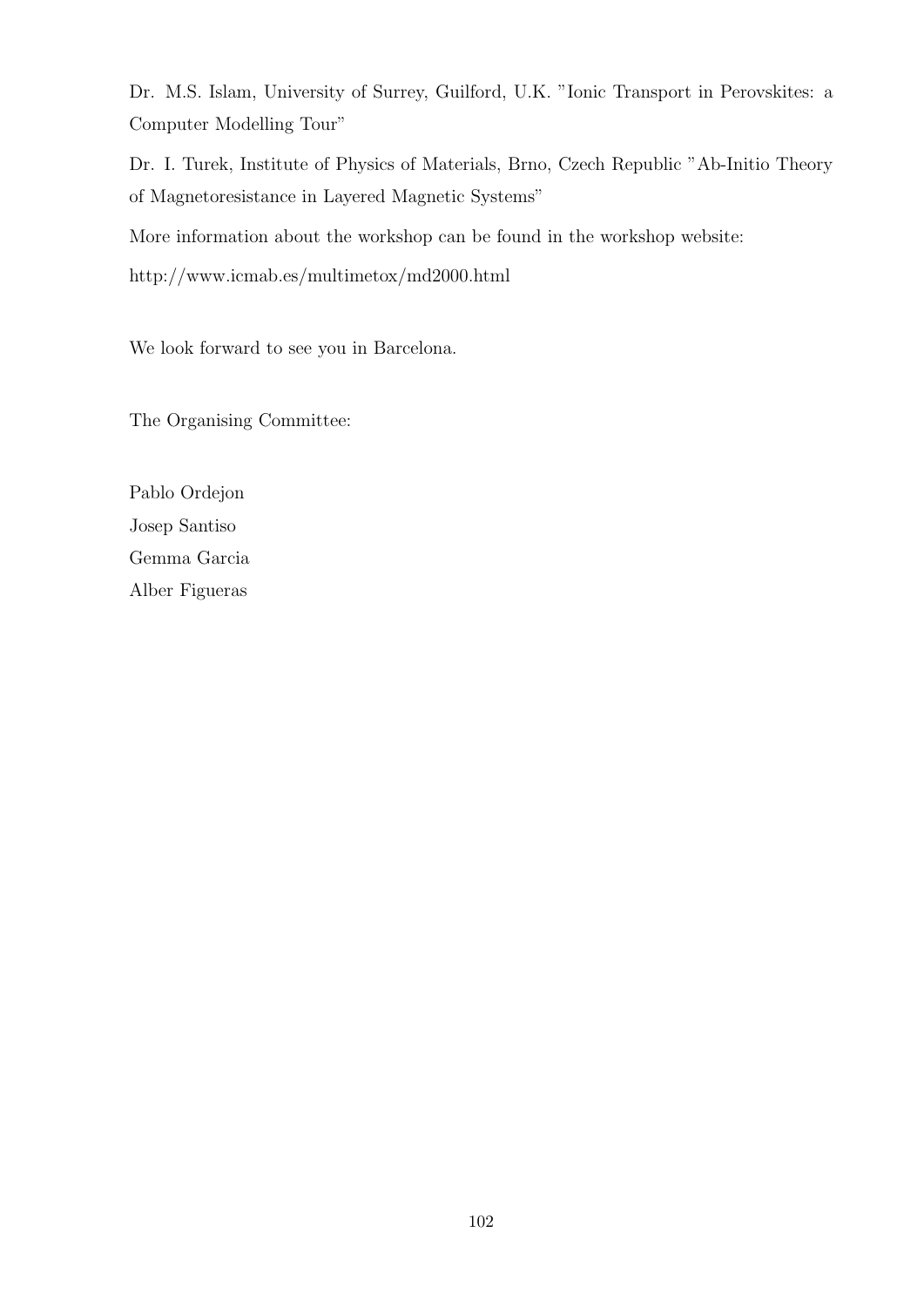# 8 General Job Announcements

Post-doctoral Position

# CONQUEST Order-N Project University College London, UK

A post-doctoral position is available immediately to work in the group of Professor Mike Gillan on the CONQUEST Order-N Project. The aim of this well-established project is to develop a fully functional code to do static and dynamic first-principles calculations on systems of thousands of atoms using density-functional theory. An essential part of this aim is that the code runs efficiently on massively parallel machines. Development of the CONQUEST code (Concurrent O(N) QUantum Electronic Simulation Technique) began in 1995, and its practical  $O(N)$  (linear-scaling) behaviour on parallel machines was demonstrated over two years ago on systems of over 5,000 atoms. Three researchers are currently working on CONQUEST at University College London: Mike Gillan, David Bowler and Tsuyoshi Miyazaki, and the person appointed to the position will work closely with Gillan and Bowler.

The project has access to major parallel computer resources. A new facility was recently established at UCL. Known as HiPerSPACE (Hi-PERformance Service for Physics, Astronomy, Chemistry and Earth Sciences), this consists of two Origin 2000 machines, giving a total of 72 R12000 processors with 48 Gigabytes of memory. In addition, the CON-QUEST project has allocations of time on the Manchester CSAR service, whose main machine is a 816-processor Cray T3E with 148 Gbyte of memory. The CONQUEST  $O(N)$  project is being carried out in the framework of the U.K. Car-Parrinello consortium, a collaboration of computational condensed-matter groups at UCL, Cambridge, Oxford, Edinburgh, Belfast, Bath and Daresbury Laboratory.

The project: the successful applicant will work on improving the efficiency and reliability of the CONQUEST code, and will use the code to do innovative first-principles calcu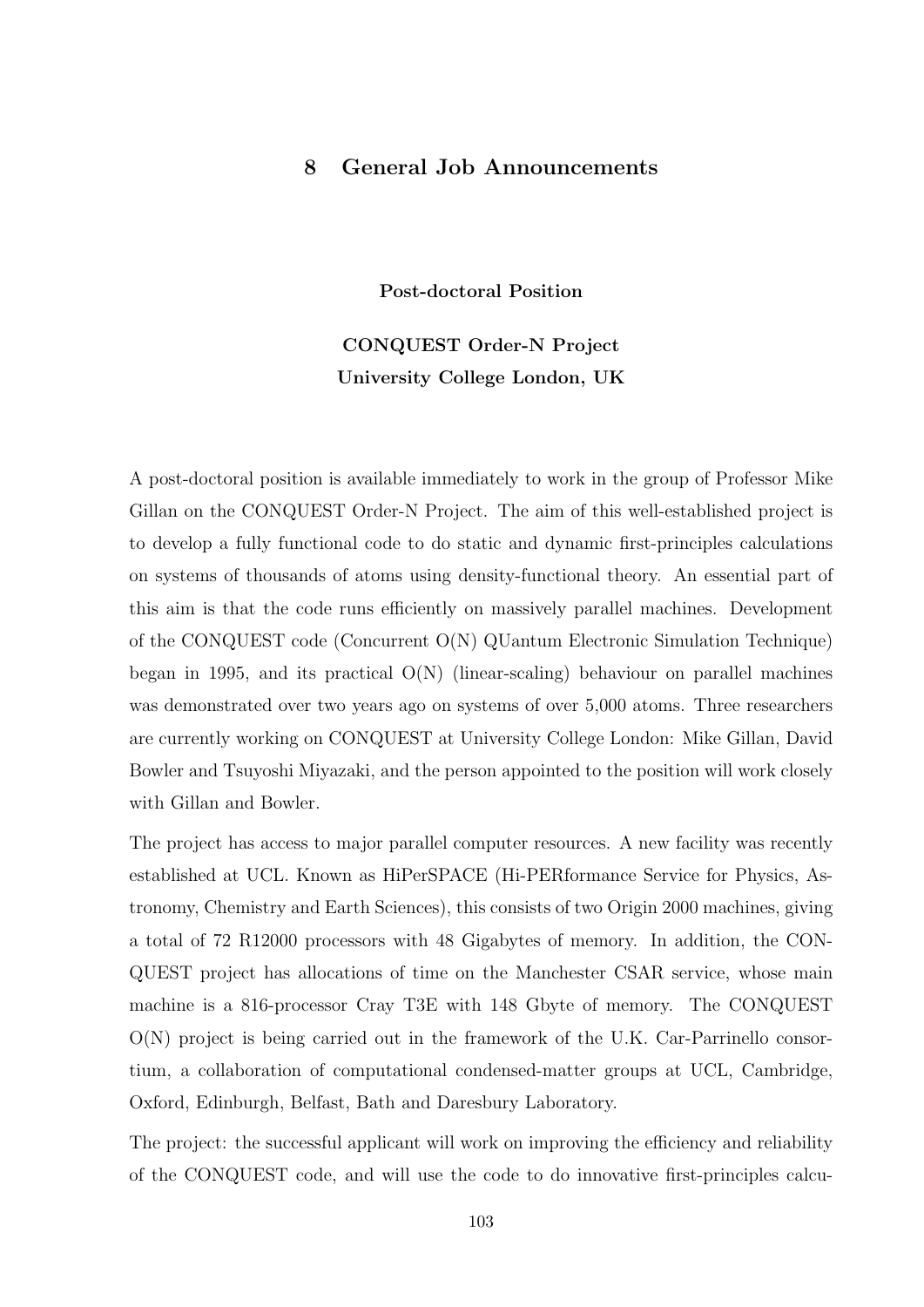lations on complex nano-structures on semiconductor surfaces. A major target for the immediate future is to incorporate a more efficient representation of the localised orbitals using atomic-like orbitals.

Duration: grant funding is available now to support a post-doctoral position for 12 months. Actions are underway to secure additional funding for a further 2- or 3-year period.

Salary is on the Research Council RA1A scale, currently 15,735 - 23,651 (plus 2,134 London allowance) UK pounds per year, pay award pending.

Location: the work will be carried out in the CMMP section (Condensed Matter and Materials Physics) of the Physics and Astronomy Department at University College London. This is in central London near Regents Park.

Qualifications: candidates must have (or expect to obtain soon) a Ph.D. in theoretical or computational condensed-matter physics, chemistry, materials science or a related discipline. A strong and documented track-record in writing practical large-scale computer code is essential. Experience with parallel computers is highly desirable.

Applying for the position: enquiries and applications, the latter including curriculum vitae and the names of at least two (preferably three) referees, should be sent to Dr. David Bowler. E-mail address: david.bowler@ucl.ac.uk Postal address: Physics and Astronomy Department, University College London, Gower Street, London WC1E 6BT.

Further information can be found on the following web sites:

University College London: www.ucl.ac.uk Physics and Astronomy Department: www.phys.ucl.ac.uk CMMP group: www.cmmp.ucl.ac.uk

CONQUEST: www.cmmp.ucl.ac.uk/ conquest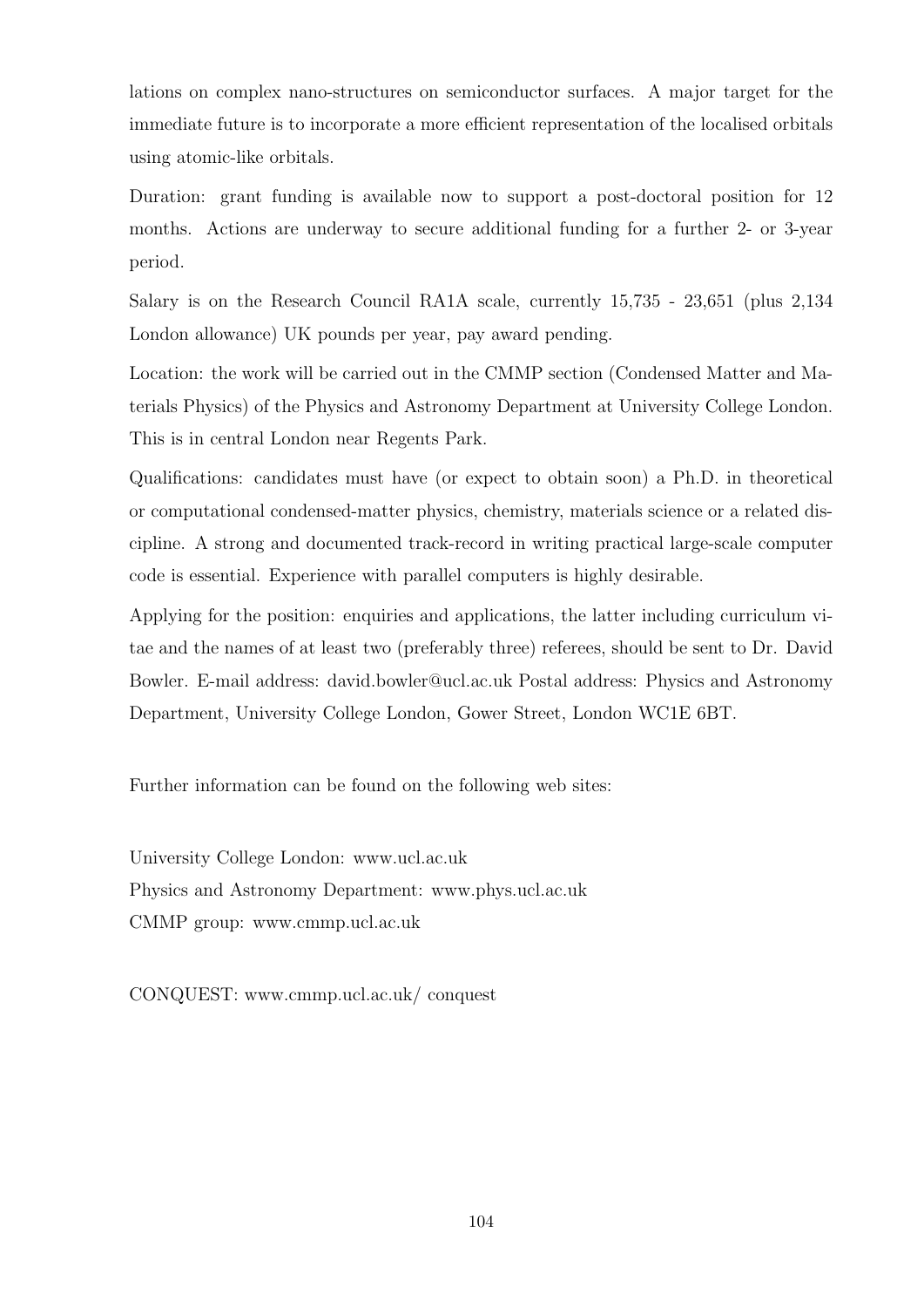# Positions in Electronic-Structure Theory

# University of Saarland, Saarbrücken, Germany

At the Department of Physical Chemistry, University of Saarland, Saarbrücken, Germany, we are currently building up a new theory group and have some openings for Ph. D. students or post-doc fellows.

Our research activities concentrate on the development and application of computational methods for the studies of electronic and structural properties of specific systems, most notably polymers, chain compounds, clusters, and colloids, but also solids and molecules will be treated, and later also photonic crystals will be a subject of our research. Many of the activities will be in close contact with experimental groups in the chemistry and physics departments of the University of Saarland.

Those who are interested in joining these activities and helping building up the new group are asked to contact me at the address below.

The University of Saarland encourages in particular women to apply for those positions.

Michael Springborg Physical Chemistry University of Saarland, Bau 9.2 66123 Saarbrücken Germany

Tel: +49-681-302-3856 Secr: +49-681-302-3855 Fax: +49-681-302-3857 email: m.springborg@mx.uni-saarland.de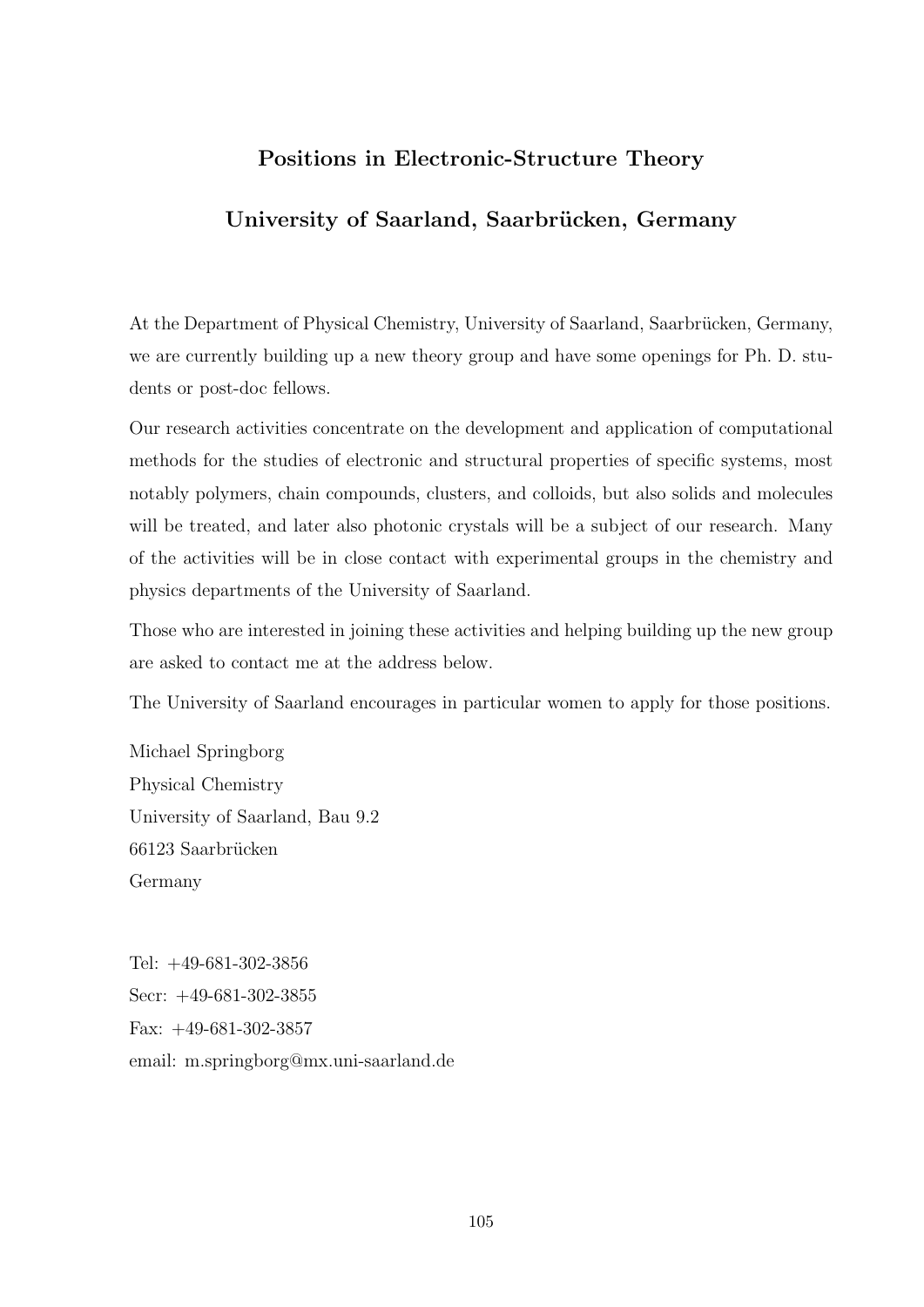# 1 POST-DOCTORAL AND 2 Ph.D. POSITIONS

University of Twente, The Netherlands

1 postdoc and 2 Ph.D. positions are available in the research group of Prof. Paul J. Kelly in the Physics Department at the University of Twente in the Netherlands. Information about the group can be found at http://www.tn.utwente.nl/cms/

Candidates are invited to apply for a post-doctoral position<sup>∗</sup> to work on the theory of spin-dependent transport with the Dutch partners of the Network Ab-initio Calculations of Magnetic Properties of Surfaces, Interfaces and Multilayers sponsored by the European Union's Training and Mobility of Researchers programme.

The aim of the theoretical work is to bridge the gap between realistic ab-initio descriptions of the electronic structure in layered magnetic materials (P.J. Kelly: University of Twente and Philips Research Laboratories Eindhoven) and phenomenological transport models of GMR (G.E.W. Bauer: Delft University of Technology) . Candidates should have experience of first-principles electronic structure calculations. Knowledge of transport theory would be very welcome but is not a prerequisite. The research position will be based in Enschede (Twente) and the post-doc will maintain intensive contact with other members of the node in Delft and Eindhoven.

<sup>∗</sup> Only nationals of Member States or Associated States of the EU (but not the Netherlands) are eligible for the position allocated to the Dutch node.

In addition we have 1 position available to do a Ph.D on spin transport in layered magnetic materials on the basis of realistic electronic structure calculations.

A second position is available for a Ph.D on transport through single molecules, also on the basis of realistic electronic structure calculations.

Applications should be sent to Prof. P.J. Kelly, Faculty of Applied Physics,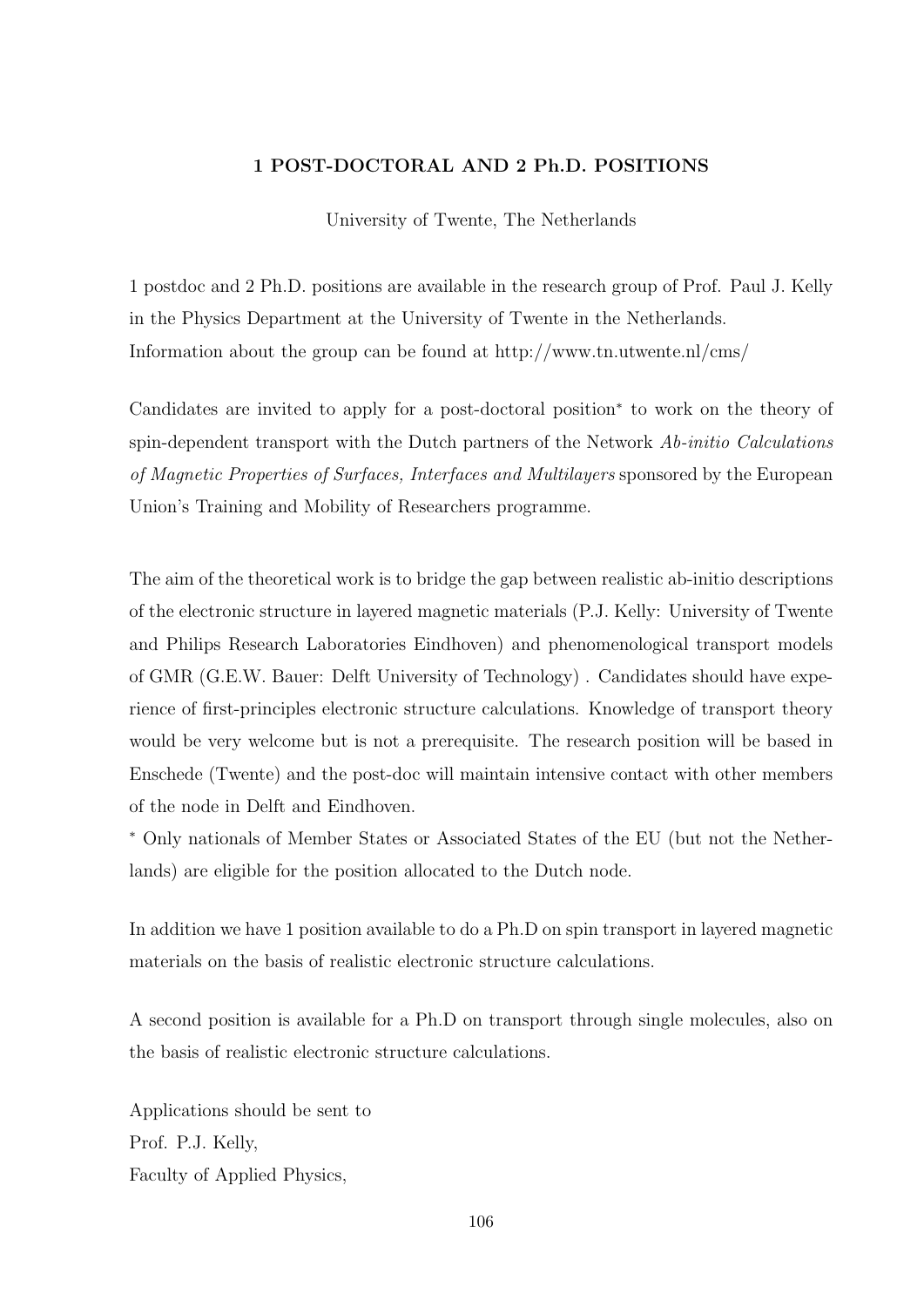University of Twente, P.O. Box 217, 7500 AE Enschede, The Netherlands

email: p.j.kelly@tn.utwente.nl Tel.: +31-53-4893166 Fax: +31-53-4892910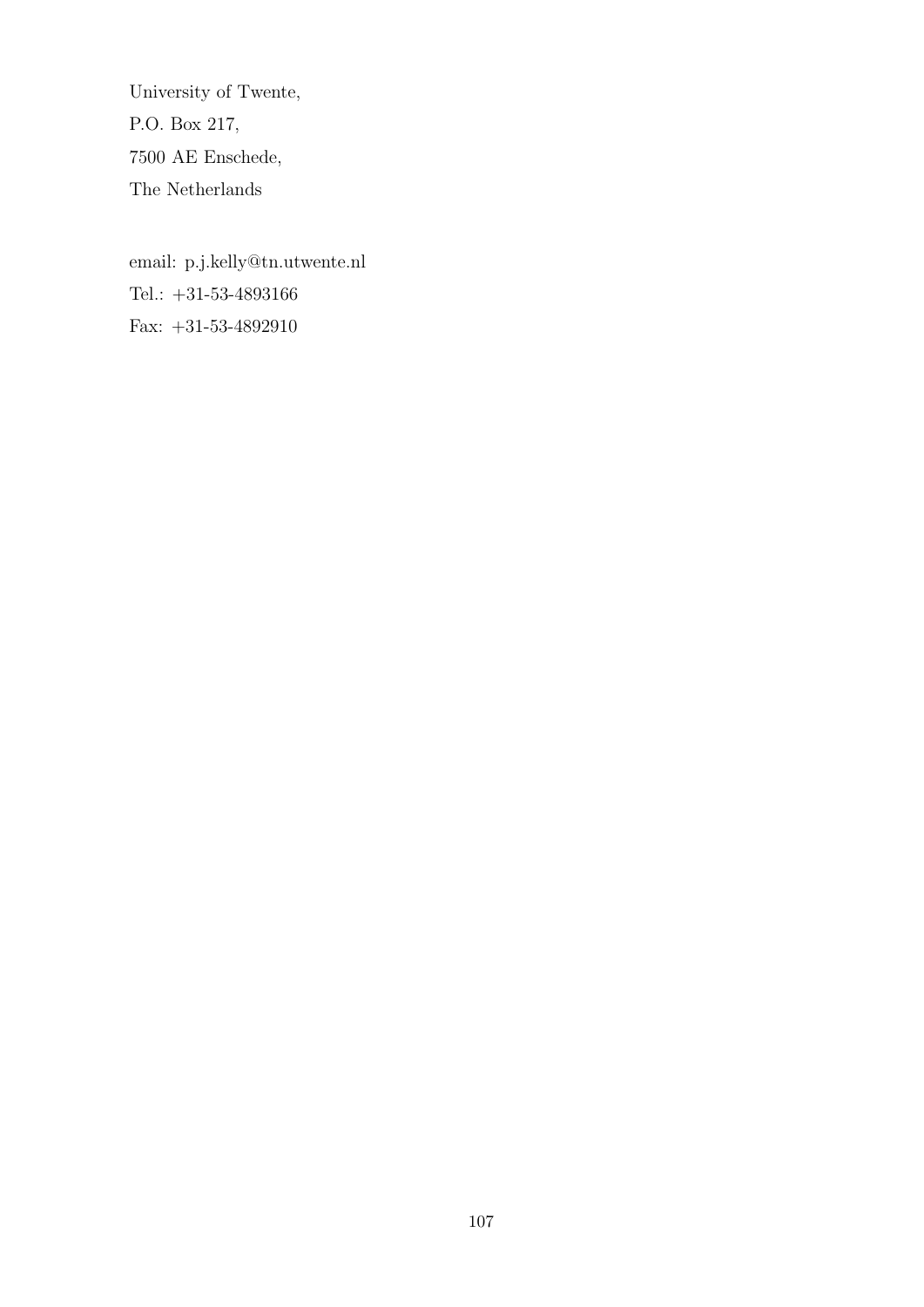# Postdoctoral Position

# Quantum Simulations Group, Condensed Matter Division, Physics Directorate Lawrence Livermore National Laboratory

Applications are invited for a postdoctoral position in the area of structural, electronic, and optical properties of nanostructure materials. The Quantum Simulations Group at LLNL currently consists of: Troy Barbee, Lorin Benedict, Giulia Galli, Jeffrey Grossman, Francois Gygi, Randy Hood, Roy Pollock, Eric Schwegler, and Andrew Williamson. We are developing a new initiative focused on nanostructure research and are seeking candidates with experience of electronic structure calculations. The salary range is \$50,000- 60,000 per year.

Applicants should send a curriculum vita and letters of reference to:

Jeff Grossman or Andrew Williamson 7000 East Ave. P.O. Box 808 L-415 Livermore CA 94551 email: williamson10@llnl.gov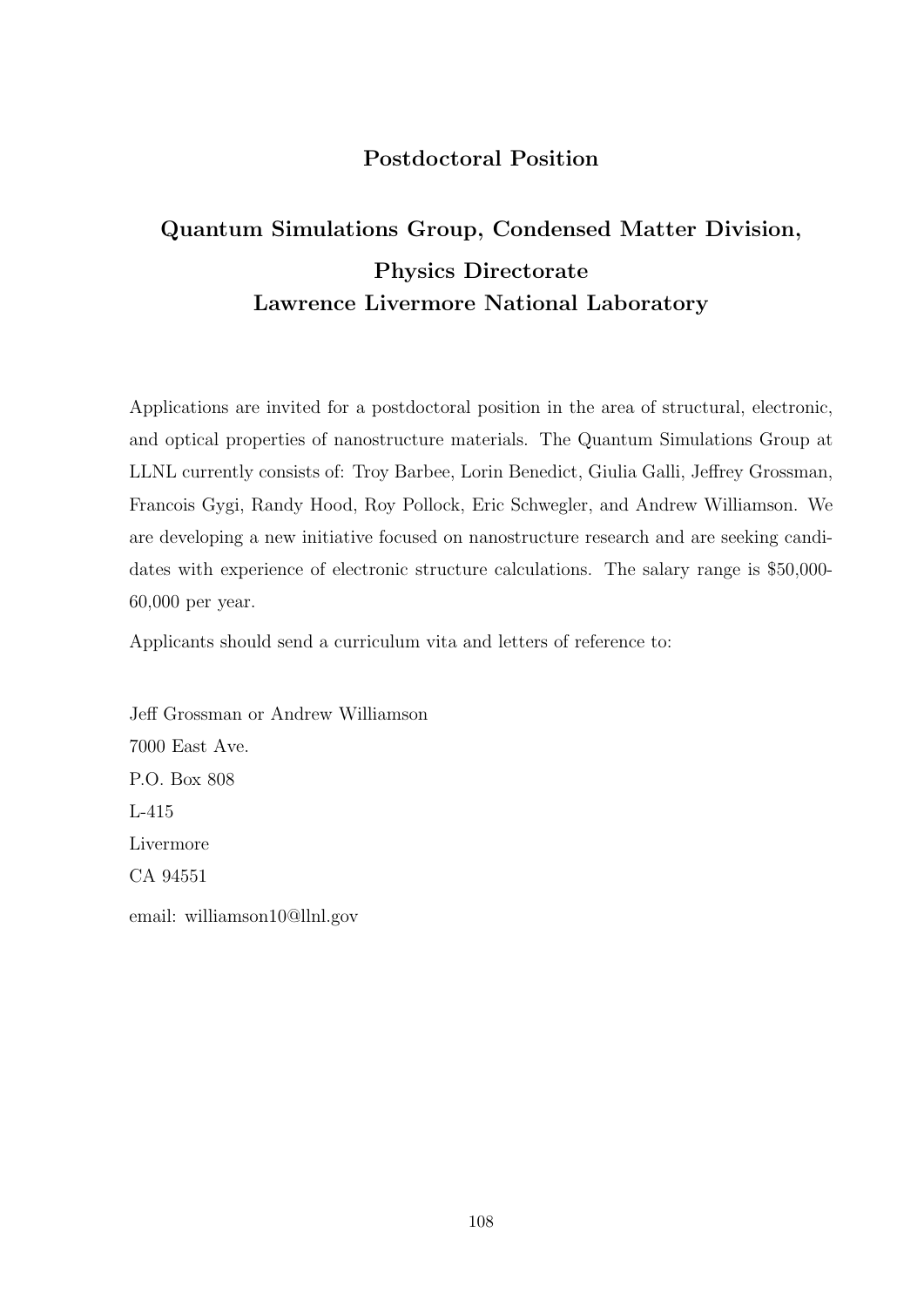### POSTDOCTORAL POSITION Department of Physics, University of Cambridge, UK

A postdoctoral position is available from 1st October 2000 to work on ab initio electronic structure calculations with the group of Dr Richard Needs. We use quantum Monte Carlo methods and density-functional methods to study problems in condensed matter physics. More information on the work of the group can be found at:

http://www.tcm.phy.cam.ac.uk/~rn11/

The successful candidate should have a PhD in Physics, Chemistry, Materials Science or a related subject. Preference will be given to candidates with a strong background in electronic structure calculations.

Details of how to apply can be found at: http://www.tcm.phy.cam.ac.uk/advert.html

Richard Needs, TCM Group, Cavendish Laboratory, Madingley Road, Cambridge CB3 0HE, UK

e-mail: rn11@phy.cam.ac.uk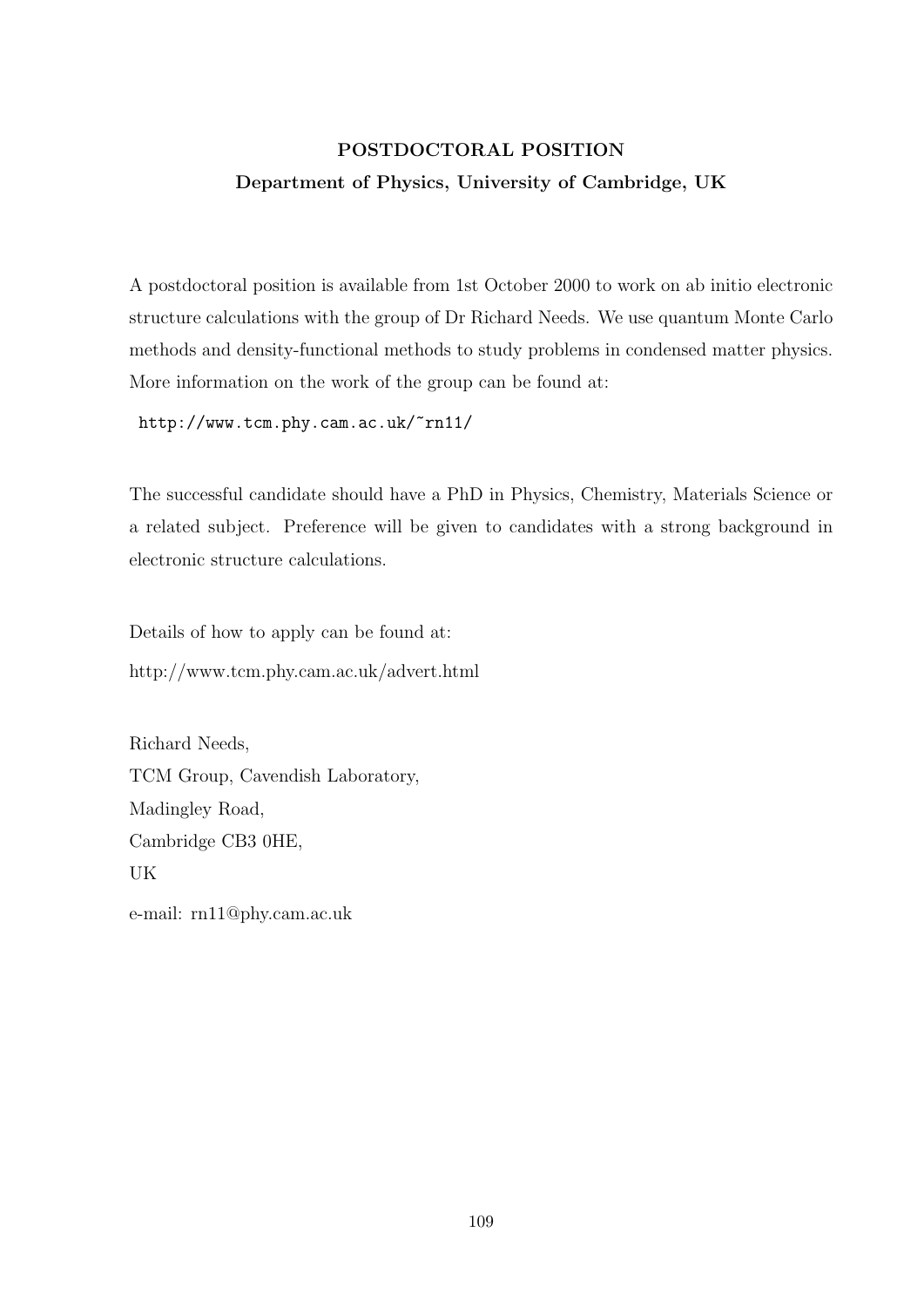### Postdoctoral Position in Theory of Atomic and Molecular Manipulation Department of Applied Physics Chalmers/Göteborg University Göteborg, Sweden

A postdoctoral position within the TMR network on "Atomic/Molecular Manipulation" is open in the group of Materials and Surface Theory. The successful applicant will work on the theoretical description and modeling of manipulation of individual atoms and molecules with the scanning tunneling microscope under supervision of Mats Persson and in collaboration with the theory and experimental groups of the network.

Candidates should have a PhD and a strong background in the theoretical and computational methods of condensed matter physics. The post is for 1+1 year and starting date will be as soon as possible. Further details about the position can be obtained from Mats Persson. (See, e.g. http://fy.chalmers.se/ap/msp/ and http://fy.chalmers.se/ap/TMR/ for some information about our group and the network, respectively).

Please note that this position is funded by the TMR program of the EU so only candidates from (non Swedish) European countries and associated members, that is, Iceland, Israel, Lichtenstein and Norway, can apply.

Applicants should send a CV, a list of publications and names of a few reference persons with phone numbers to:

Prof. Mats Persson, Department of Applied Physics, Chalmers/Göteborg University, S-412 96 Göteborg, SWEDEN e-mail: tfymp@fy.chalmers.se phone: +46-31-7723666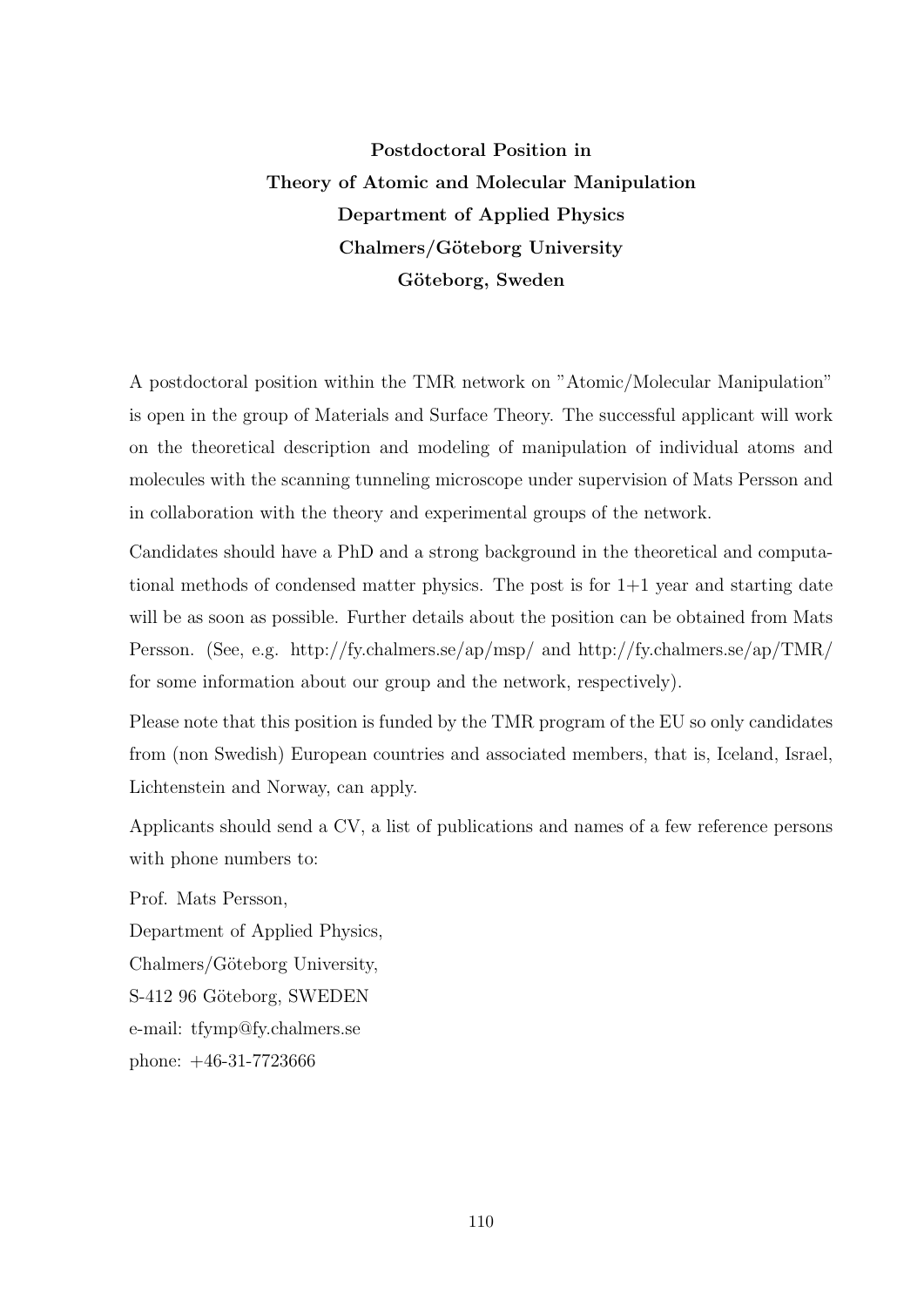### POSTDOCTORAL POSITION

### in Computational Physics

### University of Natal at Pietermaritzburg, South Africa

### Contact person: Dr. N. Chetty, chettyn@phsc.unp.ac.za

A postdoctoral position is available in the field of Computational Solid State Physics or Statistical Physics for two years renewable for a third year, to commence in August 2000. The candidate should have an expertise in Fortran 77/90, UNIX /LINUX systems, and an interest in parallel computing on a cluster of pentiums running PVM/MPI. An experience in the quantum mechanical modelling of solids or atomistic models in simulations will be considered an advantage. The candidate will also be required to teach a single module of 24 lectures per semester in the undergraduate Programme in Computational Physics. Remuneration will be commensurate with experience, and a PhD is the minimum qualification. Please send a CV and a list of three referees to the above address.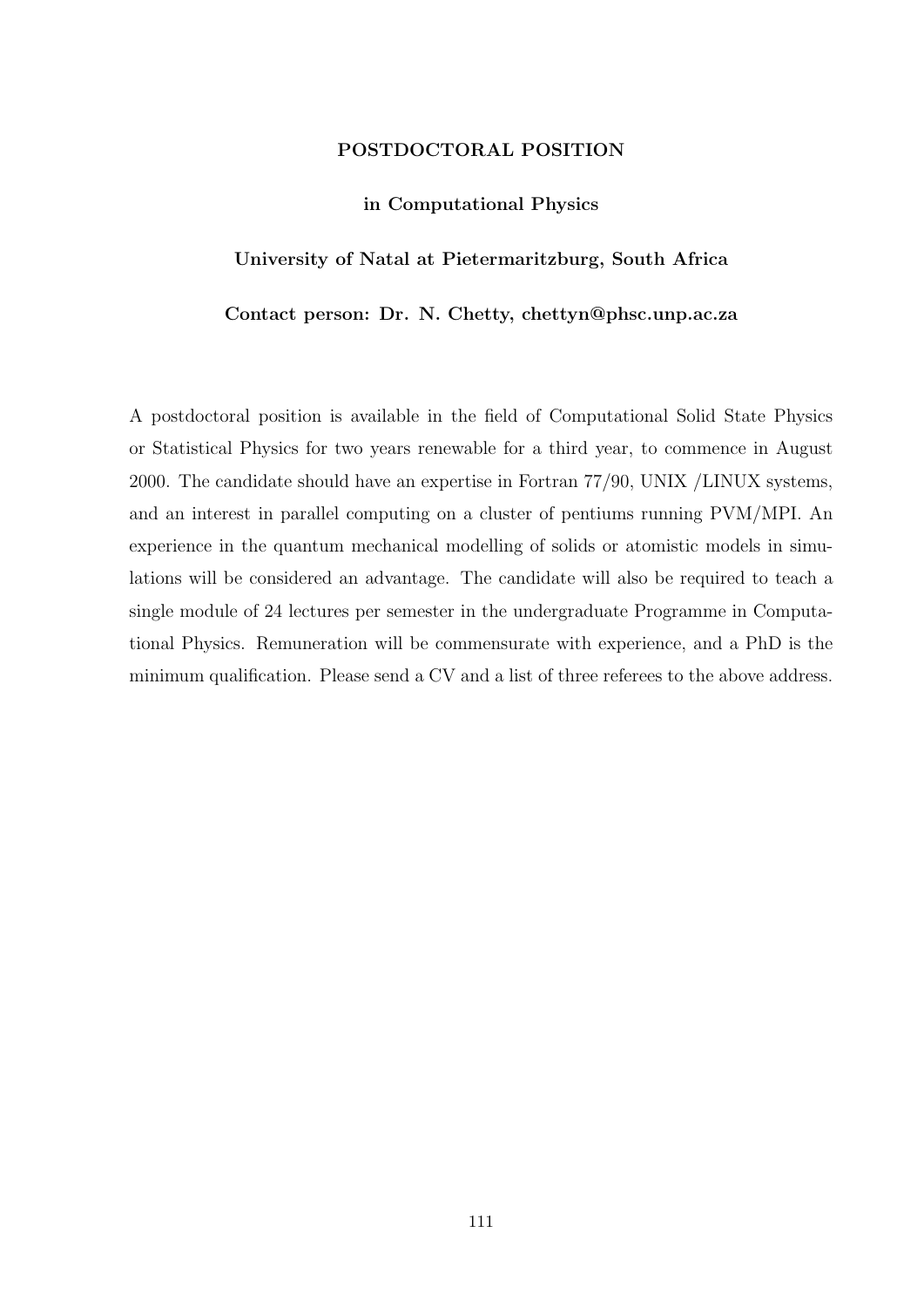### Ph. D. Studentships

### Computational Materials Physics Group University of Edinburgh, UK

Engineering and Physical Science Research Council (EPSRC) funded PhD places available for students with first or upper second class degrees (or equivalent) in a relevant subject. All projects involve the atomistic modelling of materials using state of the art computer simulations in the Computational Materials Physics Group at the University of Edinburgh, commencing 1st October 2000.

Successful applicants will learn the theory and practice of quantum mechanical calculations, employing and developing existing codes on systems of material interest. Three projects are available, applying quantum physics to electronics, robotics and geophysics.

### Anchoring of Liquid Crystal molecules to surfaces

Liquid crystals are formed by long, thin molecules which align in a particular direction. This enables them to act as light polarisers which, because of their liquid nature, can be rapidly switched in direction. An unknown aspect of their behaviour is how they interact with surfaces (e.g. on display devices), whether they are bonded (chemisorption) or not (physisorption). This project will build on recent work with simpler molecules to formulate a theoretical understanding of the processes involved. This will guide electronic engineers towards a more systematic way of tailoring the properties of newly synthesised molecules.

### Shape Memory Alloy

Shape memory alloys are a class of material which can be deformed at one temperature, and then resume their original shape when returned to their previous temperature. As such they can be used as motorless robots, or in medical applications where a support or tool is inserted and then expands to an appropriate shape. This behaviour depends crucially on the microstructural ability of the material to change crystal structure under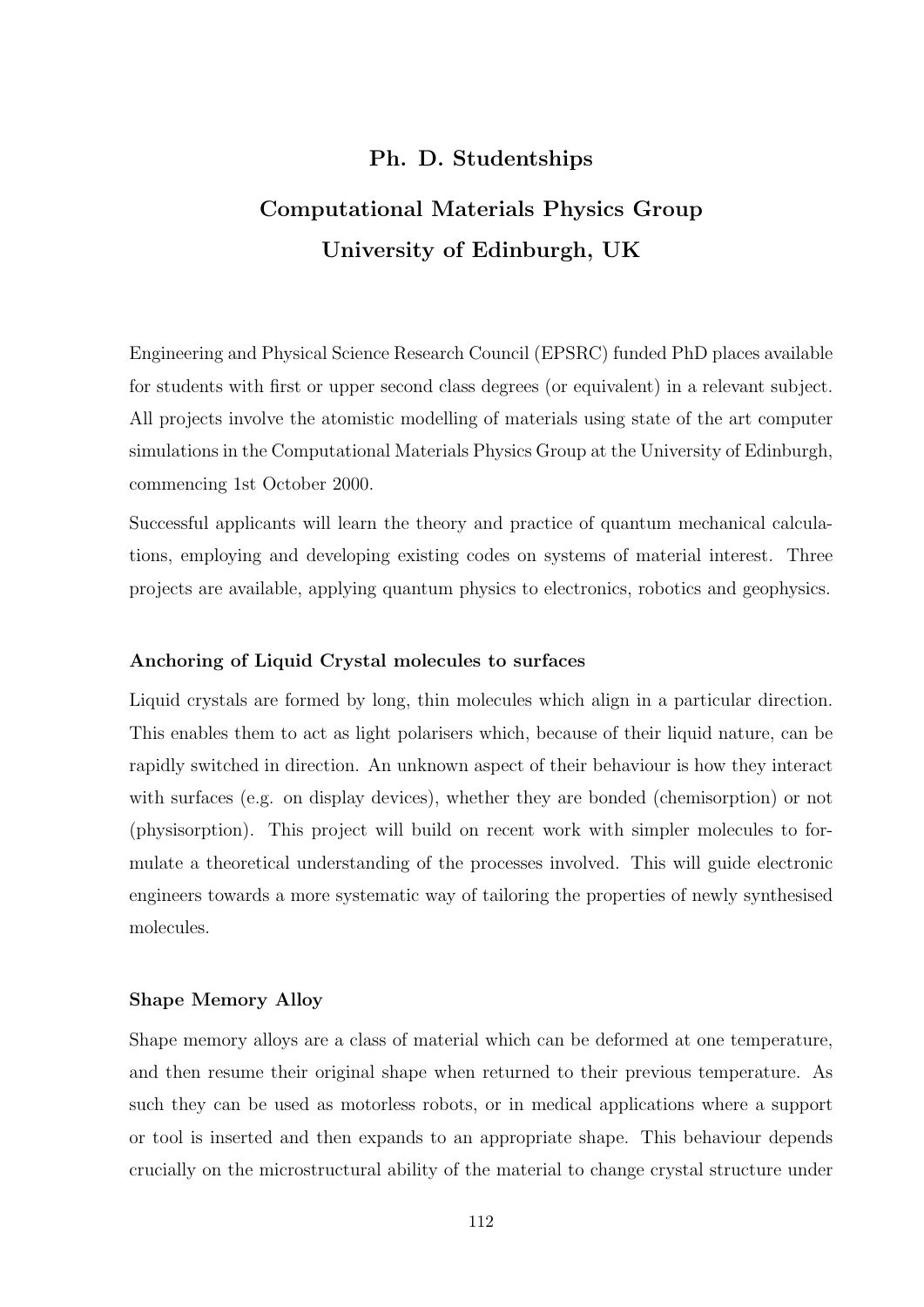anisotropic strain. This project is to calculate the strain dependence of the phase stability of NiTi, the archtype shape memory alloy, to obtain an understanding which can guide improvements in the alloy composition and manufacture and to derive simple models of that behaviour at large scale.

### Mantle mineralogy

The earth's mantle is composed of minerals comprising silicon, magnesium, aluminium and oxygen in various concentrations. The equilibrium form under the extreme conditions of pressure and temperature is uncertain, and intractible to experiment, yet crucial for understanding the mantle convection currents which drive plate tectonics. This project is to map out the stable compostions as a function of temperature and pressure, including both chemical decomposition and changes in crystal structure. This will produce a definitive phase diagram for the materials which compose most of the planet.

The Department of Physics and Astronomy was rated 5 in the last research assessment exercise and has the largest research income of any university department in Scotland. We also have unrivalled access to supercomputing facilities through the Edinburgh Parallel Computing Centre.

Potential applicants should contact either Dr S.P. Bates (S.P.Bates@ed.ac.uk) or Dr G.J.Ackland (G.J. Ackland@ed.ac.uk) for more information.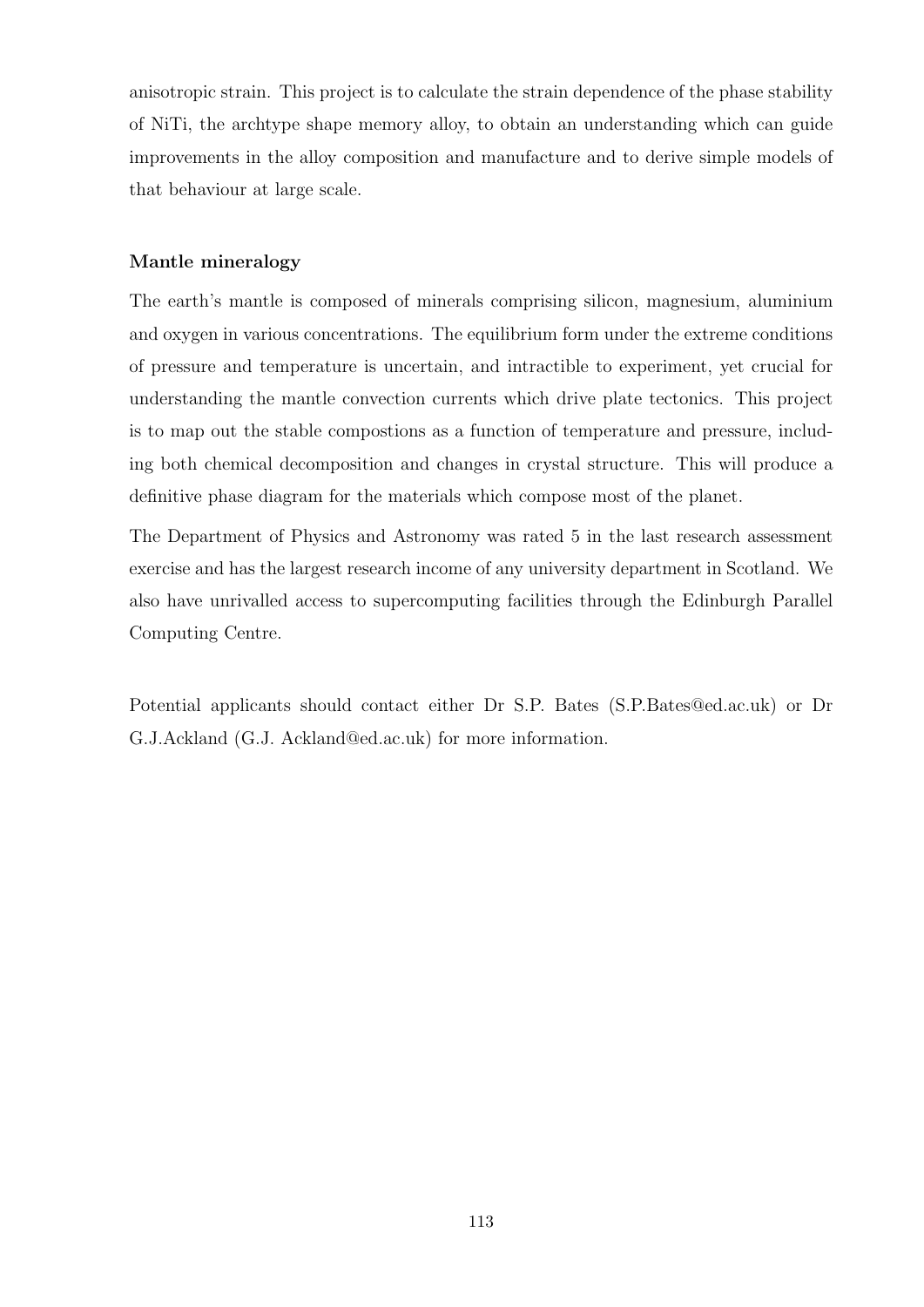### 9 Abstracts

### Real-Space Imaging of Two-Dimensional Antiferromagnetism on the Atomic Scale

S. Heinze, <sup>1,2</sup> M. Bode,<sup>1</sup> A. Kubetzka,<sup>1</sup> O. Pietzsch,<sup>1</sup> X. Nie,<sup>2</sup> S. Blügel,<sup>2</sup> and R. Wiesendanger<sup>1</sup>

1: Institute of Applied Physics and Microstructure Research Center, University of Hamburg, Jungiusstrasse 11, D-20355 Hamburg, Germany 2: Institut für Festkörperforschung, Forschungszentrum Jülich, D-52425 Jülich, Germany

#### Abstract

A two-dimensional antiferromagnetic structure within a pseudomorphic monolayer film of chemically identical manganese atoms on tungsten (110) was observed with atomic resolution by spin-polarized scanning tunneling microscopy at 16 Kelvin. A magnetic superstructure changes the translational symmetry of the surface lattice with respect to the chemical unit cell. It is shown, with the aid of first-principles calculations, that as a result of this, spinpolarized tunneling electrons give rise to an image corresponding to the magnetic superstructure and not to the chemical unit cell. These investigations demonstrate a powerful technique for the understanding of complicated magnetic configurations of nanomagnets and thin films engineered from ferromagnetic and antiferromagnetic materials for magnetoelectronics.

(Science 288, 1805 (2000) )

Copy available from: s.bluegel@fz-juelich.de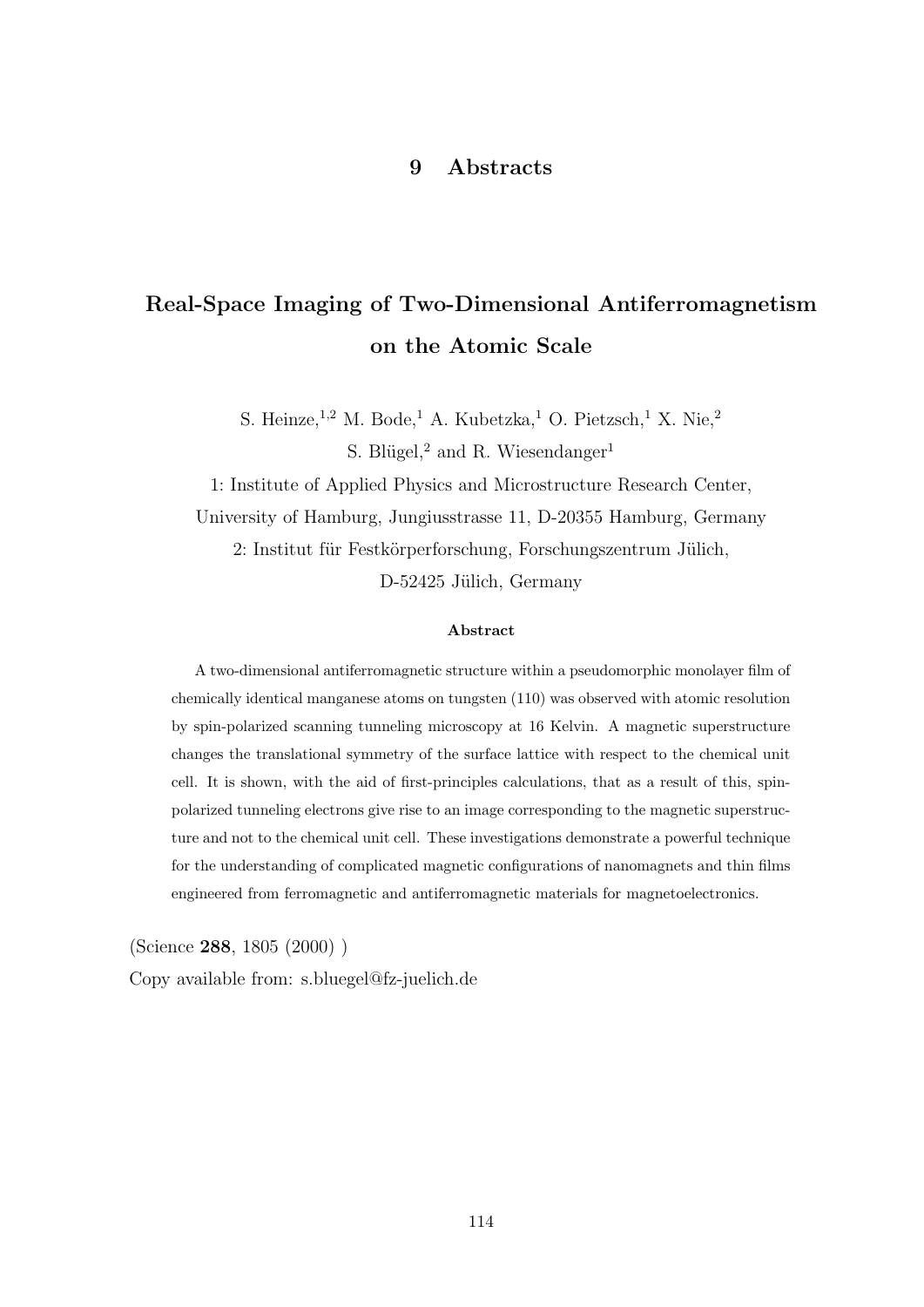## Influence of perpendicular magnetic anisotropy on closure domains studied with x-ray resonant magnetic scattering

E. Dudzik, S. S. Dhesi, H. A. Durr, S. P. Collins, M. D. Roper, G. van der Laan,

K. Chesnel, M. Belakhovsky, A. Marty, and Y. Samson

Daresbury Laboratory, Daresbury, Warrington, Wa4 4AD, UK

### Abstract

FePd thin film samples with perpendicular magnetic anisotropy (PMA) have been studied with x-ray resonant magnetic scattering (XRMS), both at the Fe and at the Pd  $L_3$  edges. In these samples the competition between PMA and shape anisotropy leads to the formation of highly-ordered striped domain patterns with a magnetization component perpendicular to the film plane. These striped domains give rise to magnetic satellite peaks in the diffraction pattern. Magnetic diffraction rod scans of these satellites were analysed to obtain information about the magnetic depth profile of the films. It was found that flux closure occurs in samples with a low to medium PMA, while a high PMA impedes the formation of closure domains. Data analysis gives a depth of the closure domains extending to  $85 \text{ Å}$ , with approximately half the magnetic moment aligned in-plane.

(Tentatively scheduled for 1 September 2000, Physical Review B, Volume 62, Number 9) Preprints available from: g.vanderlaan@dl.ac.uk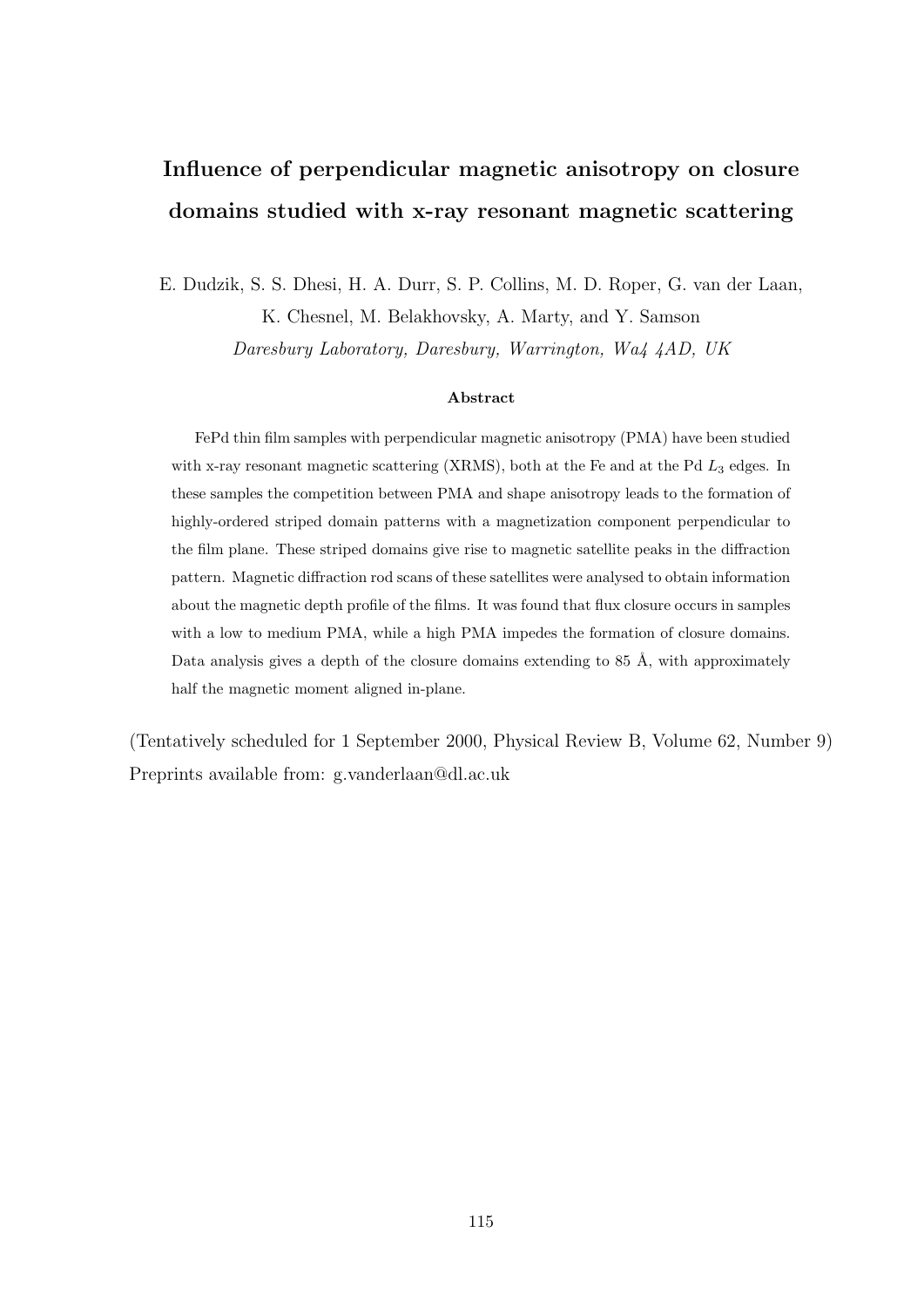### A First-Principles Theory of Bloch Walls in Ferromagnets

J. Schwitalla<sup>a</sup>, B. L. Györffy<sup>a</sup>, and L. Szunyogh<sup>b,c</sup>

<sup>a</sup> H.H. Wills Physics Laboratory, University of Bristol, UK  $<sup>b</sup>$  Department of Theoretical Physics,</sup> Budapest University of Technology and Economics, Hungary <sup>c</sup> Center of Computational Materials Science, Technical University Vienna, Austria

### Abstract

We present a first principles account of Bloch Walls on the basis of relativistic Spin-Density Functional Theory in the Local Density Approximation (LDA). We argue that calculations based on this description will provide useful and novel informations about the physics of this important element of micro-magnetics. To illustrate the points we wish to make we implement the proposed calculations for Fe and determine the Bloch Wall thickness  $\ell_{BW}$ . Moreover we study features of the electronic structure which arise due to the presence of the Bloch Wall.

(Submitted to PRB, 4 July 2000) Postscript preprints available from: szunyogh@heisenberg.phy.bme.hu

This paper includes acknowledgement to the TMR Network on "Ab initio calculations of magnetic properties of surfaces, interfaces and multilayers" (Contract: ERBFMRXCT96- 0089).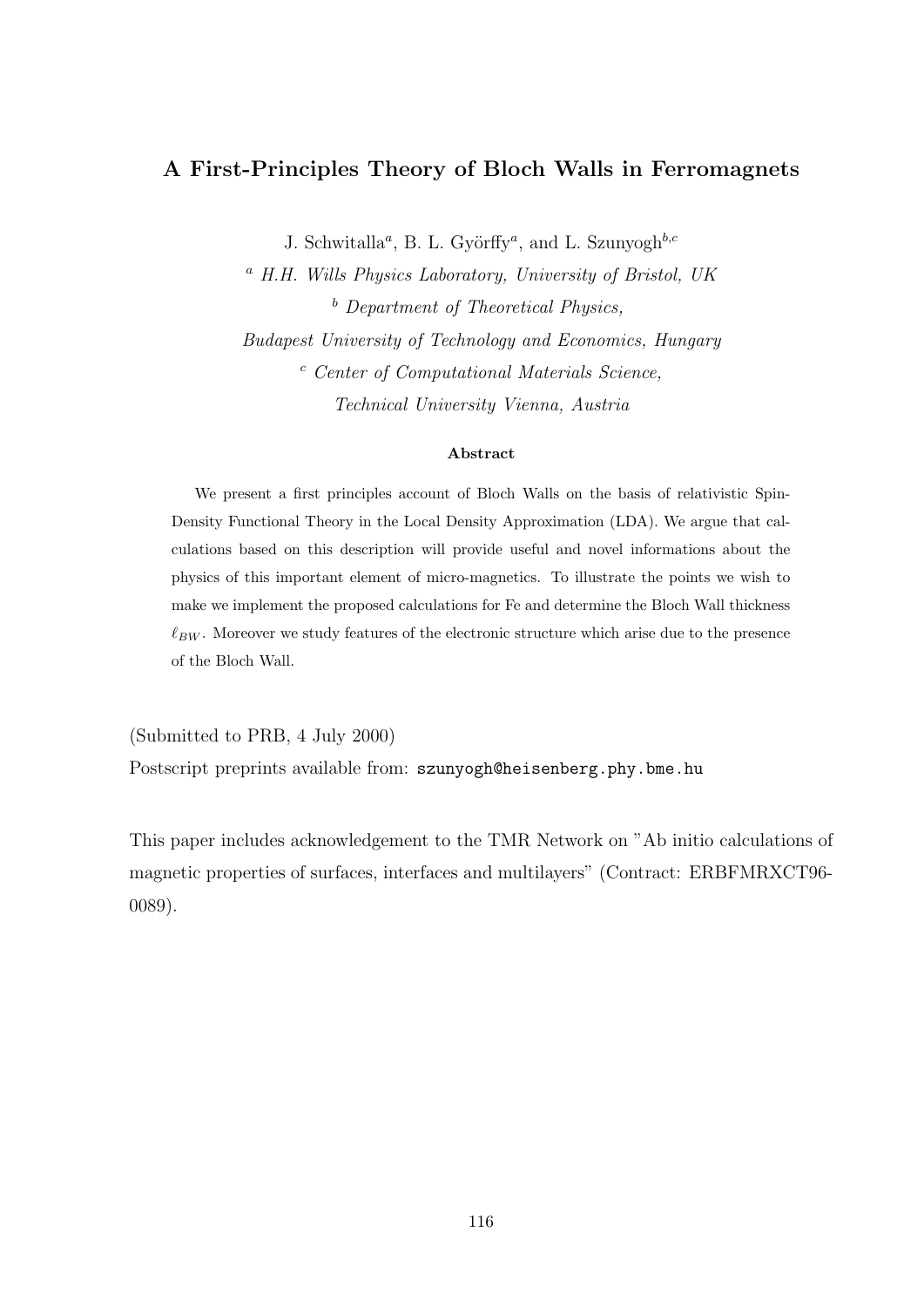## Oscillatory Exchange Coupling across  $Cu_{(1-x)}Ni_x$  spacers: A first principles calculation of the amplitudes and phases using asymptotic analysis

N. N. Lathiotakis and B. L. Györffy

H. H. Wills Physics Laboratory, University of Bristol, Tyndall Ave, BS8 1TL Bristol, U.K. E. Bruno and B. Ginatempo Dipartimento di Fisica and Unità INFM, Università di Messina, Salita Sperone 31, 98166 Messina, Italy

#### Abstract

We apply a recently developed first-principles asymptotic approach to the problem of the oscillatory exchange coupling (OEC) in the  $Co/Cu_{(1-x)}Ni_x/Co$  trilayer system for all (100), (110) and (111) directions of growth. We compare results of the asymptotic analysis with full calculations. Our results are consistent with the available experimental data and give strong evidence for the existence of the exponential decay in the asymptotic form of the OEC for  $x > 0.04$ . Moreover, we discover a caliper vector of the alloy Fermi surface,  $Q_{(100)}^{(3)}$ , which did not exist in the case of pure Cu, but contribute to the OEC significantly for  $x \geq 0.11$ .

(to appear in: Physical Review B 62, Number 13, 1 October 2000) Latex-file available from: n.lathiotakis@bristol.ac.uk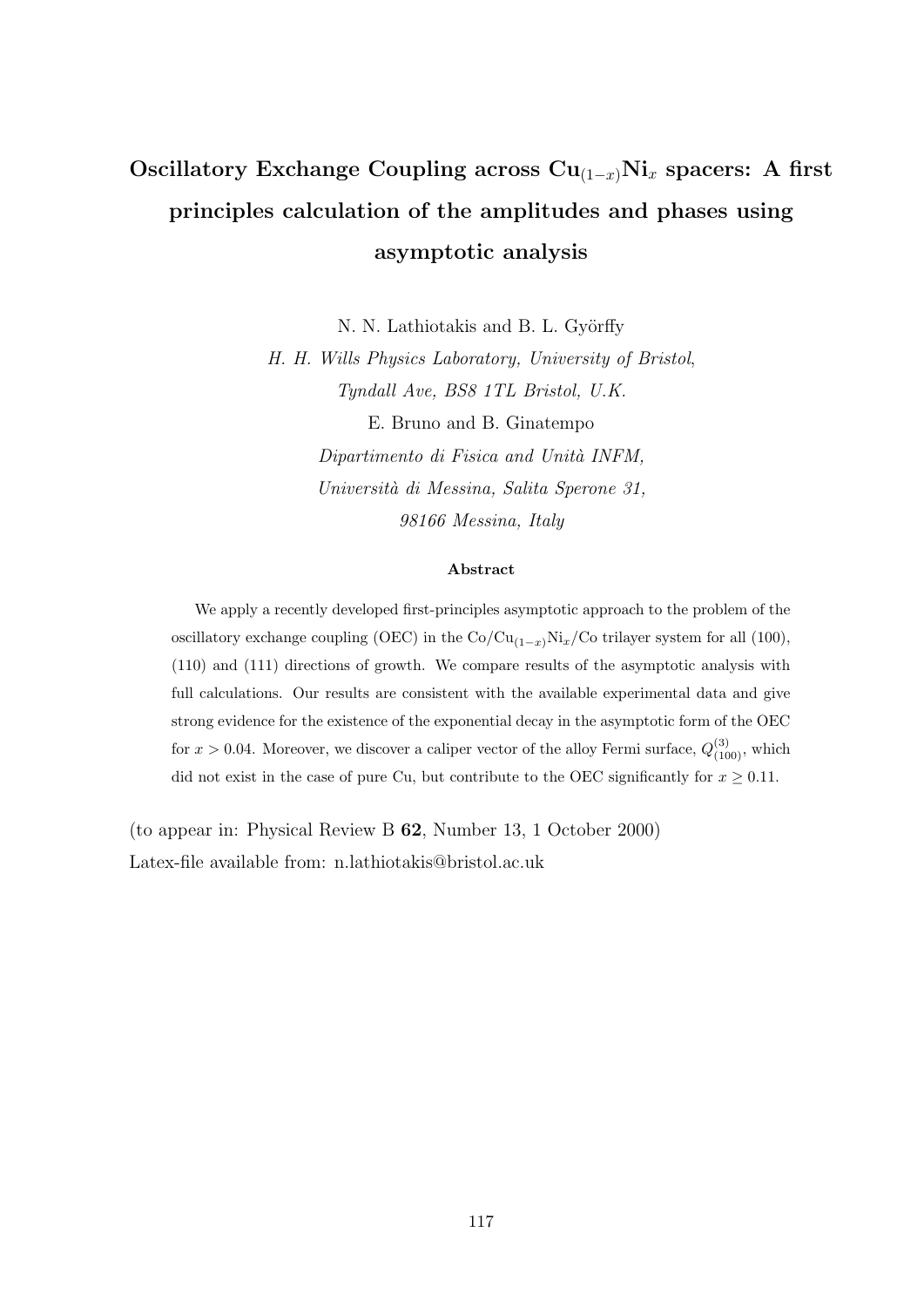### Multilayer relaxations at the (0001) surface of Be and Mg

E. Wachowicz and A. Kiejna,

Institute of Experimental Physics, University of Wrocław, plac M. Borna 9, 50-204 Wrocław, Poland

#### Abstract

Density functional theory and a plane-wave basis pseudopotential technique is applied to calculate relaxations of the first three interlayer spacings at the (0001) surface of thick Be and Mg slabs. For both metals the calculated outward relaxation of the topmost layer and small relaxations of the deeper layers are in a good agreement with experiment and previous calculations. The calculated multilayer relaxations are analyzed in terms of the electron charge density profile perpendicular to the surface which shows an oscillatory character with a period consistent with the long-range Friedel oscillations. Our results provide arguments for the generalization of the physical model relating the origin of multilayer relaxation to Friedel oscillations at the bulk truncated surface.

(Accepted by Solid State Commun.) Copy available from: kiejna@ifd.uni.wroc.pl

Acknowledgement includes:  $STRUC\text{-}\Psi_k$  Programme of the European Science Foundation.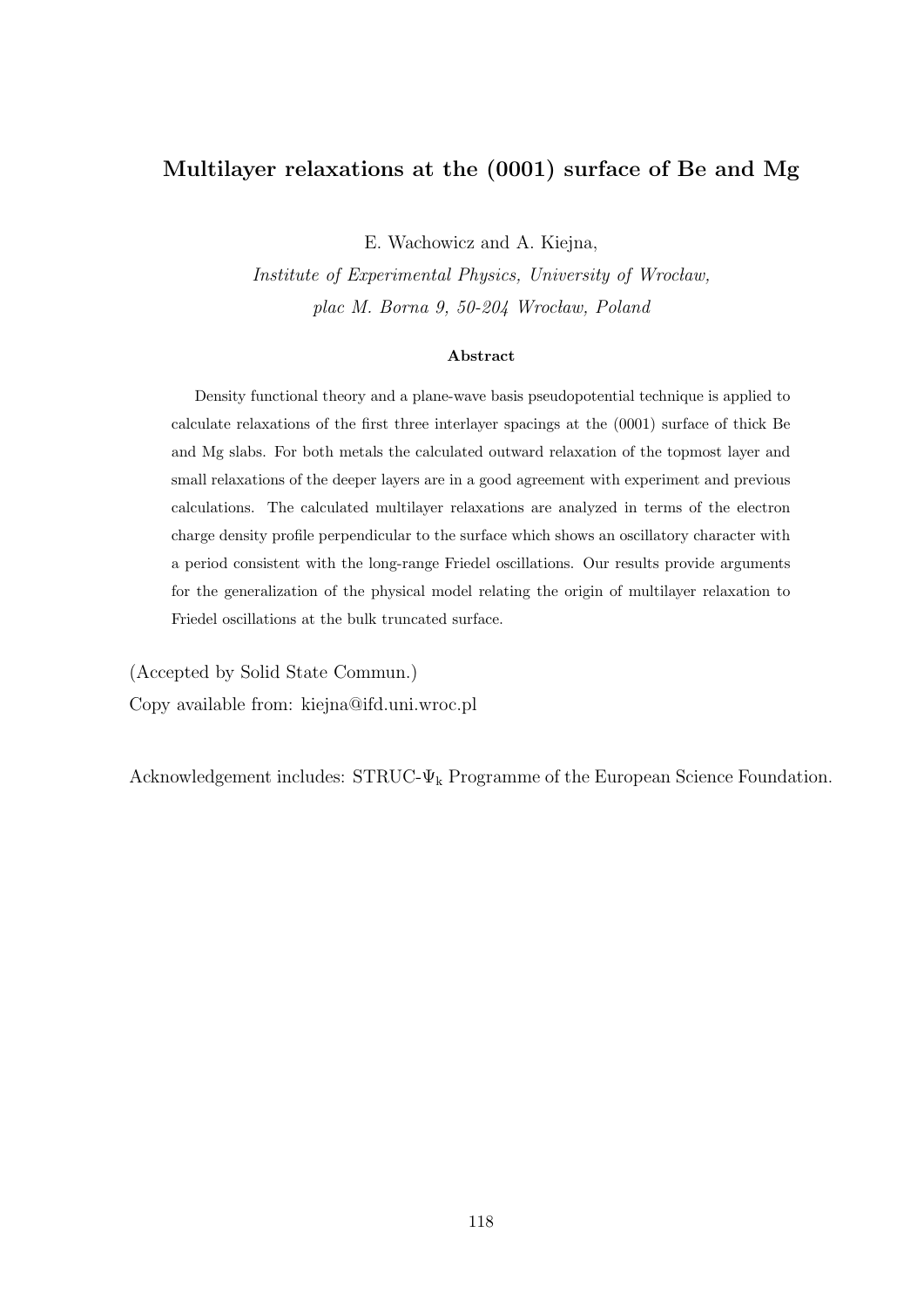## Ferromagnetic zigzag chains and properties of the "charge ordered" state in the 50% perovskite manganites

I. V. Solovyev

JRCAT-Angstrom Technology Partnership, 1-1-4 Higashi, Tsukuba, Ibaraki 305-0046, Japan and

Institute of Metal Physics, Russian Academy of Sciences, Ekaterinburg GSP-170, Russia

#### Abstract

The low-temperature properties of the so-called "charge ordered" state in the 50% doped perovskite manganites are described from the viewpoint of the magnetic spin ordering. In these systems, the zigzag antiferromagnetic ordering, combined with the double-exchange physics, effectively divides the whole sample into the one-dimensional ferromagnetic zigzag chains and results in the anisotropy of electronic properties. The electronic structure of one such chain is described by an effective  $3\times3$  Hamiltonian in the basis of  $\text{Mn}(3de_{\alpha})$  orbitals. We treat this problem analytically and consider the following properties: (i) the nearest-neighbor magnetic interactions; (ii) the distribution of the  $Mn(3de_q)$  and  $Mn(4p)$  states near the Fermi level, and their contribution to the optical conductivity and the resonant x-ray scattering near the Mn K-absorption edge. We argue that the anisotropy of magnetic interactions in the double-exchange limit, combined with the isotropic superexchange interactions, readily explains both the local and the global stability of the zigzag antiferromagnetic state. The two-fold degeneracy of  $e_g$  levels plays a very important role in the problem and explains the insulating behavior of the zigzag chain, as well as the appearance of the orbital ordering in the double-exchange model. Importantly, however, the charge ordering itself is expected to play only a minor role and is incompatible with the ferromagnetic coupling within the chain. We also discuss possible effects of the Jahn-Teller distortion and compare the tight-binding picture with results of band structure calculations in the local-spin-density approximation.

(Submitted to Phys. Rev. B)

Manuscripts available from: igor@jrcat.or.jp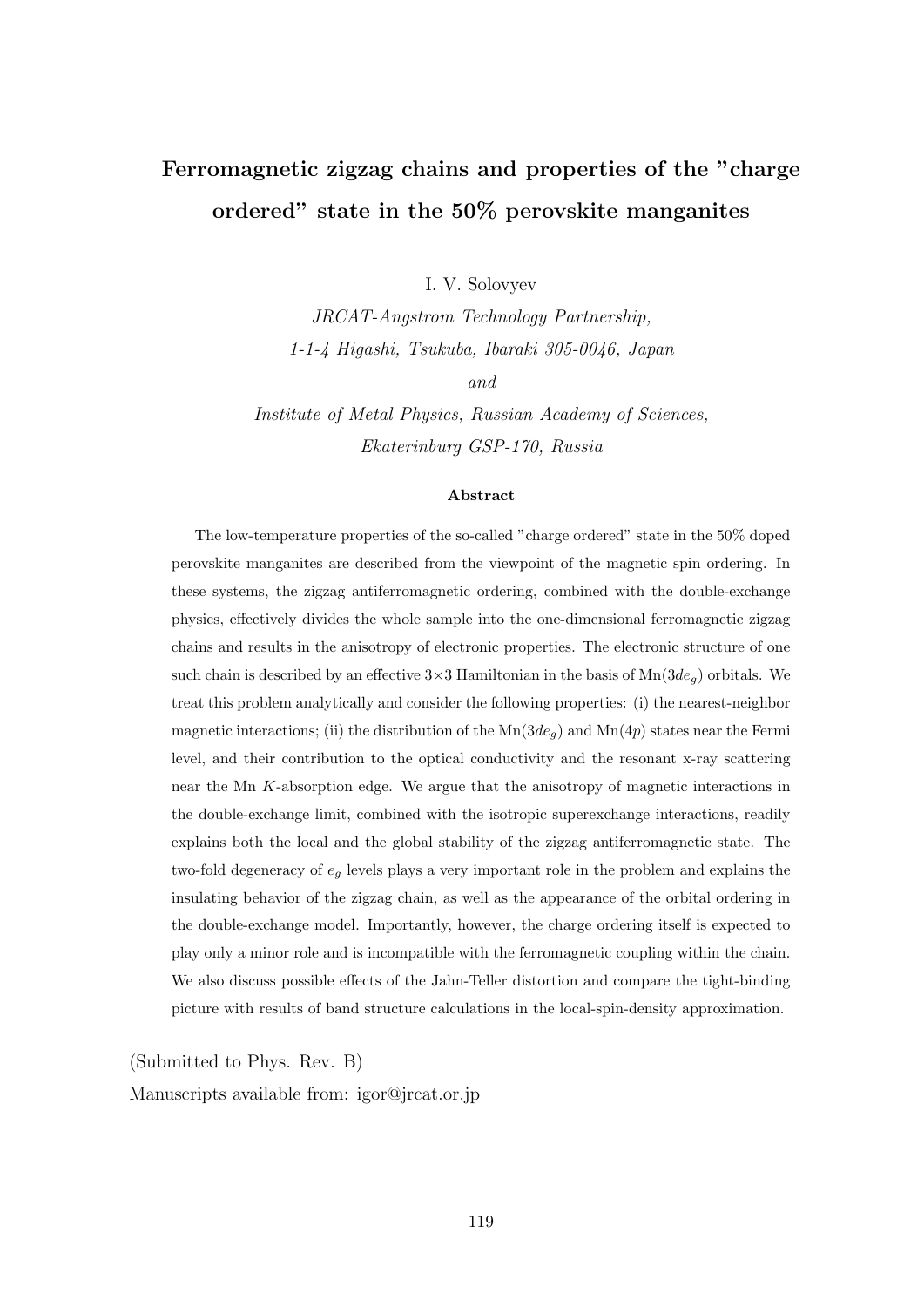### Ab-initio Theory of Valency in Ytterbium Compounds

A. Svane<sup>1</sup>, W. Temmerman<sup>2</sup>, Z. Szotek<sup>2</sup>, L. Petit<sup>1</sup>, P. Strange<sup>3</sup>, and H. Winter<sup>4</sup>

<sup>1</sup>Institute of Physics and Astronomy, University of Aarhus, DK-8000 Aarhus C, Denmark

 $^{2}Daresbury Laboratory$ , Daresbury, Warrington WA4 4AD, UK  $3$ School of Chemistry and Physics, Keele University, Keele, Staffordshire, ST5 5BG, UK

4 INFP, Forschungszentrum Karlsruhe GmbH, Postfach 3640, D-76021 Karlsruhe, Germany

### Abstract

The electronic structure of 26 Yb compounds is calculated with the ab-initio self-interaction corrected local-spin-density approximation. In this approach f-electrons can be described as either localized or delocalized. Hence, a divalent Yb ion is represented with a completely localized  $f^{14}$  shell, while a trivalent Yb ion is represented with a localized  $f^{13}$  shell with the remaining  $14^{th}$  f-electron giving rise to a very narrow f-resonance, which straddles the Fermi energy. The systems studied comprise the Yb monopnictides and monochalcogenides as well as a series of intermetallic compounds. Experimental equilibrium volumes are well reproduced. The results provide quantitative support to the experimental classification of Yb compounds in terms of effective valencies.

(Submitted to Phys. Rev. B)

Manuscripts available from: svane@ifa.au.dk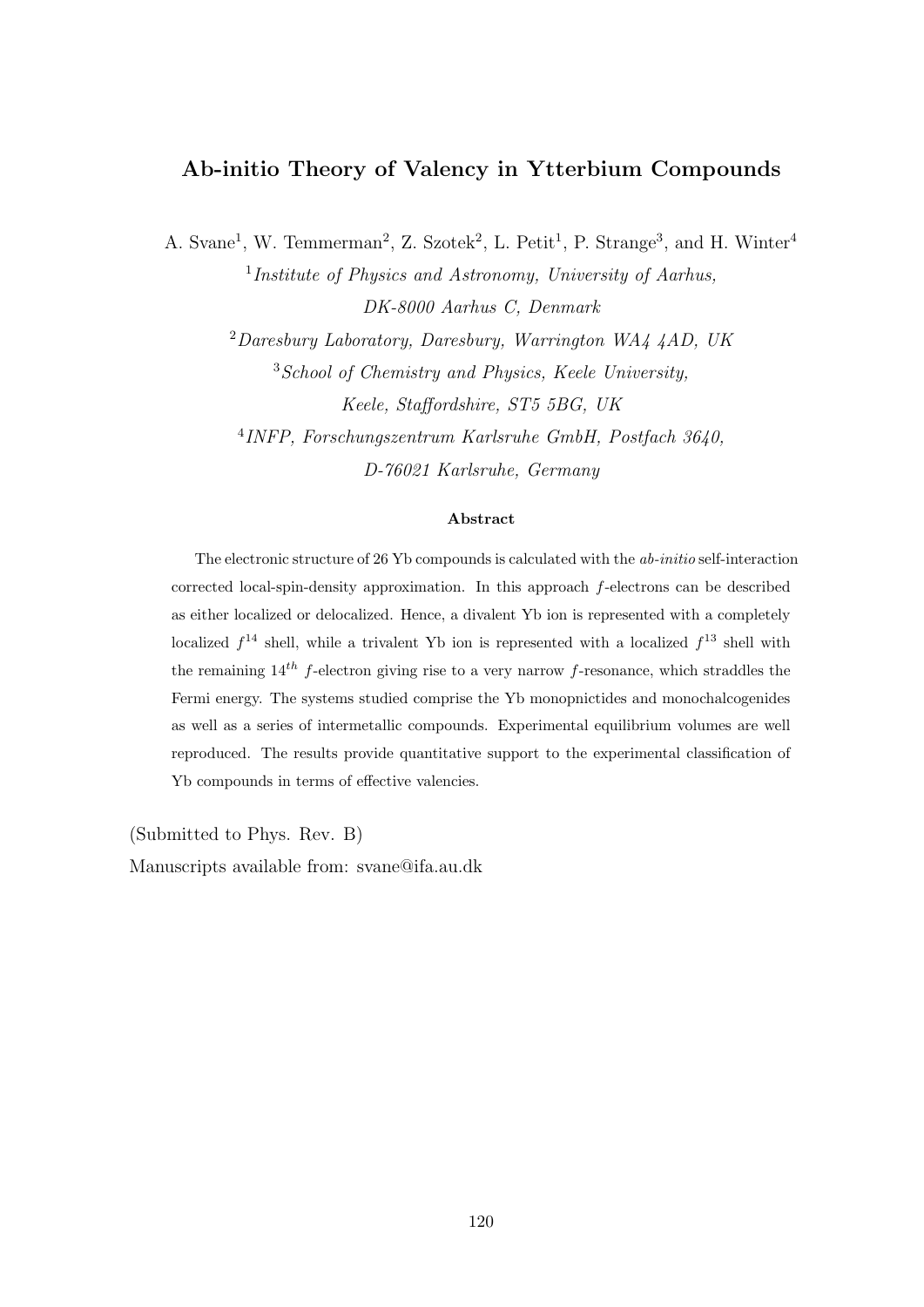### Electronic structure and magnetism in disordered bcc Fe alloys

Subhradip Ghosh, Chhanda Basu Cahudhuri

and

Abhijit Mookerjee

S.N. Bose National Centre For Basic Sciences, Calcutta, India Biplab Sanyal

Department of Physics, Brock University, St. Catharines, Ontario, Canada

#### Abstract

We here study electronic structure and magnetic properties of bcc  $Co_xFe_{1-x}$ ,  $Cr_xFe_{1-x}$ and  $Mn_xFe_{1-x}$  in their ferromagnetic phases using Augmented space recursion technique coupled with tight-binding linearized muffin tin orbital (TBLMTO) method. We make a systematic study of magnetic properties like magnetic moment and Curie temperature and try to draw some conclusions on their variation across the row of 3-d transition metal series in periodic table using arguments based on effects like charge transfer,exchange splitting and hybridization.

(Submitted to Journal of Phisics C: Condensed Matter) Latex-file available from : subhra@boson.bose.res.in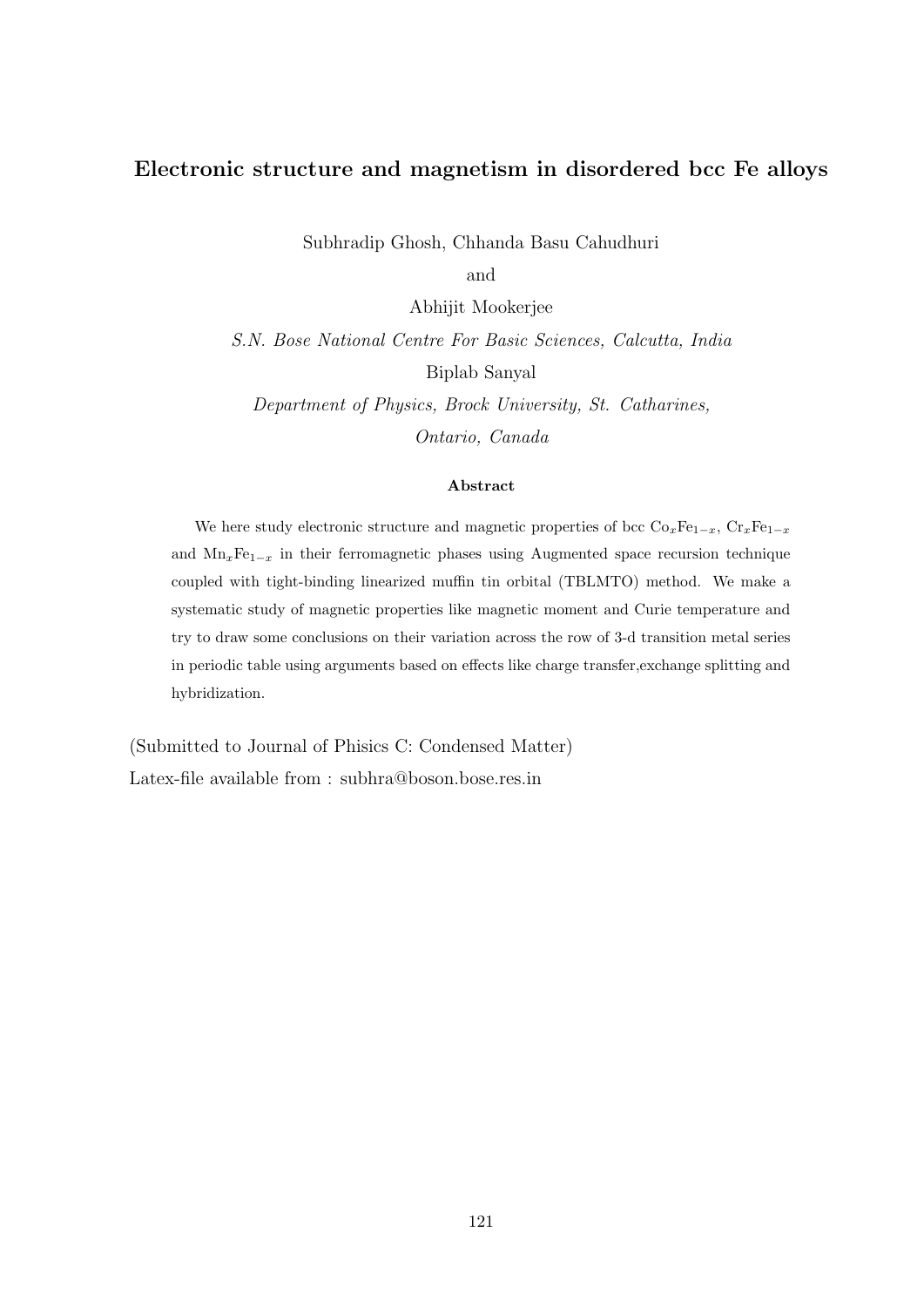## Experimental and theoretical x-ray magnetic circular dichroism study of the magnetic properties of  $Co<sub>50</sub>Pt<sub>50</sub>$  thin films

W. Grange, I. Galanakis, M. Alouani, M. Maret

Institut de Physique et Chimie des Matériaux de Strasbourg (IPCMS). 23 rue du Loess, 67037 Strasbourg Cedex, France

J.-P. Kappler<sup>∗</sup>

Laboratoire pour l'Utilisation du Rayonnement Electromagnétique (LURE) B.P. 34, 91898 Orsay Cedex, France

A. Rogalev

European Synchrotron Radiation Facility (ESRF), B.P. 220, 38043 Grenoble Cedex, France

### Abstract

An experimental and theoretical investigation of the structural and micro-magnetic properties of the  $Co_{50}Pt_{50}$  ordered alloy is presented. The  $Co-3d$  and Pt-5d orbital and spin magnetic moments and their anisotropies are determined by means of angle-dependent x-ray magnetic circular dichroism measurements. Our calculated spin magnetic moments of both Co and Pt are in good agreement with our experiment results, while the orbital magnetic moments are underestimated. The reduction of the 3d and 5d orbital magnetic moments, observed when the spin magnetic moment is forced out of the easy axis of magnetization, is reproduced by the theory. The calculated XMCD reproduces semi-quantitatively the experimental spectra and underestimates the so-called branching ratio. The computed magnetocrystalline anisotropy is of the same order of magnitude as the experimental one with the correct sign.

(Physical Review B 62, 1157 (2000))

Reprints available from: Iosif.Galanakis@ipcms.u-strasbg.fr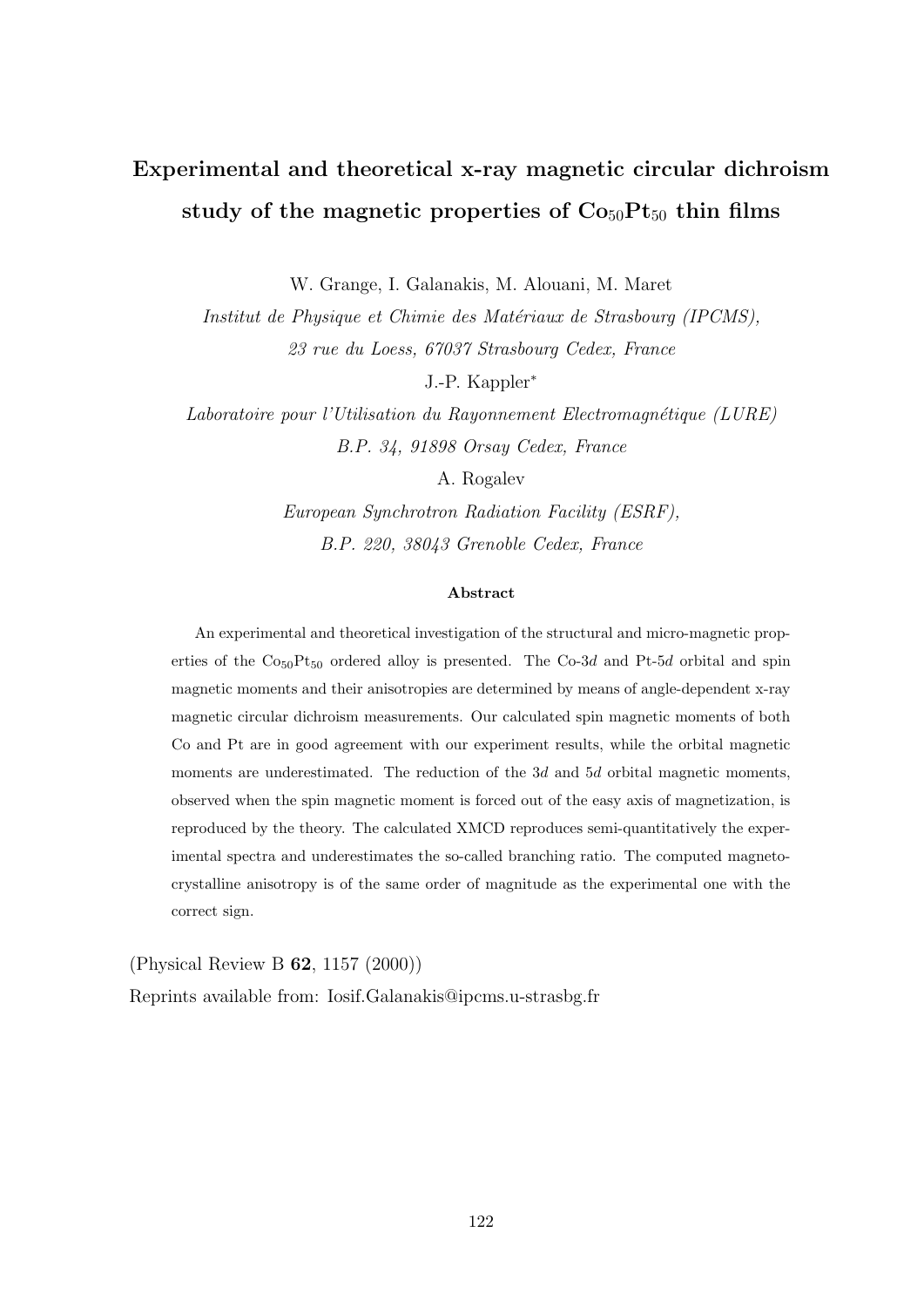## Interface magnetism in ultra-thin  $Fe/W(110)$  films from first-principles

I. Galanakis, M. Alouani, and H. Dreyssé

IPCMS-GEMME, 23, rue du Loess, F-67037 Strasbourg Cedex, France

#### Abstract

An *ab-initio* study of the magnetic properties of Fe ultra-thin films on top of a  $W(110)$ substrate shows that for one Fe layer the magnetization axis is in-plane. For an additional layer of Fe, the magneto-surface and magneto-elastic anisotropies favor a magnetization axis perpendicular to the substrate, but the total energy including the shape anisotropy is minimal for the spin axis in-plane. In the case of the tri-layer film all anisotropies favor an in-plane magnetization axis. The spin magnetic moment of the first Fe atomic layer is close to the bulk value while that of the second and third Fe atomic layers are considerably increased. The W atoms at the interface are weakly antiferromagnetically coupled to Fe. The orbital magnetic moment anisotropy of all the atoms is shown to be directly related to the calculated x-ray magnetic circular dichroism anisotropy.

(Physical Review B, to be published August 2000) Manuscripts available from: Iosif.Galanakis@ipcms.u-strasbg.fr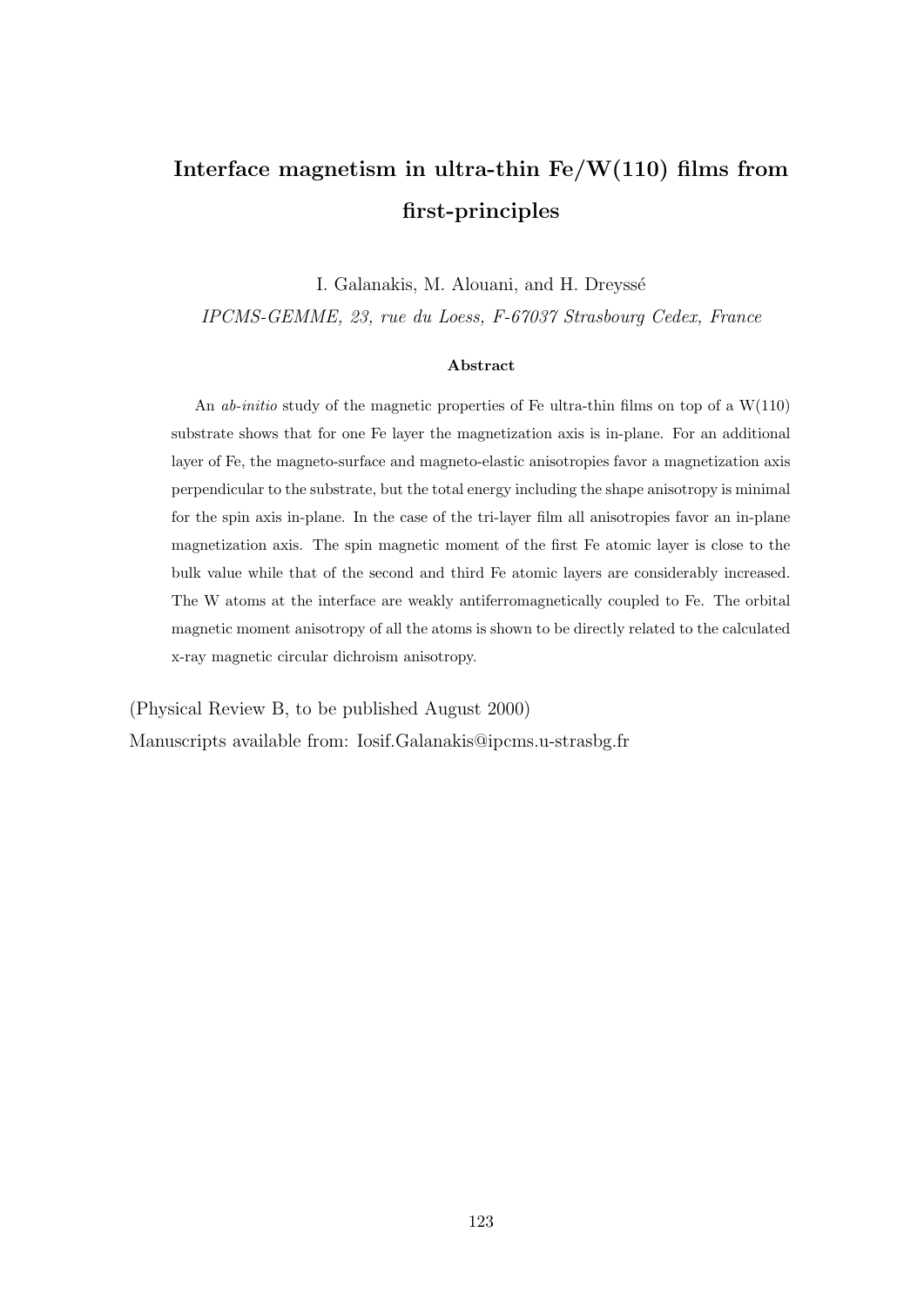## On perpendicular magnetic anisotropy of binary alloys: A total energy calculation

I. Galanakis, M. Alouani, and H. Dreyssé

IPCMS-GEMME, 23, rue du Loess, F-67037 Strasbourg Cedex, France

### Abstract

Using the state-of-the-art relativistic full-potential version of the linear-muffin-tin orbital method we have performed ab-initio calculations to study the magnetic properties of eight transition-metal binary alloys (FePt, CoPt, FePd, FeAu,  $MnPt_3$ ,  $CoPt_3$ ,  $VAu_4$  and  $MnAu_4$ ). Both the local spin-density approximation (LSDA) and the generalized gradient approximation (GGA) to the exchange-correlation potential are used in the computation. The resulting spin and orbital magnetic moments of both approximations are similar and agree nicely with experiment, however different values are found for the magneto-crystalline anisotropy energy (MCA), especially for  $MnPt_3$ ,  $CoPt_3$  and  $MnAu_4$ . For all the other alloys the difference between the MCA values calculated within LSDA and GGA is less than 1 meV. The volume shape anisotropy  $(VSA)$  is found to be important for the FePd and MnPt<sub>3</sub> thick films, while it is negligible for the other binary alloys.

(Physical Review B, to be published September 2000) Manuscripts available from: Iosif.Galanakis@ipcms.u-strasbg.fr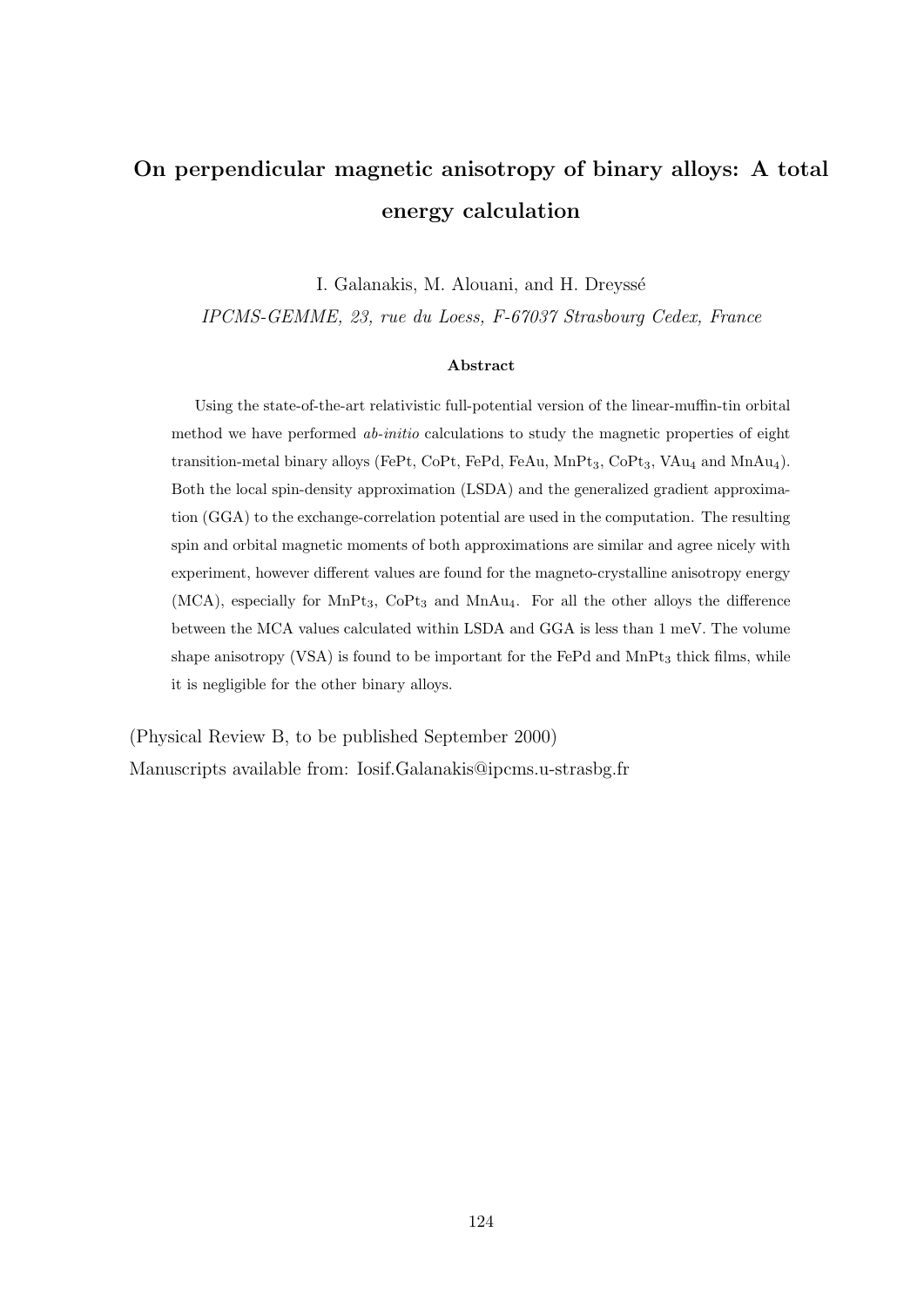### The CO/Pt(111) puzzle

P. J. Feibelman,<sup>1</sup> B. Hammer,<sup>2</sup> J. K. Nørskov,<sup>3</sup> F. Wagner,<sup>4</sup> M. Scheffler,<sup>4</sup> R. Stumpf,<sup>5</sup> R. Watwe,<sup>6</sup> and J. Dumesic<sup>6</sup>

<sup>1</sup>Sandia National Laboratories, Albuquerque, NM 87185-1413, USA

<sup>2</sup>Institute of Physics and Astronomy, Aarhus University, 8000 Aarhus C, Denmark

<sup>3</sup>Center for Atomic-scale Materials Physics, Department of Physics, Technical University of Denmark, 2800 Lyngby, Denmark

 $4$ Fritz-Haber-Institut der Max-Planck-Gesellschaft, Faradayweg  $4-6$ , 14195 Berlin-Dahlem, Germany

<sup>5</sup>Motorola Corporation, Computational Materials Group, Sandia National Laboratories, Albuquerque, NM 87185-1415, USA <sup>6</sup>Department of Chemical Engineering, University of Wisconsin, Madison, WI 53706, USA

#### Abstract

Notwithstanding half a dozen theoretical publications, well-converged density-functional calculations, whether based on a local-density or generalized-gradient exchange-correlation potential, whether all-electron or employing pseudopotentials, underestimate CO's preference for low-coordination binding sites on Pt(111) and vicinals to it. For example, they imply that CO should prefer hollow- to atop-site adsorption on  $Pt(111)$ , in apparent contradiction to a host of low temperature experimental studies.

(Submitted to: J. Phys. Chem.)

Contact person: Matthias Scheffler (scheffler@fhi-berlin.mpg.de)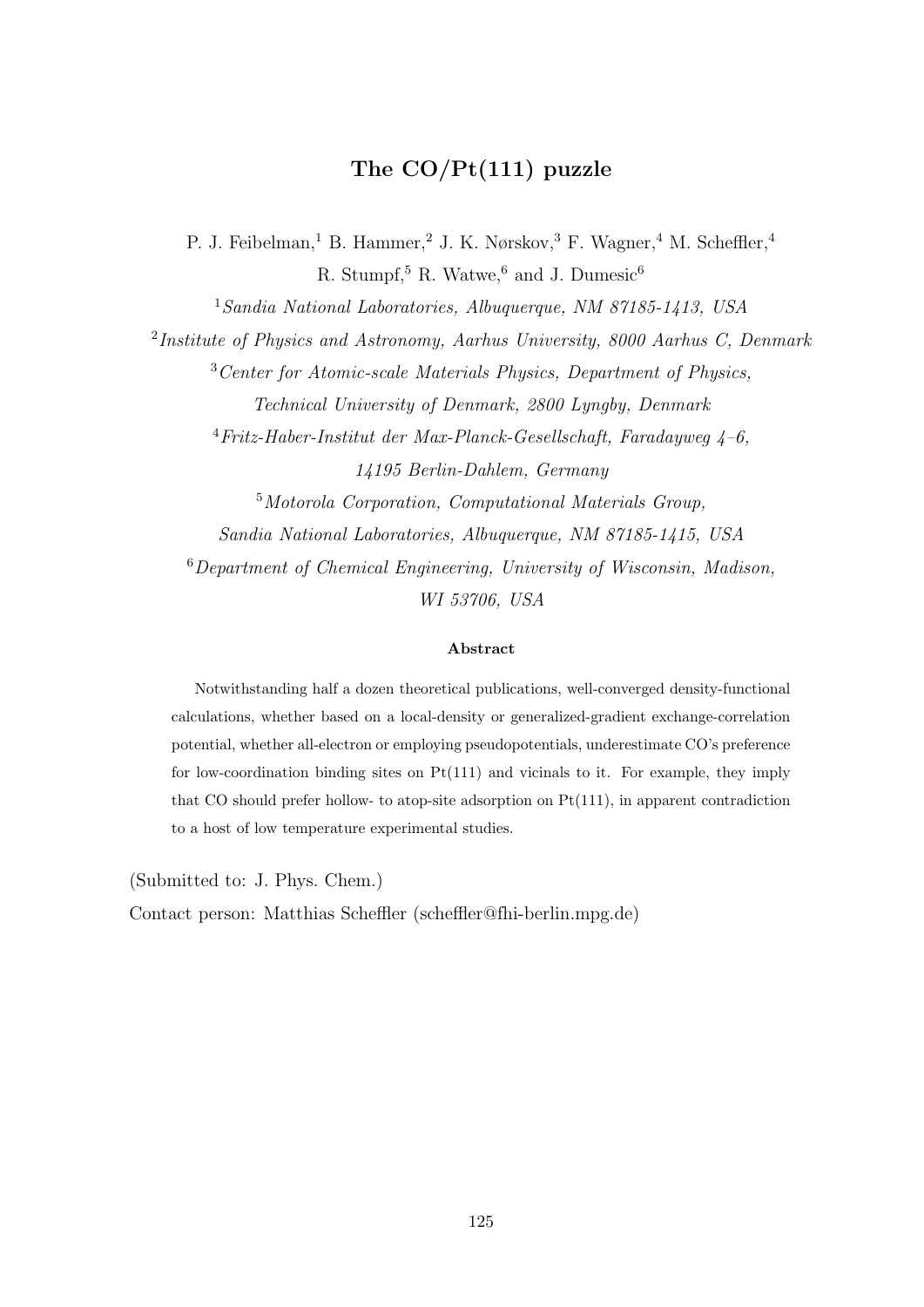## The GaAs(001) surface under conditions of low As pressure: Evidence for a novel surface geometry

Sung-Hoon Lee,<sup>1</sup> Wolfgang Moritz,<sup>2</sup> and Matthias Scheffler<sup>1</sup>

 $1$ Fritz-Haber-Institut der Max-Planck-Gesellschaft, Faradayweg  $\lambda$ -6, 14195 Berlin, Germany

 $2$ Institut für Kristallographie und Angewandte Mineralogie, Universität München, Theresienstrasse 41, 80333 München, Germany

### Abstract

Using density-functional theory we identify a new low-energy structure for GaAs(001) in an As-poor environment. The discovered geometry is qualitatively different from the usual surface-dimer based reconstructions of III-V semiconductor (001) surfaces. The stability of the new structure, which has a  $c(8 \times 2)$  periodicity, is explained in terms of bond saturation and favorable electrostatic interactions between surface atoms. Simulated scanning tunneling microscopy images are in good agreement with experimental data, and a low-energy electron diffraction analysis supports the theoretical prediction.

(Submitted to: Phys. Rev. Lett.)

Contact person: Sung-Hoon Lee (lee s@fhi-berlin.mpg.de)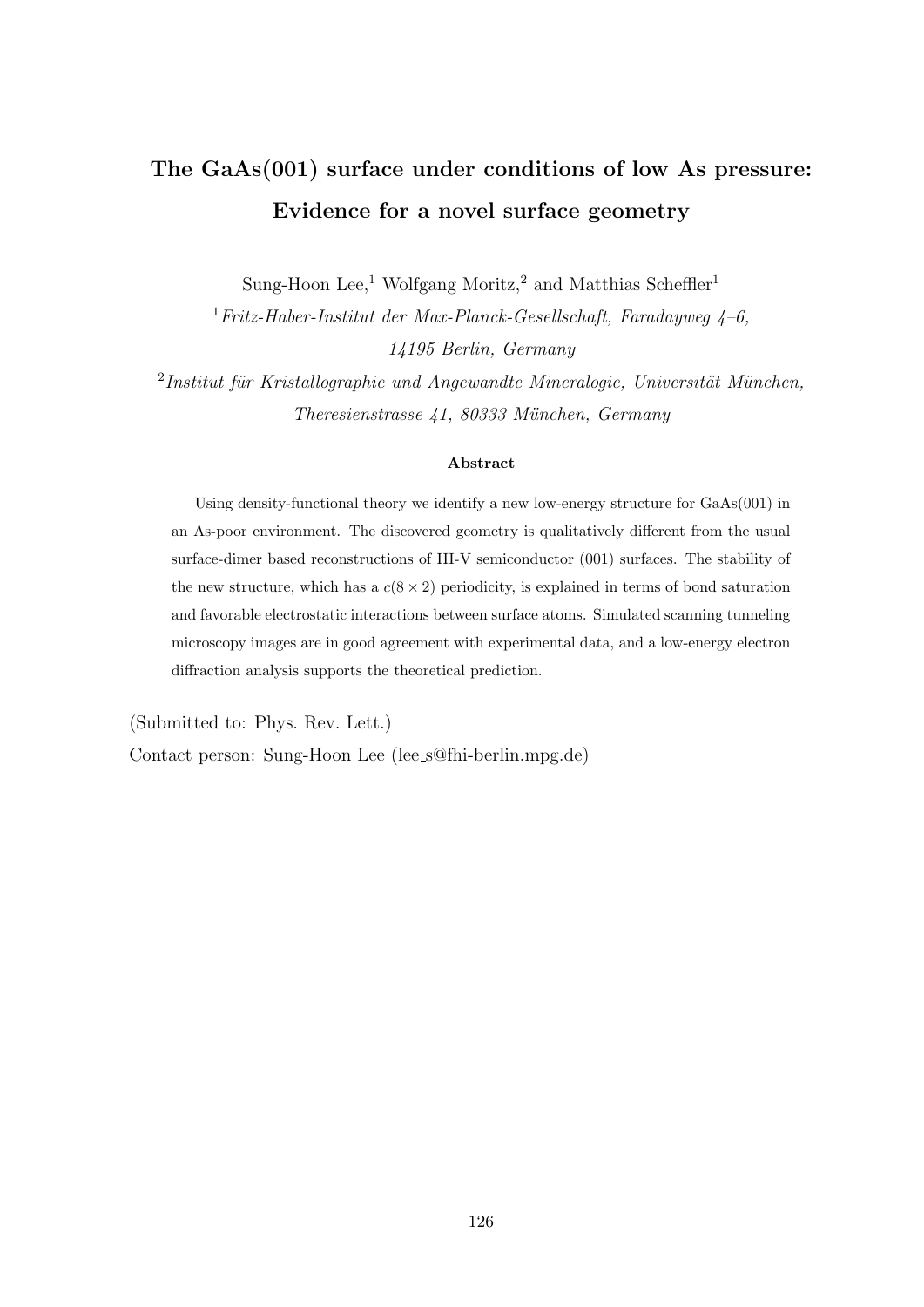### Atomic structure of the stoichiometric GaAs(114) surface

J. M´arquez, P. Kratzer, L. Geelhaar, K. Jacobi, and M. Scheffler Fritz-Haber-Institut der Max-Planck-Gesellschaft, Faradayweg  $4-6$ , 14195 Berlin, Germany

#### Abstract

The stoichiometric GaAs(114) surface has been prepared using molecular beam epitaxy (MBE) followed by annealing in ultra-high vacuum. Based on in-situ scanning tunneling microscopy (STM) measurements and first-principles structure calculations, we determine the surface reconstruction which we call  $\alpha$ 2(2 × 1). Contrary to what is expected for a highindex surface, it is surprisingly elementary. The  $(2 \times 1)$  unit cell contains two As dimers and two rebonded Ga atoms. The surface energy is calculated as 53 meV/ $\AA$ <sup>2</sup> which falls well within the range of low-index GaAs surface energies.

(Submitted to: Phys. Rev. Lett.)

Contact person: Karl Jacobi (jacobi@fhi-berlin.mpg.de)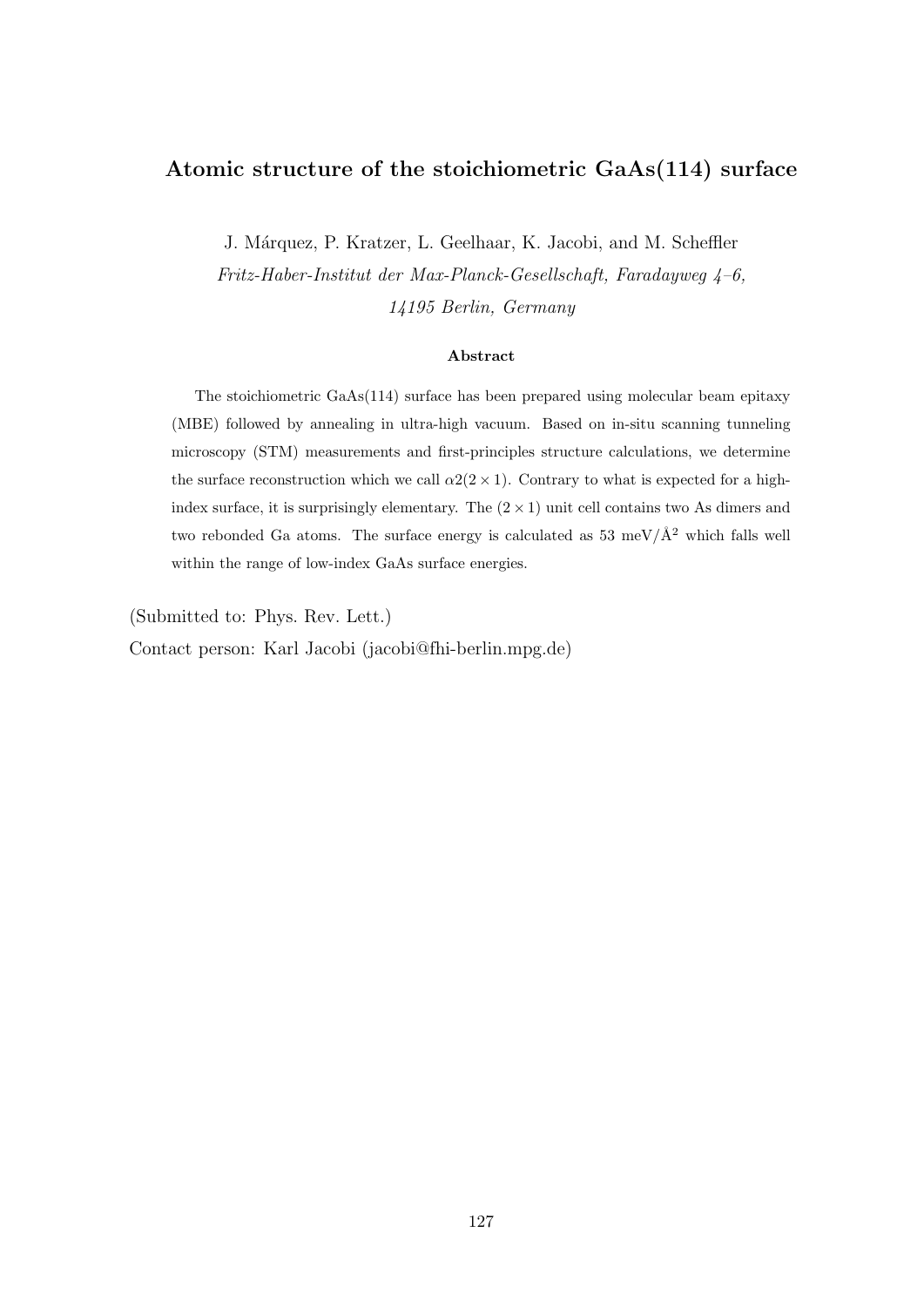## Decay properties of the one-particle Green function in real space and imaginary time

Arno Schindlmayr

Fritz-Haber-Institut der Max-Planck-Gesellschaft, Faradayweg  $4-6$ , 14195 Berlin, Germany

### Abstract

The decay properties of the one-particle Green function in real space and imaginary time are systematically studied for solids. I present an analytic solution for the homogeneous electron gas at finite and at zero temperature as well as asymptotic formulas for real metals and insulators that allow an analytic treatment in electronic-structure calculations based on a space-time representation. The generic dependence of the decay constants on known system parameters is used to compare the scaling of reciprocal-space algorithms for the GW approximation and the space-time method.

(Submitted to: Phys. Rev. B)

Contact person: Arno Schindlmayr (schindlmayr@fhi-berlin.mpg.de)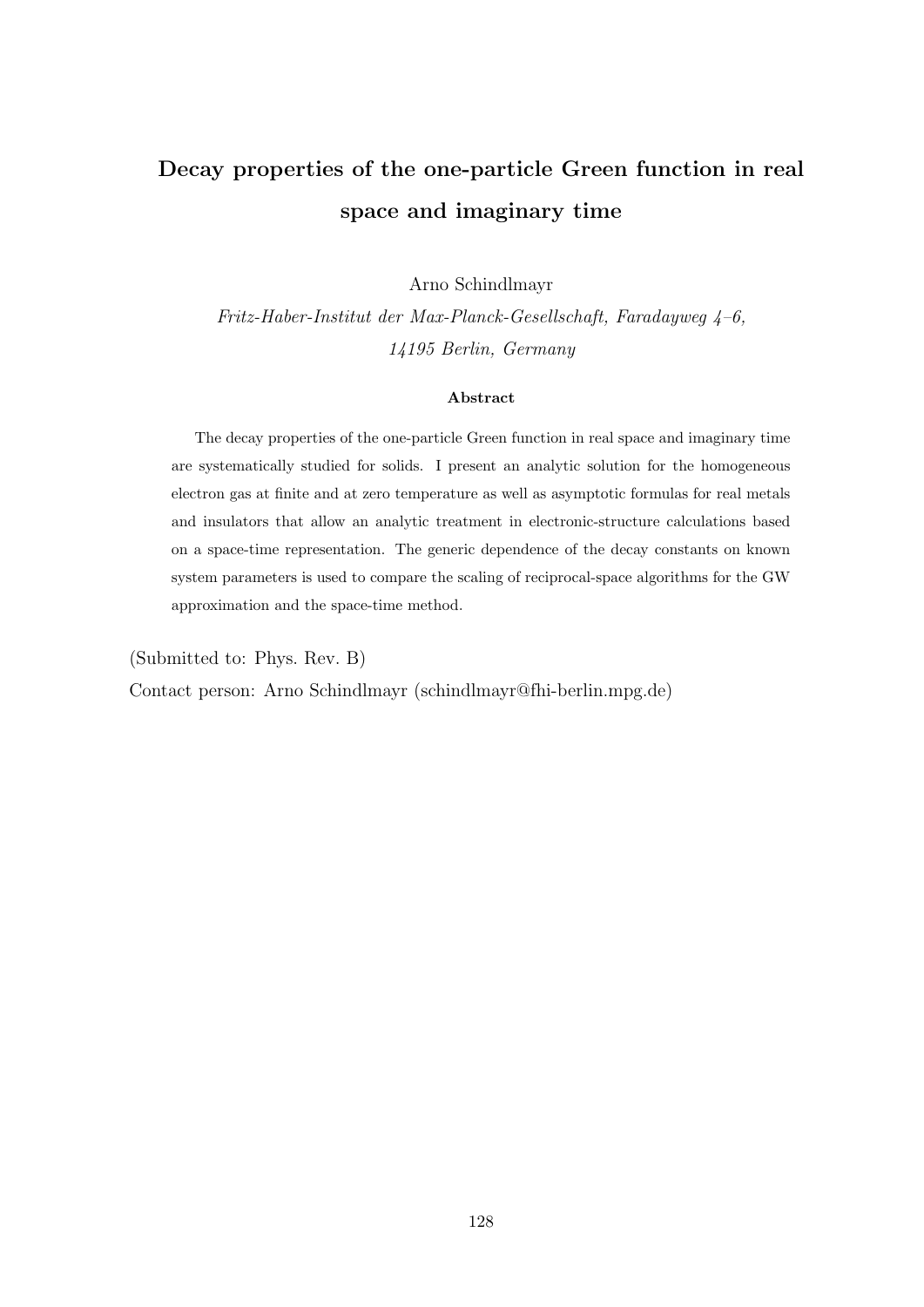## Mechanism of island dissolution during capping layer growth interruption

E. Steinmetz, T. Wehnert, J.-T. Zettler, W. Richter

Institut für Festkörperphysik, TU Berlin, Hardenbergstr. 36, 10623 Berlin, Germany

L. G. Wang, P. Kratzer, M. Scheffler

Fritz-Haber-Institut der Max-Planck-Gesellschaft, Faradayweg  $4-6$ , 14195 Berlin, Germany

Q. K. K. Liu

Abteilung Theoretische Physik, Hahn-Meitner-Institut, Glienicker Str. 100, 14109 Berlin, Germany R. Schneider, H. Kirmse, and W. Neumann

Humboldt-Universität Berlin, Institut für Physik, Invalidenstr. 110, 10115 Berlin, Germany

### Abstract

Combining real-time experiments and density functional calculations, we demonstrate how the wetting phenomenon can be exploited to improve the size homogeneity of an ensemble of quantum dots by introducing a growth interruption during the capping layer growth. We use in-situ reflectance anisotropy spectroscopy, atomic force microscopy and transmission electron microscopy to investigate redistribution of material during the growth interruption. Density functional calculations identify the tendency of InAs to form a wetting layer on GaAs as the main driving force for this redistribution.

(Submitted to: Phys. Rev. Lett.)

Contact person: Peter Kratzer (kratzer@fhi-berlin.mpg.de)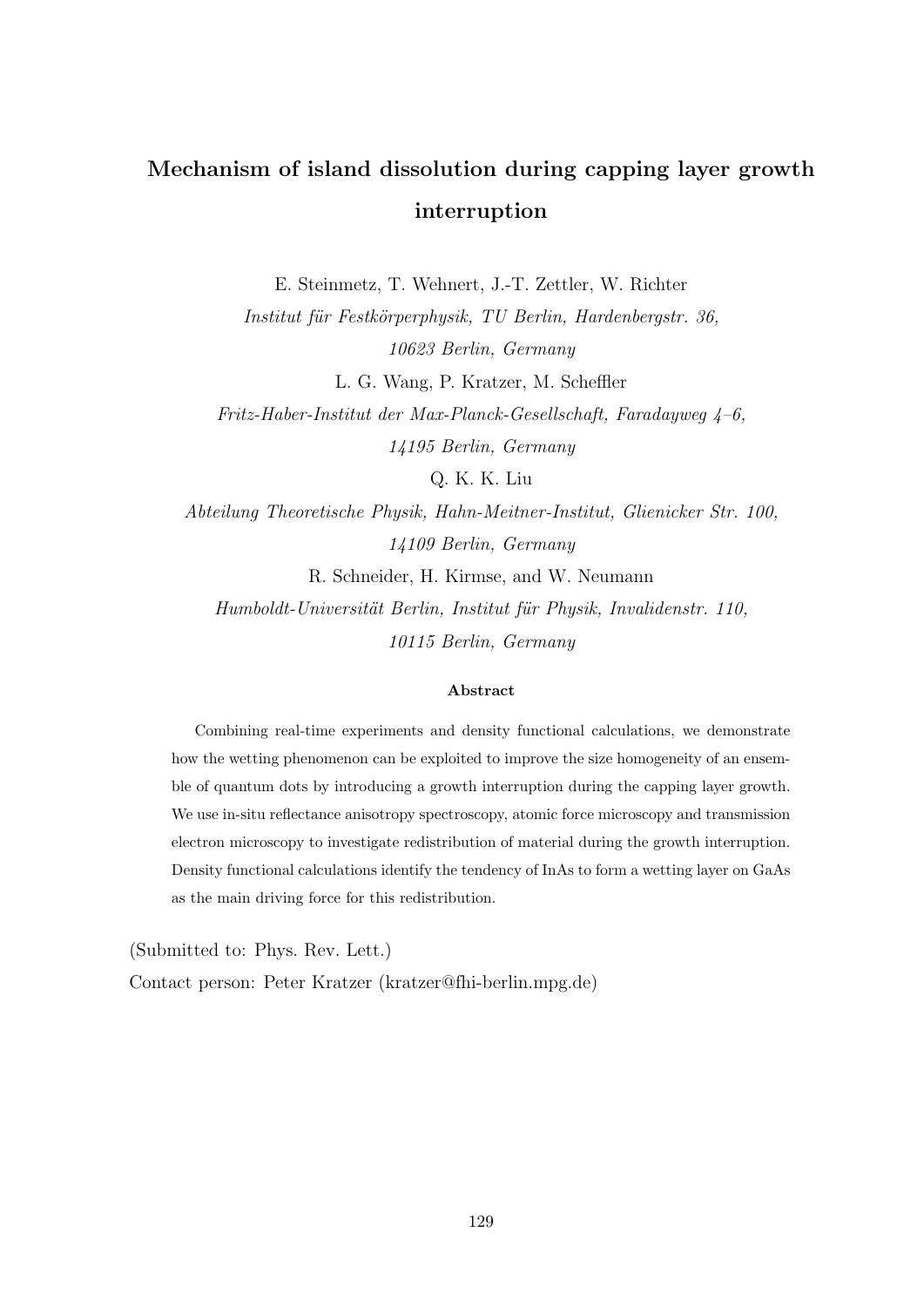## The electronic and optical properties of  $Si/SiO<sub>2</sub>$  superlattices: role of confined and defect states

Elena Degoli and Stefano Ossicini

Istituto Nazionale per la Fisica della Materia (INFM) and Dipartimento di Fisica, Università di Modena, Via Campi 213/a, I-41100 Modena, Italy

#### Abstract

The Si layer thickness dependence of the optical properties of  $Si/SiO<sub>2</sub>$  superlattices has been, for the first time, theoretically investigated. In our first principle calculation we consider both fully passivated interfaces and the presence of oxygen vacancy at the interface. Our results show the key role played both by the quantum confined states and interface states in the experimentally observed visible luminescence in  $\mathrm{Si}/\mathrm{SiO}_2$  confined systems.

(Accepted by Surface Science)

Manuscripts available from: degoli@aries.unimo.it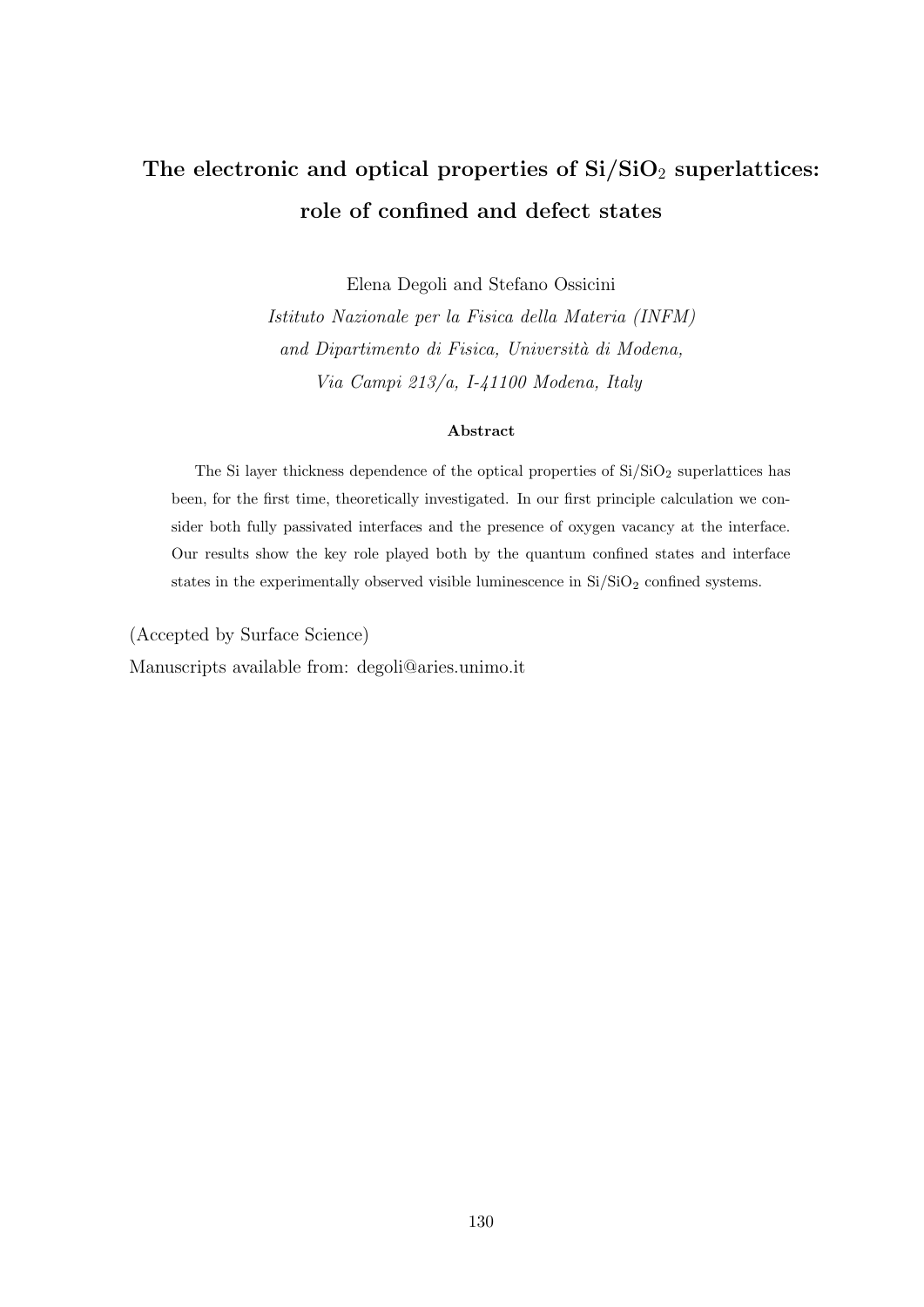### Gallium and Indium under High Pressure

S. I. Simak<sup>1</sup>, U. Häussermann<sup>2</sup>, R. Ahuja<sup>3</sup>, S. Lidin<sup>2</sup>, and B. Johansson<sup>3</sup> <sup>1</sup> Department of Applied Physics,

Chalmers University of Technology and Göteborg University, S-41296 Gothenburg, Sweden

<sup>2</sup> Department of Inorganic Chemistry, Stockholm University, S-10691 Stockholm, Sweden

<sup>3</sup> Condensed Matter Theory Group, Physics Department, Uppsala University, S-75121 Uppsala, Sweden

### Abstract

Ga and In crystallize in unusual open ground-state crystal structures. Recent experiments have discovered that Ga under high pressure transforms into a close-packed structure, while this has so far not been observed for In. Results from first principles calculations explain in a simple way this difference in behavior. We predict a so far undiscovered transition of In to a close-packed structure at extreme pressures and show that the structure determining mechanism originates from the degree of s-p mixing of the valence orbitals. Group-III elements are shown to strongly disobey the standard corresponding-states rule.

(Physical Review Letters)

Preprints available from: sergeis@fy.chalmers.se or via http://fy.chalmers.se/ sergeis/research.html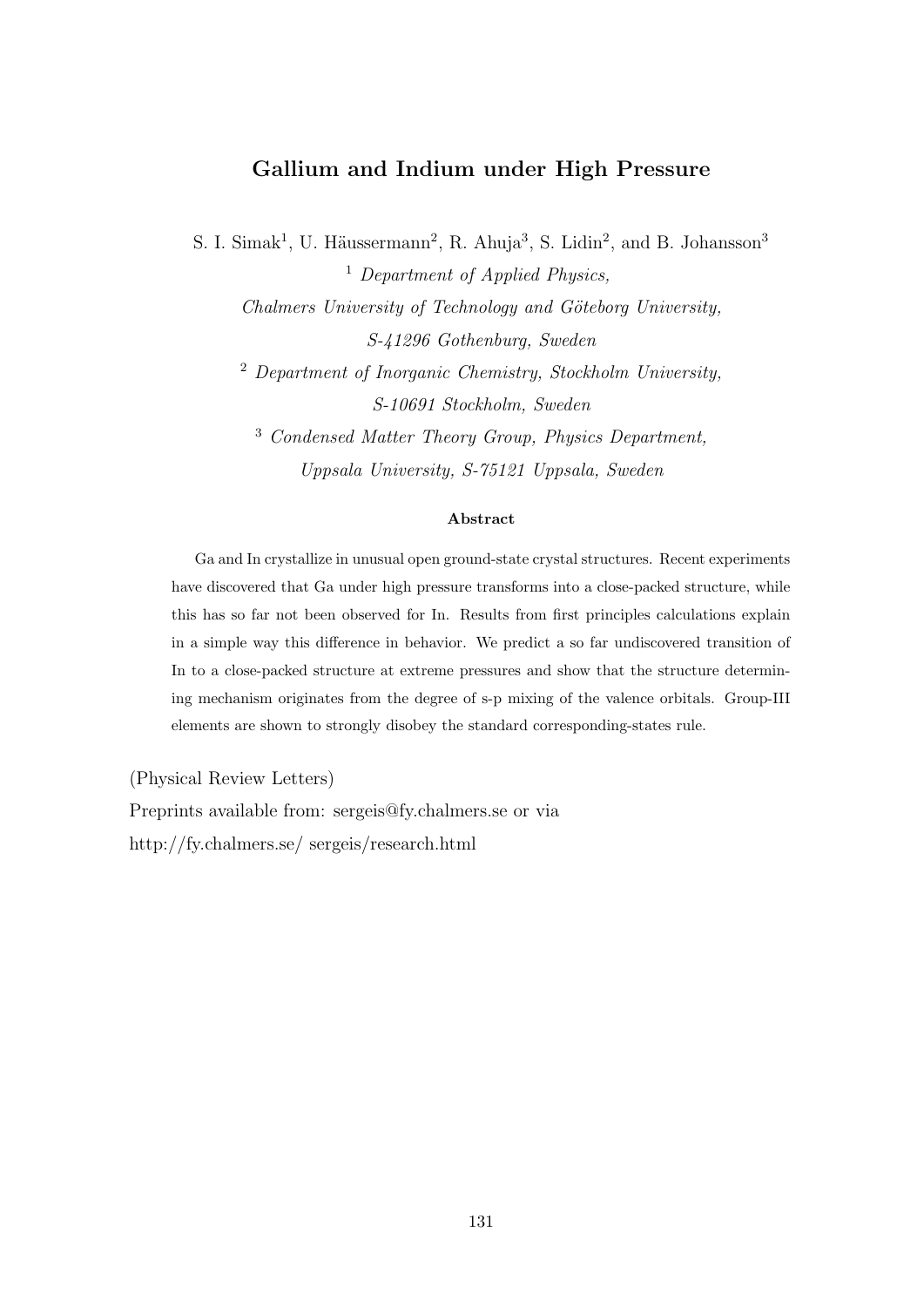### Parallelization of the FLAPW Method

A. Canning<sup>a</sup> W. Mannstadt<sup>b,c</sup> and A.J. Freeman<sup>c</sup>

<sup>a</sup>NERSC, Lawrence Berkeley National Laboratory, Berkeley, CA94720,  $b$ Fachbereich Physik, Philipps Universität Marburg, 35032 Marburg, Germany

 $c$ Department of Physics and Astronomy, Northwestern University, Evanston, IL60208

### Abstract

The FLAPW (full-potential linearized-augmented plane-wave) method is one of the most accurate first-principles methods for determining structural, electronic and magnetic properties of crystals and surfaces. Until the present work, the FLAPW method has been limited to systems of less than about a hundred atoms due to the lack of an efficient parallel implementation to exploit the power and memory of parallel computers. In this work, we present an efficient parallelization of the method by division among the processors of the plane-wave components for each state. The code is also optimized for RISC (reduced instruction set computer) architectures, such as those found on most parallel computers, making full use of BLAS (basic linear algebra subprograms) wherever possible. Scaling results are presented for systems of up to 686 silicon atoms and 343 palladium atoms per unit cell, running on up to 512 processors on a CRAY T3E parallel supercomputer.

(To appear in Computer Physics Communications (submitted Jan. 2000)) Corresponding author: Andrew Canning, MS-50F, Lawrence Berkeley National Laboratory, One Cyclotron Road, Berkeley, CA 94720, USA email: canning@nersc.gov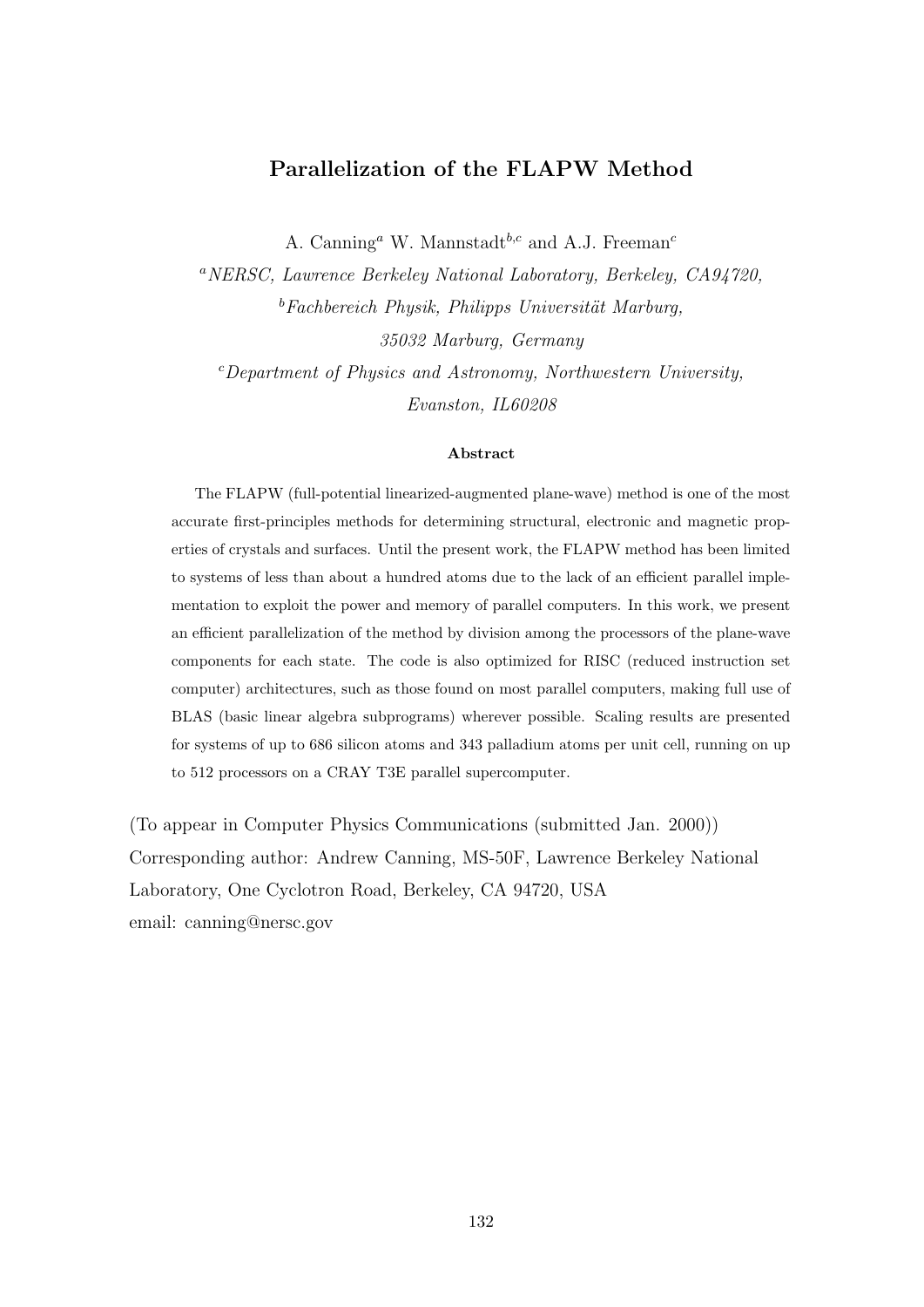## Theoretical description of the Fano-effect in the angle integrated valence band photoemission of paramagnetic solids

J. Minár and H. Ebert

Department Chemie, Physikalische Chemie, Universität München, Butenandtstr. 5-13, D-81377 M¨unchen, Germany G. Ghiringhelli<sup>1</sup>, O. Tjernberg<sup>2</sup>, N. B. Brookes European Synchrotron Radiation Facility, Boite Postale 220, 38043 Grenoble Cedex, France L. H. Tjeng Solid State Physics Laboratory, Materials Science Centre,

University of Groningen, Nijenborgh 4, 9747 AG Groningen, The Netherlands

### Abstract

A theoretical description of the Fano-effect in the angle integrated valence band photoemission of paramagnetic solids is presented that is based on the one-step-model of photoemission and relativistic multiple scattering theory. Applications to fcc-Cu led to a very satisfying agreement with recent experimental data that show the Fano-effect, i.e. a finite spin-polarisation for the spectra is found for excitation with circularly polarised radiation. As can be demonstrated by model calculations this finding is caused by the presence of the spin orbit coupling. To allow for a more detailed discussion of the spectra a simplified description of the Fano-effect is presented that treats spin orbit coupling as a perturbation.

(Submitted to Phys. Rev.

Manuscript available as ps-file on request from:

H. Ebert (he@gaia.cup.uni-muenchen.de)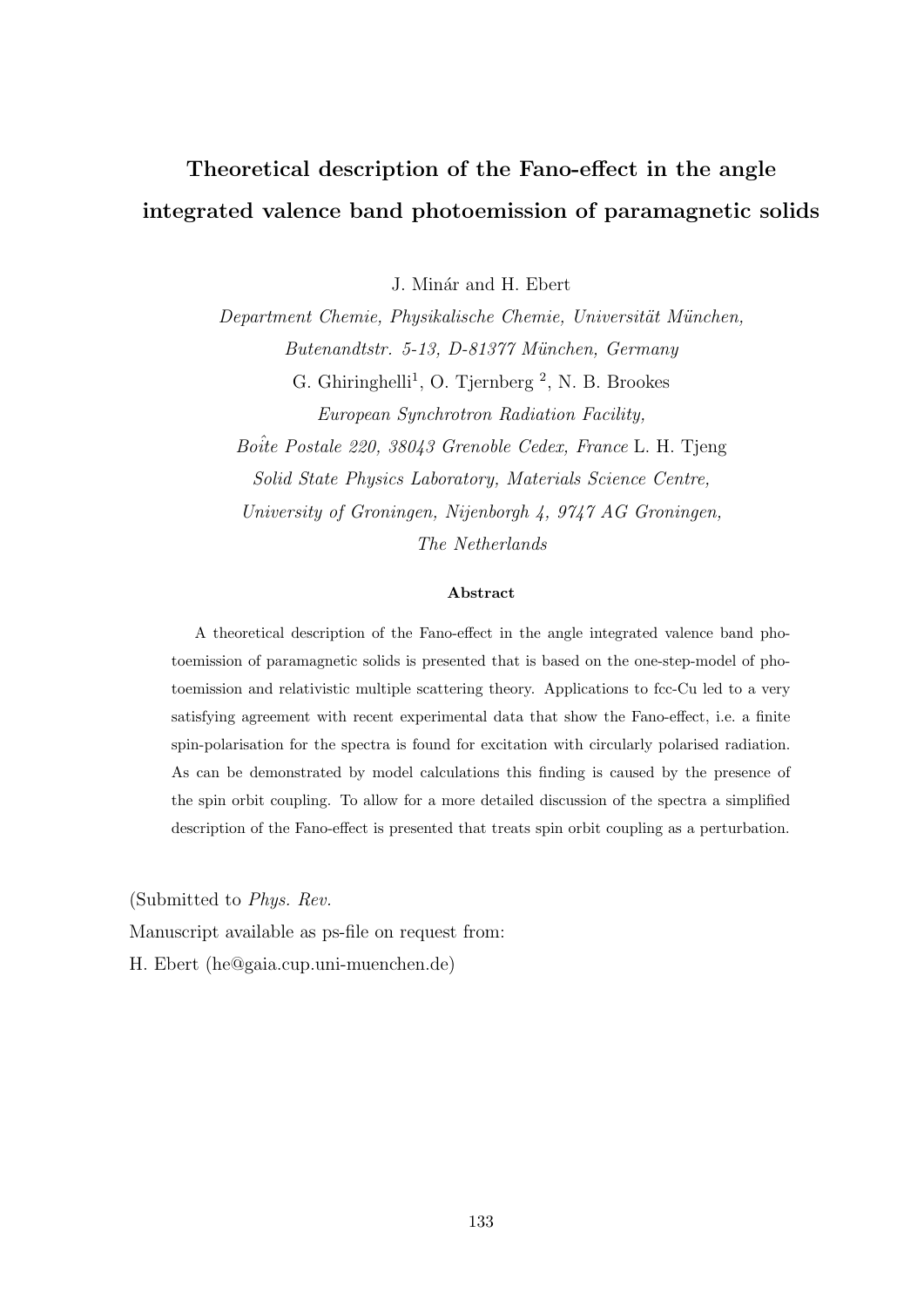## A relativistic theoretical description for spin-resolved CVV-Auger electron spectroscopy with application to Pd and Fe

J. Minár, V. Popescu and H. Ebert Physikalische Chemie, Universität München, Butenandtstr. 5-13, D-81377 Munich, Germany

#### Abstract

A theoretical description of spin-resolved CVV (core-valence-valence) Auger electron spectroscopy is presented. The approach is derived on the basis of a fully relativistic description of the electronic structure of magnetic materials. As a consequence, spontaneous exchange splitting as well as spin-orbit coupling – two possible and important sources for a spin-polarization of Auger electrons – are accounted for on the same level. This is demonstrated by application to paramagnetic fcc-Pd and ferromagnetic bcc-Fe. In both cases spin-resolved CVV Auger electron spectra are presented and discussed emphasizing the role of the spin-orbit coupling. Comparison is made with available experimental data as far as possible.

(Submitted to Phys. Rev.

Manuscript available as ps-file on request from:

H. Ebert (he@gaia.cup.uni-muenchen.de)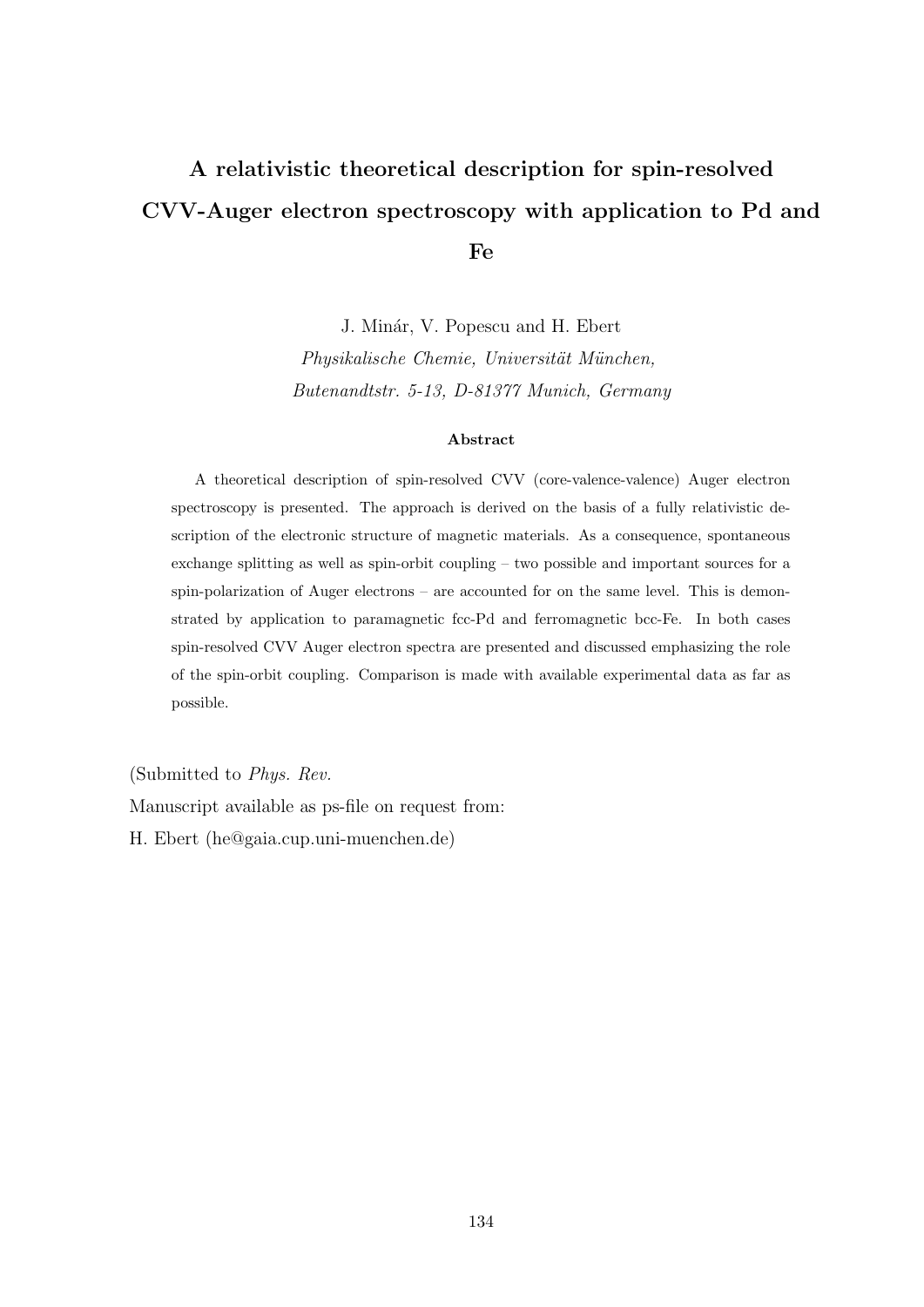### Field induced magnetic circular dichroism in paramagnetic solids

H. Ebert, M. Deng and H. Freyer Physikalische Chemie, Universität München, Butenandtstr. 5-13, D-81377 Munich, Germany

#### Abstract

The magnetic circular dichroism in X-ray absorption (MCXD) is now a standard tool to probe the spin and orbital moments in spontaneously magnetized materials by exploiting the so-called sum rules. On the other hand, it is known that the magneto-optical Faraday effect, for example, can be observed for magnetic materials as well as for non-magnetic materials if the later ones are exposed to a magnetic field. Accordingly, magnetic circular dichroism in X-ray absorption should be induced in non-magnetic materials by an external magnetic field. A theoretical description of such an experiment is presented, that is based on a combination of a fully relativistic linear response formalism and a corresponding treatment of magnetic circular dichroism. It is demonstrated that application of the magnetic sum rules now gives access to the spin and orbital element projected susceptibility of the system under investigation. In particular one finds that it is only the VanVleck-like contribution to the orbital susceptibility that is probed.

to be published in Lecture Notes in Physics

Proceedings of the Workshop "New trends in synchrotron radiation and magnetism",

Mittelwihr (Haut-Rhin, France), April 13 -14 2000.

Manuscript available as ps-file on request from:

H. Ebert (he@gaia.cup.uni-muenchen.de)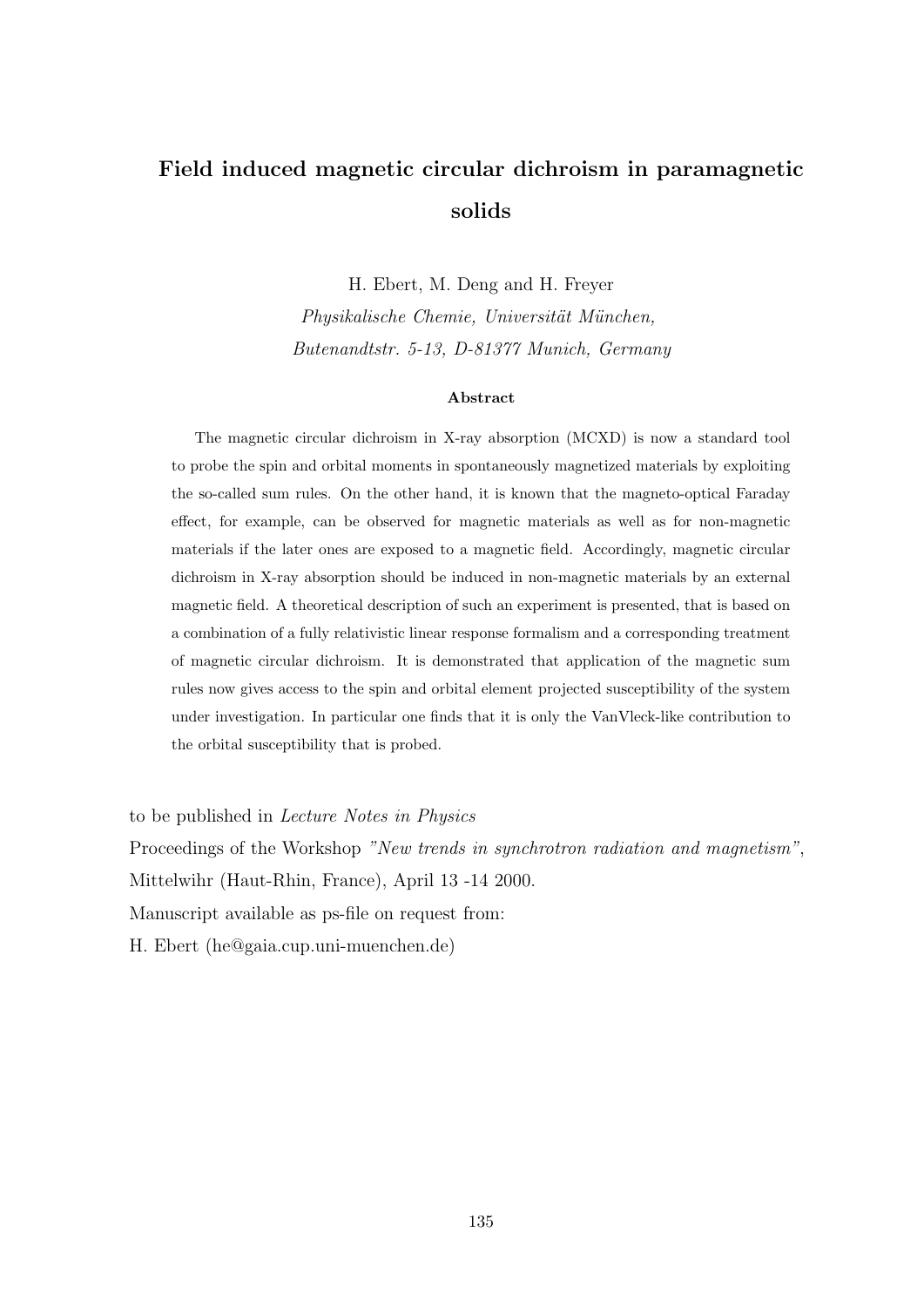### 10 Book Announcement

# ELECTRONIC STRUCTURE AND PHYSICAL PROPERTIES OF SOLIDS

### "The use of the LMTO method"

Hugues Dreyssé (Ed.)

in Lectures Notes in Physics - Springer

|  | Based on the Workshop held in Mont Sainte Odile, October 1998 |  |  |  |
|--|---------------------------------------------------------------|--|--|--|
|  | and organized by the TMR network "Interface Magnetism"        |  |  |  |

### Contents

Ground and excited states Formalisms

### Developing the MTO Formalism

O. K. Andersen, T. Saha-Dasgupta, R. W. Tank, C. Arcangeli, O. Jepsen and G. Krier ... 3

| From ASA Towards the Full Potential                                        |
|----------------------------------------------------------------------------|
|                                                                            |
|                                                                            |
| A Full-Potential LMTO Method Based on Smooth Hankel Functions              |
|                                                                            |
|                                                                            |
| Full-Potential LMTO Total Energy and Force Calculations                    |
| John M Wills, Olle Eriksson, Mebarek Alouani and David L. Price 148        |
|                                                                            |
| Excited States Calculated by Means of the Linear Muffin-Tin Orbital Method |
|                                                                            |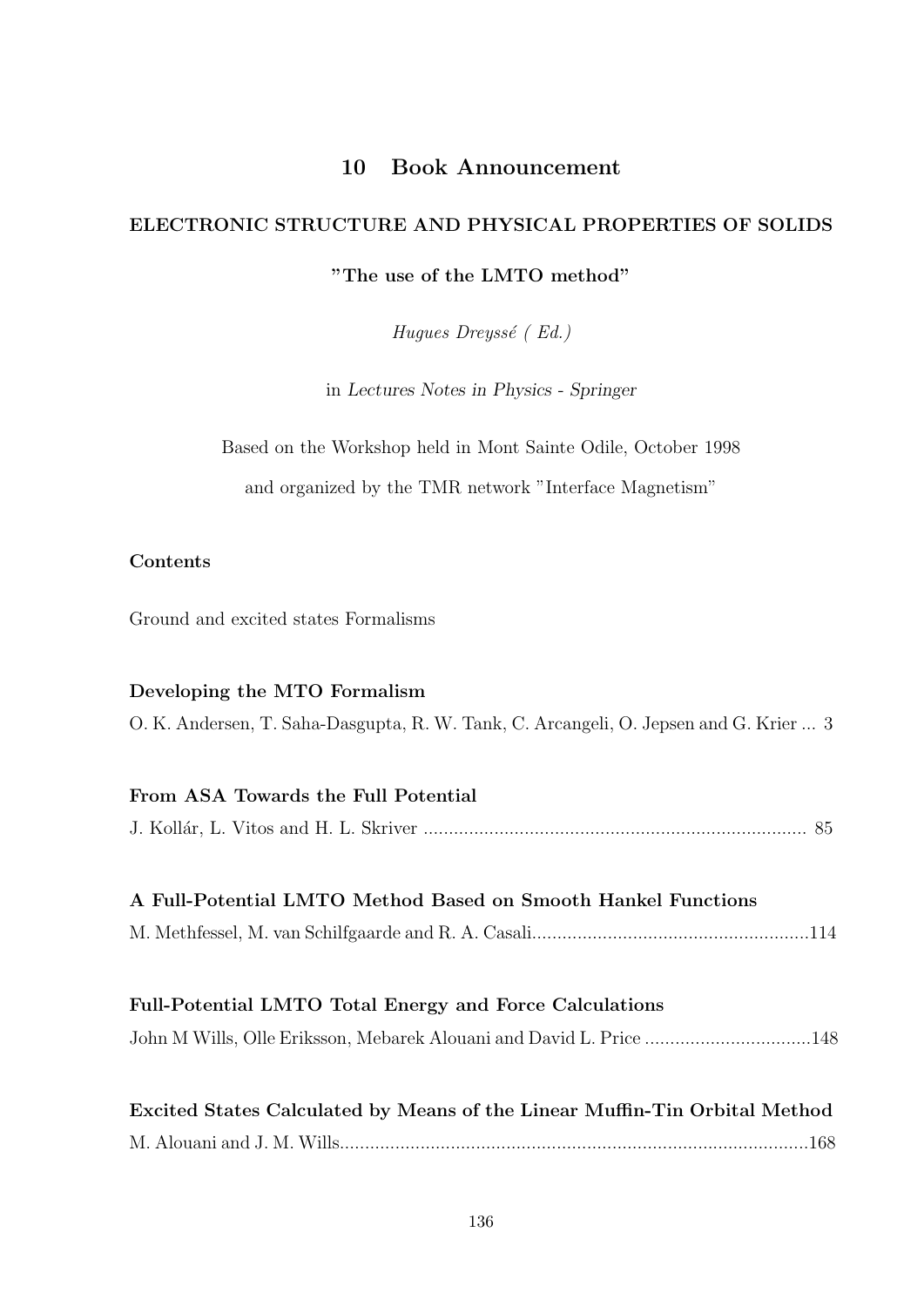Magnetic properties

| Fully Relativistic Band Structure Calculations for Magnetic Solids                                                        |  |  |  |  |  |  |  |
|---------------------------------------------------------------------------------------------------------------------------|--|--|--|--|--|--|--|
| - Formalism and Application -                                                                                             |  |  |  |  |  |  |  |
|                                                                                                                           |  |  |  |  |  |  |  |
| First Principles Theory of Magneto-Crystalline Anisotropy                                                                 |  |  |  |  |  |  |  |
|                                                                                                                           |  |  |  |  |  |  |  |
| On the Implementation of the Self-Interaction Corrected Local Spin Density<br>Approximation for d- and f-Electron Systems |  |  |  |  |  |  |  |
|                                                                                                                           |  |  |  |  |  |  |  |
| Ab Initio Theory of the Interlayer Exchange Coupling                                                                      |  |  |  |  |  |  |  |
| J. Kudrnovský, V. Drchal, I. Turek, P. Bruno, P. Dederichs, and P. Weinberger313                                          |  |  |  |  |  |  |  |
| Disordered alloys                                                                                                         |  |  |  |  |  |  |  |
| Disordered Alloys and Their Surfaces: The Coherent Potential Approximation                                                |  |  |  |  |  |  |  |
|                                                                                                                           |  |  |  |  |  |  |  |
| Locally Self-Consistent Green's Function Method and Its Application<br>in the Theory of Random Alloys                     |  |  |  |  |  |  |  |
|                                                                                                                           |  |  |  |  |  |  |  |
| Large scale real space calculations                                                                                       |  |  |  |  |  |  |  |
| Sparse Direct Methods: an Introduction                                                                                    |  |  |  |  |  |  |  |
|                                                                                                                           |  |  |  |  |  |  |  |
| Real-Space Tight-Binding LMTO Approach to Magnetic Anisotropy:                                                            |  |  |  |  |  |  |  |
| Application to Nickel Films on Copper                                                                                     |  |  |  |  |  |  |  |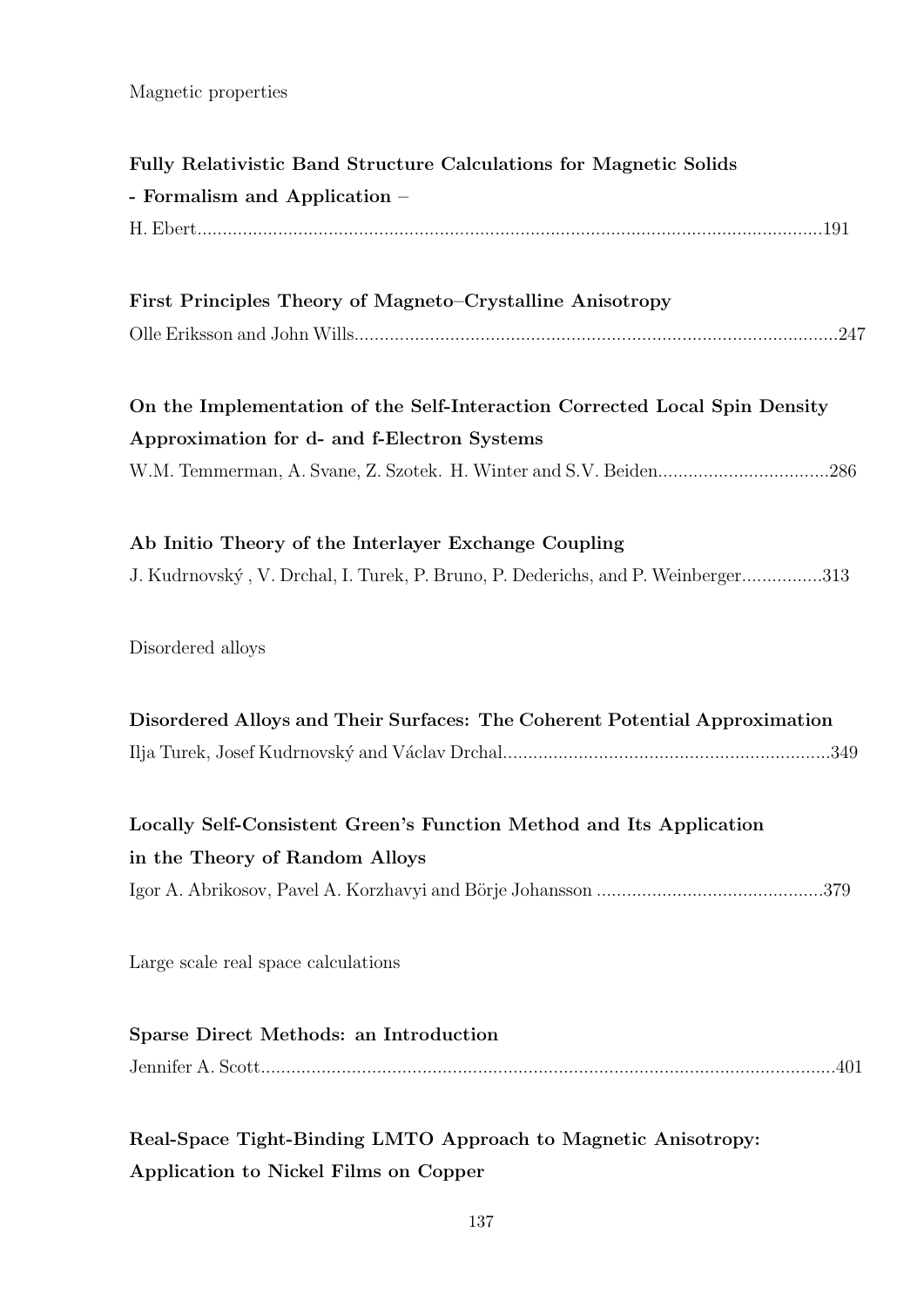| Combining Real Space and Tight Binding Methods |  |
|------------------------------------------------|--|
| for Studying Large Metallic Systems            |  |
|                                                |  |

### Index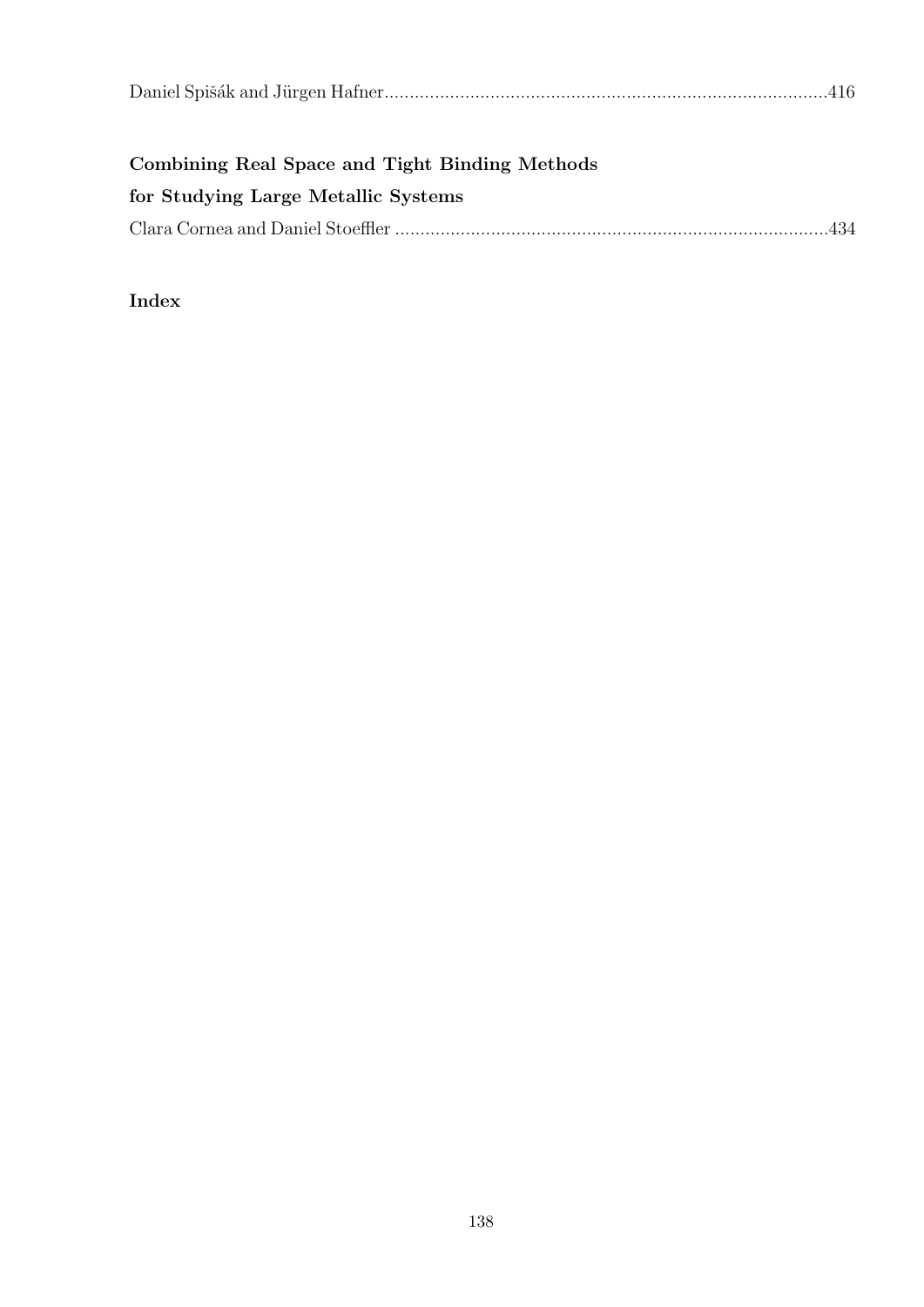### First-principles modelling of magnetic tunnel junctions

I.I. Oleinik, E.Yu. Tsymbal and D.G. Pettifor Department of Materials, University of Oxford, Parks Rd, Oxford OX1 3PH, UK

### Introduction

Magnetic tunnel junctions (MTJ) are promising candidates for applications in spintronic devices such as magnetic random access memories, read heads and sensors [1]. The MTJs consist of two ferromagnetic layers separated by an insulating barrier layer. The physical quantity measured for signal detection is the tunnelling magnetoresistance (TMR), i.e. the relative difference in the resistance between parallel and antiparallel magnetizations of the electrodes. It was found that the TMR could be as high as 30% at room temperature in tunnel junctions based on ferromagnetic 3d-metal electrodes when alumina is used as the barrier layer (for a recent review, see [2]).

The magnitude of the TMR is determined by the spin polarization (SP) of the tunnelling current, which can be measured in experiments on superconductors [3]. It was generally accepted that the SP of the tunnelling current is an intrinsic property of the ferromagnets and is determined by the SP of the electronic density of states (DOS) at the Fermi energy [4]. Experimental results show, however, that the SP of the tunnelling current is strongly dependent on the structural quality of the tunnel junctions. Improvements in the quality of the alumina barrier and the metal/alumina interfaces result in an enhancement of the measured values of the SP. Experiments also show that the SP is dependent on the choice of the tunnelling barrier. Negative values of the SP were obtained at low applied voltage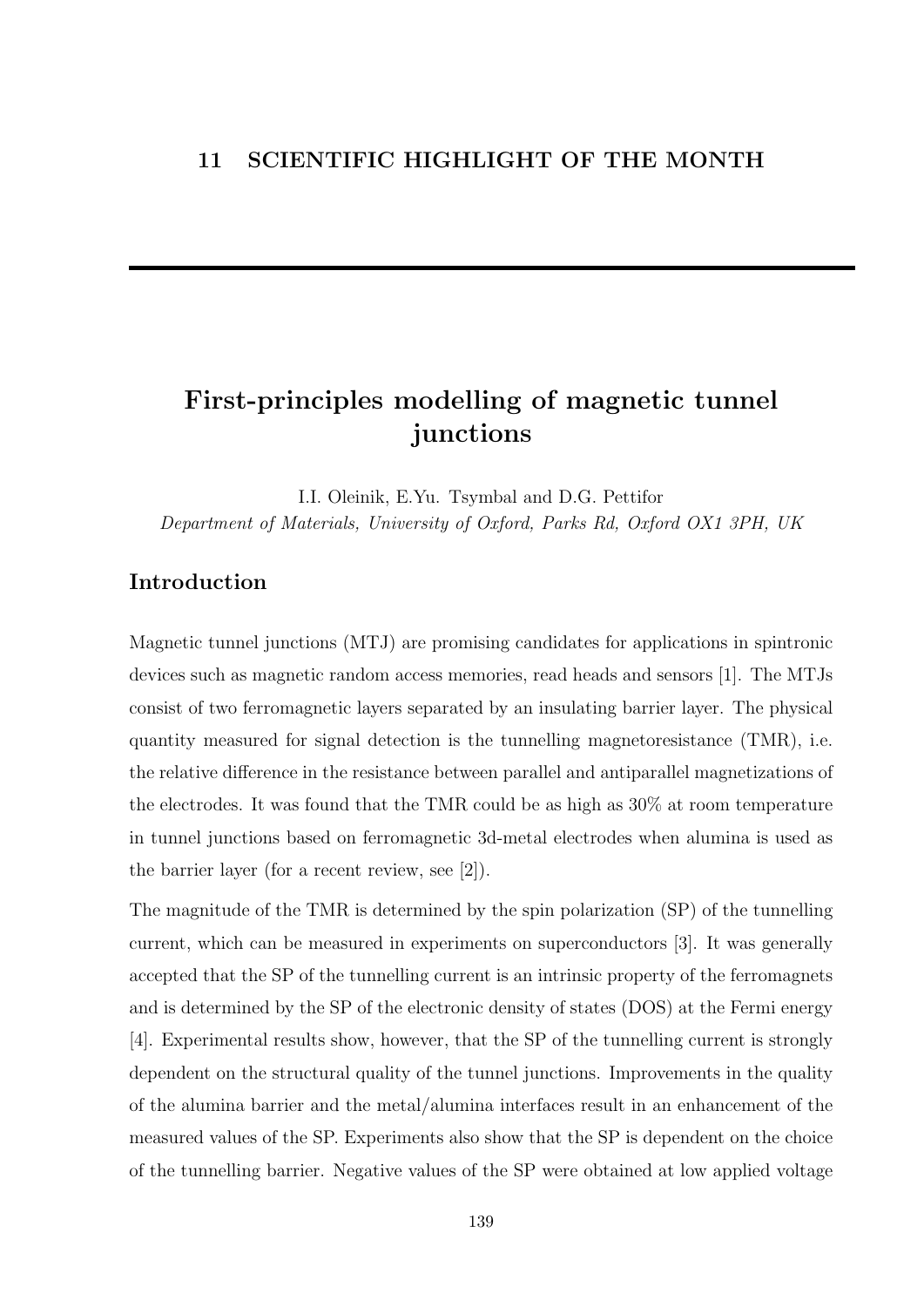when tunnelling occurs from Co across a  $SrTiO<sub>3</sub>$  barrier [5], whereas it is positive across an alumina insulating layer  $[3]$ . We see, therefore, that the SP is not an intrinsic property of the ferromagnet alone but depends on the structural and electronic properties of the entire junction including the insulator and the ferromagnet/insulator interface. Thus, the realistic description of the magnetic tunnel junctions becomes increasingly important for a quantitative description of the SDT and for an accurate prediction of the TMR. This is a very complicated problem especially due to the amorphous structure of the alumina barrier layer and the lack of direct atomistic information about the structure and bonding at the ferromagnet/alumina interface. This is quite different from the situation with other metal/alumina interfaces so far studied in which the metal is grown on top of crystalline  $Al_2O_3$  (see, for example, [6], [7, 8]).

As a first step in understanding the properties of  $Co/Al_2O_3/Co$  tunnel junctions we want to address two principal issues: 1) the atomic structure of the MTJ, and 2) the electronic structure of the MTJ. We have considered both Al- and O-terminated interfaces in coherent geometries which provide the *smallest* possible lattice mismatch between bulk fcc cobalt and crystalline  $\alpha$ -alumina and have performed full geometry optimization of the structure by self-consistent spin-polarized calculations within density functional theory and the generalized gradient approximation using the total energy plane-wave pseudopotential code CASTEP [9]. The spin-polarized electronic structure of the  $Co/Al_2O_3$  interfaces was studied by means of the scalar-relativistic linear muffin-tin orbital (LMTO) method [10]. Electronic properties of the  $Co/Al_2O_3/Co$  MTJ are discussed with the focus to understand mechanisms responsible for spin-dependent tunneling.

### Atomic structure

We have constructed a realistic model for the atomic structure of the cobalt/alumina/ cobalt tunnel junction within a supercell approach by incorporating most of the important features of the real  $Co/Al_2O_3$  thin-film system. The MTJs are produced by depositing a few tens of monolayers of aluminium film on top of the crystalline ferromagnet layer followed by thermal- or plasma- assisted oxidation to create the alumina tunnelling barrier (see e.g. [11]). The TEM images show that the alumina layer is grown on top of the (111) plane of fcc cobalt which exhibits large, predominantly [111] oriented grains [12]. Therefore, it is reasonable to assume that the cobalt film (deposited at the beginning of the manufacturing cycle) serves as a base with the bulk lattice parameter fixed in the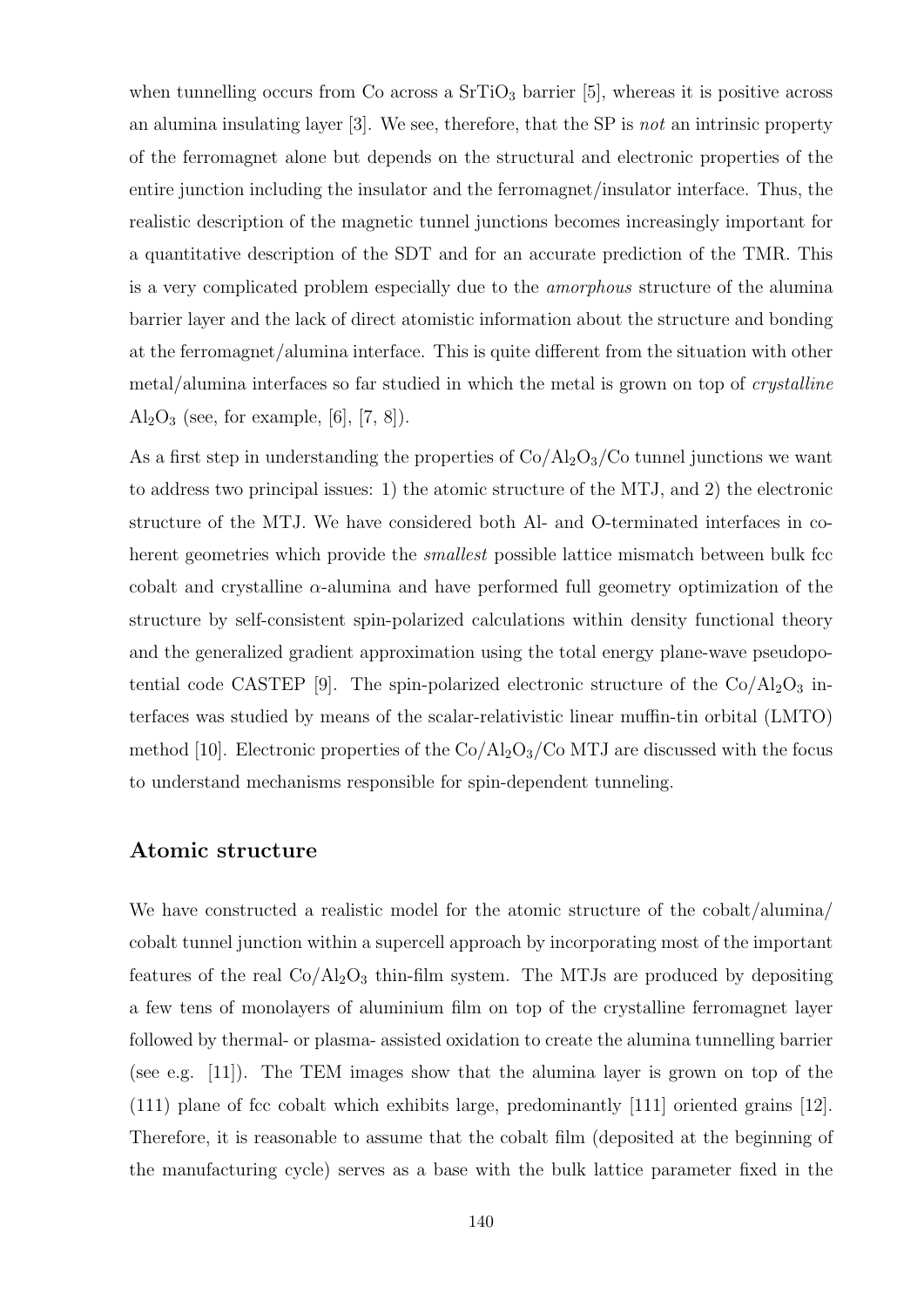plane parallel to the interface. The alumina is then formed by adjusting its structure to that of cobalt during the course of oxidation.

The amorphous state of alumina can not be directly modeled at present by first-principles methods due to the large number of atoms needed in the simulation cell. Therefore, we consider crystalline  $\alpha$ -Al<sub>2</sub>O<sub>3</sub> with the [0001] orientation on top of fcc (111) Co, as a first step in modelling a realistic  $Co/Al_2O_3/Co$  MTJ. We have carefully studied all the possibilities of relative crystallographic alignments of cobalt and alumina and identified the crystal structure with the minimal lattice mismatch. The lateral dimensions of our supercell correspond to a  $2x^2$  surface unit cell of the  $(111)$  plane of fcc cobalt with the theoretical lattice parameter  $a = 5.057$  Å. The experimental lattice parameter a of corundum is 4.759 Å which results in a  $6\%$  lattice mismatch. Two limiting cases of oxygen-rich and aluminium-rich interfaces were modeled in order to get a feeling of the influence of oxidation on the SDT device characteristics. For both the O- and Al-terminated interfaces we use a seven-layer-thick cobalt slab with four cobalt atoms per layer (28 cobalt atoms in total) and a seven-layer-thick alumina slab, the composition of the latter being dependent on the termination.

Spin-polarized plane-wave pseudopotential calculations of the MTJ in supercell geometry were made within the generalized gradient approximation with the code CASTEP [9]. In order to determine the relaxed structure of the MTJ, it was critical to perform an optimization of all the internal coordinates of the atoms as well as the height of the unit cell. The constraints of fixed lateral cell dimensions and frozen three middle layers of cobalt were imposed in order to simulate the experimental conditions of the growth on the cobalt base. For a given cell size the atomic internal degrees of freedom were relaxed to give the minimum energy structure. The cell size was then varied and the relaxed structure was deduced from the minimum of the resultant binding energy curve. The relaxed structures are shown in Fig. 1.

We see from Fig. 1 that at the O-terminated interface the three oxygen atoms in the  $O\{1\}$  layer participate in bonding with the four cobalt atoms in the  $Co\{3\}$  layer. Since the O-terminated interface possesses P-3 symmetry all three oxygen atoms are equivalent so we label them O. Looking at the cobalt side, the four cobalt atoms are divided into the three equivalent atoms Co2 and the single atom Co1 which is centered on the axis of symmetry. This Co1 atom forms three equivalent bonds with surrounding O atoms with a bond length  $R(\text{Co1-O})= 2.12 \text{ Å}$ , whereas each of the other three Co2 atoms forms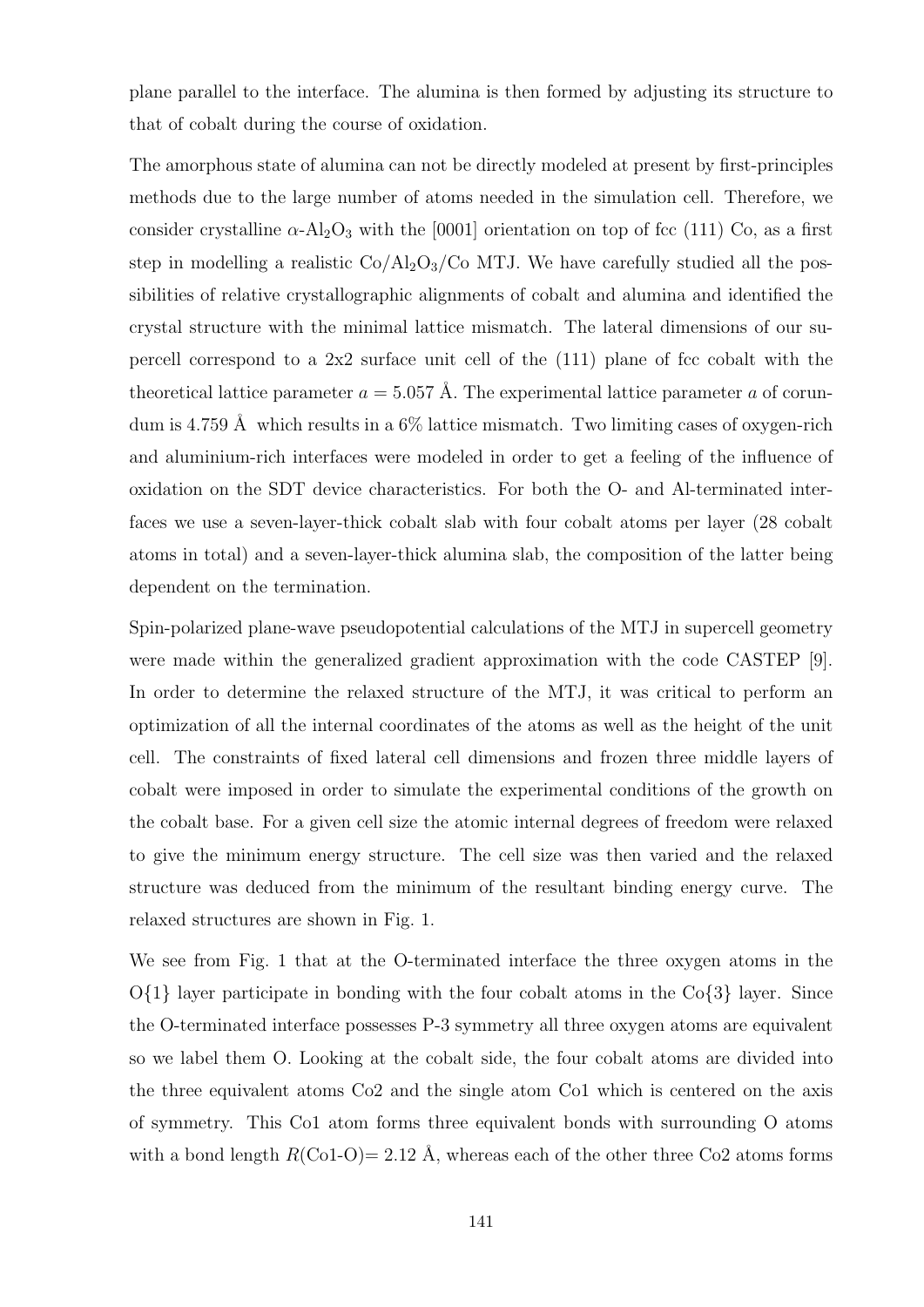a bond with a single oxygen with a bond length  $R(\text{Co2-O})= 1.97$  Å. This difference in bond number between the Co sites causes the O-terminated interface to ripple by 10%. From the  $Al_2O_3$  side of the interface, every oxygen atom has two inequivalent bonds  $R(C_01-O)$  and  $R(C_02-O)$  with the Co1 and Co2 atoms plus two inequivalent bonds with the aluminium atoms Al1 and Al2 in the layer Al{1}  $(R(A11-0)= 1.84 \text{ Å}$  and  $R(A12 O=1.95$  Å). In both interface terminations Al1 labels the aluminium atom within the first alumina layer  $A\{1\}$  that is closest to cobalt, whereas Al2 labels the aluminium atom within the same  $A\{1\}$  layer, but shifted along the *z*-direction towards the alumina side. The average Co-O bond length of 2.04 Å is within 5% of that in bulk CoO [13].

Fig. 1. The relaxed structure of the (a) O-terminated and (b) Al-terminated MTJs. The left-hand panel is a side view of the supercell, the right-hand panel is a layer-by-layer projection of the structure onto the  $(0001)$  plane using the  $Co\{3\}$  layer as reference. The layers are labeled by the chemical symbol of the element comprising the layer and are numbered from the bottom to the top.

At the Al-terminated interface two aluminium atoms in the Al{1} layer interact with the four cobalt atoms in the  $Co\{3\}$  layer as shown in Fig. 1. Atom Al1 occupies the fcc hollow site in the next layer, and the Al2 atom is at the hcp hollow site (these positions are identified as hcp or fcc with respect to in-plane coordinate stacking). The Co1 atom does not have any bonds with the interfacial  $A\{1\}$  layer, and each of the three equivalent Co2 atoms is bonded to one Al1 atom with a bond length  $2.40 \text{ Å}$  and to one Al2 atom with a bond length  $2.58 \text{ Å}$ . From the alumina side of the interface one Al1 atom is bonded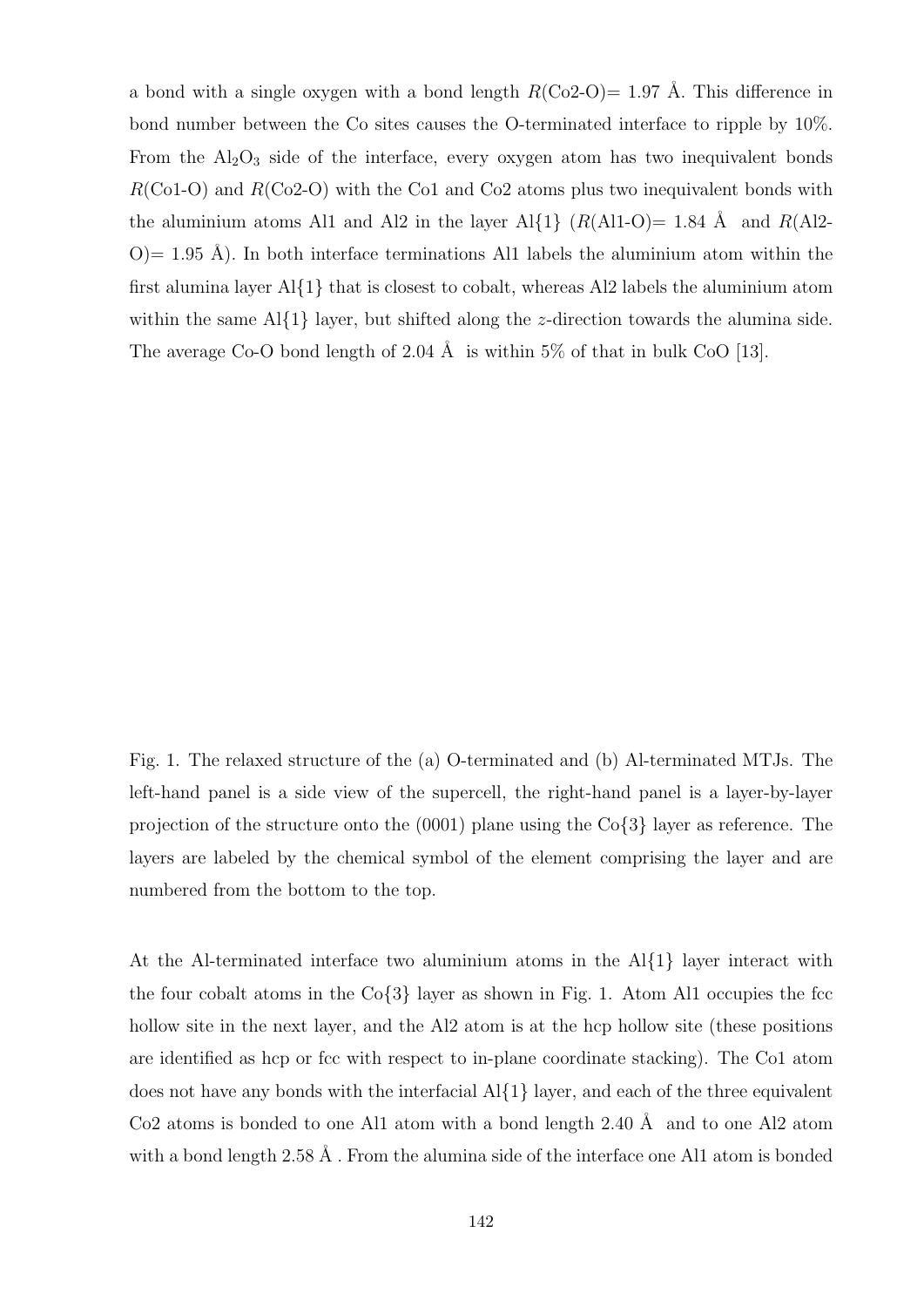to three Co2 atoms and the Al2 atom also has three Co2 nearest neighbours. The P123 symmetry of the cell includes a 3-fold rotation in addition to reflection. All the three Al-Co bonds originating from a particular Al atom are identical, the Co2-Al2 bond lengths being the longest. Interestingly, the average value of the Co-Al bond lengths, namely 2.49 Å, is equal to the average Al-Co bond lengths in CoAl intermetallic compound  $[14]$ .

### Electronic structure

The resulting spin- and layer-dependent DOS for the O-terminated interface are shown in the left hand panel of Fig. 2. The top two panels (a) and (b) display the LDOS of the  $O\{2\}$  and  $Al\{2\}$  layers in the middle of the oxide. We found that these LDOS are very similar to those obtained for the bulk  $\alpha$ -Al<sub>2</sub>O<sub>3</sub> [15], [16]. In the bulk  $\alpha$ -Al<sub>2</sub>O<sub>3</sub> the valence and the conduction bands are separated by a band gap which is, according to our results, equal to 6.2 eV at the Γ-point. Although this value is less than the experimental band gap of 8.8 eV [17] as a result of using the local density approximation (LDA), it is in good agreement with an all-electron full-potential LDA calculation [18]. In the presence of the interface with the Co metal the LDOS within the band gap of alumina (layers  $O(2)$  and  $Al(2)$  is not exactly zero showing the presence of electronic states of the Co metal that propagate into the insulator barrier, decaying exponentially with the distance in the oxide layer. These metal-induced states are spin-polarized and are responsible for the spin-dependent tunnelling [3]. The Fermi level lies within the band gap of  $\text{Al}_2\text{O}_3$  at about 3.5 eV above the top of the valence band.

The DOS of the inner  $Co\{0\}$  layer (panel (f)) is similar to the bulk DOS of fcc Co [19]. Although the major features of the DOS of the interfacial  $Co\{3\}$  layer bear close resemblance to that of the bulk  $Co\{0\}$  layer, we observe some differences as a result of the reduced symmetry of the interface as compared to the bulk and the covalent bonding between this Co $\{3\}$  layer and the adjacent oxygen O $\{1\}$  layer of Al<sub>2</sub>O<sub>3</sub>. In particular, the d band of the interfacial  $\text{Co}\lbrace 3\rbrace$  layer is smeared out compared to the bulk (compare (e) and (f)), and the electronic states extend down to  $-10$  eV as a result of the bonding with oxygen. This bonding does not, however, quench the interface magnetism, the magnetic moment of the interfacial Co $\{3\}$  layer being 1.68  $\mu_B$ . This is different from what was found for the  $Co/HfO<sub>2</sub>(001)$  interface [20], where the majority d band of the interfacial Co layer was not completely occupied and consequently the magnetic moment of this layer was strongly reduced compared to the bulk.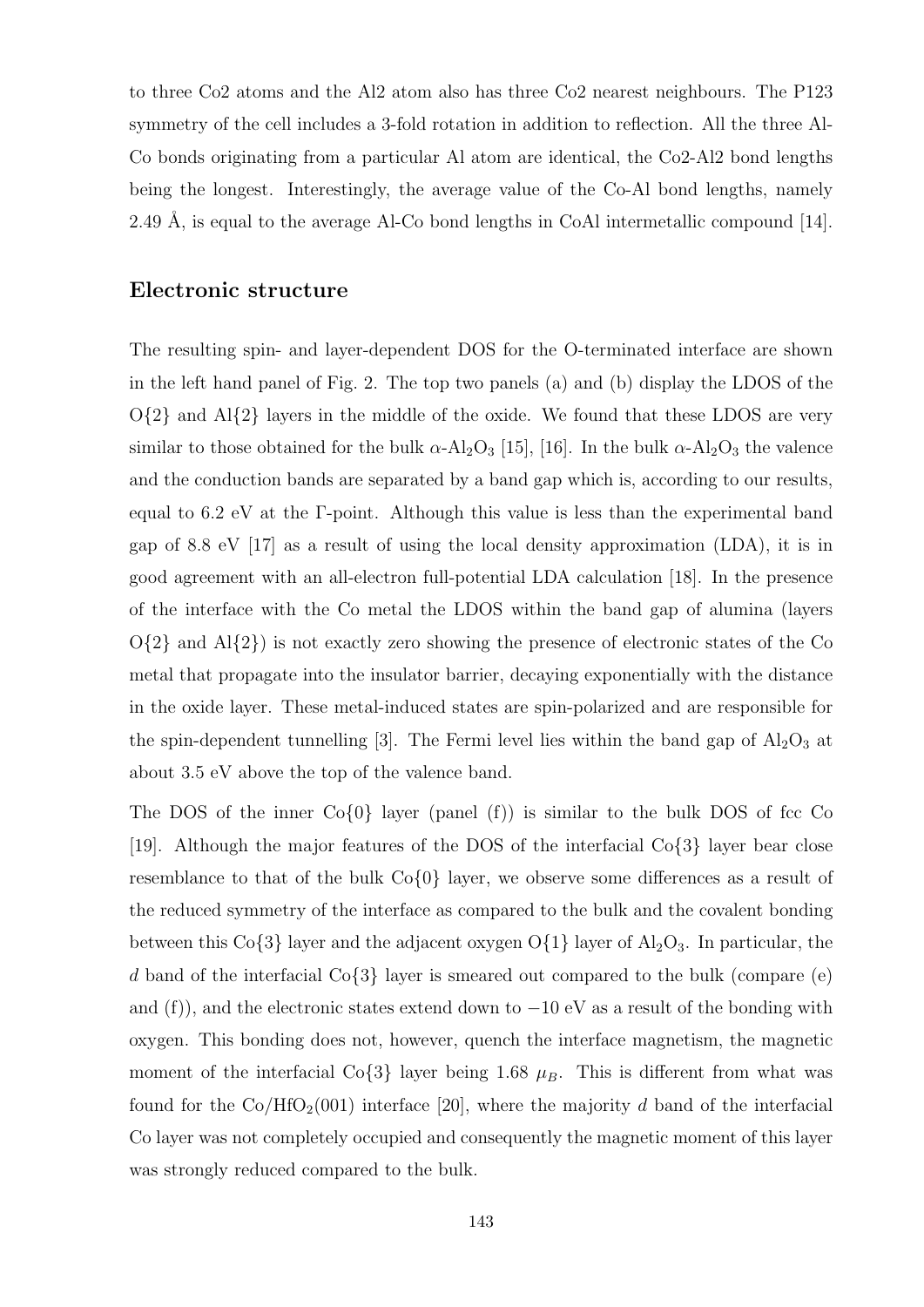The DOS of the oxygen  $O\{1\}$  layer at the interface is very different from that in the 'bulk' of alumina  $O\{2\}$  layer (compare (d) and (a)) due to the covalent bonding between the 2p orbitals of oxygen and the 3d orbitals of cobalt. The pronounced four peaks in the energy interval between −3 eV and −8 eV for both the majority- and minority-spin electrons are associated with the formation of the bonding states. In addition to the bonding levels below the d bands, the oxygen DOS displays a broad band of antibonding states that extends up to about 2 eV above the Fermi energy. The exchange splitting of the  $d$  bands of Co and the bonding between the d orbitals of Co and the p orbitals of O induce a splitting of these antibonding states. Contrary to the bonding states, this splitting is large, mirroring the exchange splitting of the surface Co d states. The antibonding states are almost fully occupied for the majority spins and are partly occupied for the minority spins. This leads to an induced magnetic moment of 0.07  $\mu_B$  on the oxygen sites. The LDOS at the Fermi energy is larger for the minority-spin electrons as compared to the minority-spin electrons, i.e. the spin polarization in the density of states at the Fermi energy is negative. The DOS of the Al $\{1\}$  layer adjacent to the interfacial  $O\{1\}$  layer does not differ significantly from the DOS of the Al $\{2\}$  layer in the bulk of alumina (compare panels (c) and (a)). Although a trace of the antibonding Co-O states is still visible at the energies within the band gap, the bonding between the Al and O dominates in the LDOS formation within this layer.

The electronic and magnetic properties of the Al-terminated interface differ from those of the O-terminated one. The main difference comes from the fact metallic character of the metal/oxide interaction (see below) results in the sizeable LDOS of the interfacial  $A\{1\}$  layer at the Fermi energy which is typical for metals (see the right hand panel (d) in Fig. 2). The DOS of the oxygen and aluminium layers within the interior alumina are qualitatively similar to those obtained for the O-terminated interface (compare panels (a) and (b) in Fig. 2). There is, however, a difference in the position of the Fermi energy: in the case of the Al-terminated interface it is shifted towards the bottom of the conduction band. As can be seen from panel (d), the SP of the LDOS at the Fermi level on the interfacial Al{1} layer is slightly negative.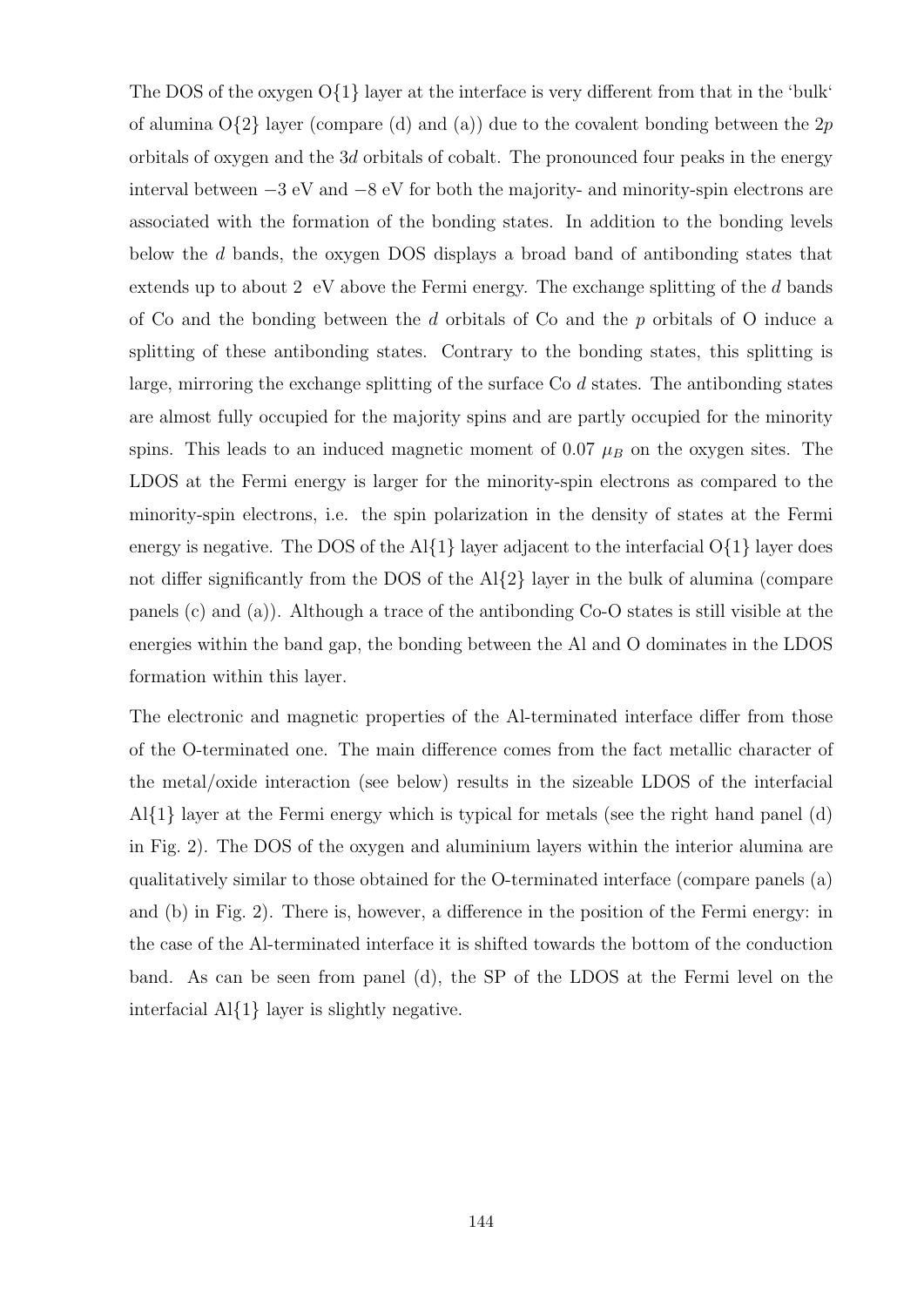Fig. 2. Layer-projected spin-dependent densities of states of the O-terminated  $Co/Al_2O_3/Co$  MTJ (left hand panel) and Al-terminated  $Co/Al_2O_3/Co$  MTJ (right hand panel) as a function of electron energy. The majority- and minority-spin densities of states are shown by arrows pointed up and down respectively. The Fermi level is denoted by the vertical line.

## Character of bonding at the interfaces in  $Co/Al_2O_3/Co$  MTJ

The electronic structure results indicate strong covalent bonding at the interface between Co $\{3\}$  layer and the adjacent oxygen O $\{1\}$  layer of  $\mathrm{Al}_2\mathrm{O}_3$  in O-terminated MTJ. Fig. 3a shows charge-density contours of the  $Co/Al_2O_3$  system in the (100) Miller plane of the supercell. The O atom at the interface shares the charge with the two interfacial Co1 and Co2 atoms. This partial localization of the electron density in the region between the atoms is an additional evidence of the covalent character of the Co-O bonding. The strongest covalent bonding is between the Co2 and O atoms which have the smallest bond length of 1.97 Å. The Co1 atom at the interface has much weaker bonding with O. There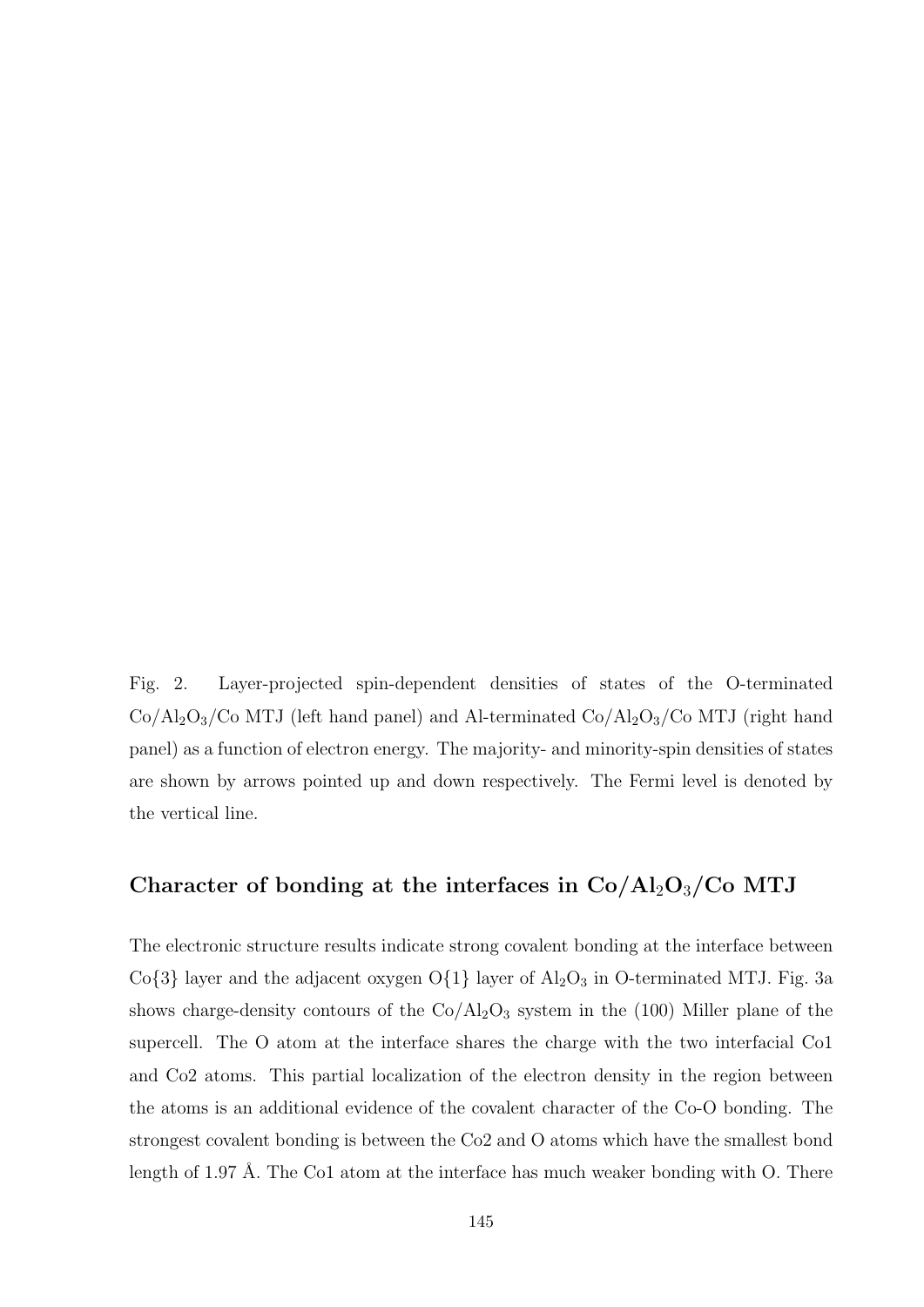is little electron charge propagating from the O atom to the nearest Al1 atom and the region between them is characterized by a very low charge density. This fact and the sizeable charge transfer between the Al and O demonstrate the dominance of the ionic character in the Al-O bond, which is known from previous studies of bulk alumina [17].

Fig.3. Charge density contours (in atomic units) of the (a) O-terminated and (b) Alterminated  $Co/Al_2O_3/Co$  MTJ.

The Al-terminated interface is characterized by metallic character of bonding as it was evidenced from resulting electronic structure. The interfacial Al{1} layer can be considered as a termination of a metal substrate comprising the Co metal layer and the Al monolayer and the LDOS of the interfacial  $A\{1\}$  layer is sizeable at the Fermi energy which is typical for metals. Fig. 3b shows the charge-density map of the Al-terminated  $Co/Al<sub>2</sub>O<sub>3</sub>$  system in the (110) Miller plane of the supercell. As is seen from the Fig. 3b, the value of the charge density at the interface is comparable with that in the interstitial region of bulk Co, which indicates the metallic character of the bonding between Co and Al at the interface.

As is known from previous studies, bonding at the metal-ceramic interfaces is accompanied by substantial charge transfer between metal and ceramic atoms [7],[21]. We calculated the Mulliken charges on all the atoms in the MTJ and plotted their distribution in the direction perpendicular to the interface in Fig. 4 for the O-terminated (a) and Al-terminated (b) MTJs. Usually, the oxide side acquires electrons and metallic atoms become positively charged. This is obviously the case for the O-terminated interface, where the oxygen  $O\{1\}$  layer tries to restore its favorable valence state by attracting electrons from the cobalt side. The four atoms of the  $\text{Co}\lbrace 3\rbrace$  layer transfer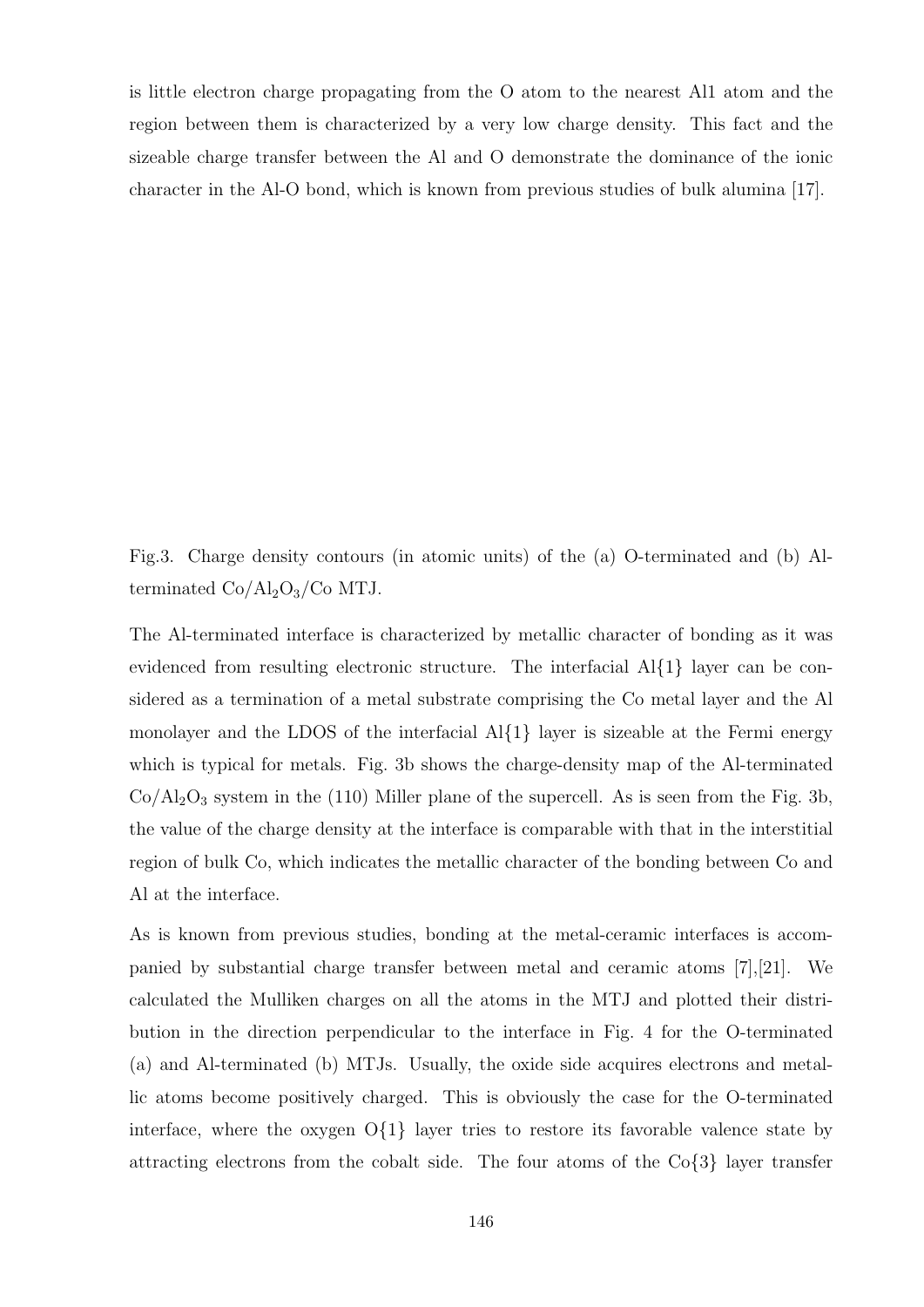$+0.15$  electrons per atom to the O $\{1\}$  layer, where each of the three O atoms carries -0.86 charge. There is also an additional transfer of electrons from the Al{1} layer where each of the two Al atoms donates extra 0.2 electrons per atom to the oxygens in the  $O\{1\}$  layer in addition to the usual charge transfer to oxygens in the bulk alumina.

Fig.4. Layer-resolved charge distribution (average charge per atom) across the Oterminated and Al-terminated  $Co/Al_2O_3/Co$  MTJs. The interface boundary is marked by dotted vertical line.

The picture of the charge distribution across the Al-terminated interface (see Fig. 4b) is different from that in the O-terminated interface. Like in the bulk alumina, the interfacial Al{1} layer has an appreciable positive charge  $+2.42$  ( $+1.21$  per atom) due to sizeable charge transfer to the adjacent  $O\{1\}$  layer. This positive charge is screened very quickly within the Co layer as a result of the metallic character of interaction between the Co $\{3\}$ and  $A\{1\}$  layers. This screening is reminiscent of the Friedel oscillations since we also observe the charge alternation from plus to minus and the interfacial  $\text{Co}\lbrace 3\rbrace$  layer acquires a considerable negative charge of about −0.2 per atom. The transfer of electrons to the Co{3} from the Al{1} layer has further consequences in terms of interfacial magnetism and interfacial energetics. As a result of the charge transfer to the  $\text{Co}\lbrace 3\rbrace$  layer we observe the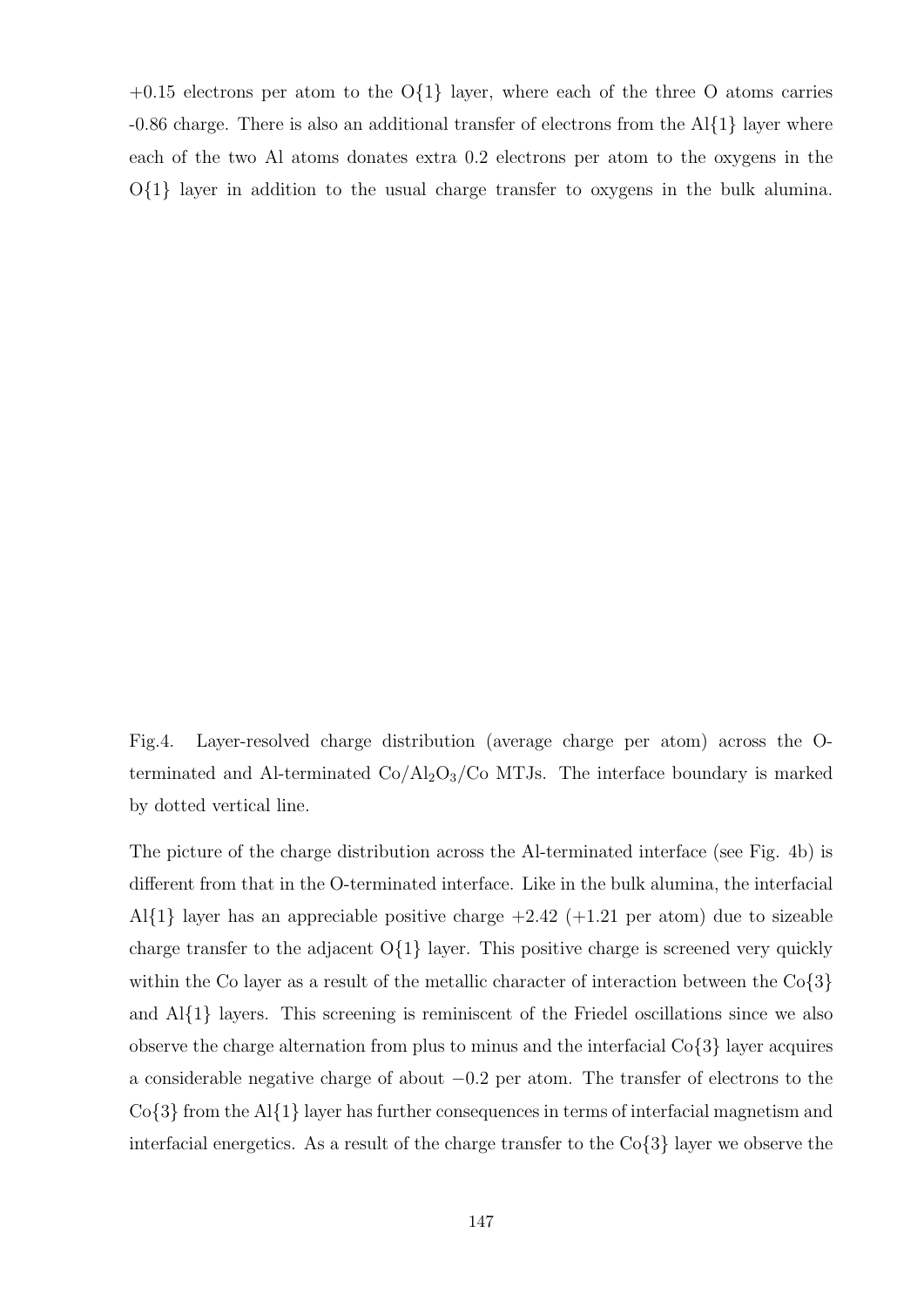reduction of the average magnetic moment within the Co{3} layer down to approximately 1.15  $\mu$ B per atom. As can be seen from panel (e) of Fig. 2, the Fermi level lies above the majority d bands and the reduction in the magnetic moment is mainly due to the minority d band filling (compare with the bulk DOS shown in panel  $(f)$ ).

The reduction of the surface magnetism results in lowering the interfacial work of separation which is defined as  $W_{sep} = (E_{Co} + E_{Al_2O_3} - E_{int})/2A$ . Here  $E_{int}$  is the total energy of the supercell containing the MTJ,  $E_{\text{Co}}$  and  $E_{\text{Al}_2\text{O}_3}$  are the energies of the same supercell containing a single slab of pure Co and  $\text{Al}_2\text{O}_3$ , A is the area of the interface [21]. We found that within the spin-polarized total energy framework the work of separation for the O-terminated interface is equal to 6.35 J/m<sup>2</sup> and for the Al-terminated interface is equal to 3.64  $J/m^2$ . In order to reveal the influence of magnetism on interfacial energetics, we have performed spin-restricted calculations for both terminations. It turned out that in the case of the O-terminated interface the difference between spin-polarized and spinunpolarized values for the work of separation is less than  $0.1$  J/m<sup>2</sup>. This result is not unexpected: the O-terminated MTJ and the single slab of pure Co have similar magnetic moments, therfore, the magnetic contributions to the total energy are subtracted in the work of separation since the alumina part of interface is nonmagnetic. However, in the case of the Al-terminated interface the quenching of the surface magnetism due to the charge screening effects costs  $+0.7$  eV per interface and reduces the work of separation by  $0.5 \text{ J/m}^2$  as compared to the spin-restricted value.

## Spin-dependent tunnelling

Although we have not evaluated yet the conductance of the  $Co/Al_2O_3/Co$  junction, some conclusions about the mechanism of spin-dependent tunnelling can be made based on the LDOS considerations. The quantity which is relevant to the tunnelling is the LDOS at the Fermi energy across the insulating barrier. This quantity characterizes the decay of the evanescent metal-induced electronic states within the band gap of alumina and could, therefore, be used for elucidating the factors responsible for the spin polarization of the tunnelling current. We have performed an additional electronic structure calculation in which the thickness of the  $\alpha$ -alumina insulating barrier in the O-terminated Co/Al<sub>2</sub>O<sub>3</sub> structure was increased by 12 extra monolayers of alumina (i.e by the size of the conventional unit cell of bulk alumina).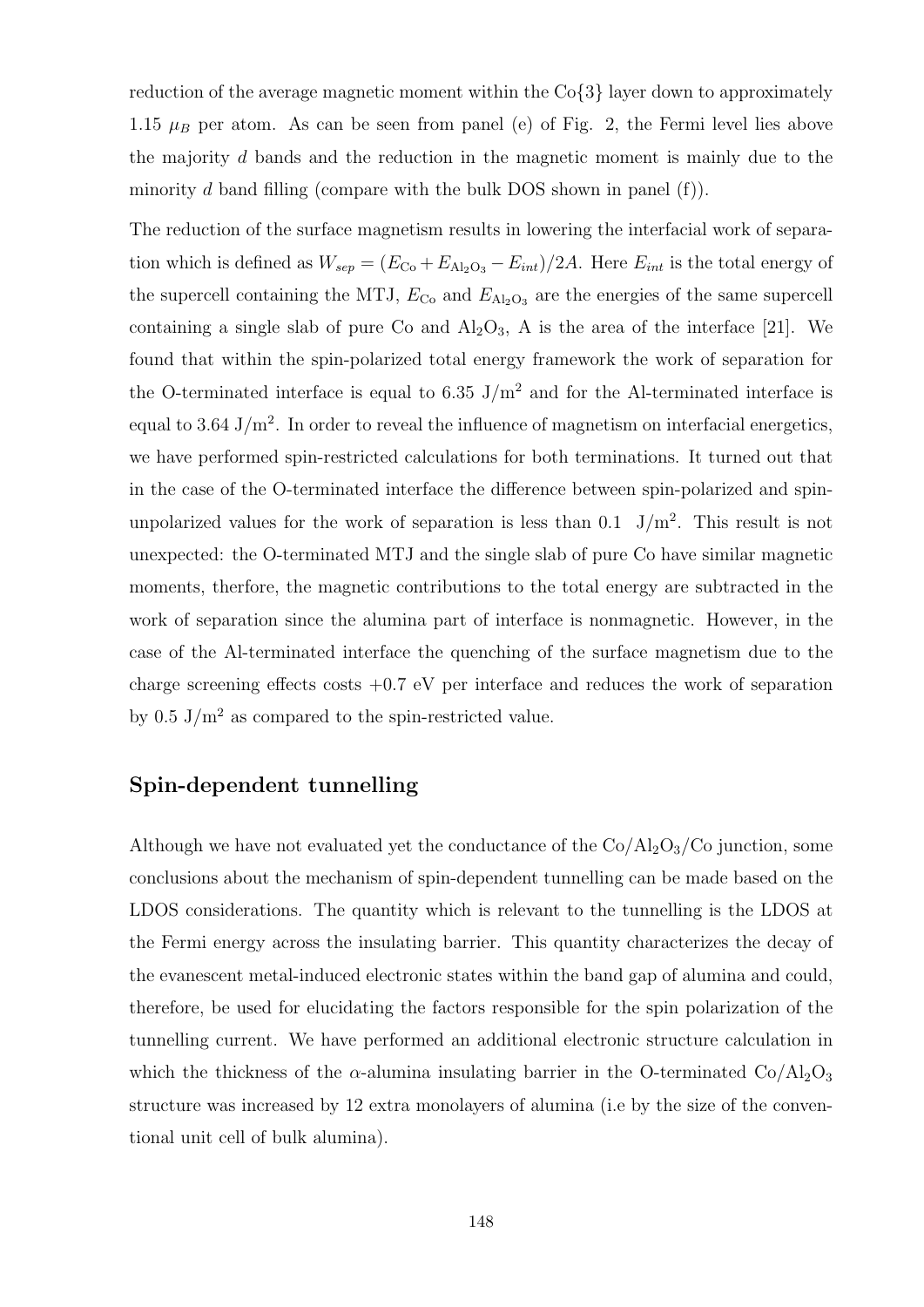Fig. 6a illustrates the behaviour of the LDOS at the Fermi energy for the majority and minority spin electrons as a function of the distance from the interface Co layer. Evidently, the LDOS decreases exponentially with the distance. Although the minority DOS is larger at distances near the interface, it decays more rapidly as compared to the majority LDOS. Eventually the majority LDOS starts to dominate over the minority LDOS resulting in the positive SP. This can be seen from Fig. 6b, which shows the SP of the DOS at the Fermi level as a function of the distance from the interface Co layer. The SP is defined by  $(D_{\uparrow} - D_{\downarrow})/(D_{\uparrow} + D_{\downarrow})$ , where  $D_{\uparrow}$  and  $D_{\downarrow}$  are the LDOS for the majority and minority spins respectively. It is clear from Fig. 6b, that the layer-averaged SP increases gradually without showing a tendency for saturation.

Fig. 6. The local density of states at the Fermi energy for the majority- (circles) and minority- (squares) spin electrons (a) and the spin polarization of the DOS (b) as a function of the distance from the interface Co layer.

In order to obtain quantitative information about the behaviour of the LDOS within the barrier, we fitted the two curves presented in Fig. 6a by the exponential function  $A \exp(-2\kappa z)$ , where A is the constant, z is the distance from the interface, and  $\kappa$  is the decay constant. We found that  $\kappa_{\uparrow} = 0.48 \text{ Å}^{-1}$  and  $\kappa_{\downarrow} = 0.54 \text{ Å}^{-1}$  for the majority and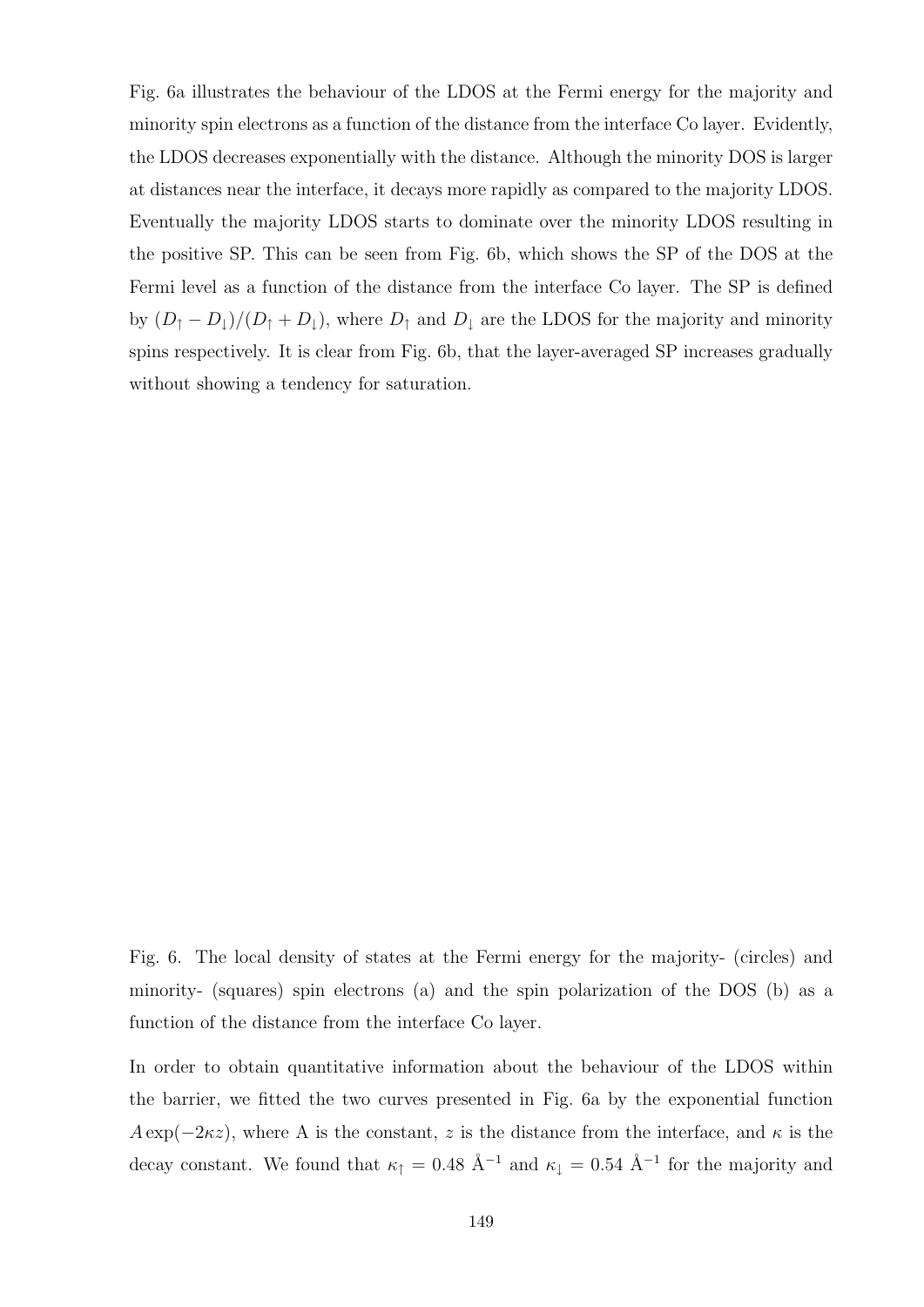minority spins respectively. This corresponds to the decay lengths  $l_{\uparrow} = 1.04$  Å and  $l_{\perp} = 0.93$  Å. The decay constants determine the height of the effective potential barrier  $U = \hbar^2 \kappa^2/(2m^*)$ . Assuming that the effective electron mass  $m^*$  is equal to the freeelectron electron mass, we obtain  $U_{\uparrow} = 0.88$  eV and  $U_{\downarrow} = 1.11$  eV. It is not surprising that these values of the barrier height are lower than the values of  $2 \div 2.5$  eV extracted from experimental data (see, e.g. [2]), because LDA underestimates the band gap in insulators.

Since  $U_{\uparrow} < U_{\downarrow}$  the tunnelling current should become 100% positive spin-polarized in the limit of large insulator thickness. This reflects the fact that the d-states of cobalt decay faster in the insulator barrier that the s-p states. Such a behaviour was predicted by theory for epitaxially-grown iron/semiconductor tunnel junctions [22]. In our case this conclusion might be precocious since the analysis is based on the LDOS at the Fermi energy. It is well-known that electronic states which correspond to different transverse momenta decay in the barrier with different decay lengths. In the case of alumina which has a minimum direct band gap at the Γ-point, the electronic states with zero transverse momentum have the lowest effective barrier height and consequently the longest decay length. In addition to this, as was shown in Ref. [22], the bands which are characterized by different symmetry, i.e. associated with different angular character within the barrier, can have unequal decay lengths. We conclude, therefore, that in order to fully understand the factors controlling the SP, further calculations are necessary, which include the explicit evaluation of the conductance and its analysis in terms of contributions from the states with different transverse momenta and orbital characters.

## Acknowledgments

I.I.O. thanks DARPA for the financial support under Contract No.N00014-97-1-G015. E.Yu.T. thanks Hewlett Packard Laboratories, Palo Alto for the financial support through a collaborative research program. The calculations were performed in the Materials Modelling Laboratory at the Department of Materials and in the Oxford Supercomputer Centre, University of Oxford.

## References

[1] For recent review, see G.A. Prinz, J. Magn. Magn. Mater. 200, 57 (1999).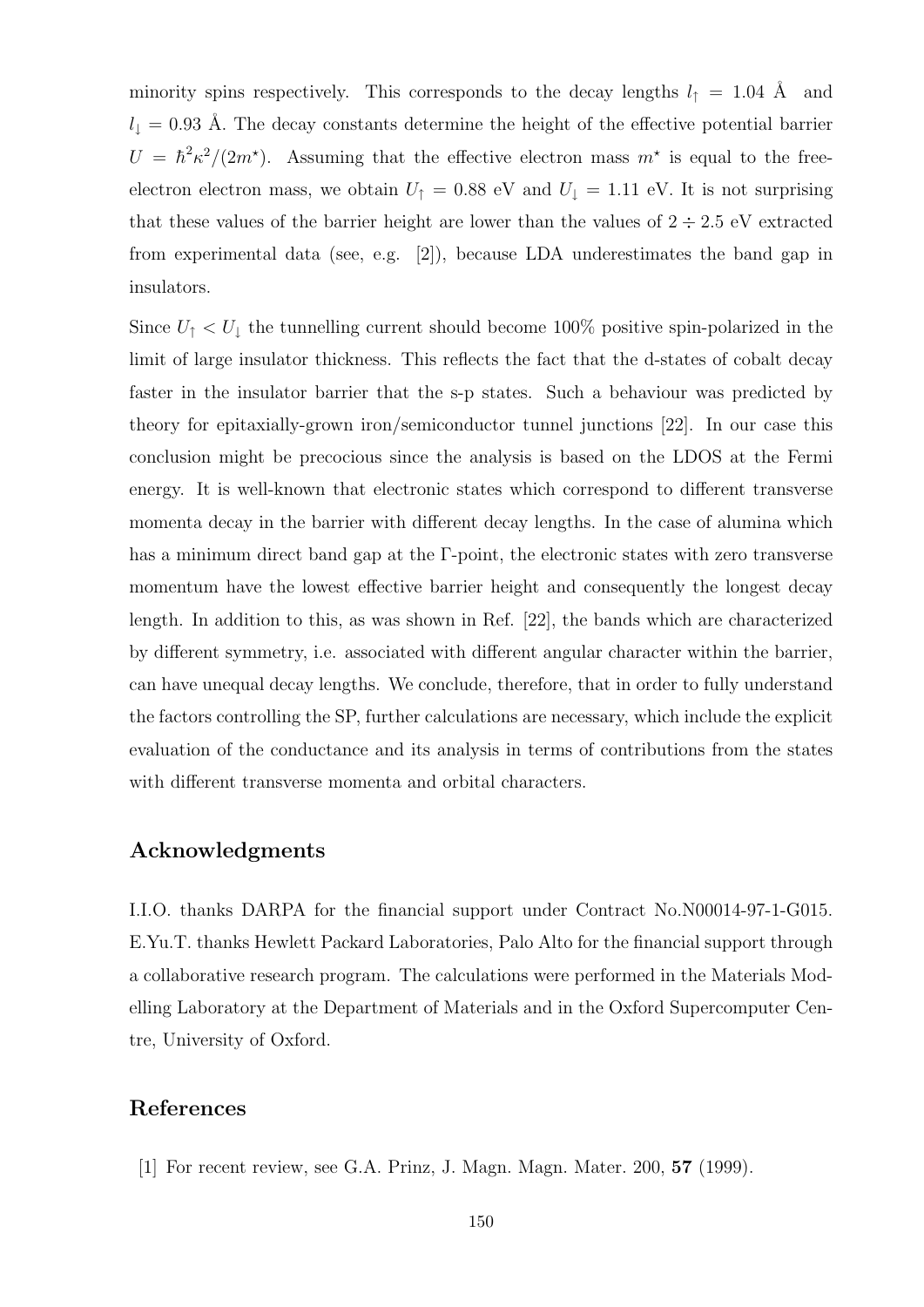- [2] J.S. Moodera, J. Nassar, and G. Mathon, Ann. Rev. Mater. Sci. 29, 381 (1999).
- [3] R. Meservey and P.M. Tedrow, Phys. Rep. 238, 173 (1994).
- [4] M. Julliere, Phys. Lett. A **54**, 225 (1975).
- [5] J.M. De Teresa, A. Barthelemy, A. Fert, J.P. Contour, R. Lyonnet, F. Montaigne, P. Seneor, and A. Vaures, Phys. Rev. Lett. 82, 4288 (1999).
- [6] G. Dehm, M. R¨uhle, G. Ding, and R. Raj, Phil. Mag. B 71, 1111 (1995); G. Gutekunst, J. Mayer, and M. Rühle, Philos. Mag. A 75, 1329, 1357 (1997).
- [7] I.G. Batirev, A. Alavi, and M.W. Finnis, Phys. Rev. Lett. 82, 1510 (1999).
- [8] T. Hong, J.R. Smith, and D.J. Srolovitz, Acta Metall. Mater. 43, 2721 (1995).
- [9] M.C. Payne, M.P. Teter, D.C. Allan, T.A. Arias, and J.D. Joannopoulos, Rev. Mod. Phys. 64, 1045 (1992); CASTEP 3.9 - academic version, licensed under UKCP-MSI agreement, 1999.
- [10] O.K. Andersen, Phys. Rev. B 12, 3060 (1975); O.K. Andersen, O. Jepsen, and M. Sob, in Electronic Band Structure and Its Applications, ed. by M.Yussouff (Springer-Verlag, Berlin, 1986); G. Krier, O. Jepsen, A. Burkhart, and O.K. Andersen, The TB-LMTO-ASA Program, Stuttgart, 1995.
- [11] T. Miyazaki, and N. Tezuka, J. Magn. Magn. Mater. 139, L231 (1995).
- [12] X. Portier, A.K. Petford-Long, T.C. Anthony, and J.A. Brug, unpublished.
- [13] CRC Handbook of Chemistry and Physics, (CRC Press, NY, 1996).
- [14] R. Phillips, J. Zou, A.E. Carlsson, and M. Widom, Phys. Rev. B 49, 9322 (1994).
- [15] B. Holm, R. Ahuja, Y. Yourdshahyan, B. Johansson, and B.I. Lundqvist, Phys. Rev. B 59, 12777 (1999)
- [16] S.D. Mo, W.Y. Ching, Phys. Rev. B 57, 15219 (1998).
- [17] R.H. French. Am. Ceram. Soc. **73**, 477 (1990).
- [18] J.C. Boetter, Phys. Rev. B **55**, 750 (1997).
- [19] V.L. Moruzzi, J.F. Janak, and A.R. Williams, Calculated Electronic Properties of Metals (Pergamon, New York, 1978).